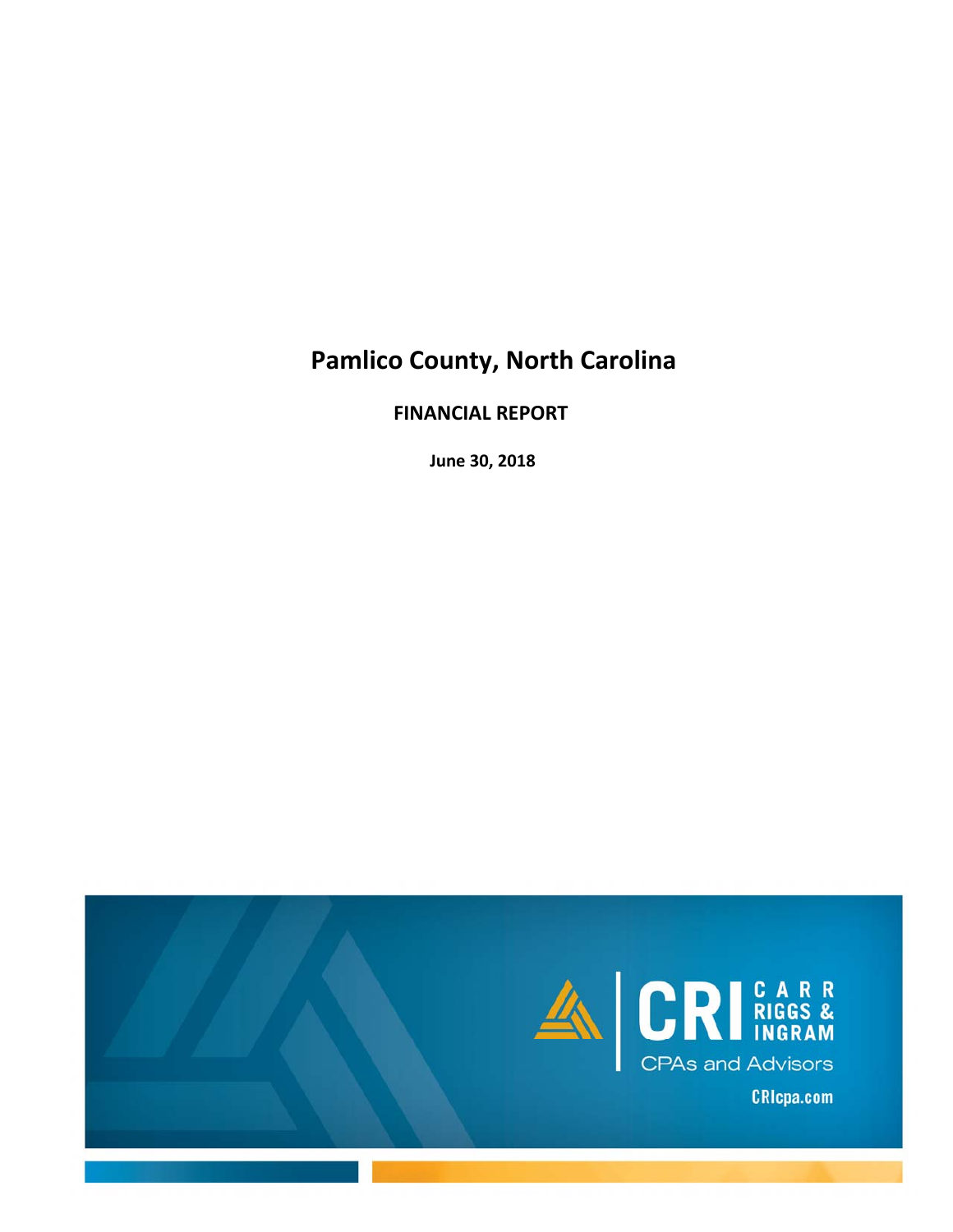## **Pamlico County Table of Contents June 30, 2018**

| <b>TAB: REPORT</b><br>Independent Auditors' Report                                                                                 | 1  |
|------------------------------------------------------------------------------------------------------------------------------------|----|
| Management's Discussion and Analysis                                                                                               | 5  |
| <b>TAB: FINANCIAL STATEMENTS</b><br><b>Basic Financial Statements</b>                                                              |    |
| Government-Wide Financial Statements                                                                                               |    |
| Exhibit 1 - Statement of Net Position                                                                                              | 15 |
| Exhibit 2 - Statement of Activities                                                                                                | 16 |
| <b>Fund Financial Statements</b>                                                                                                   |    |
| Exhibit 3 - Balance Sheet - Governmental Funds                                                                                     | 17 |
| Exhibit 3 - Reconciliation of the Governmental Funds<br>Balance Sheet to the Statement of Net Position                             | 18 |
| Exhibit 4 – Statement of Revenues, Expenditures, and Changes in Fund<br><b>Balance - Governmental Funds</b>                        | 19 |
| Exhibit 5 - Reconciliation of the Statement of Revenues, Expenditures,<br>and Changes in Fund Balance - Governmental Funds         | 20 |
| Exhibit 6 - Statement of Revenues, Expenditures, and Changes in<br>Fund Balance - General Fund - Budget and Actual                 | 21 |
| Exhibit 7 - Statement of Revenues, Expenditures, and Changes in<br>Fund Balance - Hazard Mitigation Grant Fund - Budget and Actual | 22 |
| Exhibit 8 - Statement of Net Position - Proprietary Funds                                                                          | 23 |
| Exhibit 9 - Statement of Revenues, Expenses, and Changes in Fund Net<br>Position - Proprietary Funds                               | 24 |
| Exhibit 10 - Statement of Cash Flows - Proprietary Funds                                                                           | 25 |
| Exhibit 11 - Statement of Fiduciary Net Position - Fiduciary Fund                                                                  | 27 |
| <b>Notes to Financial Statements</b>                                                                                               | 28 |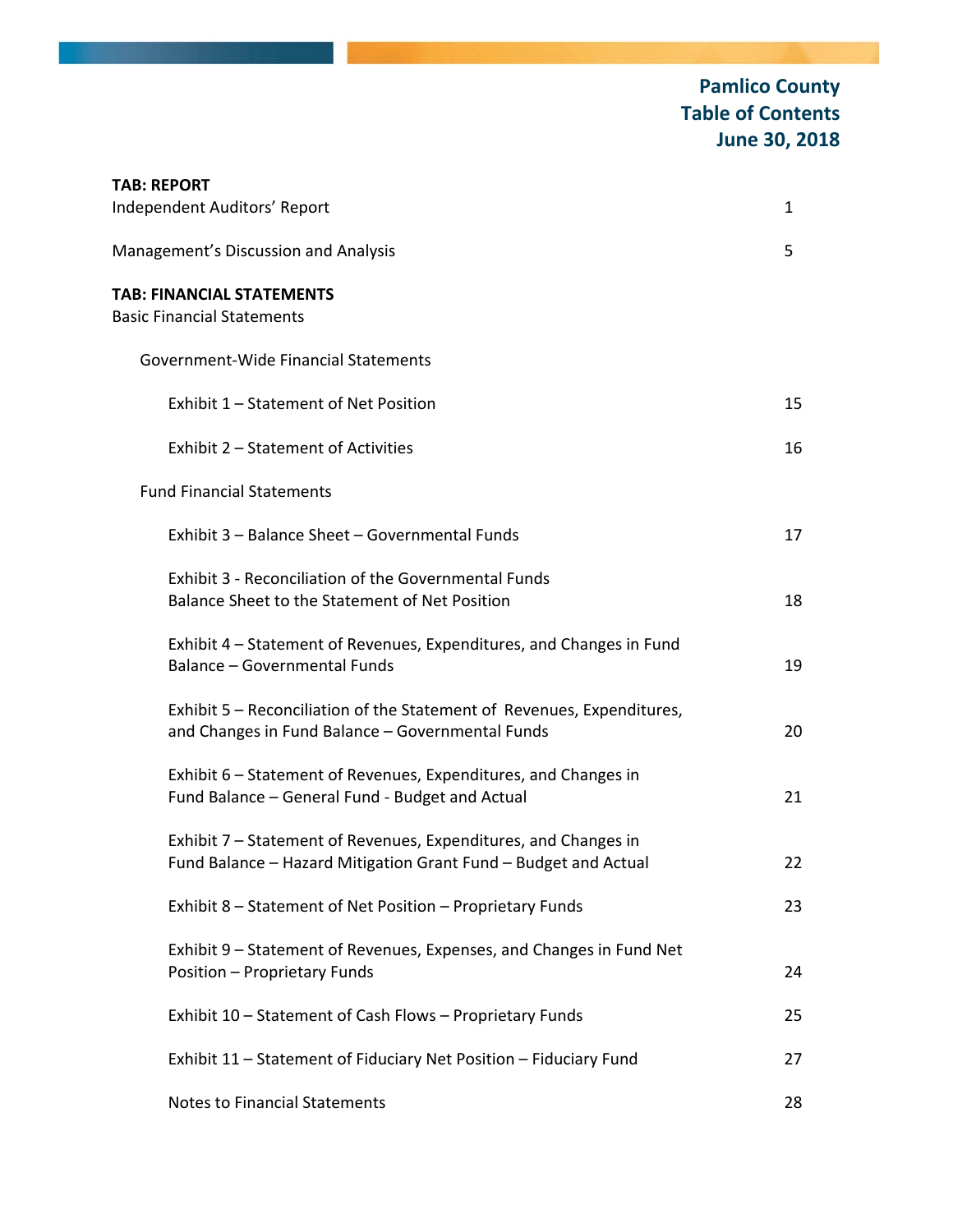| Required Supplemental Financial Data                                                                                                              |    |
|---------------------------------------------------------------------------------------------------------------------------------------------------|----|
| Schedule of County's Proportionate Share of Net<br>Pension Liability (Asset) - LGERS                                                              | 72 |
| <b>Schedule of County Contributions - LGERS</b>                                                                                                   | 73 |
| Schedule of County's Proportionate Share of Net<br>Pension Liability (Asset) - ROD                                                                | 74 |
| Schedule of County Contributions - ROD                                                                                                            | 75 |
| Schedule of Changes in Total Pension Liability - LEOSSA                                                                                           | 76 |
| Schedule of Total Pension Liability as a Percentage of<br>Covered Payroll - LEOSSA                                                                | 77 |
| Schedule of Changes in Total OPEB Liability and Related Ratios                                                                                    | 78 |
| Combining and Individual Fund Statements<br>Schedule of Revenues, Expenditures, and Changes in<br>Fund Balance - General Fund - Budget and Actual | 79 |
| Schedule of Revenues, Expenditures, and Changes in<br>Fund Balance -Hazard Mitigation Grant Fund - Budget and Actual                              | 87 |
| Combining Balance Sheet - Nonmajor Governmental Funds                                                                                             | 88 |
| Combining Statement of Revenues, Expenditures, and<br>Changes in Fund Balances - Nonmajor Governmental Funds                                      | 89 |
| Schedule of Revenues, Expenditures, and Changes in Fund<br>Balance - Budget and Actual<br><b>Fire District Funds</b>                              | 90 |
| Reappraisal Fund                                                                                                                                  | 91 |
| <b>Emergency Telephone System Fund</b>                                                                                                            | 92 |
| <b>CDBG Scattered Sites Fund</b>                                                                                                                  | 93 |
| <b>ROD Enhancement Preservation Fund</b>                                                                                                          | 94 |
| 4-H Fund                                                                                                                                          | 95 |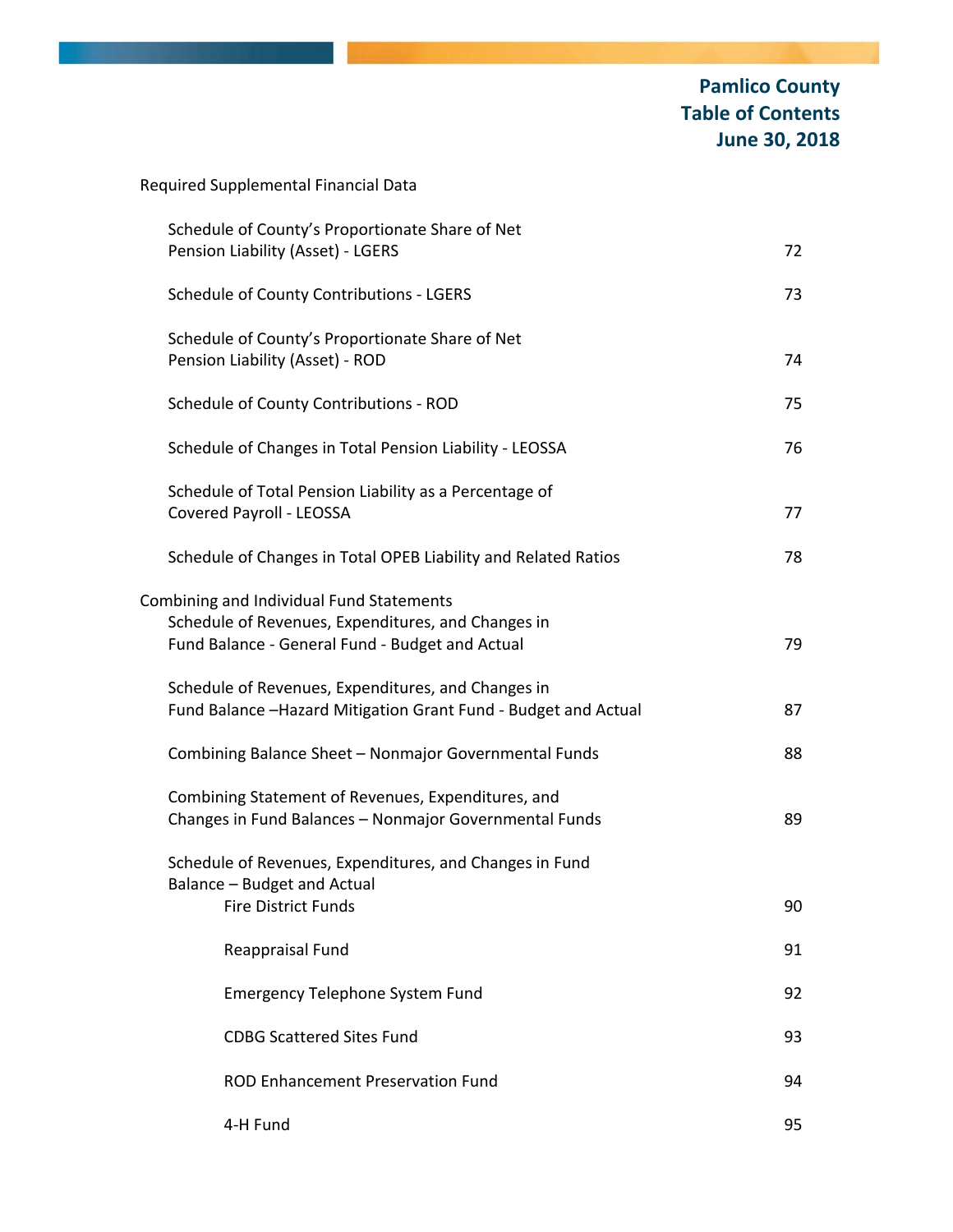## **Pamlico County Table of Contents June 30, 2018**

| <b>Electronic Management Fund</b>                                                                                | 96  |
|------------------------------------------------------------------------------------------------------------------|-----|
| FMA-SRL Grant Fund                                                                                               | 97  |
| <b>FMA-RL Grant Fund</b>                                                                                         | 98  |
| <b>PCC Roof Project</b>                                                                                          | 99  |
| Schedule of Revenues, Expenditure - Water Fund<br><b>Budget and Actual (Non GAAP)</b>                            | 100 |
| Schedule of Revenues and Expenditures - Water Capital Reserve<br>Budget and Actual (Non GAAP)                    | 102 |
| Schedule of Revenues and Expenditures - Minnesott Pressure<br>Improvement Project - Budget and Actual (Non GAAP) | 103 |
| Schedule of Revenues and Expenditures - Kershaw Water<br>Treatment Plant - Budget and Actual (Non GAAP)          | 104 |
| Schedule of Revenues and Expenditures - Reelsboro Elevated<br>Tank Project - Budget and Actual (Non GAAP)        | 105 |
| Combining Statement of Changes in Assets and<br>Liabilities - Agency Funds                                       | 106 |
| <b>Other Schedules</b>                                                                                           |     |
| Schedule of Ad Valorem Taxes Receivable - General Fund                                                           | 107 |
| Analysis of Current Tax Levy                                                                                     | 108 |
| Analysis of Secondary Market Disclosures                                                                         | 109 |
| Ten Largest Taxpayers                                                                                            | 110 |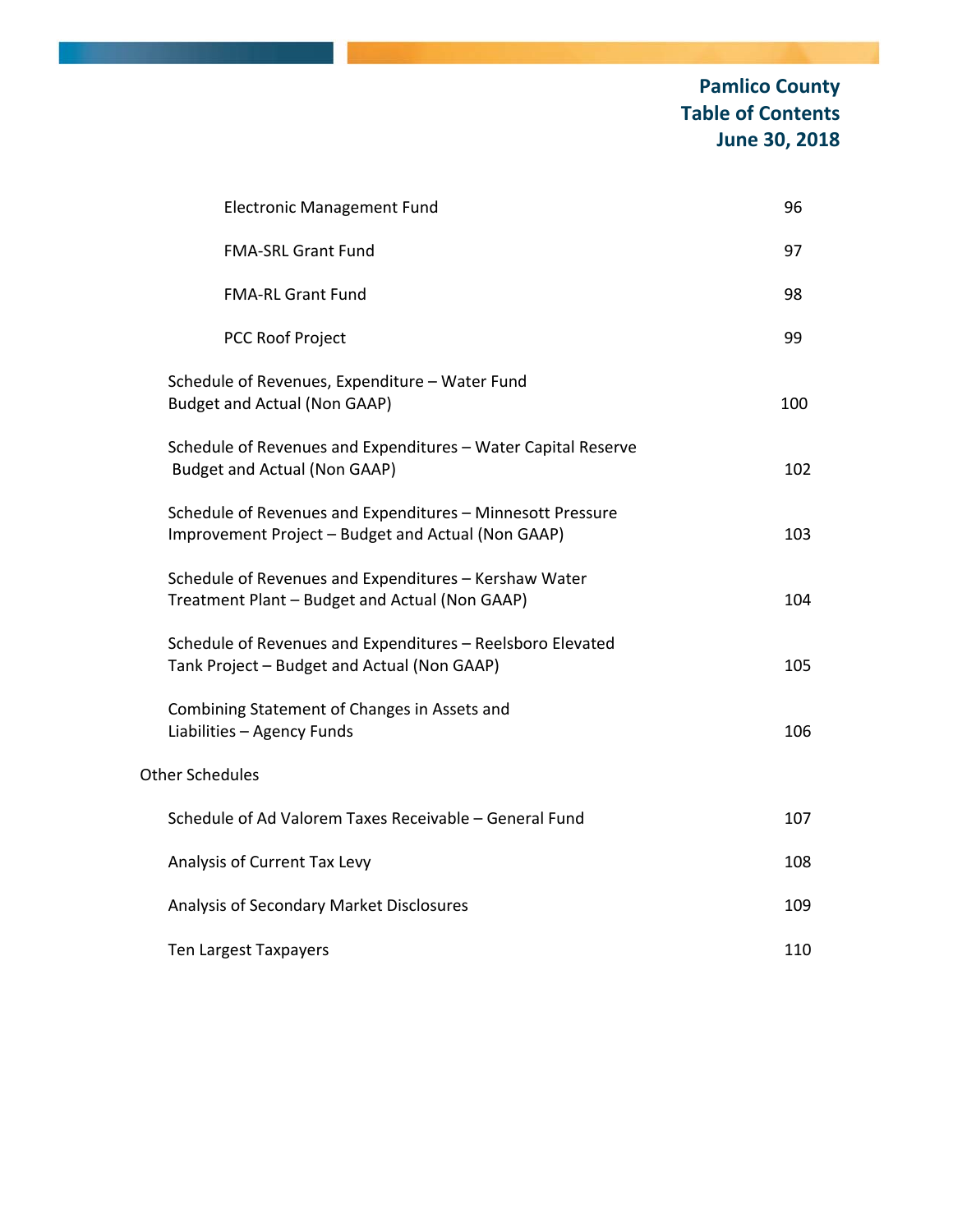## Compliance

| Report On Internal Control Over Financial Reporting And On Compliance and<br>Other Matters Based On An Audit Of Financial Statements Performed in<br>Accordance With Government Auditing Standards | 111 |
|----------------------------------------------------------------------------------------------------------------------------------------------------------------------------------------------------|-----|
| Report On Compliance For Each Major Federal Program and Report on Internal<br>Control Over Compliance Required by OMB Uniform Guidance and the State<br>Single Audit Implementation Act            | 113 |
| Schedule of Findings and Questioned Costs                                                                                                                                                          | 116 |
| Corrective Action Plan                                                                                                                                                                             | 119 |
| Summary Schedule of Prior Year Audit Findings                                                                                                                                                      | 120 |
| Schedule of Expenditures of Federal and State Awards                                                                                                                                               | 121 |
| Notes to the Schedule of Expenditures of Federal and State Awards                                                                                                                                  | 126 |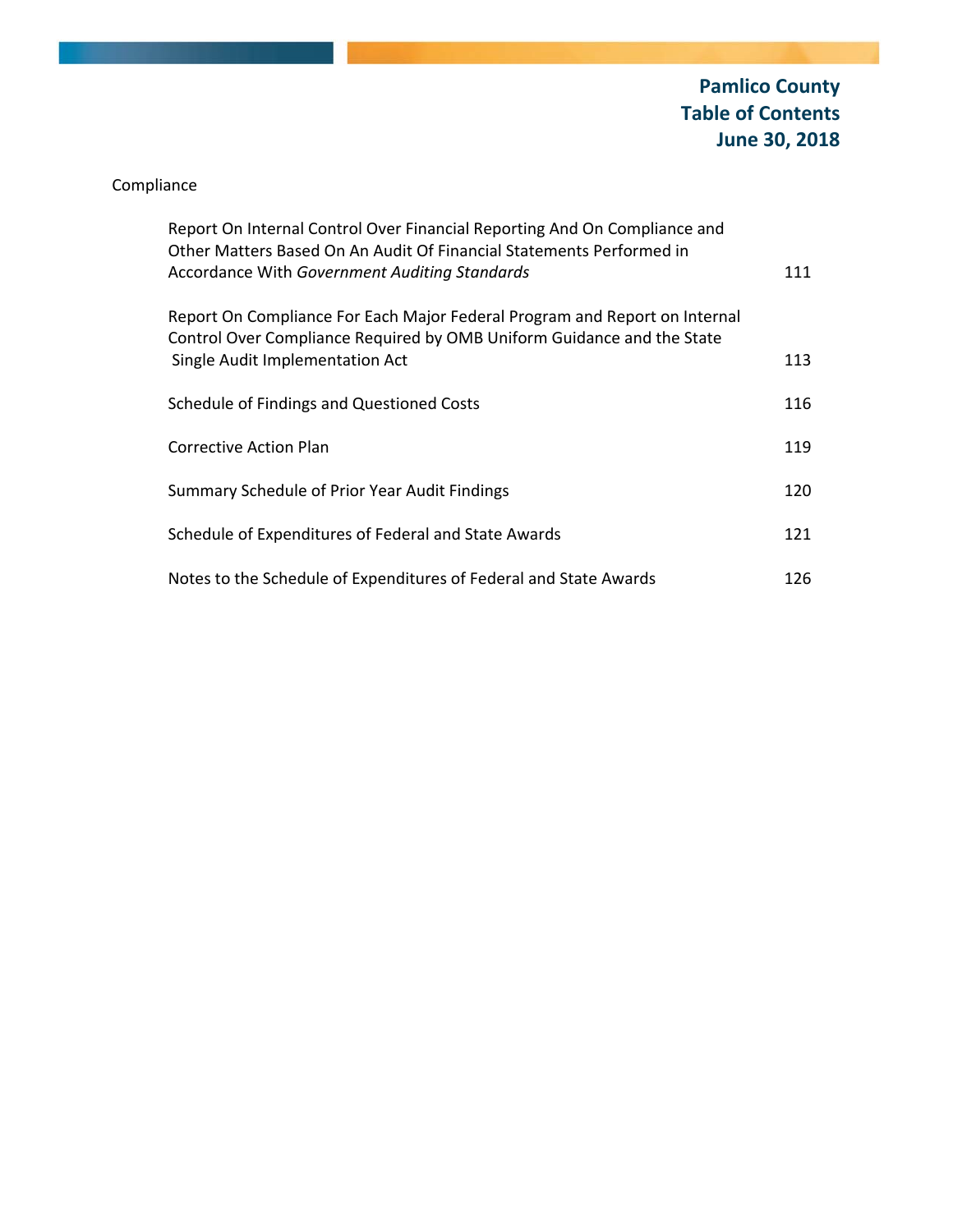

Carr, Riggs & Ingram, LLC 3105 Trent Road New Bern, North Carolina 28563

**Mailing Address:** P.O. Box 1547 New Bern, North Carolina 28563-1547

(252) 633-5821 (252) 633-0199 (fax) www.cricpa.com

### **INDEPENDENT AUDITORS' REPORT**

To the Board of County Commissioners Pamlico County, North Carolina

### **Report on the Financial Statements**

We have audited the accompanying financial statements of the governmental activities, the business‐type activities, the aggregate discretely presented component unit, each major fund, and the aggregate remaining fund information of Pamlico County, North Carolina, as of and for the year then ended June 30, 2018, and the related notes to the financial statements, which collectively comprise Pamlico County's basic financial statements as listed in the table of contents.

### *Management's Responsibility for the Financial Statements*

Management is responsible for the preparation and fair presentation of these financial statements in accordance with accounting principles generally accepted in the United States of America; this includes the design, implementation, and maintenance of internal control relevant to the preparation and fair presentation of financial statements that are free from material misstatement, whether due to fraud or error.

### *Auditors' Responsibility*

Our responsibility is to express opinions on these financial statements based on our audit. We did not audit the financial statements of Pamlico County ABC Board, which represent 100 percent of the assets, net position, and revenues of the aggregate discretely presented component unit. Those financial statements were audited by other auditors whose report has been furnished to us, and our opinion, insofar as it relates to the amounts included for the Pamlico County ABC Board is based solely on the report of the other auditors. We conducted our audit in accordance with auditing standards generally accepted in the United States of America and the standards applicable to financial audits contained in *Government Auditing Standards*, issued by the Comptroller General of the United States. Those standards require that we plan and perform the audit to obtain reasonable assurance about whether the financial statements are free from material misstatement. The financial statements of Pamlico County ABC Board were not audited in accordance with Governmental Auditing Standards.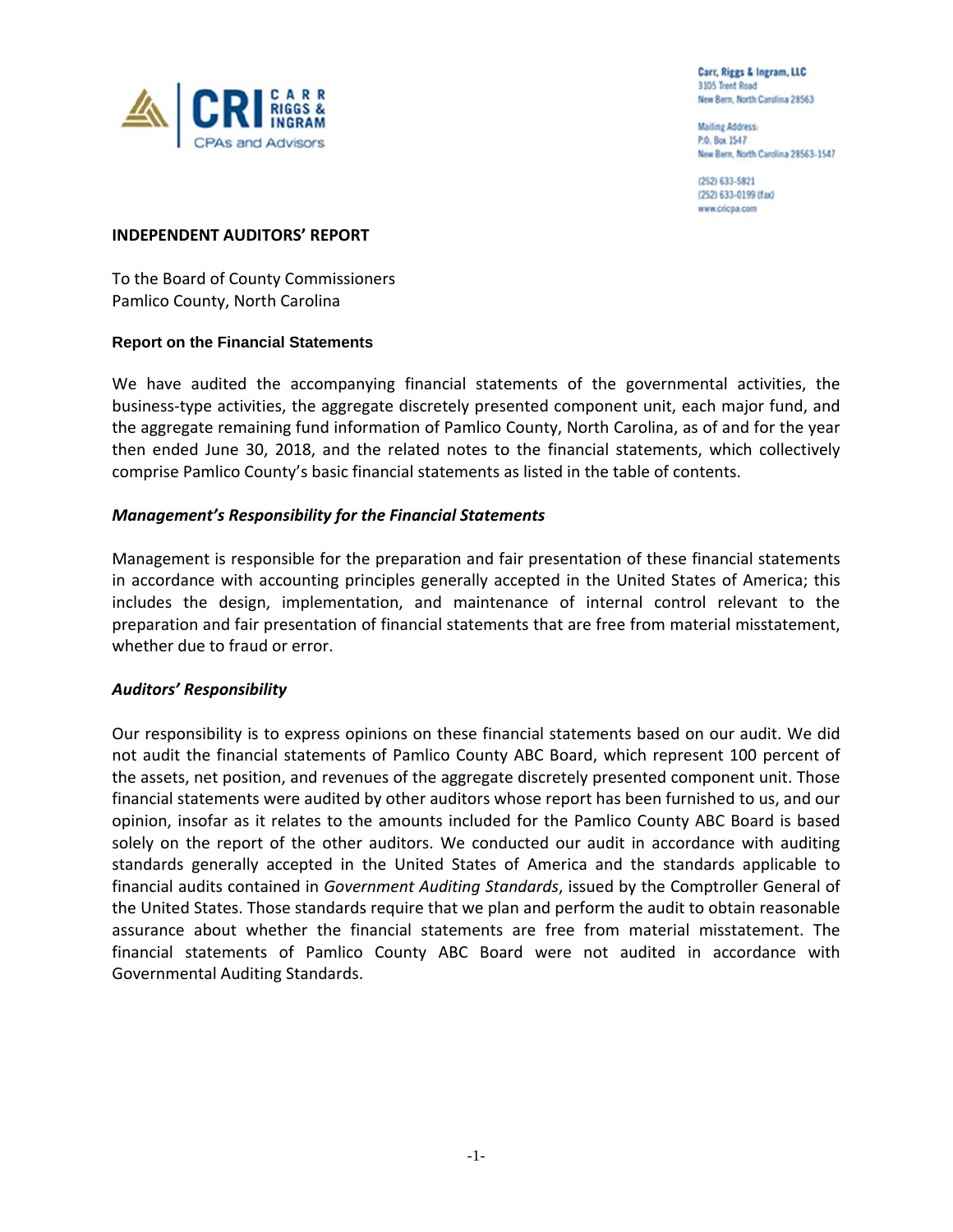An audit involves performing procedures to obtain audit evidence about the amounts and disclosures in the financial statements. The procedures selected depend on the auditors' judgment, including the assessment of the risks of material misstatement of the financial statements, whether due to fraud or error. In making those risk assessments, the auditors consider internal control relevant to the entity's preparation and fair presentation of the financial statements in order to design audit procedures that are appropriate in the circumstances, but not for the purpose of expressing an opinion on the effectiveness of the entity's internal control. Accordingly we express no such opinion. An audit also includes evaluating the appropriateness of accounting policies used and the reasonableness of significant accounting estimates made by management, as well as evaluating the overall presentation of the financial statements.

We believe that the audit evidence we have obtained is sufficient and appropriate to provide a basis for our audit opinions.

### *Opinions*

In our opinion, based on our audit and the report of the other auditors, the financial statements referred to above present fairly, in all material respects, the respective financial position of the governmental activities, business‐type activities, the aggregate discretely presented component unit, each major fund, and the aggregate remaining fund information of Pamlico County, North Carolina as of June 30, 2018, and the respective changes in financial position and cash flows, where applicable, thereof and the respective budgetary comparison for the General Fund and Hazard Mitigation Fund for the year then ended in accordance with accounting principles generally accepted in the United States of America.

### *Emphasis of Matter*

As discussed in Note X to the financial statements, Pamlico County, North Carolina adopted Governmental Accounting Standards Board Statement No. 75, *Accounting and Financial Reporting for Postemployment Benefits Other than Pensions.* Our opinions are not modified with respect to that matter.

### *Other Matters*

### *Required Supplementary Information*

Accounting principles generally accepted in the United States of America require that the Management's Discussion and Analysis on pages 5 through 14, the Local Government Employees' Retirement System Schedules of the County's Proportionate Share of Net Pension Liability and County Contributions on pages 72 and 73, and the Register of Deeds' Supplemental Pension Fund Schedule of the County's Proportionate Share of the Net Pension Asset and Schedule of County Contributions on pages 74 and 75, the Law Enforcement Officers' Special Separation Allowance Schedules of the Changes in Total Pension Liability and Total Pension Liability as a Percentage of Covered Payroll on pages 76 and 77, and the Other Postemployment Benefits' Schedule of Changes in Total OPEB Liability and Related Ratios on page 78 presented to supplement the basic financial statements.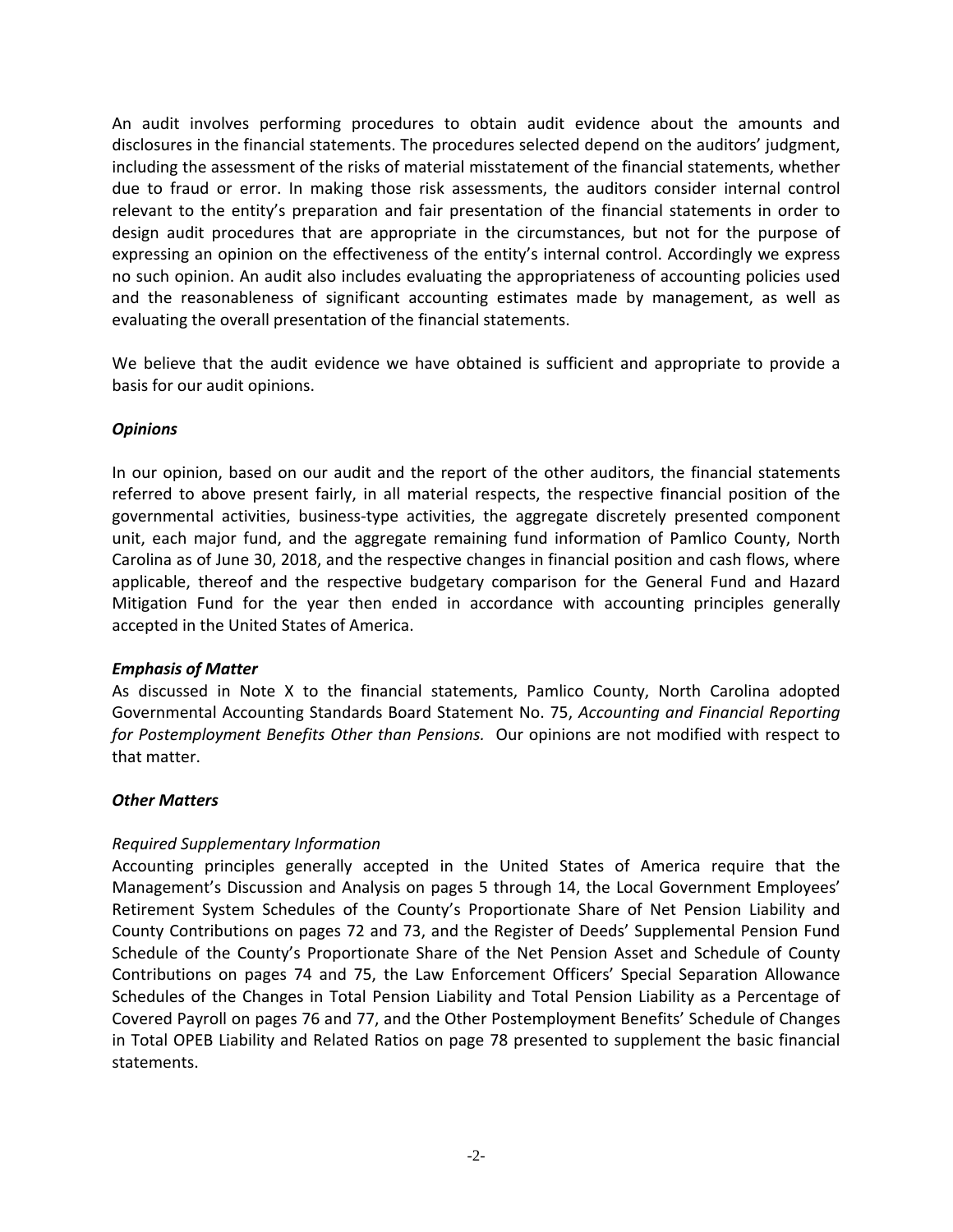Such information, although not a part of the basic financial statements, is required by the Governmental Accounting Standards Board who considers it to be an essential part of financial reporting for placing the basic financial statements in an appropriate operational, economic, or historical context. We and other auditors have applied certain limited procedures to the required supplementary information in accordance with auditing standards generally accepted in the United States of America, which consisted of inquiries of management about the methods of preparing the information and comparing the information for consistency with management's responses to our inquiries, the basic financial statements, and other knowledge we obtained during our audit of the basic financial statements. We do not express an opinion or provide any assurance on the information because the limited procedures do not provide us with sufficient evidence to express an opinion or provide any assurance.

### *Supplementary and Other Information*

Our audit was conducted for the purpose of forming opinions on the financial statements that collectively comprise the basic financial statements of Pamlico County, North Carolina. The combining and individual fund statements, budgetary schedules, other schedules as well as the accompanying Schedule of Expenditures of Federal and State Awards, as required by *Title 2 U.S. Code of Federal Regulations (CFR) Part 200,* Uniform Administrative Requirements, Cost Principles, and Audit Requirements for Federal Awards are presented for purposes of additional analysis and are not a required part of the basic financial statements.

The combining and individual fund financial statements, budgetary schedules, other schedules and the Schedule of Expenditures of Federal and State Awards are the responsibility of management and were derived from and relate directly to the underlying accounting and other records used to prepare the basic financial statements. Such information has been subjected to the auditing procedures applied in the audit of the basic financial statements and certain additional procedures, including comparing and reconciling such information directly to the underlying accounting and other records used to prepare the basic financial statements or to the basic financial statements themselves, and other additional procedures in accordance with auditing standards generally accepted in the United States of America by us and other auditors. In our opinion, based on our audit, the procedures performed as described above, and the report of the other auditors, the combining and individual fund financial statements, budgetary schedules, other schedules, and the Schedule of Expenditures of Federal and State Awards are fairly stated, in all material respects, in relation to the basic financial statements as a whole.

### *Other Reporting Required by Government Auditing Standards*

In accordance with *Government Auditing Standards*, we have also issued our report dated November 30, 2018 on our consideration of Pamlico County's internal control over financial reporting and on our tests of its compliance with certain provisions of laws, regulations, contracts, and grant agreements and other matters. The purpose the report is to describe the scope of our testing of internal control over financial reporting and compliance and the results of that testing, and not to provide an opinion on internal control over financial reporting or on compliance.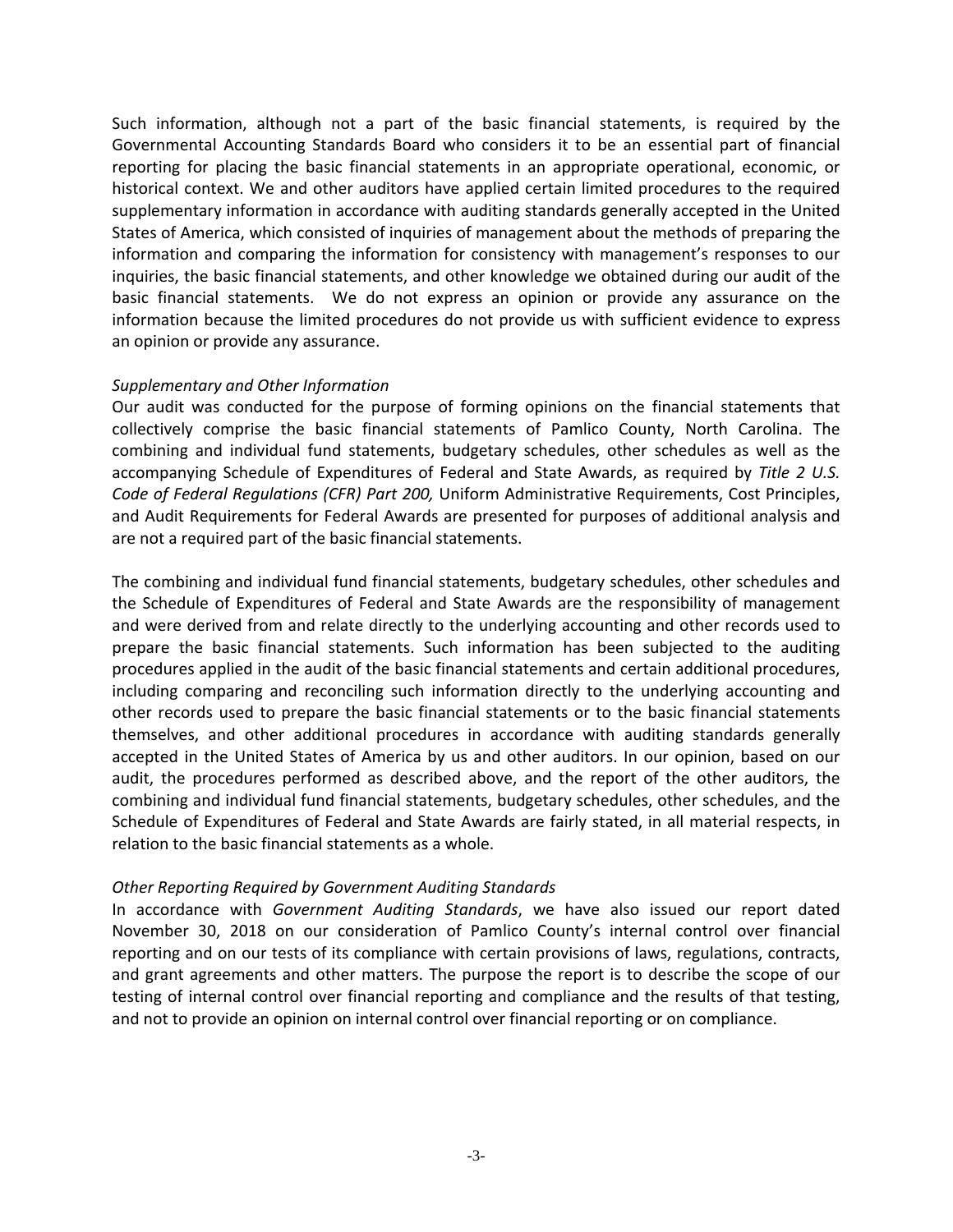That report is an integral part of an audit performed in accordance with *Government Auditing Standards* in considering Pamlico County's internal control over financial reporting and compliance.

Cary Rigge & Ingram, L.L.C.

New Bern, North Carolina November 30, 2018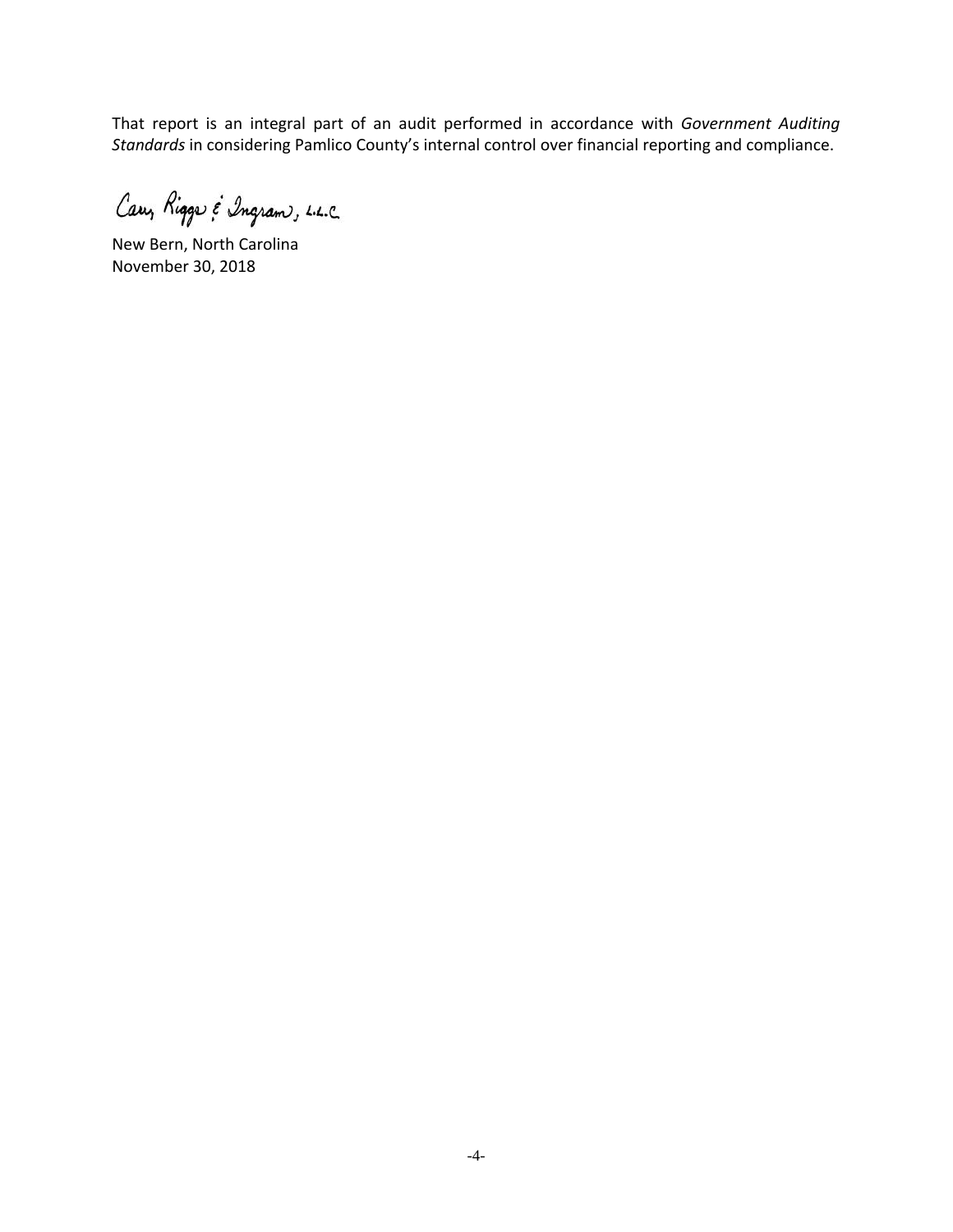As management of Pamlico County, we offer readers of Pamlico County's financial statements this narrative overview and analysis of the financial activities of Pamlico County for the fiscal year ended June 30, 2018. We encourage readers to read the information presented here in conjunction with additional information that we have furnished in the County's financial statements, which follow this narrative.

### **Financial Highlights**

- The assets and deferred outflows of resources of Pamlico County exceeded its liabilities and deferred inflows of resources at the close of the fiscal year by \$25,375,712 (*net position*)*.*
- The government's total net position increased by \$323,219 after restatement, primarily due to the governmental funds.
- As of the close of the current fiscal year, Pamlico County's governmental funds reported combined ending fund balances of \$10,940,281, a decrease of \$70,180, in comparison with the prior year. Approximately 15.57% of this total amount or \$1,702,912 is restricted or non‐spendable.
- At the end of the current fiscal year, unassigned fund balance for the General Fund was \$7,689,203, or 40.15% of total general fund expenditures of \$19,150,173 for the fiscal year.
- Pamlico County's total debt decreased by \$1,092,231 or 8.21% during the current fiscal year. The key factor in this decrease was the repayment of debt principal.
- Tax collection rate was 95.67% for FY 2017‐2018. This represents a slight decrease from last year.

### **Overview of the Financial Statements**

This discussion and analysis are intended to serve as an introduction to Pamlico County's basic financial statements. The County's basic financial statements consist of three components; 1) government‐wide financial statements, 2) fund financial statements, and 3) notes to the financial statements (see Figure 1). The basic financial statements present two different views of the County through the use of government‐wide statements and fund financial statements. In addition to the basic financial statements, this report contains other supplemental information that will enhance the reader's understanding of the financial condition of Pamlico County.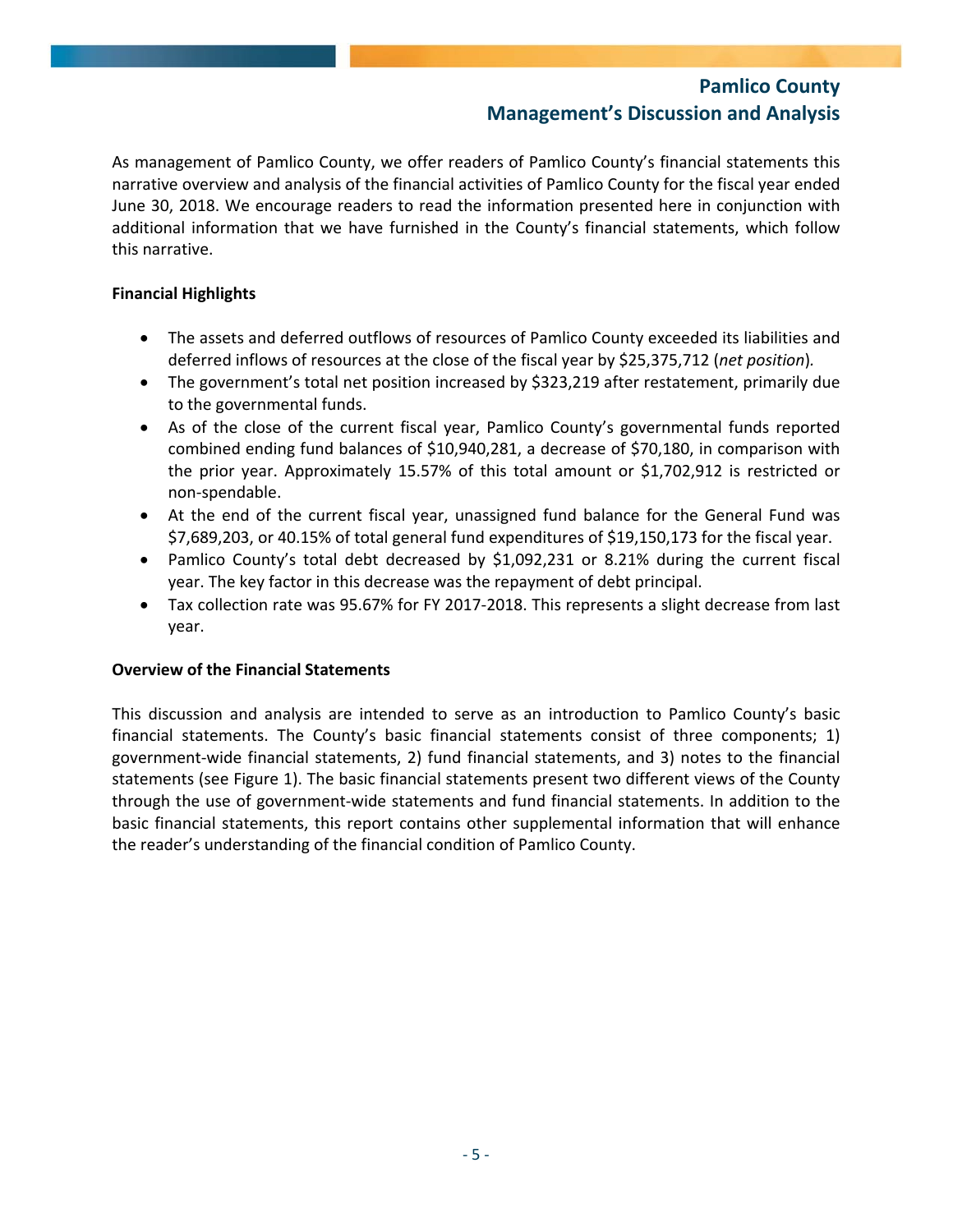### **Required Components of Annual Financial Report**

**Figure 1**



### **Basic Financial Statements**

The first two statements (Exhibits 1 and 2) in the basic financial statements are the **Government‐ wide Financial Statements**. They provide both short and long‐term information about the County's financial status.

The next statements (Exhibits 3 through 11) are **Fund Financial Statements**. These statements focus on the activities of the individual parts of the County's government. These statements provide more detail than the government‐wide statements. There are four parts to the Fund Financial Statements: 1) the governmental funds statements; 2) the budgetary comparison statements; 3) the proprietary fund statements; and 4) the fiduciary fund statements.

The next section of the basic financial statements is the **notes**. The notes to the financial statements explain in detail some of the data contained in those statements. After the notes, **supplemental information** is provided to show details about the County's major and non-major governmental funds, with the non-major funds added together in one column on the basic financial statements. Budgetary information required by the General Statutes also can be found in this part of the statements.

Following the notes is the required supplemental information. This section contains funding information about the County's pension plans and other postemployment benefits.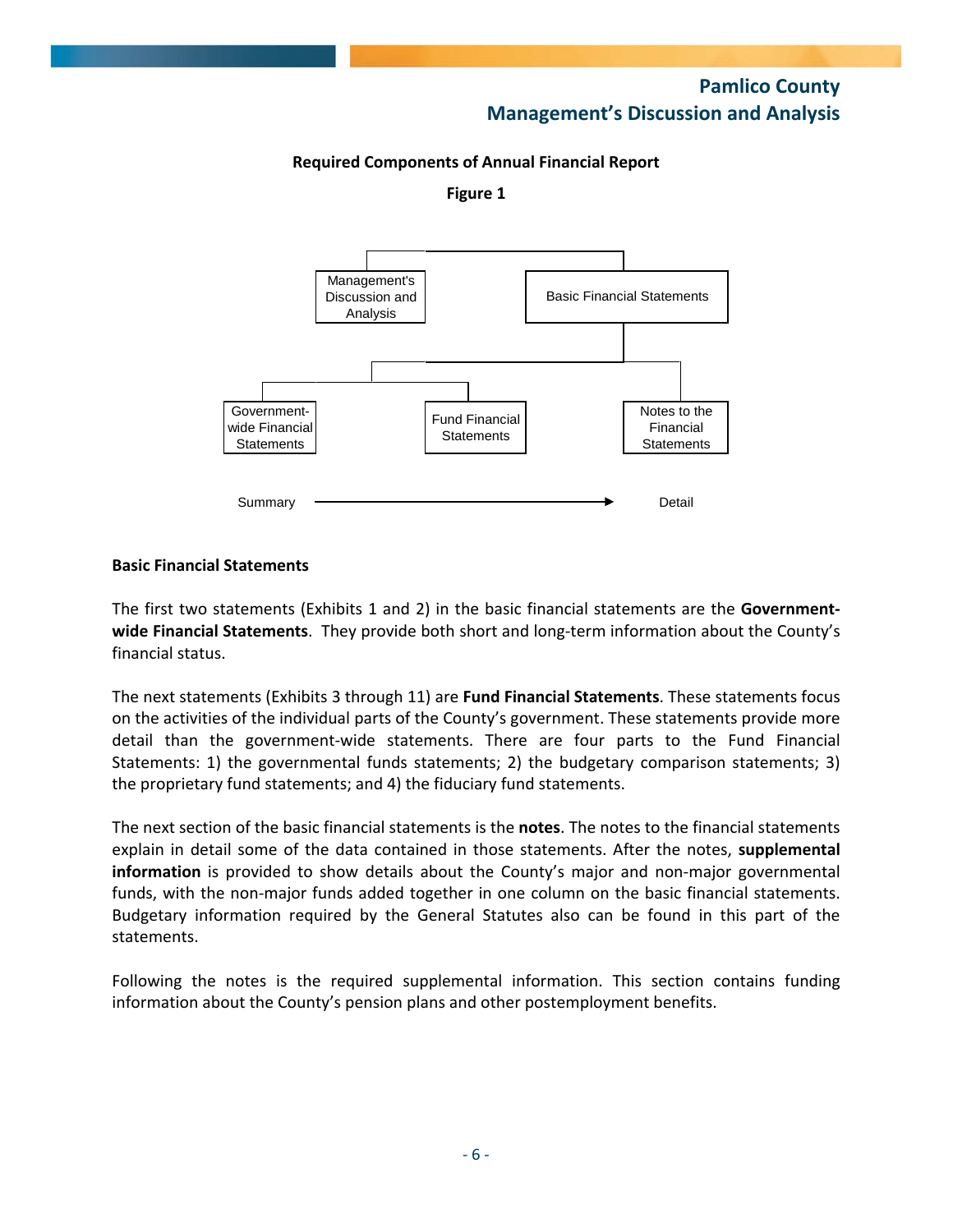### **Government‐wide Financial Statements**

The government-wide financial statements are designed to provide the reader with a broad overview of the County's finances, similar in format to a financial statement of a private‐sector business. The government‐wide statements provide short and long‐term information about the County's financial status as a whole.

The two government‐wide statements report the County's net position and how it has changed. Net position is the difference between the total of the County's assets and deferred outflows of resources and total liabilities and deferred inflows of resources. Measuring net position is one way to gauge the County's financial condition.

The government‐wide statements are divided into three categories: 1) governmental activities; 2) business‐type activities; and 3) component units. The governmental activities include most of the County's basic services such as public safety, parks and recreation, and general administration. Property taxes and state and federal grant funds finance most of these activities. The business‐type activities are those that the County charges customers to provide. These include the water services offered by Pamlico County. The final category is the component unit. Pamlico County ABC Board is legally separate from the County however the County is financially accountable for the Board by appointing its members. Also, the Board is required to distribute a portion of its profits to the County.

The government-wide financial statements are on Exhibits 1 and 2 of this report.

### **Fund Financial Statements**

The fund financial statements provide a more detailed look at the County's most significant activities. A fund is a grouping of related accounts that is used to maintain control over resources that have been segregated for specific activities or objectives. Pamlico County, like all other governmental entities in North Carolina, uses fund accounting to ensure and reflect compliance (or non‐compliance) with finance‐related legal requirements, such as the General Statutes or the County's budget ordinance. All of the funds of Pamlico County can be divided into three categories: governmental funds, proprietary funds, and fiduciary funds.

**Governmental Funds** – Governmental funds are used to account for those functions reported as governmental activities in the government‐wide financial statements. Most of the County's basic services are accounted for in governmental funds. These funds focus on how assets can readily be converted into cash flow in and out, and what monies are left at year‐end that will be available for spending in the next year. Governmental funds are reported using an accounting method called *modified accrual accounting.* This method also has a current financial resources focus. As a result, the governmental fund financial statements give the reader a detailed short‐term view that helps him or her determine if there are more or less financial resources available to finance the County's programs.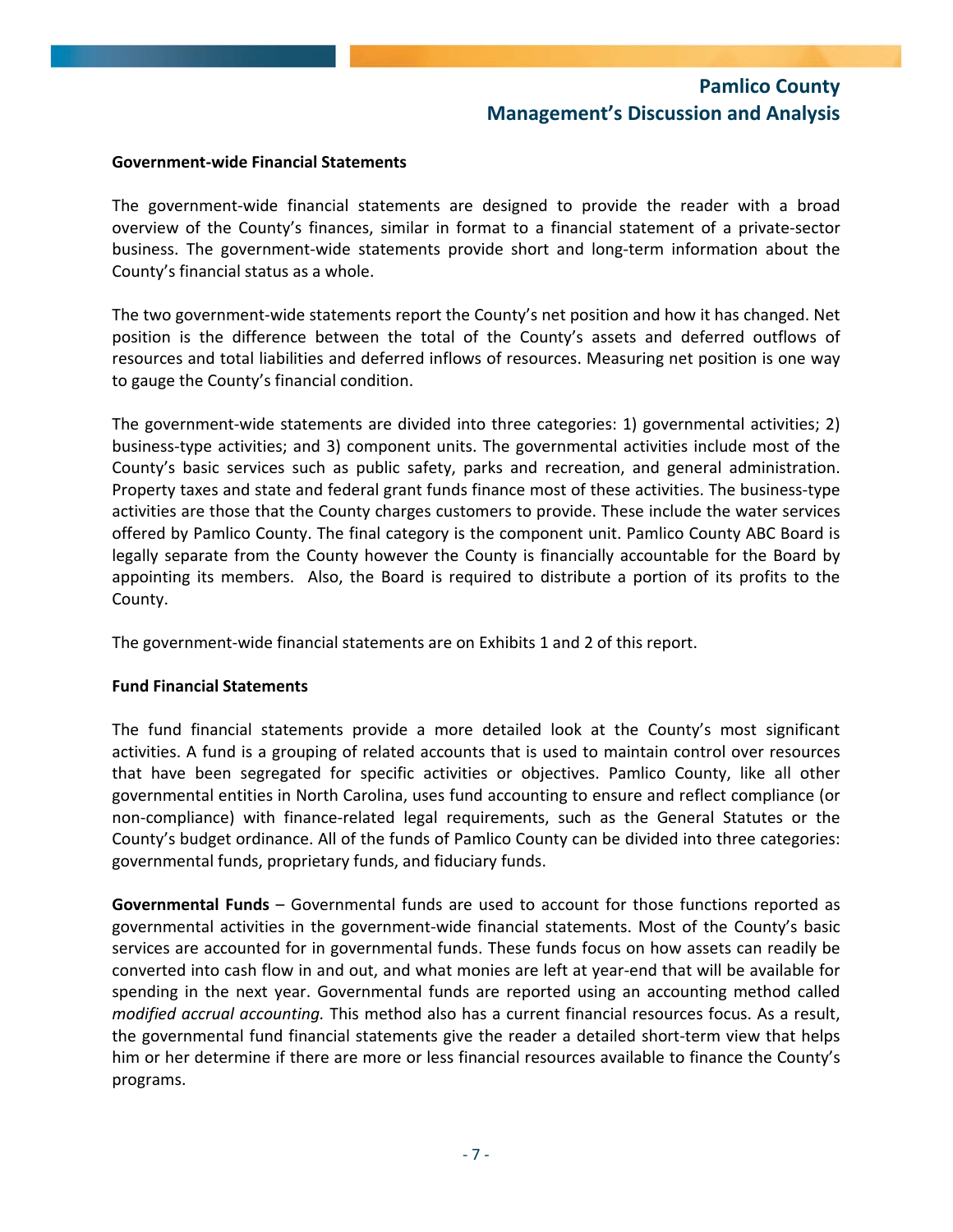The relationship between government activities (reported in the Statement of Net Position and the Statement of Activities) and governmental funds is described in a reconciliation that is a part of the fund financial statements.

Pamlico County adopts an annual budget for its General Fund, as required by the General Statutes. The budget is a legally adopted document that incorporates input from the citizens of the County, the management of the County, and the decisions of the Board about which services to provide and how to pay for them. It also authorizes the County to obtain funds from identified sources to finance these current period activities. The budgetary statement provided for the General Fund demonstrates how well the County complied with the budget ordinance and whether or not the County succeeded in providing the services as planned when the budget was adopted. The budgetary comparison statement uses the budgetary basis of accounting and is presented using the same format, language, and classifications as the legal budget document. The statement shows four columns: 1) the original budget as adopted by the board; 2) the final budget as amended by the board; 3) the actual resources, charges to appropriations, and ending balances in the General Fund; and 4) the difference or variance between the final budget and the actual resources and charges.

**Proprietary Funds** – Pamlico County has one kind of proprietary fund. *Enterprise Funds* are used to report the same functions presented as business-type activities in the government-wide financial statements. Pamlico County uses enterprise funds to account for its water operations. These funds are the same as those separate activities shown in the business-type activities in the Statement of Net Position and the Statement of Activities.

**Fiduciary Funds** – Fiduciary funds are used to account for resources held for the benefit of parties outside the government. Pamlico County has three agency funds.

**Notes to the Financial Statements** – The notes provide additional information that is essential to a full understanding of the data provided in the government‐wide and fund financial statements. The notes to the financial statements start on page 28 of this report.

**Other Information** – In addition to the basic financial statements and accompanying notes, this report includes certain required supplementary information concerning Pamlico County's progress in funding its obligation to provide pension benefits and other postemployment benefits to its employees. Required supplementary information can be found beginning on page 72 of this report.

### **Government‐Wide Financial Analysis**

As noted earlier, net position may serve over time as one useful indicator of a government's financial condition. The County's assets and deferred outflows of resources exceeded its liabilities and deferred inflows of resources by \$25,375,712 as of June 30, 2018. The County's net position increased by \$323,219, after restatement for the fiscal year ended June 30, 2018. One of the largest portions \$12,238,930 (48.23%) reflects the County's net investment in capital assets (e.g. land, buildings, machinery, and equipment).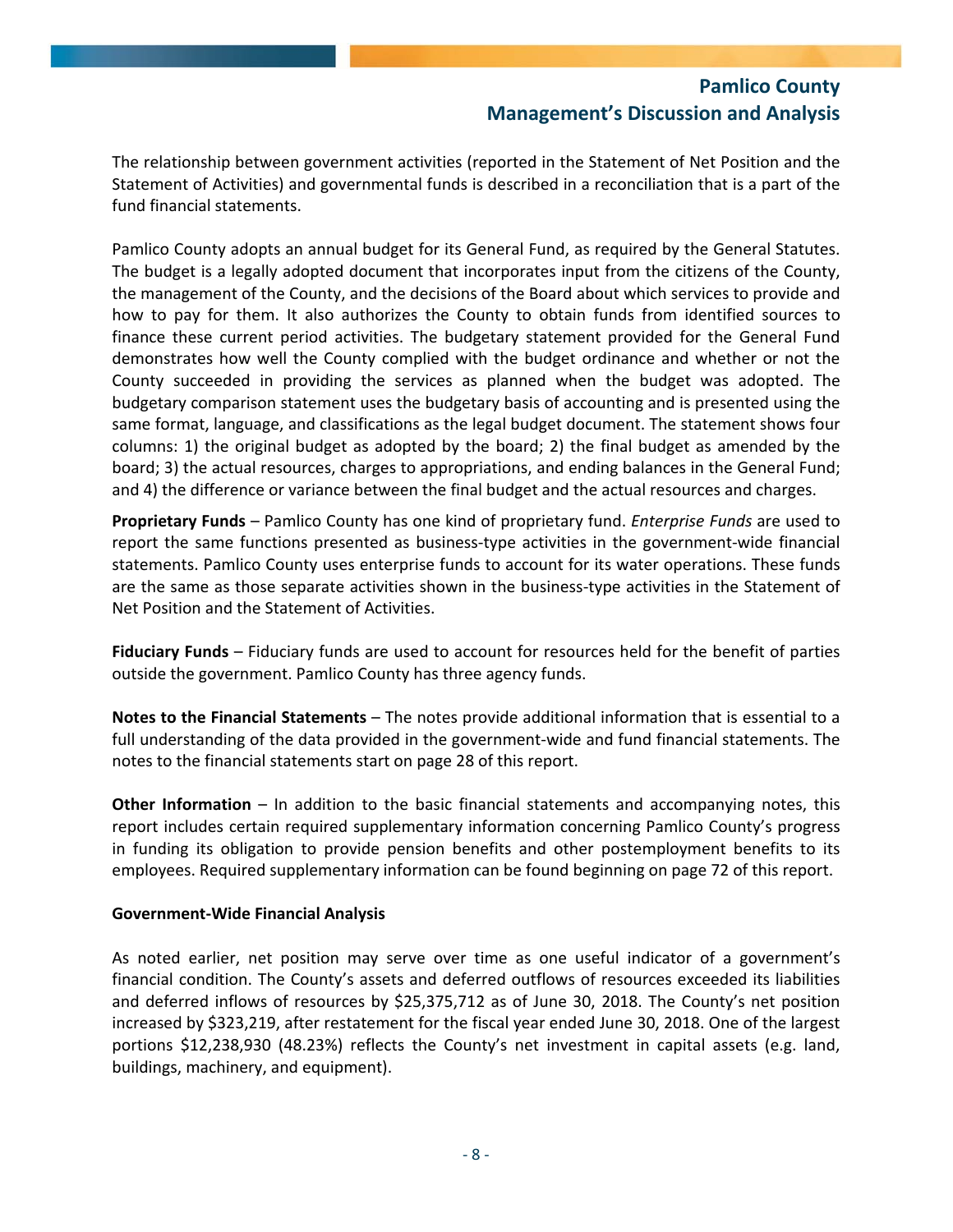Pamlico County uses these capital assets to provide services to citizens; consequently, these assets are not available for future spending. Although Pamlico County's investment in its capital assets is reported net of the outstanding related debt, the resources needed to repay that debt must be provided by other sources, since the capital assets cannot be used to liquidate these liabilities. An additional portion of Pamlico County's net position \$1,700,032 (6.70%) represents resources that are subject to external restrictions on how they may be used. The remaining balance of \$11,436,750 is unrestricted.

**Pamlico County's Net Position**

|                                    |              | <b>Governmental Activities</b> |              | <b>Business-type Activities</b> |              | Total        |
|------------------------------------|--------------|--------------------------------|--------------|---------------------------------|--------------|--------------|
|                                    | 2018         | 2017                           | 2018         | 2017                            | 2018         | 2017         |
| Current and other assets           | \$12,877,977 | \$12,657,513                   | \$4,726,163  | \$4,611,419                     | \$17,604,140 | \$17,268,932 |
| Capital assets                     | 11,195,867   | 11,324,830                     | 11,897,614   | 12,262,697                      | 23,093,481   | 23,587,527   |
| Deferred outflows of resources     | 1,170,589    | 1,476,296                      | 84,932       | 113,019                         | 1,255,521    | 1,589,315    |
| Total assets and deferred outflows |              |                                |              |                                 |              |              |
| of resources                       | 25,244,433   | 25,458,639                     | 16,708,709   | 16,987,135                      | 41,953,142   | 42,445,774   |
|                                    |              |                                |              |                                 |              |              |
| Long-term liabilities              | 11,916,035   | 12,593,221                     | 3,485,709    | 3,942,059                       | 15,401,744   | 16,535,280   |
| Other liabilities                  | 851,301      | 558,761                        | 148,108      | 130,949                         | 999,409      | 689,710      |
| Deferred inflows of resources      | 169,204      | 163,903                        | 7,073        | 4,388                           | 176,277      | 168,291      |
| Total liabilities and deferred     |              |                                |              |                                 |              |              |
| inflows of resources               | 12,936,540   | 13,315,885                     | 3,640,890    | 4,077,396                       | 16,577,430   | 17,393,281   |
|                                    |              |                                |              |                                 |              |              |
| Net position:                      |              |                                |              |                                 |              |              |
| Net investment in capital assets   | 3,618,216    | 3,411,212                      | 8,620,714    | 8,541,995                       | 12,238,930   | 11,953,207   |
| Restricted                         | 1,700,032    | 1,554,916                      |              |                                 | 1,700,032    | 1,554,916    |
| Unrestricted                       | 6,989,645    | 7,176,626                      | 4,447,105    | 4,367,744                       | 11,436,750   | 11,544,370   |
| Total net positon                  | \$12,307,893 | \$12,142,754                   | \$13,067,819 | \$12,909,739                    | \$25,375,712 | \$25,052,493 |

Several particular aspects of the County's financial operations positively influenced the total unrestricted governmental net position:

- Continued diligence in the collection of property taxes, both current year levy and prior year delinquent taxes.
- Revenues were higher than budgeted in property taxes, sales taxes, other taxes, and permits and fees.
- Savings were realized in several departments due to lapsed salaries, as well as unspent supplies, utilities and equipment appropriations.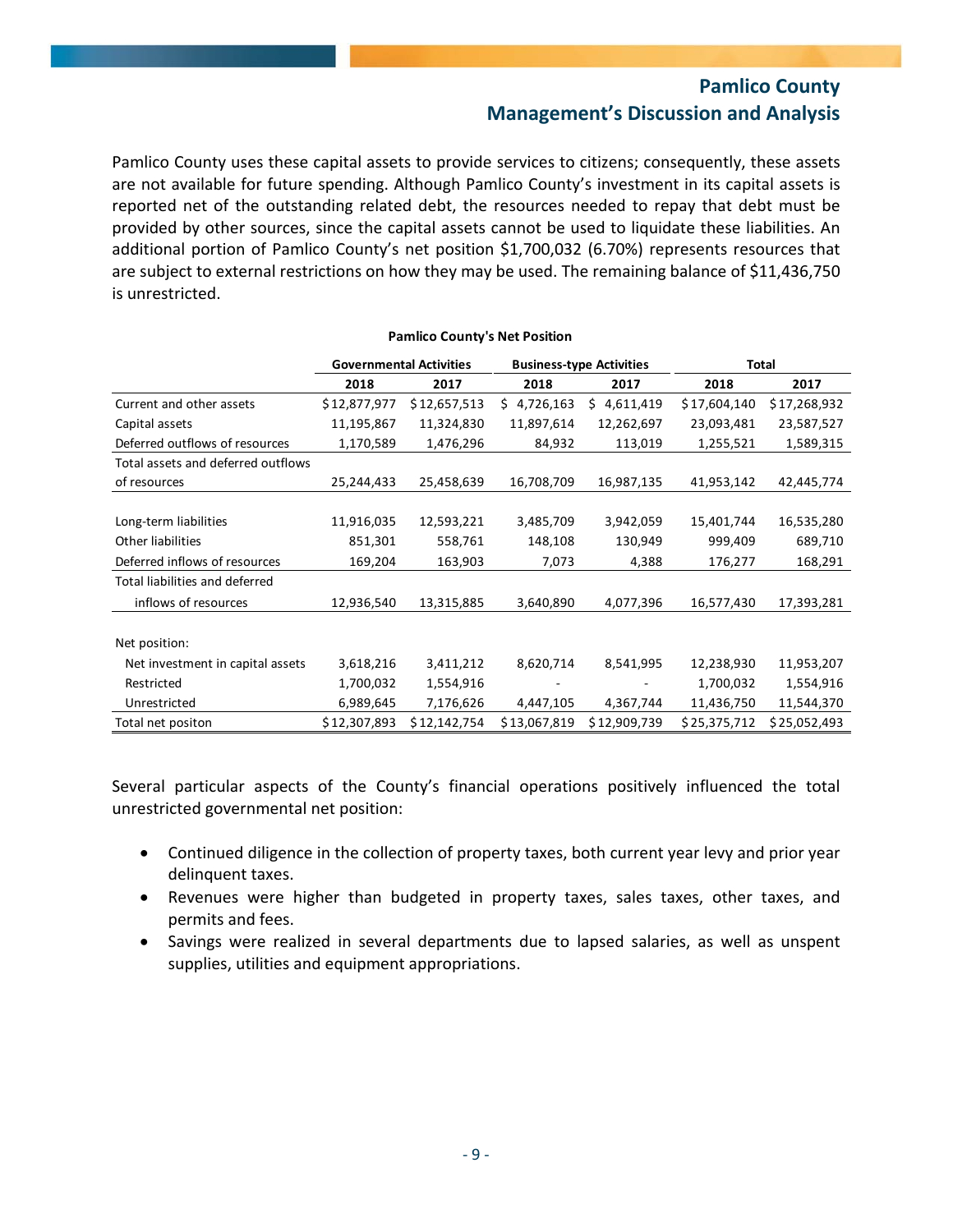|                                  |              | <b>Governmental Activities</b> | <b>Business-type Activities</b> |              | <b>Total</b> |              |  |
|----------------------------------|--------------|--------------------------------|---------------------------------|--------------|--------------|--------------|--|
|                                  | 2018         | 2017                           | 2018                            | 2017         | 2018         | 2017         |  |
| Revenues:                        |              |                                |                                 |              |              |              |  |
| Program revenues:                |              |                                |                                 |              |              |              |  |
| Charges for services             | \$1,920,961  | \$1,973,431                    | \$2,509,014                     | \$2,410,899  | \$4,429,975  | \$4,384,330  |  |
| Operating grants                 | 3,850,349    | 5,971,660                      |                                 |              | 3,850,349    | 5,971,660    |  |
| Capital grants                   |              | 259,000                        |                                 |              |              | 259,000      |  |
| General revenues:                |              |                                |                                 |              |              |              |  |
| Property taxes                   | 11,340,557   | 11,106,873                     |                                 |              | 11,340,557   | 11,106,873   |  |
| Local option sales tax           | 2,615,328    | 2,479,519                      |                                 |              | 2,615,328    | 2,479,519    |  |
| Other                            | 530,409      | 548,251                        |                                 |              | 530,409      | 548,251      |  |
| Book value of transferred assets | 1,032        | 5,468                          | (1,032)                         | (5, 468)     |              | 542,783      |  |
| Investment earnings              | 144,136      | 49,086                         | 43,303                          | 21,039       | 187,439      | 70,125       |  |
| Total revenues                   | 20,402,772   | 22,393,288                     | 2,551,285                       | 2,426,470    | 22,954,057   | 25,362,541   |  |
|                                  |              |                                |                                 |              |              |              |  |
| Expenses:                        |              |                                |                                 |              |              |              |  |
| General government               | 2,707,639    | 2,529,349                      |                                 |              | 2,707,639    | 2,529,349    |  |
| Public safety                    | 5,915,129    | 5,551,000                      |                                 |              | 5,915,129    | 5,551,000    |  |
| Economic & physical              |              |                                |                                 |              |              |              |  |
| development                      | 1,303,038    | 3,084,735                      |                                 |              | 1,303,038    | 3,084,735    |  |
| Environmental protection         | 344,775      | 317,659                        |                                 |              | 344,775      | 317,659      |  |
| Human services                   | 4,506,006    | 4,741,012                      |                                 |              | 4,506,006    | 4,741,012    |  |
| Cultural and recreation          | 584,710      | 567,720                        |                                 |              | 584,710      | 567,720      |  |
| Education                        | 4,492,099    | 4,323,738                      |                                 |              | 4,492,099    | 4,323,738    |  |
| Interest on long-term debt       | 355,421      | 372,608                        |                                 |              | 355,421      | 372,608      |  |
| Water and sewer                  |              |                                | 2,261,569                       | 2,206,298    | 2,261,569    | 2,206,298    |  |
| Total expenses                   | 20,208,817   | 21,487,821                     | 2,261,569                       | 2,206,298    | 22,470,386   | 23,694,119   |  |
|                                  |              |                                |                                 |              |              |              |  |
| Increase in net position         |              |                                |                                 |              |              |              |  |
| before transfers                 | 193,955      | 905,467                        | 289,716                         | 220,172      | 483,671      | 1,668,422    |  |
| Transfers                        | 117,000      | 111,532                        | (117,000)                       | (111, 532)   |              |              |  |
| Change in net position           | 310,955      | 1,016,999                      | 172,716                         | 108,640      | 483,671      | 1,668,422    |  |
| Net position, July 1             | 12,142,754   | 11,254,088                     | 12,909,739                      | 12,801,099   | 25,052,493   | 24,055,187   |  |
| Restatement                      | (145, 816)   | (128, 333)                     | (14, 636)                       |              | (160, 452)   | (128, 333)   |  |
| Net position, July 1 restated    | 11,996,938   | 11,125,755                     | 12,895,103                      | 12,801,099   | 24,892,041   | 23,926,854   |  |
| Net position, June 30            | \$12,307,893 | \$12,142,754                   | \$13,067,819                    | \$12,909,739 | \$25,375,712 | \$25,595,276 |  |

#### **Pamlico County's Changes in Net Position**

**Governmental activities**. Governmental activities increased the County's net position by \$165,139 after restatement. Key elements of this increase are as follows:

- Increase in local option sales tax revenues.
- Increase in property tax revenues.
- Decrease in total operating expenses.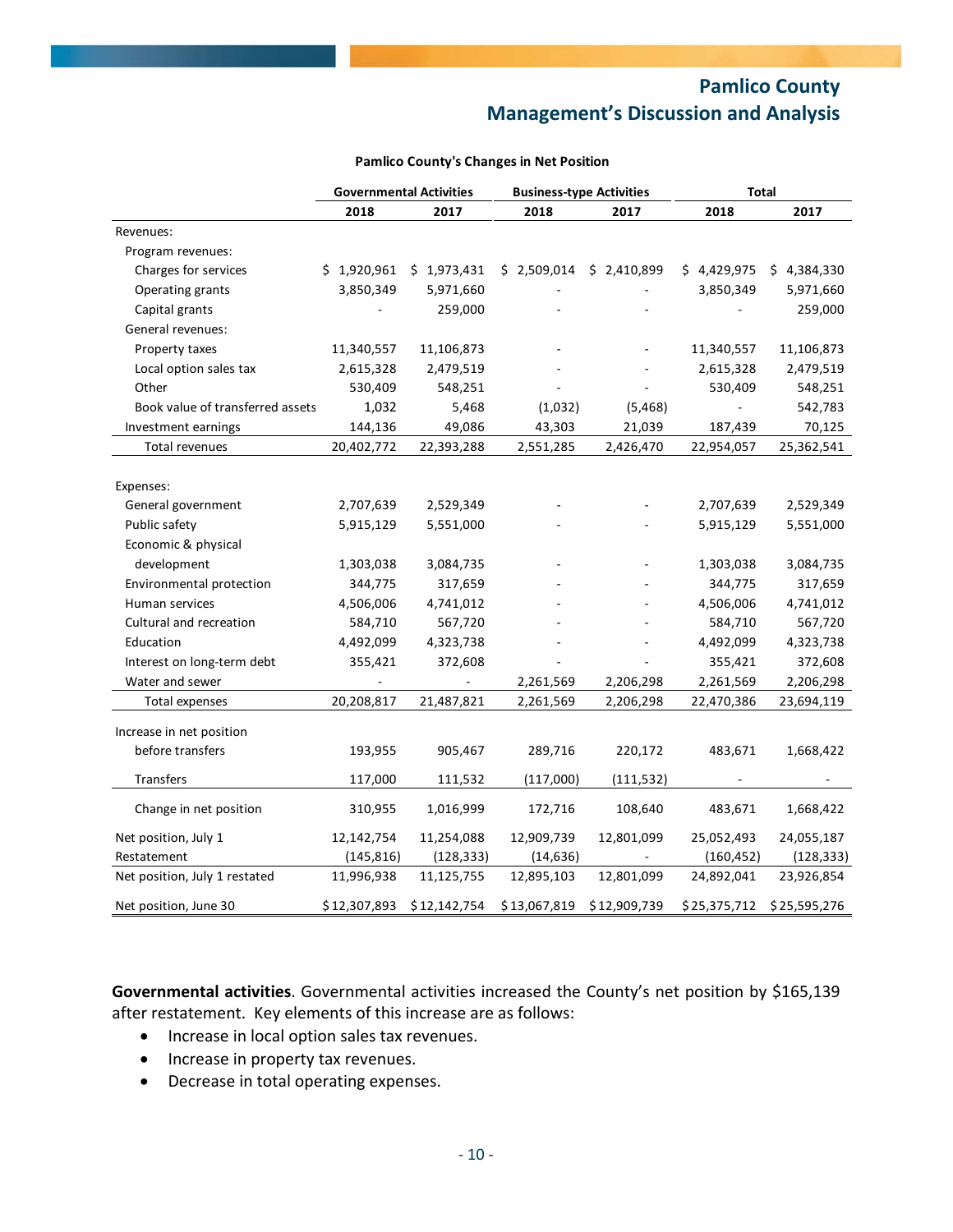**Business‐type activities**: Business‐type activities increased Pamlico County's net position by \$158,080. Key elements of this increase are as follows:

• Increased operating revenues.

### **Financial Analysis of the County's Funds**

As noted earlier, Pamlico County uses fund accounting to ensure and demonstrate compliance with finance‐related legal requirements.

**Governmental Funds**. The focus of Pamlico County's governmental funds is to provide information on near‐term inflows, outflows, and balances of usable resources. Such information is useful in assessing Pamlico County's financing requirements. Specifically, fund balance available for appropriations can be a useful measure of a government's net resources available for spending at the end of the fiscal year.

The General fund is the chief operating fund of Pamlico County. At the end of the current fiscal year, Pamlico County's fund balance available in the General Fund was \$7,689,203, while total fund balance reached \$10,248,654. The County currently has an available fund balance of 40.15% of general fund expenditures, while total fund balance represents 53.52% of that same amount.

At June 30, 2018, the governmental funds of Pamlico County reported a combined fund balance of \$10,940,281, a 0.64% decrease over last year.

**General Fund Budgetary Highlights**: During the fiscal year, the County revised the budget on several occasions. Generally, budget amendments fall into one of three categories: 1) amendments made to adjust the estimates that are used to prepare the original budget ordinance once exact information is available; 2) amendments made to recognize new funding amounts from external sources, such as Federal and State grants; and 3) increases in appropriations that become necessary to maintain services.

**Proprietary Funds**. Pamlico County's proprietary funds provide the same type of information found in the government‐wide statements but in more detail. At the end of the fiscal year, unrestricted net position of the Water Fund equaled \$4,447,105. There was an increase in net position of \$158,080 after restatement. Other factors concerning the finances of these funds have already been addressed in the discussion of Pamlico County's business‐type activities.

### **Capital Asset and Debt Administration**

**Capital assets.** Pamlico County's capital assets for its governmental and business – type activities as of June 30, 2018, totals \$23,093,481 (net of accumulated depreciation). These assets include buildings, land, equipment, and vehicles.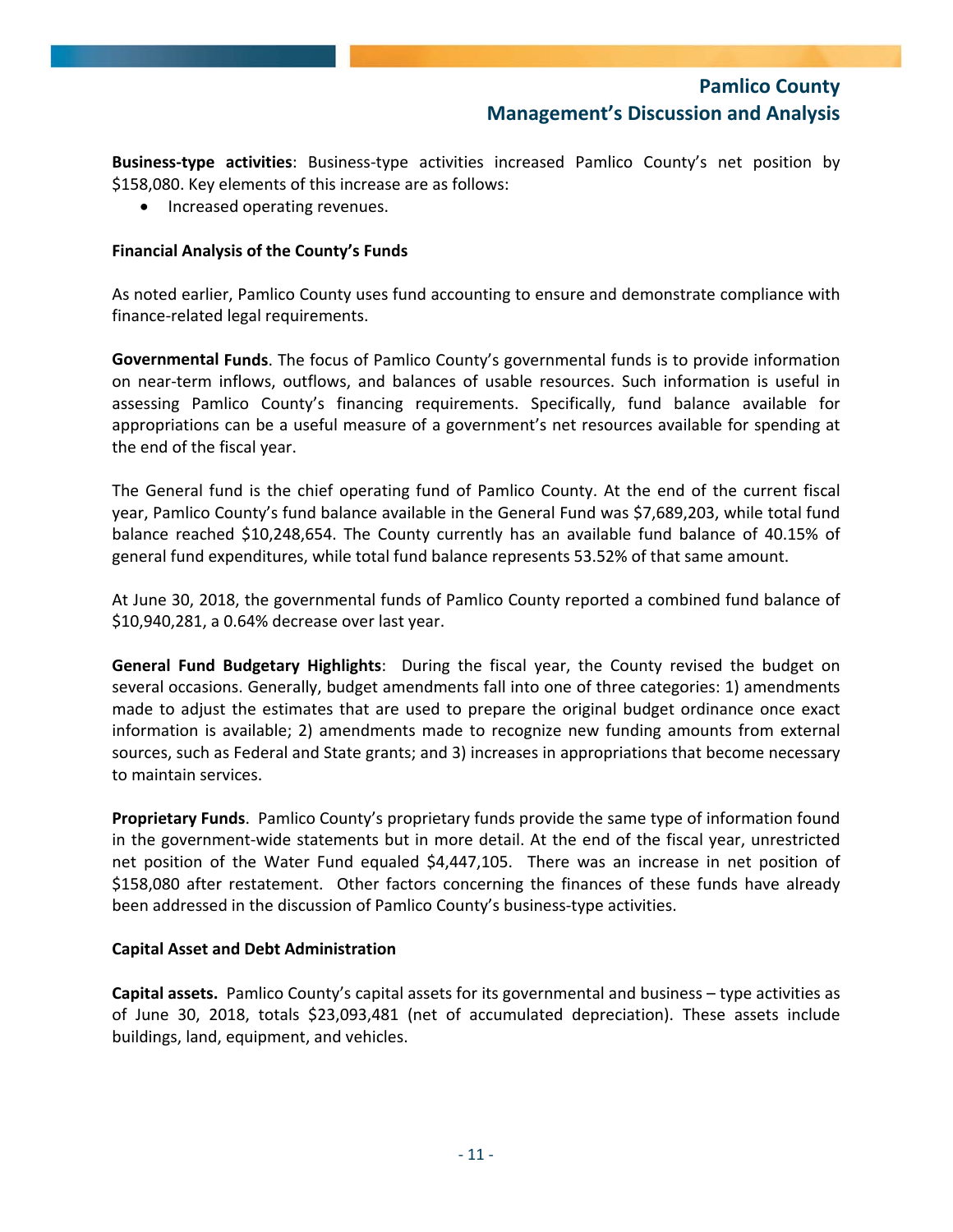Major capital asset transactions during the year include:

- Courthouse improvements
- Communication equipment for the Jail
- Public Safety vehicles

#### **Pamlico County's Capital Assets**

|                                   | <b>Governmental Activities</b> |              |            |              | <b>Business-type Activities</b> |              |            |              | <b>Total</b> |              |            |                |
|-----------------------------------|--------------------------------|--------------|------------|--------------|---------------------------------|--------------|------------|--------------|--------------|--------------|------------|----------------|
|                                   |                                | 2018         |            | 2017         |                                 | 2018         |            | 2017         | 2018         |              |            | 2017           |
| Land                              | \$                             | 334.634      | \$         | 334.634      | Ś                               | 70,286       | Ŝ.         | 70.286       | Ś.           | 404.920      | S          | 404,920        |
| Construction in progress          |                                | 319,539      |            | 92,435       |                                 | 261,788      |            | 26,250       |              | 581,327      |            | 118,685        |
| <b>Buildings and improvements</b> | 12,532,260                     |              | 12,532,260 |              | 7,155,435                       |              | 7,155,435  |              | 19,687,695   |              | 19,687,695 |                |
| Plant                             |                                |              |            |              | 10,508,279                      |              | 10,508,279 |              | 10,508,279   |              |            | 10,508,279     |
| Equipment and vehicles            |                                | 4,311,750    |            | 3,997,841    |                                 | 2,375,081    |            | 2,339,685    |              | 6,686,831    |            | 6,337,526      |
| Subtotal                          |                                | 17,498,183   |            | 16,957,170   |                                 | 20,370,869   |            | 20,099,935   |              | 37,869,052   |            | 37,057,105     |
| Less: accumulated depreciation    |                                | (6,302,316)  |            | (5,632,340)  |                                 | (8,473,255)  |            | (7,837,238)  |              | (14,775,571) |            | (13, 469, 578) |
| Total assets                      |                                | \$11.195.867 |            | \$11.324.830 |                                 | \$11,897,614 |            | \$12.262.697 |              | \$23,093,481 |            | \$23.587.527   |

Additional information on the County's capital assets can be found in the notes to the financial statements.

**Long‐term Debt**. As of June 30, 2018, Pamlico County had total debt outstanding of \$12,206,377, all of which is backed by the full faith and credit of the County.

|                                  |              | <b>Governmental Activities</b> |                 | <b>Business-type Activities</b> | <b>Total</b> |              |  |
|----------------------------------|--------------|--------------------------------|-----------------|---------------------------------|--------------|--------------|--|
|                                  | 2018         | 2017                           | 2018            | 2017                            |              | 2017         |  |
| Installment notes                | \$8,902,901  | 9,514,667<br>S                 | 3,276,900<br>S. | 3,720,702<br>S.                 | \$12,179,801 | \$13,235,369 |  |
| Capital lease obligation         | 26,576       | 63,239                         | ۰               | -                               | 26,576       | 63,239       |  |
| Compensated absences             | 352,051      | 337,679                        | 27,287          | 34,359                          | 379,338      | 372,038      |  |
| Net pension liability (LGERS)    | 1,272,883    | 1,606,810                      | 99,318          | 125,226                         | 1,372,201    | 1,732,036    |  |
| Total pension liability (LEOSSA) | 361,492      | 285,431                        | -               | -                               | 361,492      | 285,431      |  |
| Total OPEB liability             | 1,000,132    | 785,395                        | 82,204          | 61,772                          | 1,082,336    | 847,167      |  |
| Total                            | \$11,916,035 | \$12,593,221                   | 3,485,709       | 3,942,059                       | \$15,401,744 | \$16,535,280 |  |

#### **Pamlico County's Outstanding Debt**

Pamlico County's total bonded debt decreased by \$1,055,568 (7.98%) during the past fiscal year, primarily due to the continued payment of debt balances.

Pamlico County's total liabilities decreased by \$1,133,536 (6.86%) during the past fiscal year, primarily due to continued payment of debt balances and the implementation of GASB 75 and the resulting Total OPEB liability.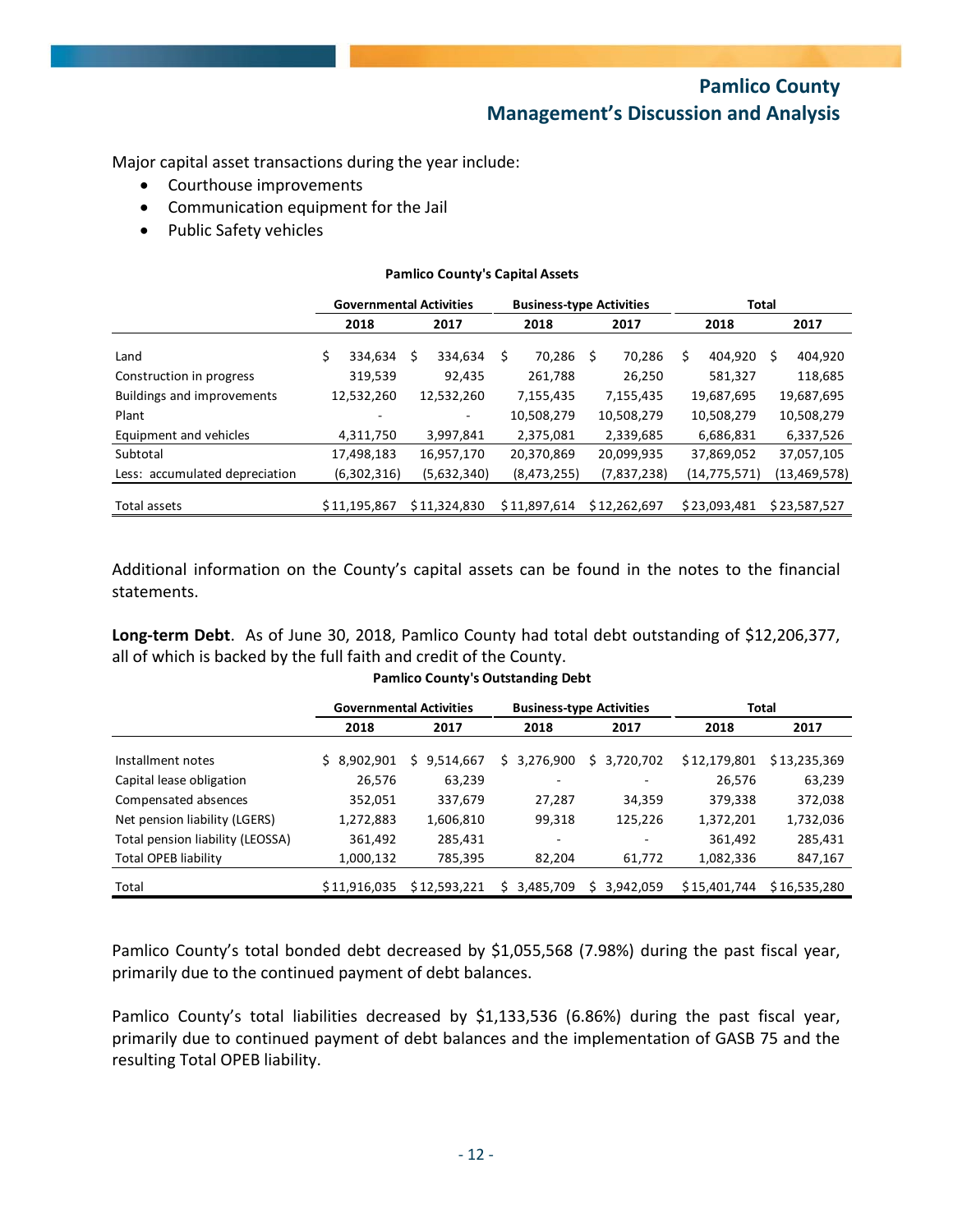The State of North Carolina limits the amount of general obligation debt that a unit. The State of North Carolina limits the amount of general obligation debt that a unit of government can issue to 8 percent of the total assessed value of taxable property located within that government's boundaries. The legal debt margin for Pamlico County is \$120,678,519.

Additional information regarding Pamlico County's long-term debt can be found in the notes to the financial statements.

### **Economic Factors and Next Year's Budgets and Rates**

- The County's unemployment rate for August 2018 was projected at 4.20%, down from the 4.5% level reported in 2017. The State unemployment rate for August 2018 was 3.9%.
- Median household income for 2018 was projected at \$43,808, up from the 2017 estimate of \$41,004. In comparison, the State's median household income for 2017 (latest data available) was reported at \$48,256.

Over the past three years, the County has aggressively managed costs in response to uncertain economic conditions. The County's fund balance remains healthy relative to those conditions. Along with staff, we remain cautious in both budget recommendations and revenue estimates.

### **Budget Highlights for the Fiscal Year Ending June 30, 2019**

**Governmental Activities:** The approved General Fund budget is balanced at \$19,280,014 with a tax rate of \$.625 per \$100. The tax rate remained at the 2017 level. At the rate of \$.625 per \$100, estimated fiscal year 2018‐2019 tax collections are budgeted at \$10,580,000, including collections from prior years. Revenue from motor vehicle collections is budgeted at \$770,000. A fund balance allocation of \$1,302,253 is included in the final budget.

A 2% cost of living adjustment is included in the budget for all employees, as well as recommended other salary adjustments.

Total Board of Education allocation is budgeted at \$4,044,710. Current expense is funded at \$3,794,710, with capital outlay at \$250,000. Pamlico Community College funding is allocated at \$610,000.

**Business – type Activities:** Water rates for the fiscal year 2018‐2019 are budgeted to increase to the levels as summarized below:

- Water usage rate ‐ \$4.75/1,000 gallons (2 inch meters and less)
- Water usage rate ‐ \$6.76/1,000 gallons (3 inch meters and up)
- Flat rate monthly charge for ¾ inch meter ‐ \$15.50
- Flat rate monthly charge for 1 inch meter ‐ \$15.50
- Flat rate monthly charge for 2 inch meter or greater \$40.50
- Customer deposits remain at \$75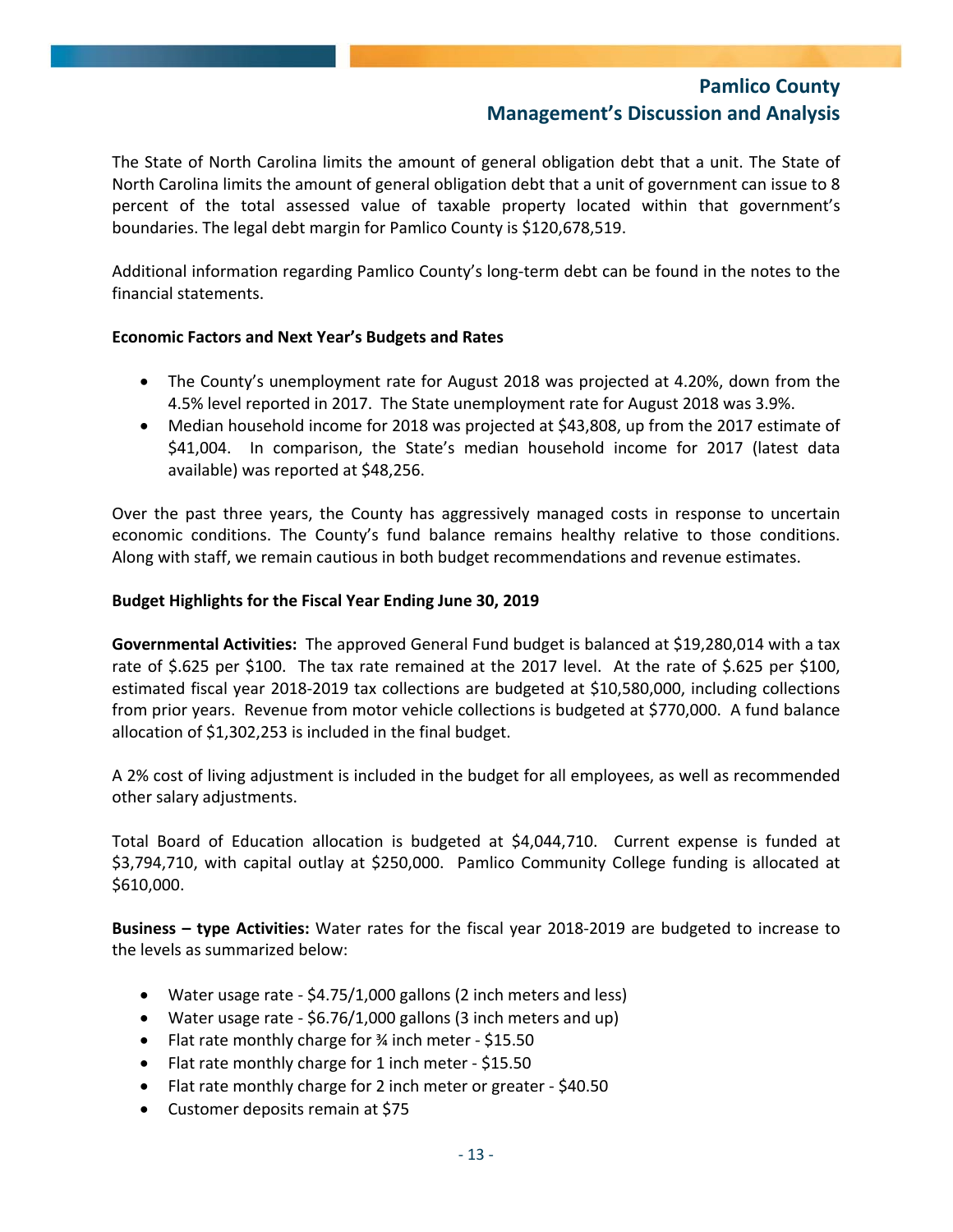In order to spread the cost of maintenance evenly over time, the County has entered into a fifteen year maintenance contract. Other capital items funded include: (1) replace utility trucks (\$28,020), (2) handheld meter readers (\$25,000), (3) Kershaw / Grantsboro water project (\$432,262), and (4) Reelsboro water project (\$1,749,150).

### **Requests for Information**

This report is designed to provide an overview of the County's finances. Questions concerning any of the information found in this report or requests for additional information should be directed to:

County Finance Officer P.O. Box 776 Bayboro, North Carolina 28515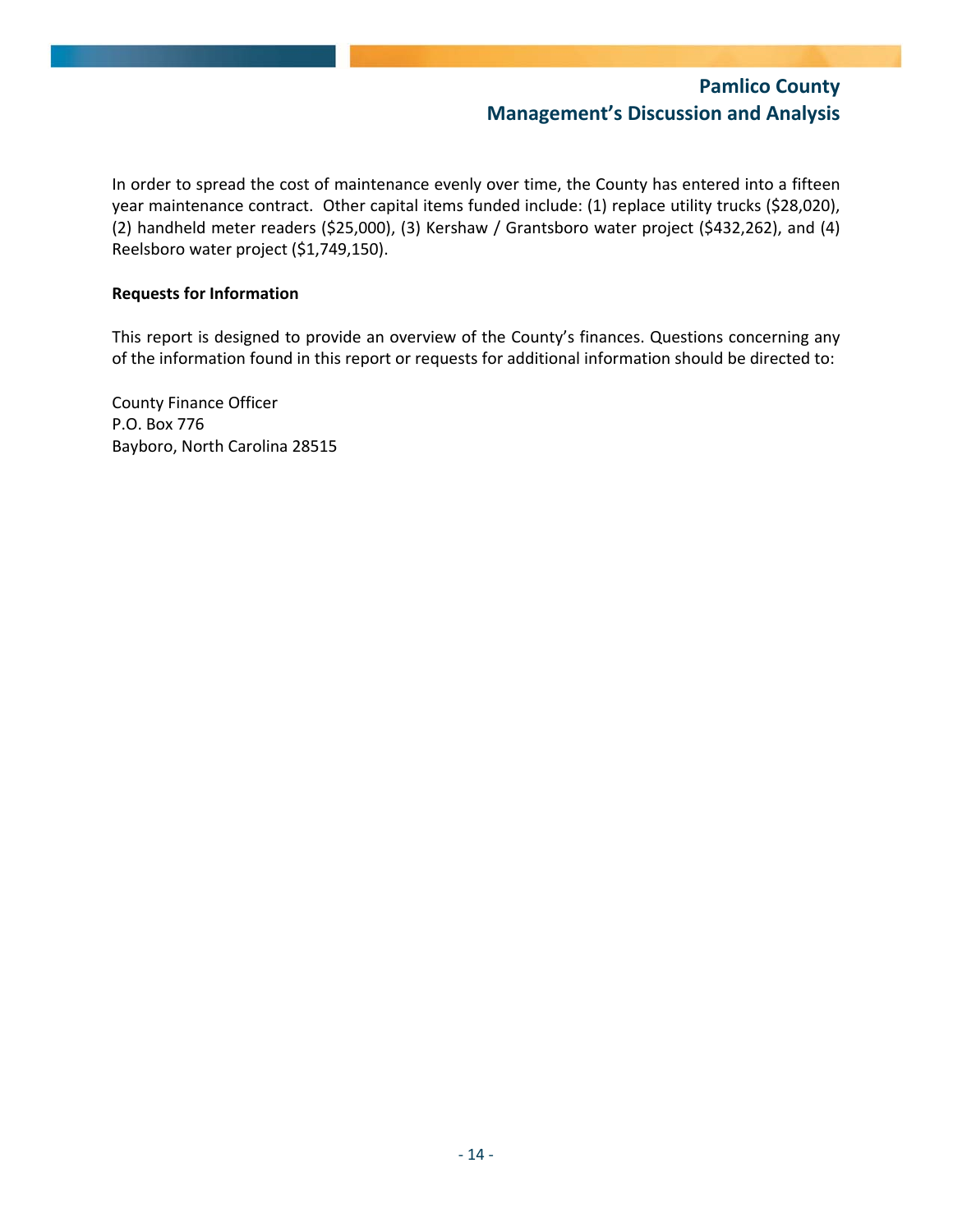## **Pamlico County Statement of Net Position June 30, 2018 Exhibit 1**

|                                       |                   |                      |                  |         | Component<br>Unit |
|---------------------------------------|-------------------|----------------------|------------------|---------|-------------------|
|                                       |                   |                      |                  |         | <b>Pamlico</b>    |
|                                       | Governmental      | <b>Business-type</b> |                  |         | <b>County ABC</b> |
|                                       | <b>Activities</b> | <b>Activities</b>    | <b>Total</b>     |         | <b>Board</b>      |
| <b>ASSETS</b>                         |                   |                      |                  |         |                   |
| Cash and cash equivalents             | \$<br>214,991     | \$<br>1,139,814      | \$<br>1,354,805  | \$      | 355,490           |
| Investments                           | 9,783,910         | 3,142,642            | 12,926,552       |         |                   |
| Taxes receivable, net                 | 1,080,839         |                      | 1,080,839        |         |                   |
| Accounts receivable, net              | 1,524,050         | 352,839              | 1,876,889        |         |                   |
| Inventories                           |                   | 32,168               | 32,168           |         | 314,409           |
| Prepaid items                         | 2,880             |                      | 2,880            |         |                   |
| Restricted cash and cash equivalents  | 247,207           | 58,700               | 305,907          |         |                   |
| Net pension asset                     | 24,100            |                      | 24,100           |         |                   |
| Capital assets:                       |                   |                      |                  |         |                   |
| Land and construction in progress     | 654,173           | 332,074              | 986,247          |         | 36,749            |
| Other capital assets, net             | 10,541,694        | 11,565,540           | 22,107,234       |         | 35,257            |
| Total assets                          | 24,073,844        | 16,623,777           | 40,697,621       |         | 741,905           |
| DEFERRED OUTFLOWS OF RESOURCES        | 1,170,589         | 84,932               | 1,255,521        |         |                   |
| <b>LIABILITIES</b>                    |                   |                      |                  |         |                   |
| Accounts payable                      | 757,466           | 89,408               | 846,874          |         | 192,990           |
| Accrued interest payable              | 93,835            |                      | 93,835           |         |                   |
| Customer deposits                     |                   | 58,700               | 58,700           |         |                   |
| Long-term liabilities:                |                   |                      |                  |         |                   |
| Due within one year                   | 791,971           | 413,706              | 1,205,677        |         |                   |
| Due in more than one year             | 11,124,064        | 3,072,003            | 14,196,067       |         |                   |
| <b>Total liabilities</b>              | 12,767,336        | 3,633,817            | 16,401,153       |         | 192,990           |
| DEFERRED INFLOWS OF RESOURCES         |                   |                      |                  |         |                   |
| Prepaid taxes                         | 75,291            |                      | 75,291           |         |                   |
| Pension deferrals                     | 93,913            | 7,073                | 100,986          |         |                   |
| Total deferred inflows of resources   | 169,204           | 7,073                | 176,277          |         |                   |
| <b>NET POSITION</b>                   |                   |                      |                  |         |                   |
| Net investment in capital assets      | 3,618,216         | 8,620,714            | 12,238,930       |         | 72,006            |
| Restricted for:                       |                   |                      |                  |         |                   |
| <b>Stabilization by State Statute</b> | 1,524,050         |                      | 1,524,050        |         |                   |
| Other purposes                        | 175,982           |                      | 175,982          |         | 270,473           |
| Unrestricted                          | 6,989,645         | 4,447,105            | 11,436,750       |         | 206,436           |
| Total net position                    | \$<br>12,307,893  | \$<br>13,067,819     | \$<br>25,375,712 | $\zeta$ | 548,915           |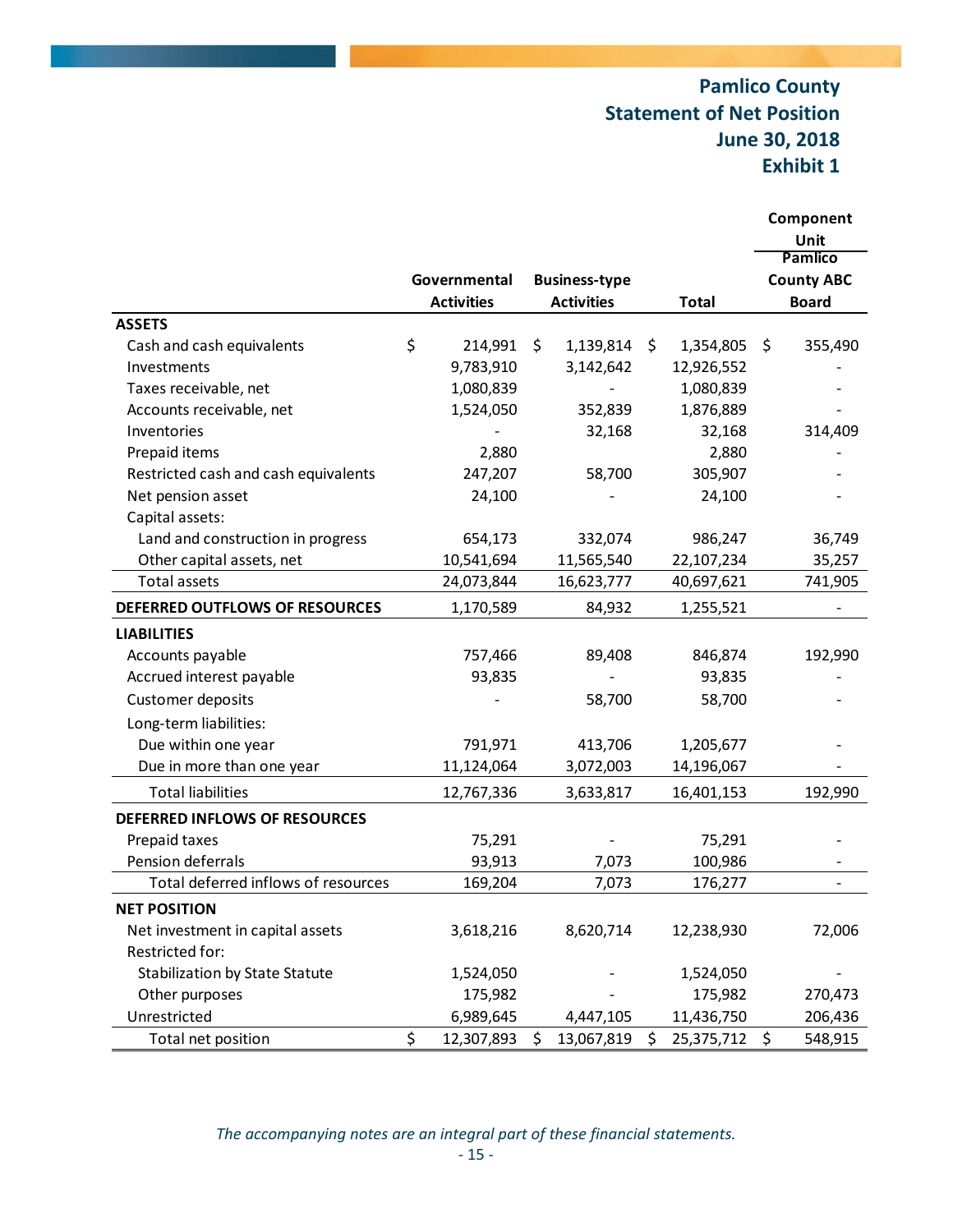## **Pamlico County Statement of Activities For the Fiscal Year Ended June 30, 2018 Exhibit 2**

**Net (Expense) Revenue and Changes in Net Position**

|                                             |        |                          |                                                  | <b>Program Revenues</b> |                                  |                                   | <b>Primary Government</b> |                | Component<br>Unit |                   |
|---------------------------------------------|--------|--------------------------|--------------------------------------------------|-------------------------|----------------------------------|-----------------------------------|---------------------------|----------------|-------------------|-------------------|
|                                             |        |                          |                                                  | Operating               | Capital                          |                                   |                           |                |                   | Pamlico           |
|                                             |        |                          | <b>Charges for</b>                               | <b>Grants and</b>       | <b>Grants and</b>                | <b>Governmental Business-type</b> |                           |                |                   | <b>County ABC</b> |
| <b>Functions/Programs</b>                   |        | <b>Expenses</b>          | <b>Services</b>                                  |                         | <b>Contribution Contribution</b> | <b>Activiites</b>                 | <b>Activities</b>         | <b>Total</b>   | <b>Board</b>      |                   |
| <b>Primary government:</b>                  |        |                          |                                                  |                         |                                  |                                   |                           |                |                   |                   |
| Governmental activities:                    |        |                          |                                                  |                         |                                  |                                   |                           |                |                   |                   |
| General government                          | \$     | 2,707,639 \$             | 86,316                                           | - \$                    | \$                               | \$ (2,621,323) \$                 |                           | \$ (2,621,323) |                   |                   |
| Public safety                               |        | 5,915,129                | 1,432,178                                        | 8,550                   |                                  | (4,474,401)                       |                           | (4,474,401)    |                   |                   |
| Environmental protection                    |        | 344,775                  | 72,936                                           | 26,350                  |                                  | (245, 489)                        |                           | (245, 489)     |                   |                   |
| Economic and physical development           |        | 1,303,038                | 198,155                                          | 510,457                 |                                  | (594, 426)                        |                           | (594, 426)     |                   |                   |
| Human services                              |        | 4,506,006                | 125,986                                          | 3,304,992               |                                  | (1,075,028)                       |                           | (1,075,028)    |                   |                   |
| Cultural and recreation                     |        | 584,710                  | 5,390                                            |                         |                                  | (579, 320)                        | $\overline{\phantom{a}}$  | (579, 320)     |                   |                   |
| Education                                   |        | 4,492,099                |                                                  |                         |                                  | (4,492,099)                       |                           | (4,492,099)    |                   |                   |
| Interest on long-term debt                  |        | 355,421                  |                                                  |                         |                                  | (355, 421)                        |                           | (355, 421)     |                   |                   |
| Total governmental activities               |        | 20,208,817               | 1,920,961                                        | 3,850,349               | $\overline{\phantom{a}}$         | (14, 437, 507)                    | $\overline{\phantom{a}}$  | (14, 437, 507) |                   |                   |
| Business-type activities:                   |        |                          |                                                  |                         |                                  |                                   |                           |                |                   |                   |
| Water                                       |        | 2,261,569                | 2,509,014                                        |                         |                                  |                                   | 247,445                   | 247,445        |                   |                   |
| Total primary government                    | \$     | 22,470,386               | \$4,429,975                                      | \$3,850,349             | \$<br>$\sim$                     | (14, 437, 507)                    | 247,445                   | (14, 190, 062) |                   |                   |
| Component Unit:<br>Pamlico County ABC Board |        |                          | 1,375,191 \$1,385,082                            | -\$                     | \$                               |                                   |                           |                | \$                | 9,891             |
|                                             | Taxes: | <b>General revenues:</b> |                                                  |                         |                                  |                                   |                           |                |                   |                   |
|                                             |        |                          | Property taxes, levied for general purposes      |                         |                                  | 11,340,557                        |                           | 11,340,557     |                   |                   |
|                                             |        | Local option sales tax   |                                                  |                         |                                  | 2,615,328                         |                           | 2,615,328      |                   |                   |
|                                             |        | Other taxes              |                                                  |                         |                                  | 477,913                           |                           | 477,913        |                   |                   |
|                                             |        | Investment earnings      |                                                  |                         |                                  | 144,136                           | 43,303                    | 187,439        |                   | 109               |
|                                             |        |                          | Book value of transferred assets                 |                         |                                  | 1,032                             | (1,032)                   |                |                   |                   |
|                                             |        | Miscellaneous            |                                                  |                         |                                  | 52,496                            |                           | 52,496         |                   |                   |
|                                             |        | Total general revenues   |                                                  |                         |                                  | 14,631,462                        | 42,271                    | 14,673,733     |                   | 109               |
|                                             |        | Transfers                |                                                  |                         |                                  | 117,000                           | (117,000)                 |                |                   |                   |
|                                             |        | Change in net position   |                                                  |                         |                                  | 310,955                           | 172,716                   | 483,671        |                   | 10,000            |
|                                             |        |                          | Net position - beginning, as previously reported |                         |                                  | 12,142,754                        | 12,909,739                | 25,052,493     |                   | 538,915           |
|                                             |        | Restatement              |                                                  |                         |                                  | (145, 816)                        | (14, 636)                 | (160, 452)     |                   |                   |
|                                             |        |                          | Net position - beginning, as restated            |                         |                                  | 11,996,938                        | 12,895,103                | 24,892,041     |                   | 538,915           |
|                                             |        | Net position - ending    |                                                  |                         |                                  | \$12,307,893                      | \$13,067,819              | \$25,375,712   | Ś.                | 548,915           |

*The accompanying notes are an integral part of these financial statements.*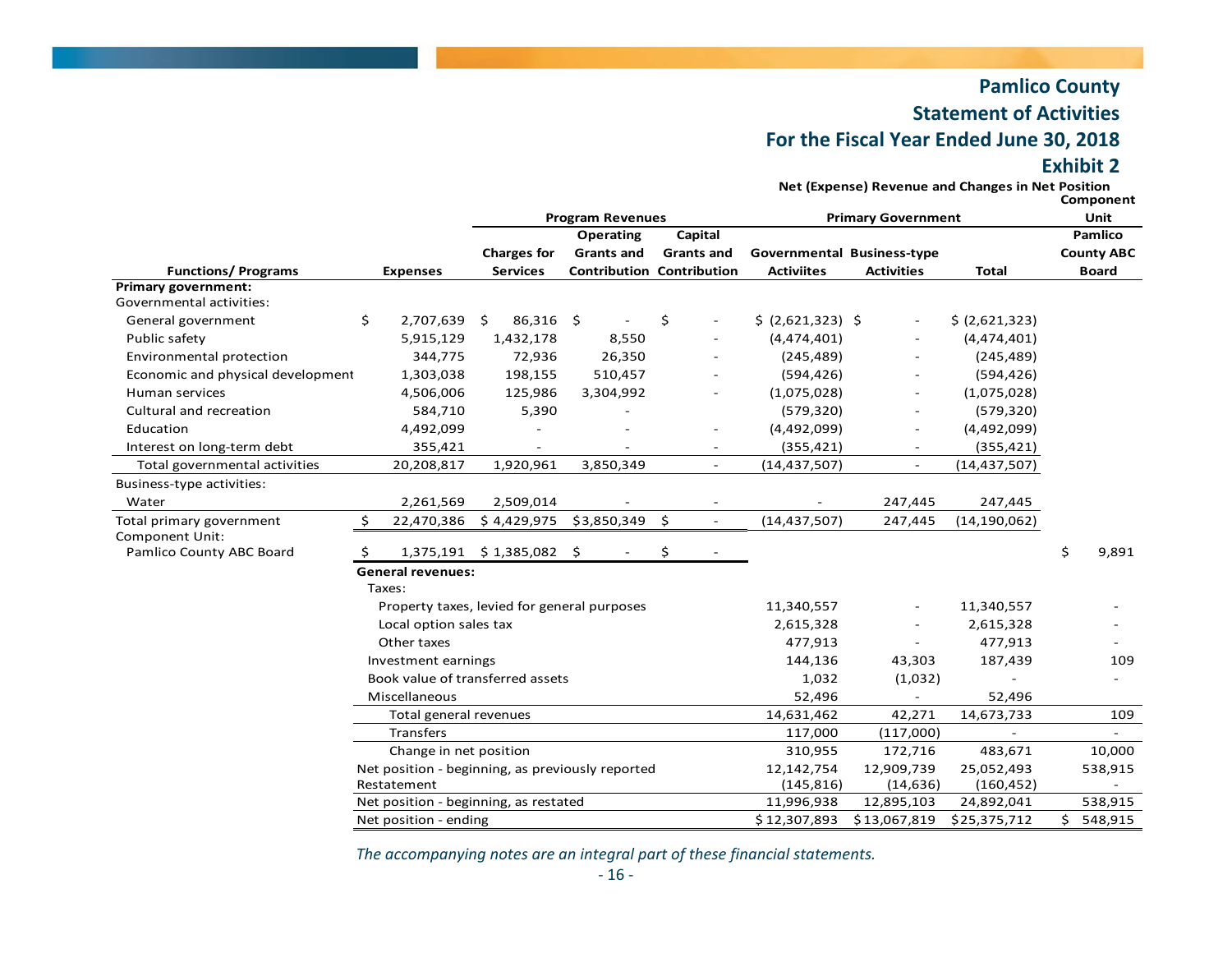## **Pamlico County Balance Sheet – Governmental Funds June 30, 2018 Exhibit 3**

|                                             |     | <b>Major Fund</b> |                             |                                            |         |                              |
|---------------------------------------------|-----|-------------------|-----------------------------|--------------------------------------------|---------|------------------------------|
|                                             |     |                   | Hazard<br><b>Mitigation</b> | <b>Other Non-</b><br>major<br>Governmental |         | <b>Total</b><br>Governmental |
|                                             |     | General           | <b>Grant Fund</b>           | <b>Funds</b>                               |         | <b>Funds</b>                 |
| <b>ASSETS</b>                               |     |                   |                             |                                            |         |                              |
| Cash and cash equivalents                   | \$  | 31,588            | \$<br>368                   | \$<br>183,035                              | \$      | 214,991                      |
| Investments                                 |     | 9,783,910         |                             |                                            |         | 9,783,910                    |
| Taxes receivable, net                       |     | 1,002,505         |                             | 78,334                                     |         | 1,080,839                    |
| Accounts receivable, net                    |     | 1,257,038         | 12,628                      | 254,384                                    |         | 1,524,050                    |
| Prepaid items                               |     | 160               |                             | 2,720                                      |         | 2,880                        |
| Restricted cash and cash equivalents        |     |                   |                             | 247,207                                    |         | 247,207                      |
| Total assets                                | \$  | 12,075,201        | \$<br>12,996                | \$<br>765,680                              | \$      | 12,853,877                   |
| <b>LIABILITIES</b>                          |     |                   |                             |                                            |         |                              |
| Accounts payable and accrued liabilities \$ |     | 748,751           | \$                          | \$<br>7,421                                | -\$     | 756,172                      |
| Cash overdraft                              |     |                   |                             | 1,294                                      |         | 1,294                        |
| <b>Total liabilities</b>                    |     | 748,751           |                             | 8,715                                      |         | 757,466                      |
| DEFERRED INFLOWS OF RESOURCES               |     |                   |                             |                                            |         |                              |
| Property tax receivable                     |     | 1,002,505         |                             | 78,334                                     |         | 1,080,839                    |
| Prepaid taxes                               |     | 75,291            |                             |                                            |         | 75,291                       |
| Total deferred inflows of resources         |     | 1,077,796         |                             | 78,334                                     |         | 1,156,130                    |
| <b>FUND BALANCES</b>                        |     |                   |                             |                                            |         |                              |
| Non-spendable                               |     | 160               |                             | 2,720                                      |         | 2,880                        |
| Restricted                                  |     |                   |                             |                                            |         |                              |
| <b>Stabilization of State Statute</b>       |     | 1,257,038         | 12,628                      | 254,384                                    |         | 1,524,050                    |
| Public safety                               |     |                   |                             | 130,886                                    |         | 130,886                      |
| Economic development                        |     |                   | 368                         | 37,390                                     |         | 37,758                       |
| <b>Register of Deeds</b>                    |     |                   |                             | 7,338                                      |         | 7,338                        |
| Committed                                   |     |                   |                             |                                            |         |                              |
| <b>Tax Revaluation</b>                      |     |                   |                             | 247,207                                    |         | 247,207                      |
| Assigned                                    |     |                   |                             |                                            |         |                              |
| Subsequent year's expenditures              |     | 1,302,253         |                             |                                            |         | 1,302,253                    |
| Unassigned                                  |     | 7,689,203         |                             | (1, 294)                                   |         | 7,687,909                    |
| <b>Total fund balances</b>                  |     | 10,248,654        | 12,996                      | 678,631                                    |         | 10,940,281                   |
| Total liabilities, deferred inflows of      |     |                   |                             |                                            |         |                              |
| resources, and fund balances                | \$. | 12,075,201 \$     | 12,996 \$                   | 765,680                                    | $\zeta$ | 12,853,877                   |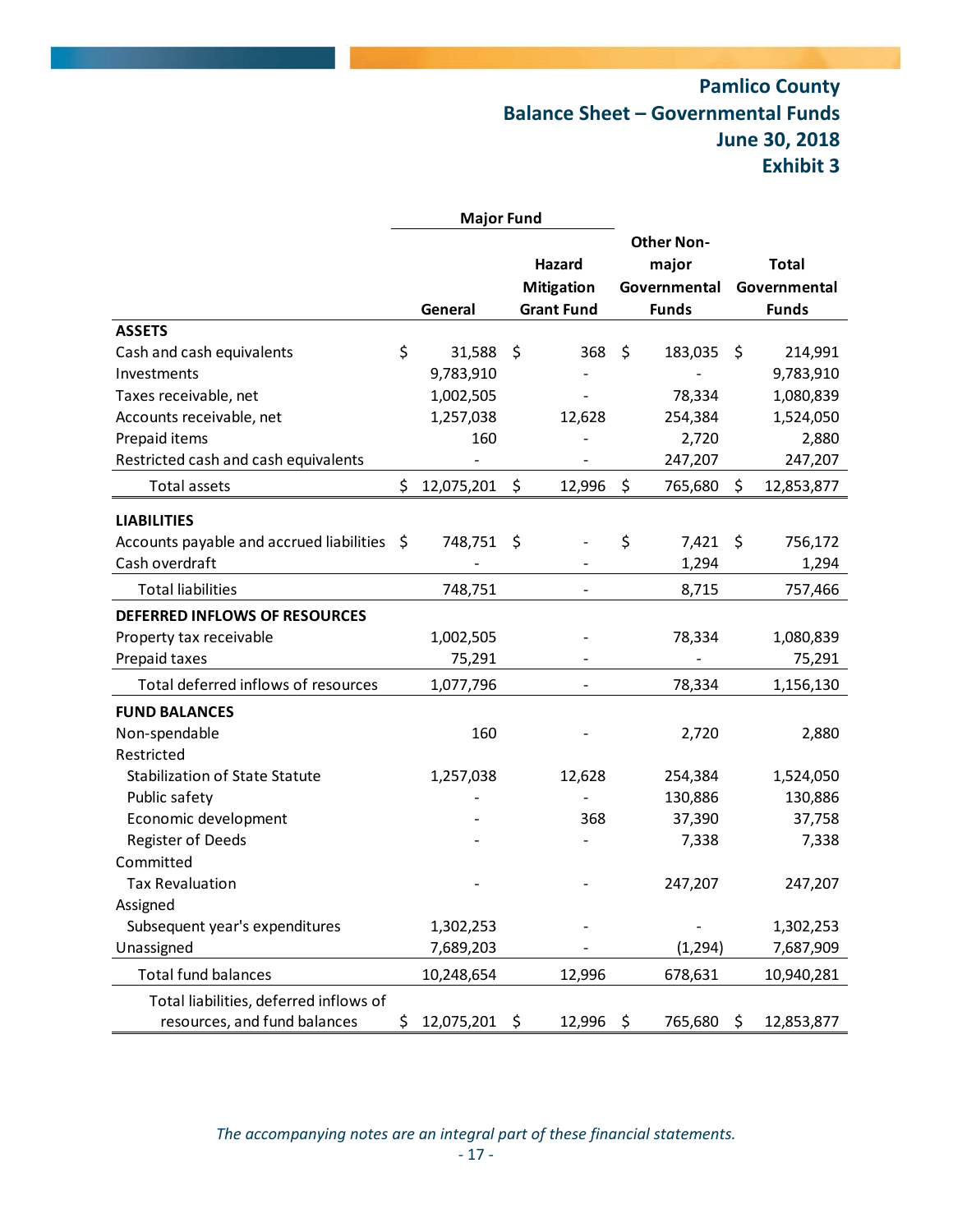## **Pamlico County Reconciliation of the Governmental Funds to the Statement of Net Position June 30, 2018 Exhibit 3**

| Amounts reported for governmental activities in the Statement of Net Position are different because:                                |             |               |
|-------------------------------------------------------------------------------------------------------------------------------------|-------------|---------------|
| Total fund balances - governmental funds                                                                                            | \$          | 10,940,281    |
| Capital assets used in governmental activities are not financial resources<br>and therefore are not reported in the funds.          |             |               |
| Gross capital assets at historical cost                                                                                             | 17,498,183  |               |
| Accumulated depreciation                                                                                                            | (6,302,316) | 11,195,867    |
| Net pension asset                                                                                                                   |             | 24,100        |
| Contributions to pension plans in the current fiscal year are deferred outflows<br>of resources on the Statement of Net Position    |             | 415,864       |
| Contributions and pension administration costs for OPEB are deferred outflows<br>of resources on the Statement of Net Position      |             | 39,199        |
| Deferred inflows of resources for taxes receivable in fund statements                                                               |             | 1,080,839     |
| Benefit payments and pension administration costs for LEOSSA and deferred<br>outflows of resources on the Statement of Net Position |             | 11,808        |
| Net pension liability                                                                                                               |             | (1, 272, 883) |
| Total pension liability                                                                                                             |             | (361, 492)    |
| <b>Total OPEB liability</b>                                                                                                         |             | (1,000,132)   |
| Pension related deferrals                                                                                                           |             | 653,692       |
| <b>OPEB</b> related deferrals                                                                                                       |             | (43,888)      |
| Some liabilities, including bonds payable, are not due and payable in the current                                                   |             |               |
| period and therefore, not reported in the funds.                                                                                    |             | (9,375,362)   |
| Net position of governmental funds                                                                                                  | \$          | 12,307,893    |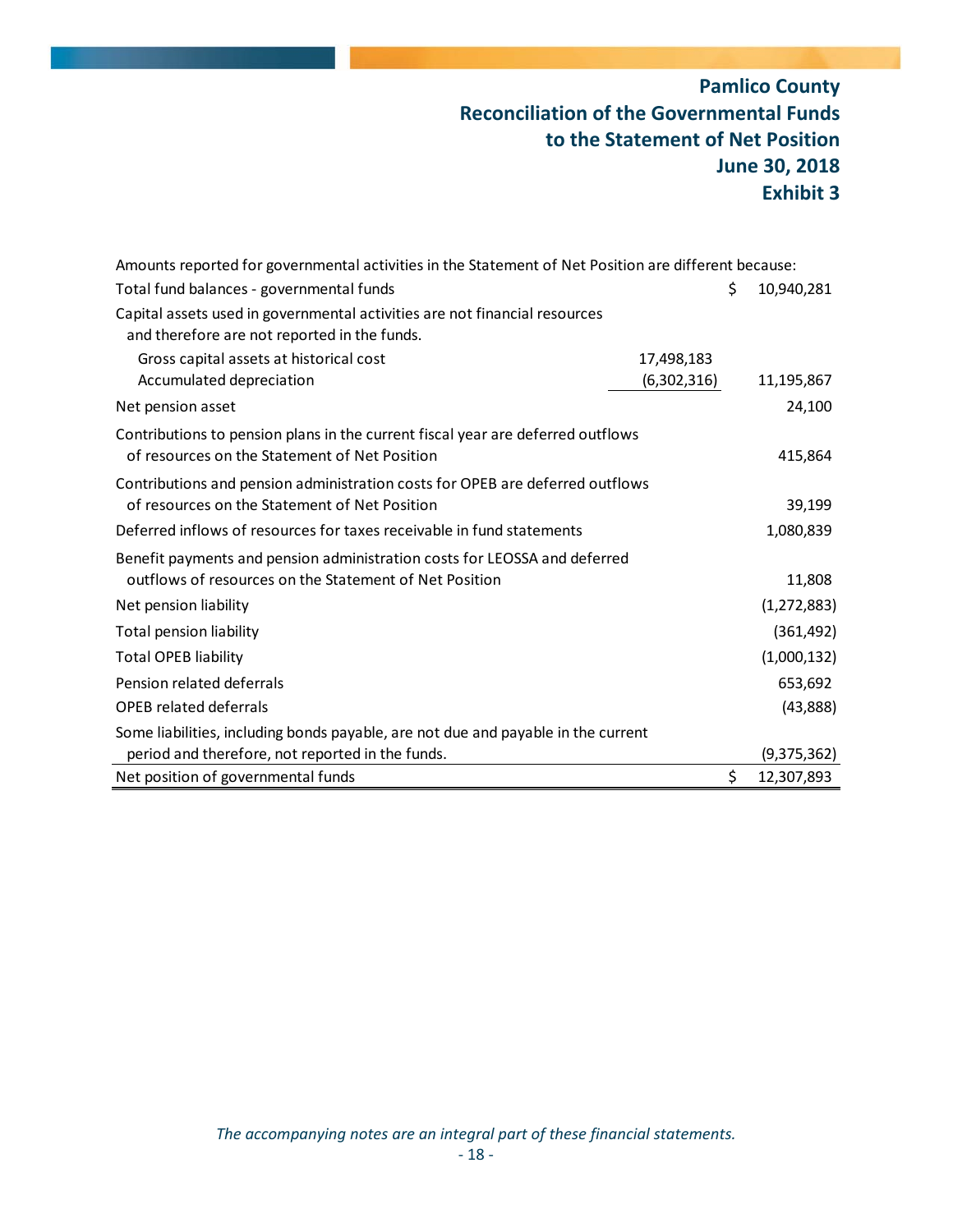## **Pamlico County Statement of Revenues, Expenditures, and Changes in Fund Balance – Governmental Funds For the Fiscal Year Ended June 30, 2018 Exhibit 4**

|                                       | <b>Major Fund</b> |                   |                   |                           |
|---------------------------------------|-------------------|-------------------|-------------------|---------------------------|
|                                       |                   |                   | <b>Other Non-</b> |                           |
|                                       |                   | Hazard            | major             | <b>Total</b>              |
|                                       |                   | <b>Mitigation</b> |                   | Governmental Governmental |
|                                       | General           | <b>Grant Fund</b> | <b>Funds</b>      | <b>Funds</b>              |
| <b>REVENUES</b>                       |                   |                   |                   |                           |
| Ad valorem taxes                      | \$10,578,678      | \$                | \$<br>742,189     | 11,320,867<br>\$          |
| Local option sales tax                | 2,615,328         |                   |                   | 2,615,328                 |
| Other taxes and licenses              | 251,904           |                   | 135,396           | 387,300                   |
| Unrestricted intergovernmental        | 1,429,655         |                   |                   | 1,429,655                 |
| Restricted intergovernmental          | 3,313,543         | 257,865           | 372,078           | 3,943,486                 |
| Permits and fees                      | 323,476           |                   |                   | 323,476                   |
| Sales and services                    | 163,047           |                   | 2,260             | 165,307                   |
| Investment earnings                   | 139,516           |                   | 4,620             | 144,136                   |
| Miscellaneous                         | 51,432            |                   | 1,064             | 52,496                    |
| Total revenues                        | 18,866,579        | 257,865           | 1,257,607         | 20,382,051                |
| <b>EXPENDITURES</b>                   |                   |                   |                   |                           |
| Current:                              |                   |                   |                   |                           |
| General government                    | 2,626,402         |                   | 61,575            | 2,687,977                 |
| Public safety                         | 4,891,778         |                   | 911,330           | 5,803,108                 |
| Environmental protection              | 366,657           |                   |                   | 366,657                   |
| Economic and physical development     | 853,888           | 217,974           | 228,179           | 1,300,041                 |
| Human servicess                       | 4,376,662         |                   |                   | 4,376,662                 |
| Cultural and recreation               | 569,774           |                   |                   | 569,774                   |
| Education                             | 4,492,099         |                   |                   | 4,492,099                 |
| Debt service:                         |                   |                   |                   |                           |
| Interest                              | 361,147           |                   |                   | 361,147                   |
| Principal                             | 611,766           |                   |                   | 611,766                   |
| Total expenditures                    | 19,150,173        | 217,974           | 1,201,084         | 20,569,231                |
| Excess (deficiency) of revenues       |                   |                   |                   |                           |
| over expenditures                     | (283, 594)        | 39,891            | 56,523            | (187, 180)                |
| <b>OTHER FINANCING SOURCES (USES)</b> |                   |                   |                   |                           |
| Transfer to other funds               | (224, 563)        |                   |                   | (224, 563)                |
| Transfer from other funds             | 117,000           | 16,000            | 208,563           | 341,563                   |
| Total other financing sources (uses)  | (107, 563)        | 16,000            | 208,563           | 117,000                   |
| Net change in fund balance            | (391, 157)        | 55,891            | 265,086           | (70, 180)                 |
| Fund balances - beginning             | 10,639,811        | (42,895)          | 413,545           | 11,010,461                |
| Fund balances - ending                | \$10,248,654      | \$<br>12,996      | \$<br>678,631     | 10,940,281<br>\$.         |

*The accompanying footnotes are an integral part of these financial statements.*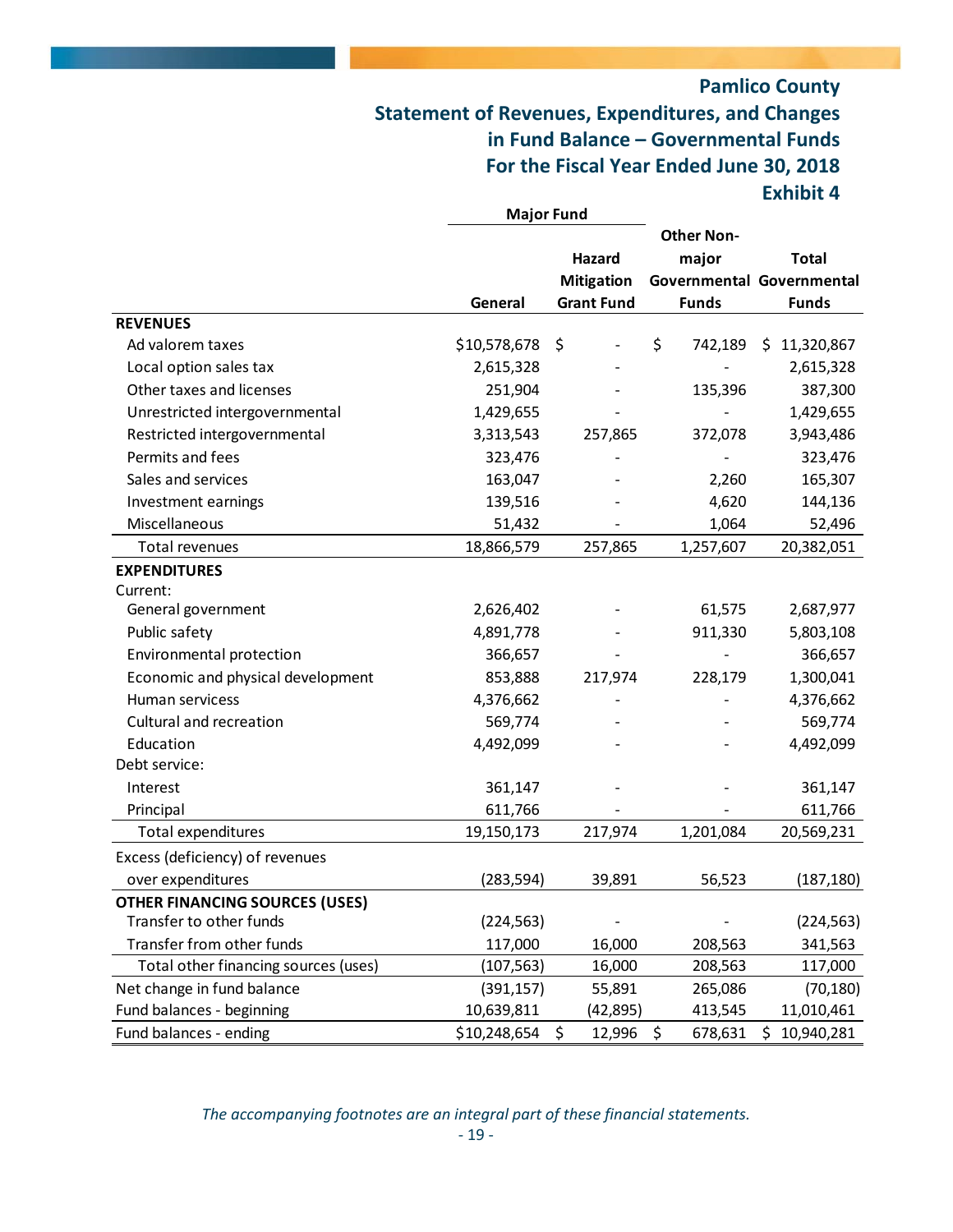## **Pamlico County Reconciliation of the Statement of Revenues, Expenditures and Changes in Fund Balance – Governmental Funds For the Fiscal Year Ended June 30, 2018 Exhibit 5**

Amounts reported for governmental activities in the Statement of Activiites are different because:

| Net change in fund balances - governmental funds                                                                                                                                                                                                                                                                                                                                              | \$<br>(70, 180) |
|-----------------------------------------------------------------------------------------------------------------------------------------------------------------------------------------------------------------------------------------------------------------------------------------------------------------------------------------------------------------------------------------------|-----------------|
| Governmental funds report capital outlays as expenditures. However,<br>in the Statement of Activities the cost of those assets is allocated<br>over their estimated useful lives and reported as depreciation expense.<br>This is the amount by which depreciation exceeded capital outlay in<br>the current period.                                                                          | (129, 995)      |
| Book value of transferred assets received during the year, not<br>recognized on modified accrual basis                                                                                                                                                                                                                                                                                        | 1,032           |
| Contributions to the pension plan in the current fiscal year<br>are not included on the Statement of Activities.                                                                                                                                                                                                                                                                              | 415,864         |
| Contributions and pension administration costs for OPEB are deferred<br>outflows of resources on the Statement of Net Position                                                                                                                                                                                                                                                                | 39,199          |
| Benefit payments and pension administration costs for LEOSSA are<br>deferred outflows of resources on the Statement of Net Position                                                                                                                                                                                                                                                           | 11,808          |
| Revenues in the Statement of Activities that do not provide current<br>financial resources are not reported as revenues in the funds.                                                                                                                                                                                                                                                         | 19,690          |
| The issuance of long-term debt provides current financial resources<br>to governmental funds, while the repayment of the principal of<br>long-term debt consumes the current financial resources of<br>governmental funds. Neither transaction has any effect on net<br>position. This amount is the net effect of these differences in the<br>treatment of long-term debt and related items. | 648,429         |
| Some expenses reported in the Statement of Activities do not require<br>the use of current financial resources and, therefore, are not reported<br>as expenditures in governmental funds.                                                                                                                                                                                                     | (624, 892)      |
| Total changes in net position of governmental activities                                                                                                                                                                                                                                                                                                                                      | \$<br>310,955   |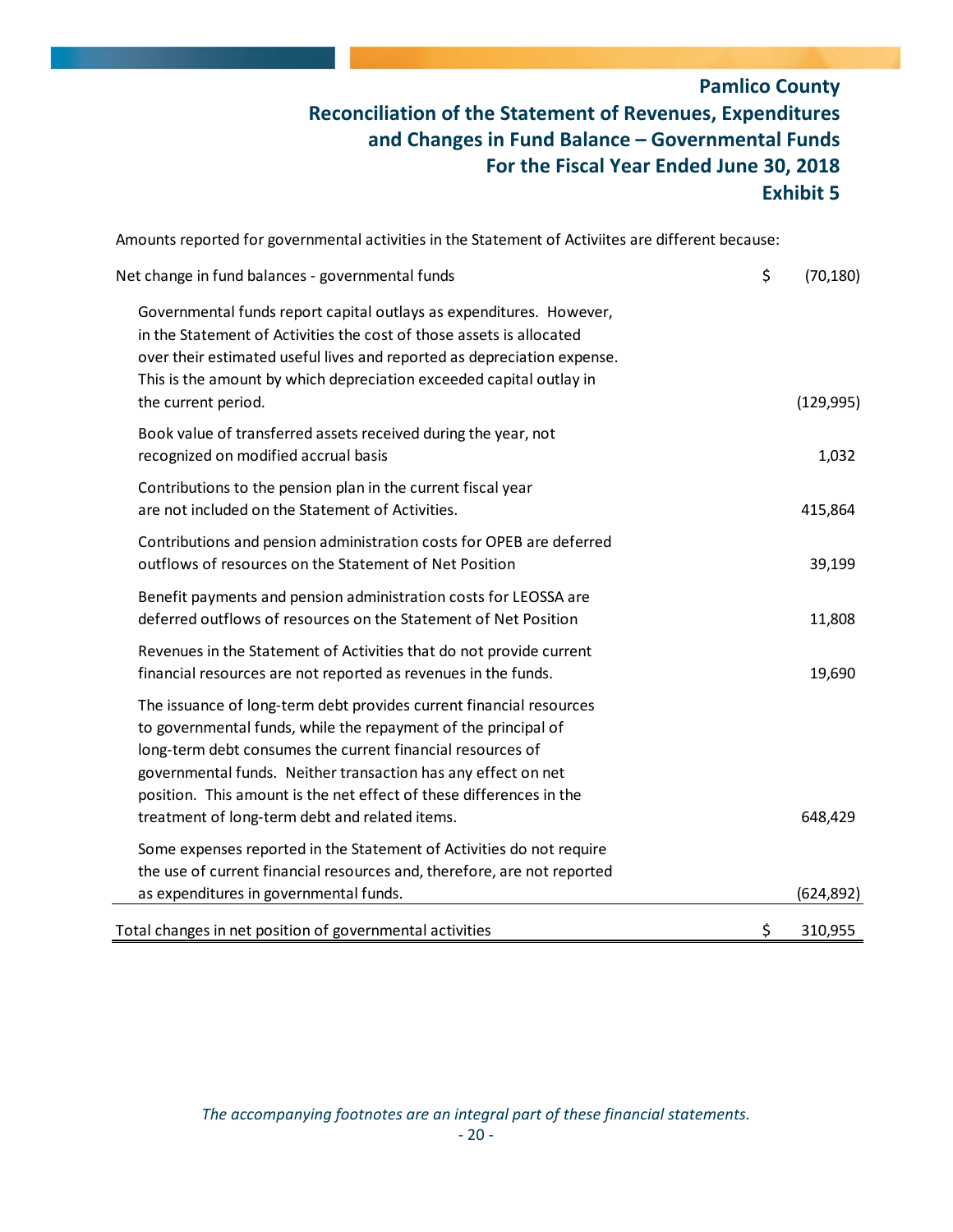## **Pamlico County Statement of Revenues, Expenditures, and Changes in Fund Balance – General Fund – Budget and Actual For the Fiscal Year Ended June 30, 2018 Exhibit 6**

|                                       | <b>General Fund</b> |                 |    |                     |    |                 |                       |
|---------------------------------------|---------------------|-----------------|----|---------------------|----|-----------------|-----------------------|
|                                       |                     |                 |    |                     |    |                 | <b>Variance with</b>  |
|                                       |                     |                 |    |                     |    |                 | <b>Final Budget -</b> |
|                                       |                     | <b>Original</b> |    |                     |    | <b>Actual</b>   | <b>Positive</b>       |
|                                       |                     | <b>Budget</b>   |    | <b>Final Budget</b> |    | <b>Amounts</b>  | (Negative)            |
| <b>REVENUES</b>                       |                     |                 |    |                     |    |                 |                       |
| Ad valorem taxes                      | \$                  | 10,550,500      | \$ | 10,570,500          | \$ | 10,578,678      | \$<br>8,178           |
| Local option sales tax                |                     | 2,462,000       |    | 2,603,929           |    | 2,615,328       | 11,399                |
| Other taxes and licenses              |                     | 81,800          |    | 213,311             |    | 251,904         | 38,593                |
| Unrestricted intergovernmental        |                     | 1,437,000       |    | 1,437,300           |    | 1,429,655       | (7,645)               |
| Restricted intergovernmental          |                     | 3,456,188       |    | 4,573,158           |    | 3,313,543       | (1, 259, 615)         |
| Permits and fees                      |                     | 281,930         |    | 316,930             |    | 323,476         | 6,546                 |
| Sales and services                    |                     | 103,621         |    | 212,563             |    | 163,047         | (49, 516)             |
| Investment earnings                   |                     | 20,000          |    | 123,983             |    | 139,516         | 15,533                |
| Miscellaneous                         |                     |                 |    | 238,924             |    | 51,432          | (187, 492)            |
| Total revenues                        |                     | 18,393,039      |    | 20,290,598          |    | 18,866,579      | (1,424,019)           |
| <b>EXPENDITURES</b>                   |                     |                 |    |                     |    |                 |                       |
| Current:                              |                     |                 |    |                     |    |                 |                       |
| General government                    |                     | 2,595,682       |    | 2,881,263           |    | 2,626,402       | 254,861               |
| Public safety                         |                     | 4,658,154       |    | 5,224,433           |    | 4,891,778       | 332,655               |
| Environmental protection              |                     | 309,050         |    | 393,406             |    | 366,657         | 26,749                |
| Economic and physical development     |                     | 538,621         |    | 1,984,509           |    | 853,888         | 1,130,621             |
| Human services                        |                     | 5,282,718       |    | 5,112,479           |    | 4,376,662       | 735,817               |
| Cultural and recreation               |                     | 574,599         |    | 708,448             |    | 569,774         | 138,674               |
| Education                             |                     | 4,492,099       |    | 4,492,099           |    | 4,492,099       |                       |
| Debt service                          |                     |                 |    |                     |    |                 |                       |
| Principal                             |                     | 611,766         |    | 611,766             |    | 611,766         |                       |
| Interest                              |                     | 348,729         |    | 364,532             |    | 361,147         | 3,385                 |
| Total expenditures                    |                     | 19,411,418      |    | 21,772,935          |    | 19,150,173      | 2,622,762             |
| Revenues over (under) expenditures    |                     | (1,018,379)     |    | (1,482,337)         |    | (283, 594)      | 1,198,743             |
| <b>OTHER FINANCING SOURCES (USES)</b> |                     |                 |    |                     |    |                 |                       |
| Transfer to other funds               |                     |                 |    | (224, 564)          |    | (224, 563)      | 1                     |
| Transfer from other funds             |                     | 117,000         |    | 117,000             |    | 117,000         |                       |
| Total other financing sources (uses)  |                     | 117,000         |    | (107, 564)          |    | (107, 563)      | 1                     |
| Fund balance appropriated             |                     | 901,379         |    | 1,589,901           |    |                 | (1,589,901)           |
| Net change in fund balance            | \$                  |                 | \$ |                     |    | $(391, 157)$ \$ | (391,157)             |
| Fund balances - beginning             |                     |                 |    |                     |    | 10,639,811      |                       |
| Fund balance - ending                 |                     |                 |    |                     | \$ | 10,248,654      |                       |

*The accompanying footnotes are an integral part of these financial statements.*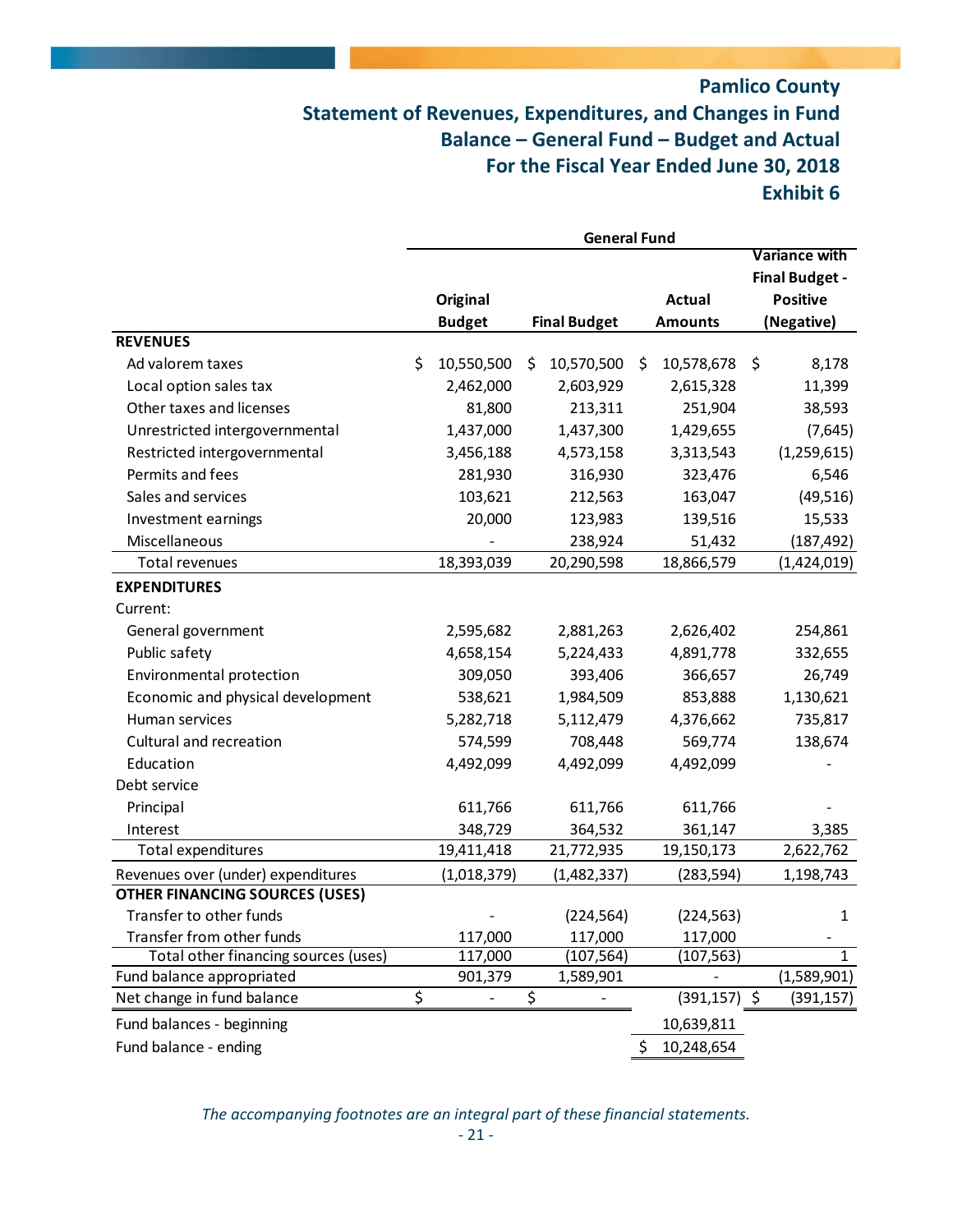## **Pamlico County Statement of Revenues, Expenditures, and Changes in Fund Balance – Hazard Mitigation Fund – Budget and Actual For the Fiscal Year Ended June 30, 2018 Exhibit 7**

|                                   | <b>Hazard Mitigation Grant Fund</b> |               |    |                     |    |                |    |                                               |
|-----------------------------------|-------------------------------------|---------------|----|---------------------|----|----------------|----|-----------------------------------------------|
|                                   |                                     |               |    |                     |    |                |    | <b>Variance with</b><br><b>Final Budget -</b> |
|                                   |                                     | Origianl      |    |                     |    | Actual         |    | <b>Positive</b>                               |
|                                   |                                     | <b>Budget</b> |    | <b>Final Budget</b> |    | <b>Amounts</b> |    | (Negative)                                    |
| <b>REVENUES</b>                   |                                     |               |    |                     |    |                |    |                                               |
| Restricted intergovernmental      | S.                                  | 12,972,070    | S. | 12,972,070          | S. | 257,865        | S. | (12,714,205)                                  |
| <b>EXPENDITURES</b>               |                                     |               |    |                     |    |                |    |                                               |
| Current:                          |                                     |               |    |                     |    |                |    |                                               |
| Economic and physical development |                                     | 12,972,070    |    | 12,972,070          |    | 217,974        |    | 12,754,096                                    |
| Revenues over expenditures        |                                     |               |    |                     |    | 39,891         |    | 39,891                                        |
| <b>OTHER FINANCING SOURCES</b>    |                                     |               |    |                     |    |                |    |                                               |
| <b>Transfer from General Fund</b> |                                     |               |    |                     |    | 16,000         |    | 16,000                                        |
| Revenues and other financing      |                                     |               |    |                     |    |                |    |                                               |
| sources over (under) expenditures | \$                                  |               | \$ |                     |    | 55,891 \$      |    | 55,891                                        |
| Fund balances - beginning         |                                     |               |    |                     |    | (42,895)       |    |                                               |
| Fund balance - ending             |                                     |               |    |                     |    | 12,996         |    |                                               |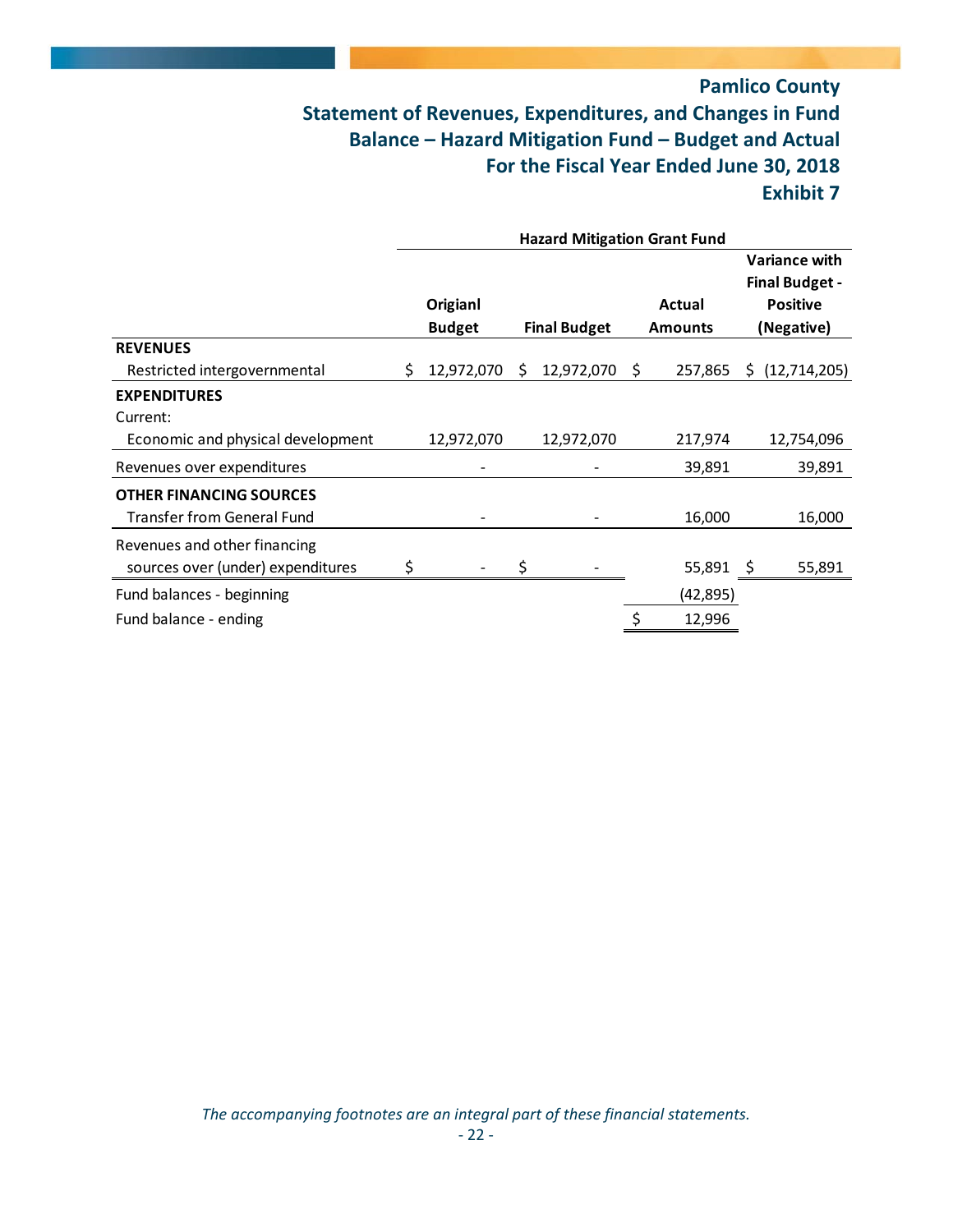## **Pamlico County Statement of Net Position – Proprietary Funds June 30, 2018 Exhibit 8**

|                                                     | <b>Water Fund</b> |
|-----------------------------------------------------|-------------------|
| <b>ASSETS</b>                                       |                   |
| Current assets:                                     |                   |
| Cash and cash equivalents                           | \$<br>1,139,814   |
| Investments                                         | 3,142,642         |
| Accounts receivable, net                            | 352,839           |
| Inventories<br>Restricted cash and cash equivalents | 32,168<br>58,700  |
|                                                     |                   |
| <b>Total current assets</b>                         | 4,726,163         |
| Noncurrent assets:                                  |                   |
| Capital assets:                                     |                   |
| Land and construction in progress                   | 332,074           |
| Capital assets, net of depreciation                 | 11,565,540        |
| Total capital assets                                | 11,897,614        |
| <b>Total assets</b>                                 | 16,623,777        |
| DEFERRED OUTFLOWS OF RESOURCES                      | 84,932            |
| <b>LIABILITIES</b>                                  |                   |
| <b>Current liabilities:</b>                         |                   |
| Accounts payable and accrued liabilities            | 89,408            |
| Compensated absences                                | 12,000            |
| Current portion of long-term debt                   | 401,706           |
| Customer deposits payable from restricted assets    | 58,700            |
| <b>Total current liabilities</b>                    | 561,814           |
| Noncurrent liabiliities:                            |                   |
| Compensated absences                                | 15,287            |
| Installment purchases payable                       | 2,875,194         |
| Net pension liability                               | 99,318            |
| <b>Total OPEB liability</b>                         | 82,204            |
| <b>Total noncurrent liabilities</b>                 | 3,072,003         |
| <b>Total liabilities</b>                            | 3,633,817         |
| DEFERRED INFLOWS OF RESOURCES                       | 7,073             |
| <b>NET POSITION</b>                                 |                   |
| Net investment in capital assets                    | 8,620,714         |
| Unrestricted                                        | 4,447,105         |
| Total net position                                  | \$13,067,819      |

*The accompanying footnotes are an integral part of these financial statements.*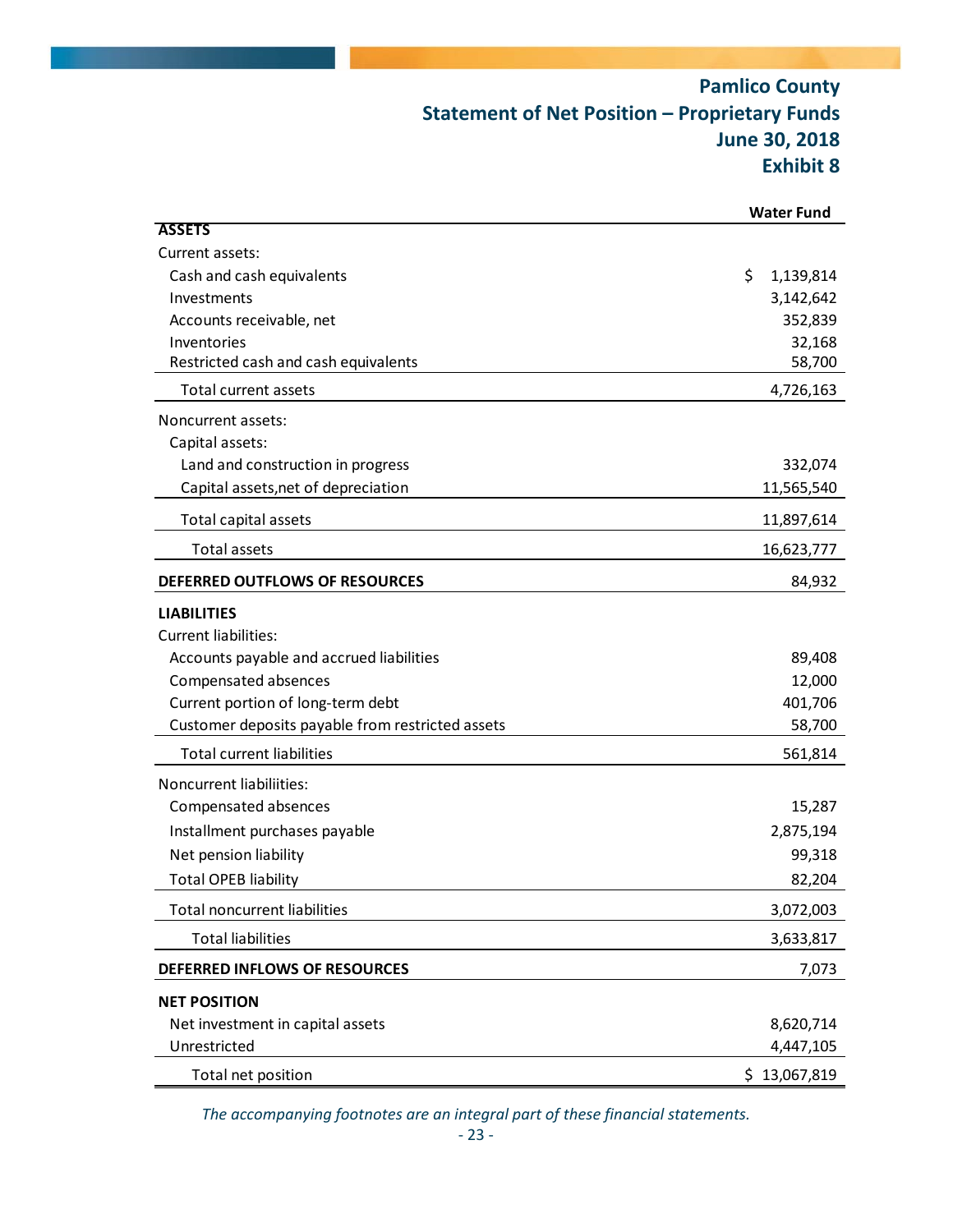## **Pamlico County Statement of Revenues, Expenses and Changes in Fund Net Position – Proprietary Funds For the Fiscal Year Ended June 30, 2018 Exhibit 9**

|                                                  | <b>Water Fund</b> |
|--------------------------------------------------|-------------------|
| <b>OPERATING REVENUES</b>                        |                   |
| Charges for services                             | \$<br>2,413,932   |
| Water taps                                       | 76,995            |
| Other operating revenues                         | 18,087            |
| Total operating revenues                         | 2,509,014         |
| <b>OPERATING EXPENSES</b>                        |                   |
| Water operations                                 | 1,592,095         |
| Depreciation                                     | 655,629           |
| Total operating expenses                         | 2,247,724         |
| Operating income                                 | 261,290           |
| <b>NONOPERATING REVENUES (EXPENSES)</b>          |                   |
| Investment earnings                              | 43,303            |
| Book value of transferred assets                 | (1,032)           |
| Interest on long-term debt                       | (13, 845)         |
| Total nonoperating revenues                      | 28,426            |
| Income (loss) before contributions and transfers | 289,716           |
| Transfer to other funds                          | (117,000)         |
| Change in net position                           | 172,716           |
| <b>Total net position, beginning</b>             | 12,909,739        |
| <b>Restatement</b>                               | (14, 636)         |
| Net position, beginning, restated                | 12,895,103        |
| Total net position, ending                       | \$<br>13,067,819  |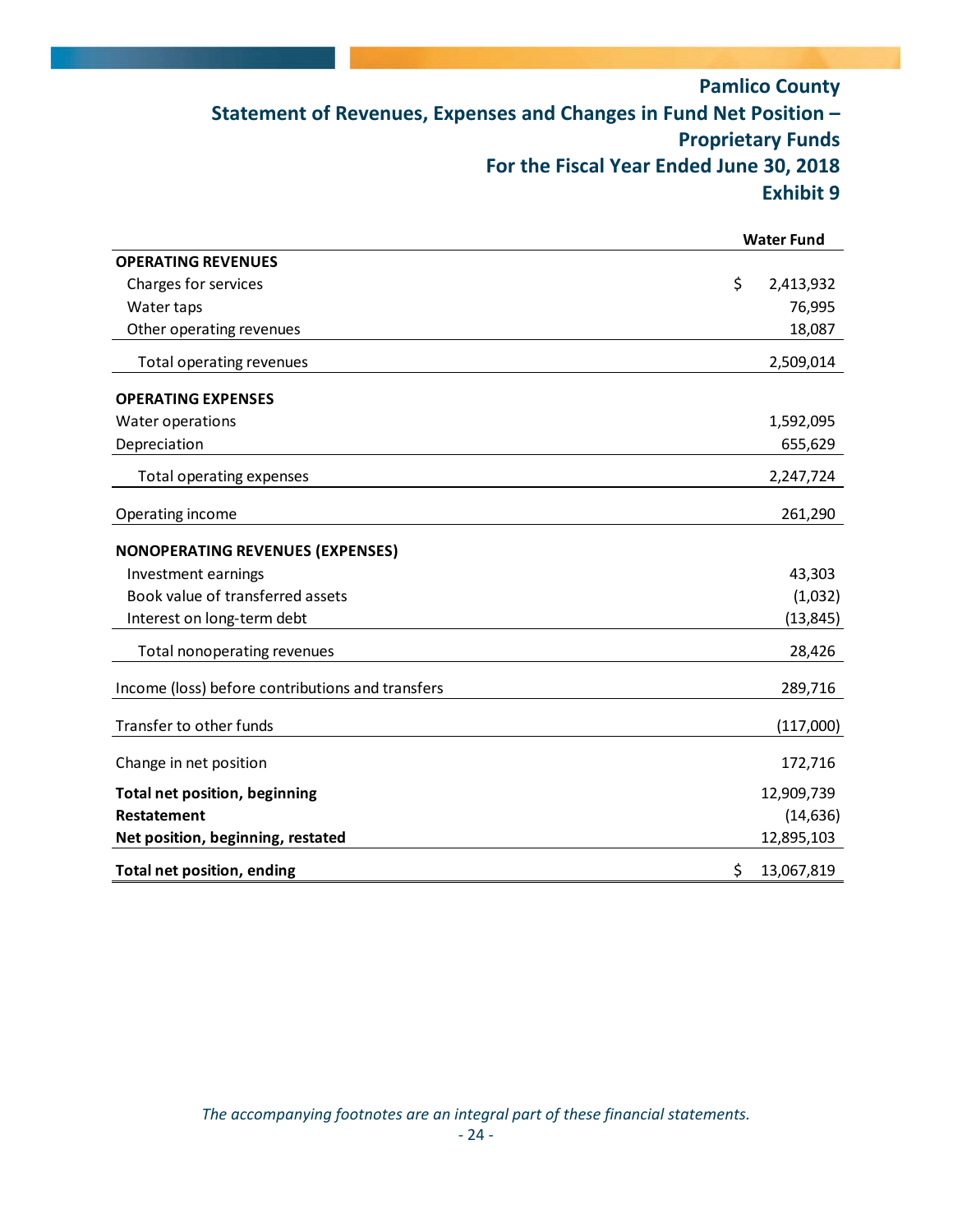## **Pamlico County Statement of Cash Flows – Proprietary Funds For the Fiscal Year Ended June 30, 2018 Exhibit 10**

|                                                                 | <b>Water Fund</b> |
|-----------------------------------------------------------------|-------------------|
| <b>CASH FLOWS FROM OPERATING ACTIVITIES</b>                     |                   |
| Cash received from customers                                    | \$<br>2,496,692   |
| Cash paid for goods and services                                | (935, 169)        |
| Cash paid to or on behalf of employees                          | (633, 147)        |
| Customer deposits received                                      | 7,925             |
| Customer deposits returned                                      | (4, 750)          |
| Net cash provided by operating activities                       | 931,551           |
| CASH FLOWS FROM NON CAPITAL FINANCING ACTIVITIES                |                   |
| Transfer to other funds                                         | (117,000)         |
| <b>CASH FLOWS FROM CAPITAL AND RELATED FINANCING ACTIVITIES</b> |                   |
| Acquisition of capital assets                                   | (291, 578)        |
| Principal paid on long-term debt                                | (443,802)         |
| Interest paid on long-term debt                                 | (13, 845)         |
| Net cash used by capital and financing activities               | (749, 225)        |
| <b>CASH FLOWS FROM INVESTING ACTIVITIES</b>                     |                   |
| Purchase of investments                                         | (43, 303)         |
| Investment earnings                                             | 43,303            |
| Net cash provided by investing activities                       |                   |
| Net increase in cash and cash equivalents                       | 65,326            |
| Cash, beginning of year                                         | 1,133,188         |
| Cash, ending of year                                            | \$<br>1,198,514   |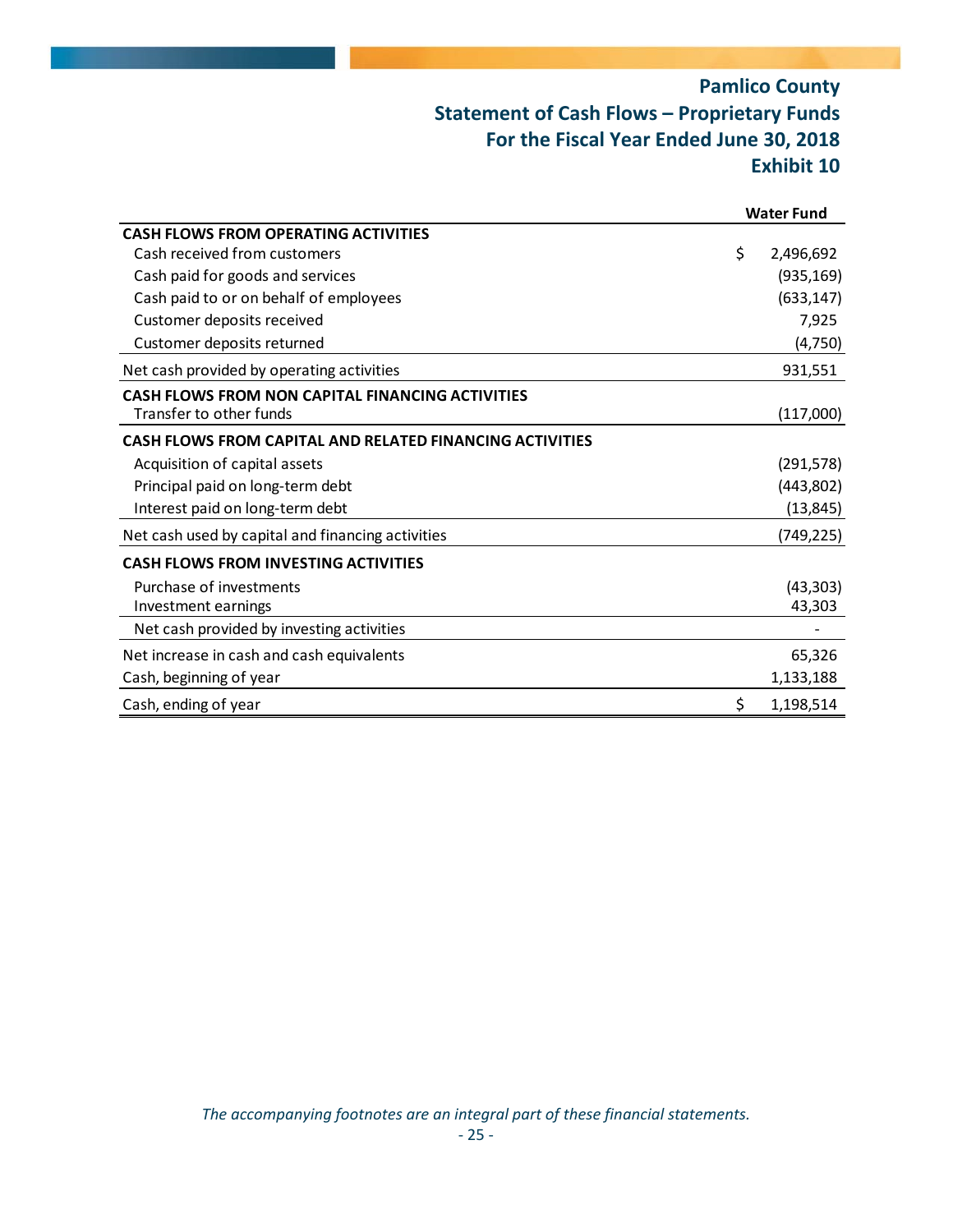## **Pamlico County Statement of Cash Flows – Proprietary Funds For the Fiscal Year Ended June 30, 2018 Exhibit 10**

| Reconciliation of operating income to net cash provided by operating activities: |                 |
|----------------------------------------------------------------------------------|-----------------|
| Operating income                                                                 | \$<br>261,290   |
| Adjustments to reconcile income to cash provided by operations:                  |                 |
| Depreciation                                                                     | 655,629         |
| (Increase) decrease in accounts receivable                                       | (12, 322)       |
| (Increase) decrease in inventory                                                 | 6,207           |
| (Increase) decrease in deferred outflows of                                      |                 |
| resources for pensions                                                           | 28,655          |
| (Increase) decrease in deferred outflows of                                      |                 |
| resources for OPEB                                                               | (568)           |
| Increase (decrease) in accounts payable                                          | 13,984          |
| Increase (decrease) in accrued vacation                                          | (7,072)         |
| Increase (decrease) in customer deposits                                         | 3,175           |
| Increase (decrease) in net pension liability                                     | (25,908)        |
| Increase (decrease) in total OPEB liability                                      | 5,796           |
| Increase (decrease) in deferred inflows of                                       |                 |
| resources for OPEB                                                               | 4,258           |
| Increase (decrease) in deferred inflows of                                       |                 |
| resources for pensions                                                           | (1, 573)        |
| Total adjustments                                                                | 670,261         |
| Net cash provided by operating activities                                        | \$<br>931,551   |
| Reconciliation of cash - ending:                                                 |                 |
| Cash                                                                             | \$<br>1,139,814 |
| Restricted cash                                                                  | 58,700          |
| Total cash                                                                       | \$<br>1,198,514 |
|                                                                                  |                 |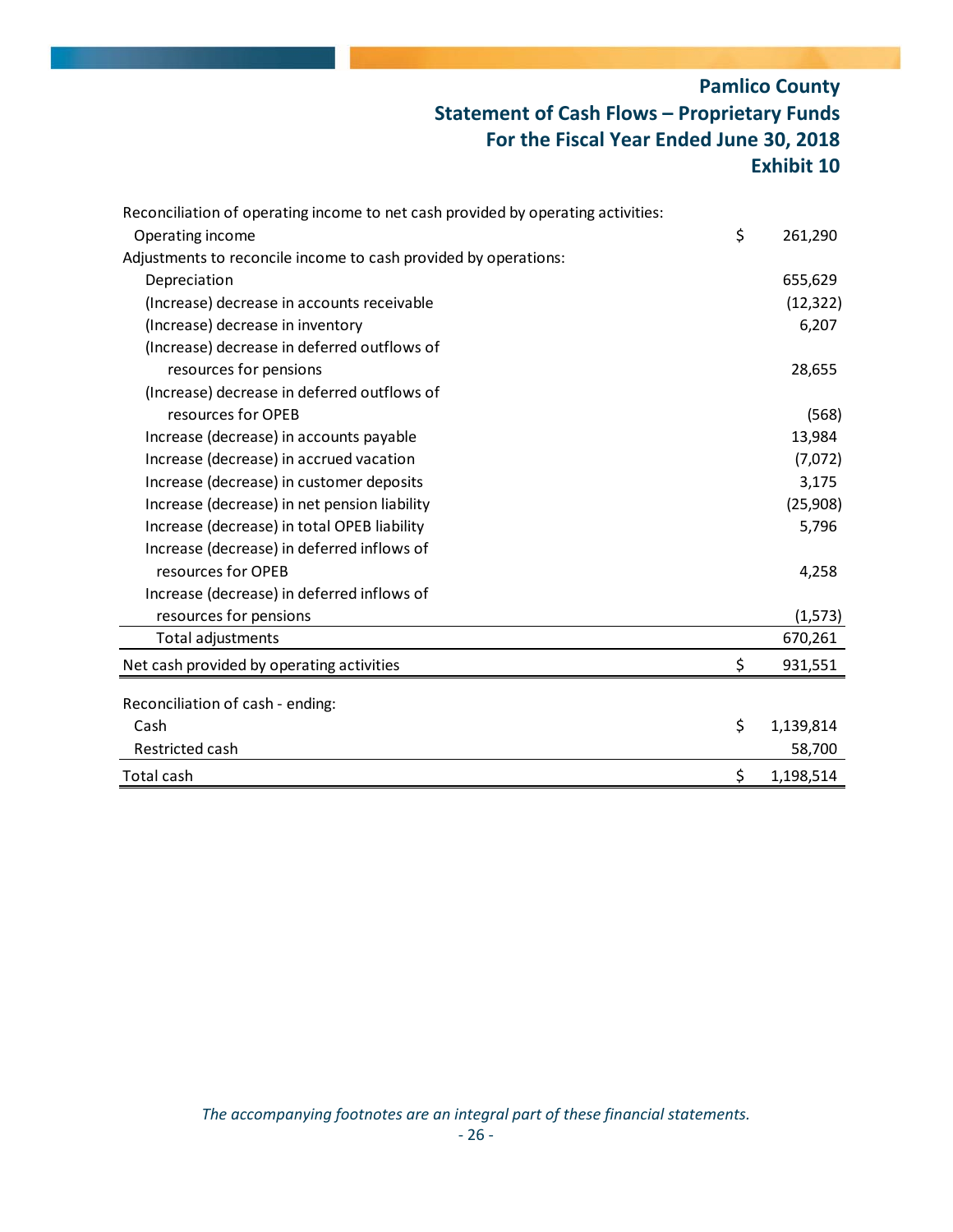|                                          | <b>Statement of Fiduciary Net Position - Fiduciary Funds</b> | <b>Pamlico County</b><br><b>June 30, 2018</b><br><b>Exhibit 11</b> |
|------------------------------------------|--------------------------------------------------------------|--------------------------------------------------------------------|
|                                          |                                                              | <b>Agency Funds</b>                                                |
| <b>ASSETS</b>                            |                                                              |                                                                    |
| Current assets:                          |                                                              |                                                                    |
| Cash and cash equivalents                |                                                              | \$<br>122,102                                                      |
| Accounts receivable (net)                |                                                              | 215,847                                                            |
| Total assets                             |                                                              | 337,949                                                            |
| <b>LIABILITIES</b>                       |                                                              |                                                                    |
| <b>Current liabilities:</b>              |                                                              |                                                                    |
| Accounts payable and accrued liabilities |                                                              | 337,949                                                            |
| <b>Total liabilities</b>                 |                                                              | \$<br>337,949                                                      |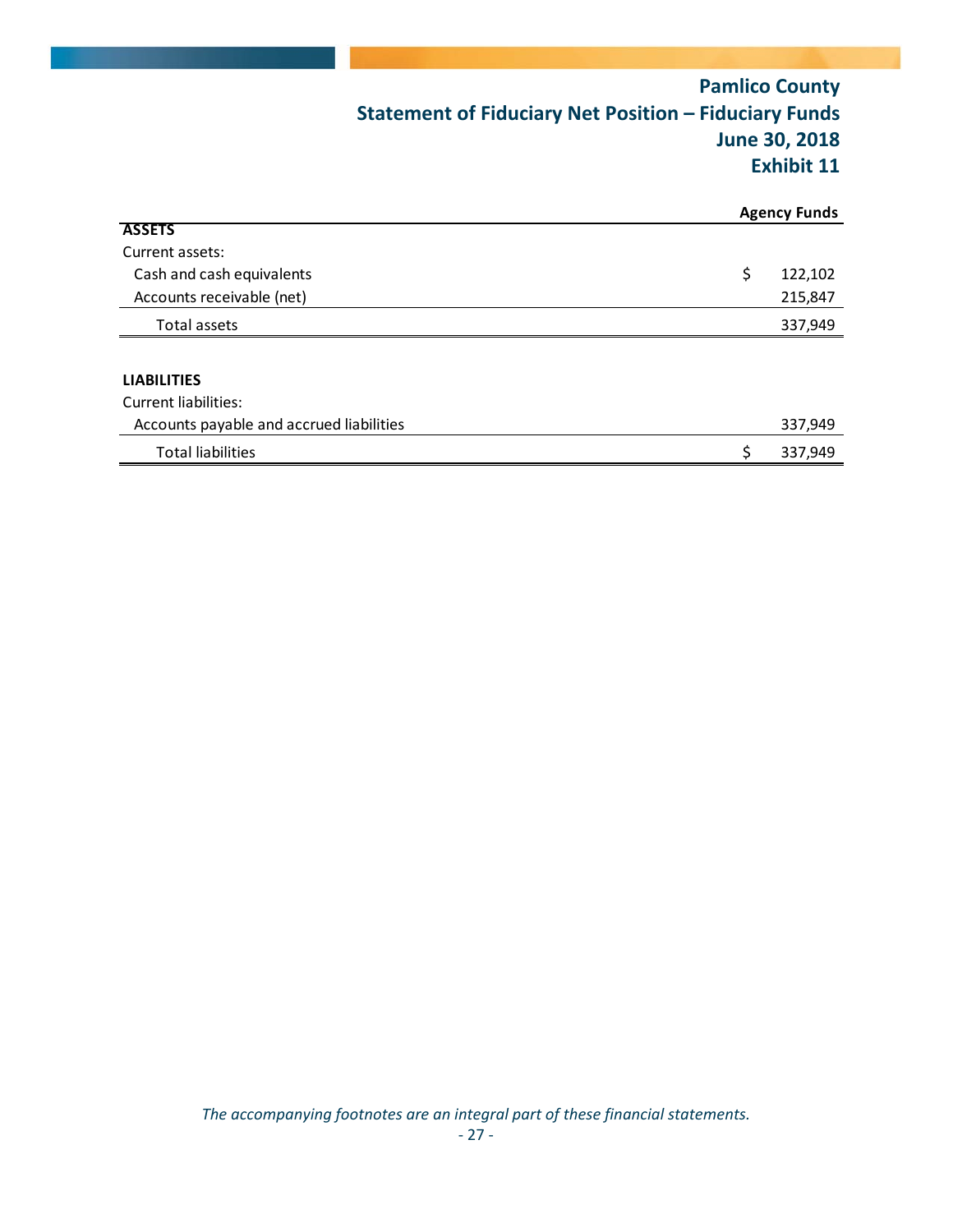### **I. Summary of Significant Accounting Policies**

The accounting policies of Pamlico County and its component units conform to generally accepted accounting principles as applicable to governments. The following is a summary of the more significant accounting policies:

### **A. Reporting Entity**

The County, which is governed by a seven-member Board of Commissioners, is one of the 100 counties established in North Carolina under North Carolina General Statute 153A‐10. As required by generally accepted accounting principles, these financial statements present the County and its component units, legally separate entities for which the County is financially accountable. The discretely presented component unit presented below is reported in a separate column in the County's financial statements in order to emphasize that it is legally separate from the County.

### **Pamlico County ABC Board**

The members of the ABC Board's governing board are appointed by the County. The ABC Board is required by State Statute to distribute its surplus to the General Fund of the County. The ABC Board, which has a June 30 year‐end, is presented as if it is a separate proprietary fund of the County. Complete financial statements for the ABC Board may be obtained from the entity's administrative offices at Pamlico County ABC Board, P.O. Box 86, Bayboro, NC 28515.

### **B. Basis of Presentation, Basis of Accounting**

### **Basis of Presentation, Measurement Focus – Basis of Accounting**

*Government‐wide Statements*: The Statement of Net Position and the Statement of Activities display information about the primary government net position (the County) and its component units. These statements include the financial activities of the overall government, except for fiduciary activities. Eliminations have been made to minimize the double counting of internal activities. These statements distinguish between the *governmental* and *business‐type activities* of the County. Governmental activities generally are financed through taxes, intergovernmental revenues, and other non‐exchange transactions. Business‐type activities are financed in whole or in part by fees charged to external parties.

The Statement of Activities presents a comparison between direct expenses and program revenues for the different business-type activities of the County and for each function of the County's governmental activities. Direct expenses are those that are specifically associated with a program or function and, therefore, are clearly identifiable to a particular function. Indirect expense allocations that have been made in the funds have been reversed for the Statement of Activities. Program revenues include (a) fees and charges paid by the recipients of goods or services offered by the programs and (b) grants and contributions that are restricted to meeting the operational or capital requirements of a particular program. Revenues that are not classified as program revenues, including all taxes, are presented as general revenues.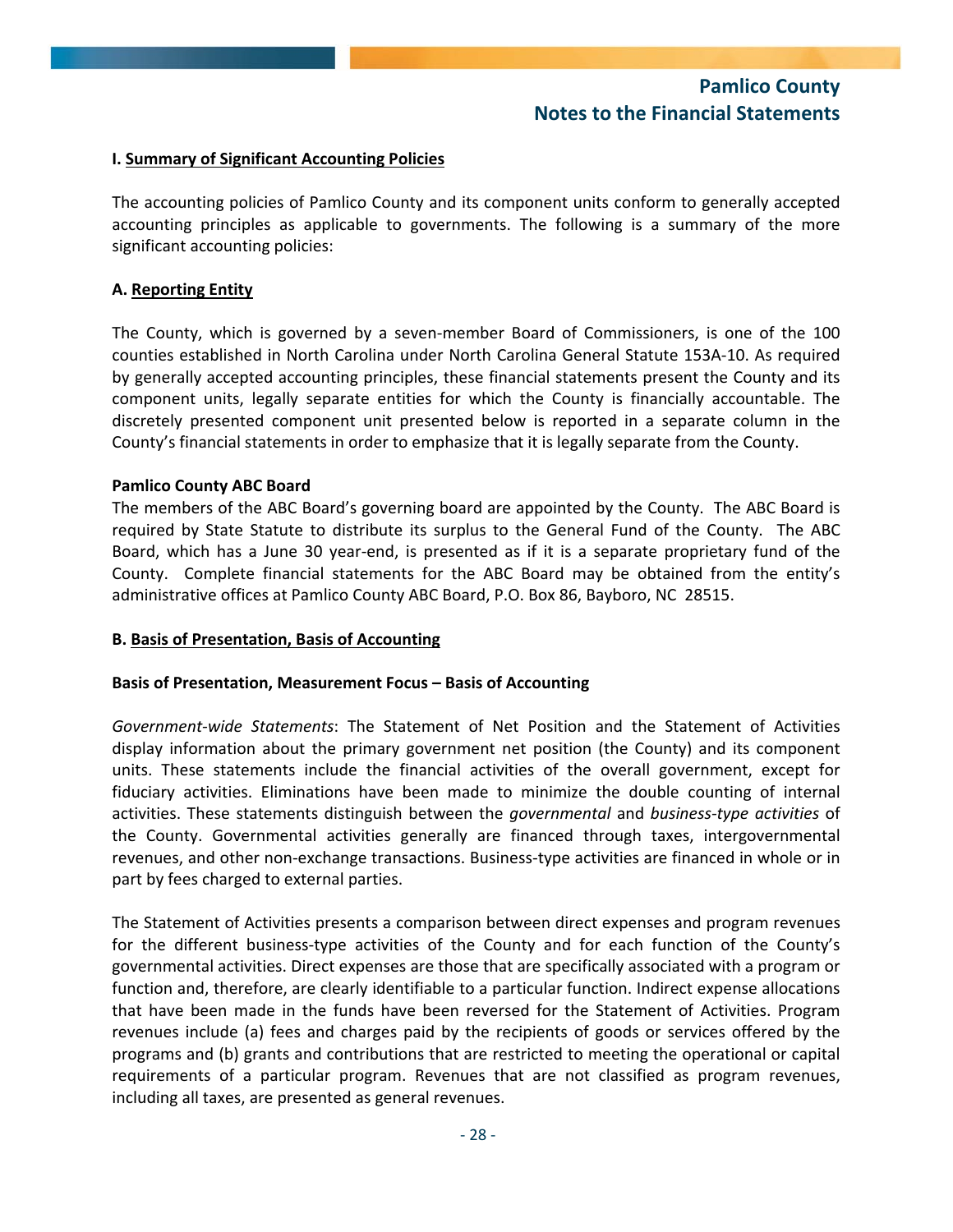*Fund Financial Statements*: The fund financial statements provide information about the County's funds, including its fiduciary funds. Separate statements for each fund category – *governmental, proprietary, and fiduciary* – are presented. The emphasis of fund financial statements is on major governmental and enterprise funds, each displayed in a separate column. All remaining governmental and enterprise funds are aggregated and reported as nonmajor funds.

Proprietary fund operating revenues, such as charges for services, result from exchange transactions associated with the principal activity of the fund. Exchange transactions are those in which each party receives and gives up essentially equal values. Non-operating revenues, such as subsidies, result from non-exchange transactions. Other non-operating items such as investment earnings are ancillary activities.

The County reports the following major governmental funds:

*General Fund*. This is the County's primary operating fund. It is used to account for all financial resources of the general government, except those required to be accounted for in another fund. The General Fund is a major fund for fund financial reporting purposes.

*Hazard Mitigation Grant Fund.* This fund is used to account for activity related to the Hazard Mitigation grant.

The County reports the following major enterprise funds:

*Water Fund.* This fund is used to account for the operations of the water fund. The capital reserve fund, Minnesott Pressure Improvement Project, Kershaw Water Treatment Project, and Reelsboro Elevated Tank Project are included in the Water Fund's financial statements.

The County reports the following fund types:

*Agency Funds*. Agency funds are custodial in nature and do not involve the measurement of operating results. Agency funds are used to account for assets the County holds on behalf of others. The County maintains the following agency funds: the Social Services Fund, which accounts for monies deposited with the Social Services Department for the benefit of certain individuals; the Jail Inmate Fund, which accounts for monies deposited on behalf of the Jail's inmates; the Bay River Metropolitan Sewer District, which accounts for funds held for sewer services billed and collected by the County on behalf of the sewer district.

*Nonmajor Funds.* The County maintains eight legally budgeted nonmajor governmental funds. The Fire Districts Fund, the Reappraisal Fund, the Emergency Telephone System Fund, the CDBG Scattered Sites Fund; the Register of Deeds Enhancement and Preservation Fund; the 4‐H Fund; the Electronic Management Fund; the FMA‐SRL Grant Fund; and the FMA‐RL Grant Fund are reported as nonmajor special revenue funds. The PCC Roof project fund is reported as nonmajor capital project fund.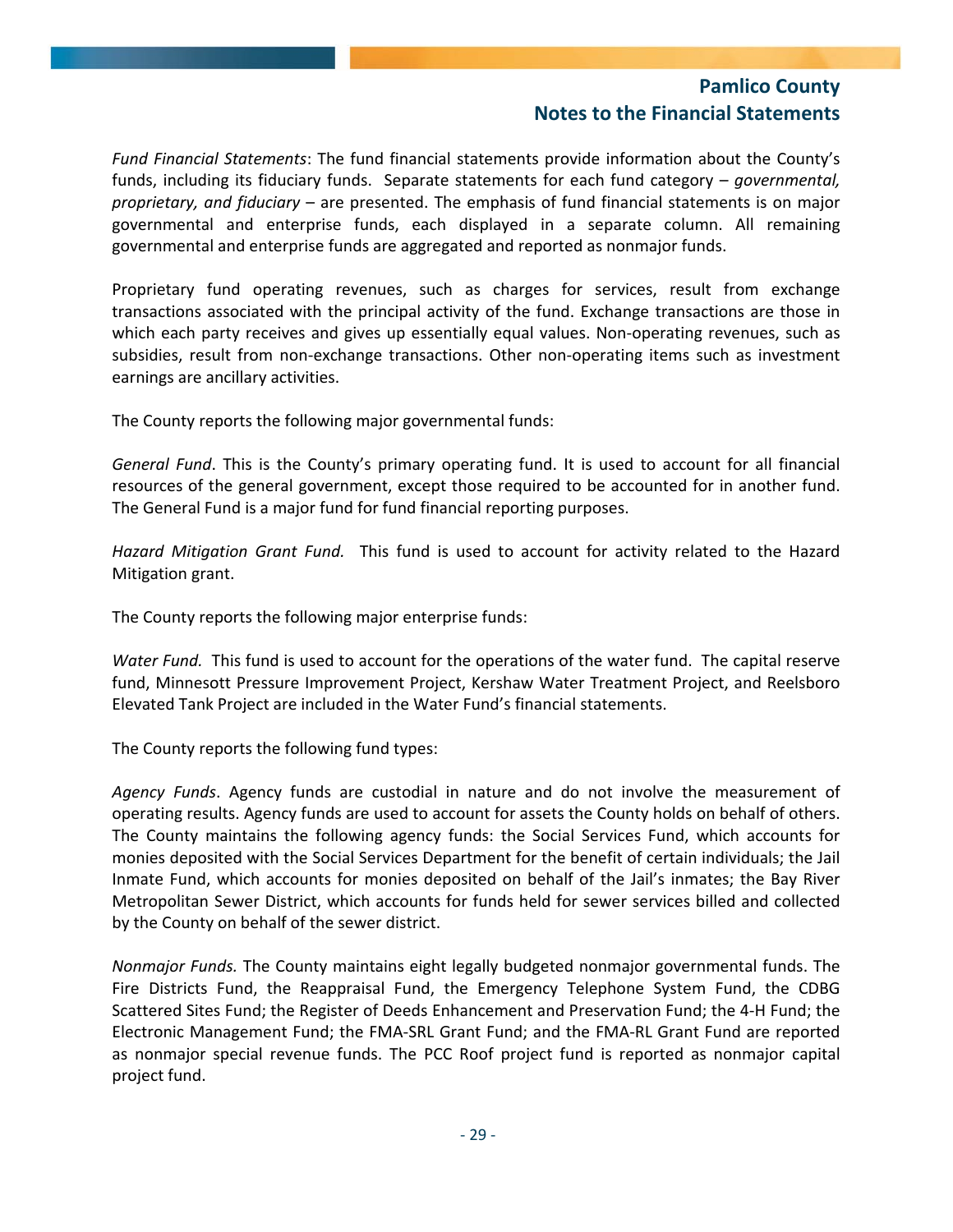In accordance with North Carolina General Statutes, all funds of the County are maintained during the year using the modified accrual basis of accounting.

*Government‐wide, Proprietary, and Fiduciary Fund Financial Statements*. The government‐wide, proprietary, and fiduciary fund financial statements are reported using the economic resources measurement focus, except for the agency funds which have no measurement focus. The government‐wide, proprietary fund and fiduciary fund financial statements are reported using the accrual basis of accounting. Revenues are recorded when earned and expenses are recorded at the time liabilities are incurred, regardless of when the related cash flows take place. Non‐exchange transactions, in which the County gives (or receives) value without directly receiving (or giving) equal value in exchange, include property taxes, grants, entitlements, and donations. On an accrual basis, revenue from property taxes is recognized in the fiscal year for which the taxes are levied. Revenue from grants, entitlements, and donations are recognized in the fiscal year in which all eligibility requirements have been satisfied.

Amounts reported as program revenues include 1) charges to customers or applicants for goods, services, or privileges provided, 2) operating grants and contributions, and 3) capital grants and contributions, including special assessments. Internally dedicated resources are reported as general revenues rather than as program revenues. Likewise, general revenues include all taxes.

Proprietary funds distinguish operating revenues and expenses from non‐operating items. Operating revenues and expenses generally result from providing services and producing and delivering goods in connection with a proprietary fund's principal ongoing operations. The principal operating revenues of the County enterprise funds are charges to customers for sales and services. The County also recognizes as operating revenue the portion of tap fees intended to recover the cost of connecting new customers to the water and sewer system. Operating expenses for enterprise funds include the cost of sales and services, administrative expenses, and depreciation on capital assets. All revenues and expenses not meeting this definition are reported as non‐ operating revenues and expenses.

*Governmental Fund Financial Statements*. Governmental funds are reported using the current financial resources measurement focus and the modified accrual basis of accounting. Under this method, revenues are recognized when measurable and available.

Expenditures are recorded when the related fund liability is incurred, except for principal and interest on general long-term debt, claims and judgments, and compensated absences, which are recognized as expenditures to the extent they have matured. General capital asset acquisitions are reported as expenditures in governmental funds. Proceeds of general long-term debt and acquisitions under capital leases are reported as other financing sources.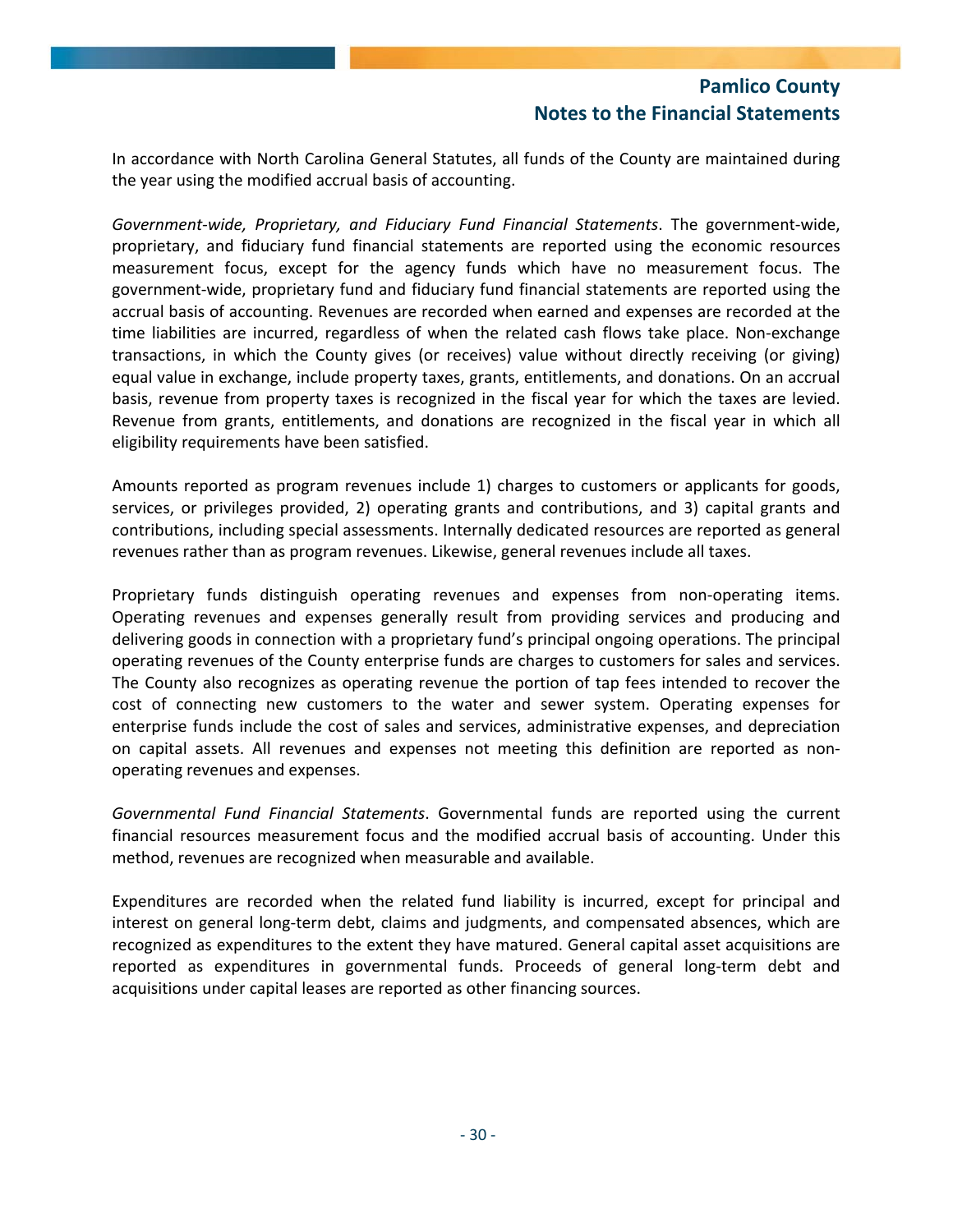The County considers all revenues available if they are collected within 90 days after year‐end, except for property taxes. Ad valorem property taxes are not accrued as revenue because the amount is not susceptible to accrual. At June 30, taxes receivable for property other than motor vehicles are materially past due and are not considered to be an available resource to finance the operations of the current year. As of September 1, 2013, State law altered the procedures for the assessment and collection of property taxes on registered motor vehicles in North Carolina. Effective with the change in the law, the State of North Carolina is responsible for billing and collecting the property taxes on registered motor vehicles on behalf of all municipalities and special tax districts. Property taxes are due when vehicles are registered. The billed taxes are applicable to the fiscal year in which they are received. Uncollected taxes that were billed in periods prior to September 1, 2013 and for limited registration plates are shown as a receivable in these financial statements and are offset by deferred inflows of resources.

Sales taxes and certain intergovernmental revenues, such as the beer and wine tax, collected and held by the State at year-end on behalf of the County are recognized as revenue. Sales taxes are considered a shared revenue for Pamlico County because the tax is levied by Pamlico County and then remitted to and distributed by the State. Most intergovernmental revenues and sales and services are not susceptible to accrual because generally they are not measurable until received in cash. All taxes, including those dedicated for specific purposes are reported as general revenues rather than program revenues. Expenditure-driven grants are recognized as revenue when the qualifying expenditures have been incurred and all other grant requirements have been satisfied.

Under the terms of grant agreements, the County funds certain programs by a combination of specific cost-reimbursement grants, categorical block grants, and general revenues. Thus when program expenses are incurred, there are both restricted and unrestricted net position available to finance the program. It is the County's policy to first apply cost-reimbursement grant resources to such programs, followed by categorical block grants, and then general revenues.

### **C. Budgetary Data**

The County's budgets are adopted as required by the North Carolina General Statutes. An annual budget ordinance is adopted for the General Fund, special revenue funds, and Water Fund. All annual appropriations lapse at the fiscal year-end. Project ordinance are adopted for multi-year special revenue funds, capital project funds, and the water capital projects. All budgets are prepared using the modified accrual basis of accounting.

All budgets are prepared using the modified accrual basis of accounting. Expenditures may not legally exceed appropriations at the department level for the General Fund, special revenue funds, and the Water Fund, and the object level for the multi‐year special revenue funds and capital project funds. The County Manager is authorized to transfer any appropriations within a fund. The governing board must approve all amendments that increase total revenues or expenditures of a fund. The budget ordinance must be adopted by July 1 of the fiscal year, or the governing board must adopt an interim budget that covers that time until the annual ordinance can be adopted. During the year, several amendments to the original budget were necessary.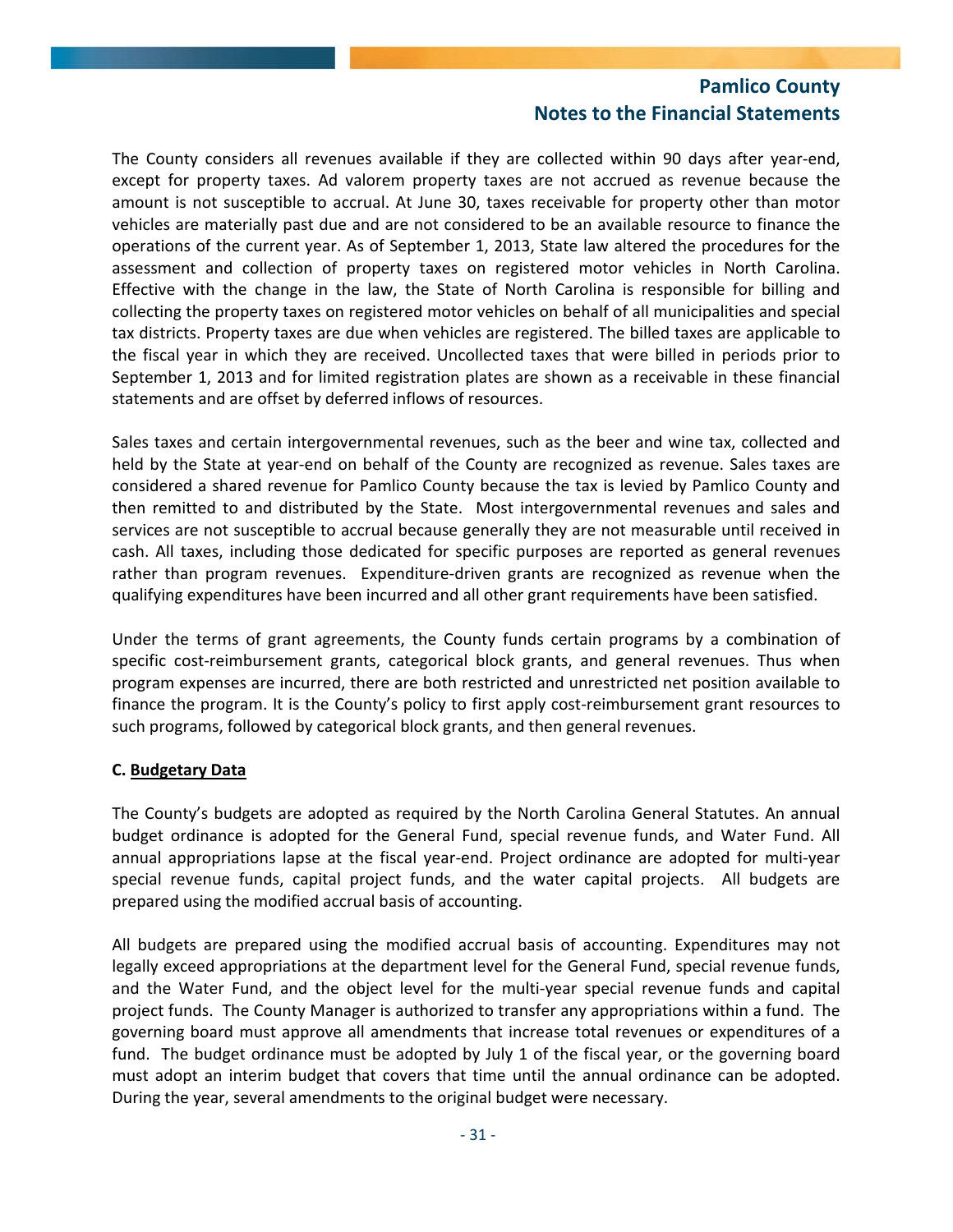### **D. Use of Estimates**

The preparation of financial statements in conformity with accounting principles generally accepted in the United States of America requires management to make estimates and assumptions that affect certain reported amounts and disclosures. Accordingly, actual results could differ from those estimates.

### **E. Future Accounting Pronouncements**

The Governmental Accounting Standards Board has issued statements that will become effective in 2019. The statements address:

- Certain asset retirement obligations;
- Fiduciary activities;
- Leases; and
- Certain disclosures related to debt, including direct borrowing and direct payments.

The County is currently evaluating the effects that these statements will have on its 2019 financial statements.

#### **F. Assets, Liabilities, Deferred Inflows and Outflows of Resources, and Fund Equity**

### **1. Deposits and Investments**

All deposits of the County and Pamlico County ABC Board are made in board‐designated official depositories and are secured as required by G.S. 159‐31. The County and the ABC Board may designate, as an official depository, any bank or savings association whose principal office is located in North Carolina. Also, the County and the ABC Board may establish time deposit accounts such as NOW and SuperNOW accounts, money market accounts, and certificates of deposit.

State law [G.S. 159‐30(c)] authorizes the County and the ABC Board to invest in obligations of the United States or obligations fully guaranteed both as to principal and interest by the United States; obligations of the State of North Carolina; bonds and notes of any North Carolina local government or public authority; obligations of certain non‐guaranteed federal agencies; certain high quality issues of commercial paper and bankers' acceptances and the North Carolina Capital Management Trust (NCCMT).

The majority of the County and ABC Board's investments are carried at fair value. Non-participating interest earning investment contracts are accounted for at cost. The NC Capital Management Trust Government Portfolio, a SEC‐registered 2a‐7 mutual fund, is measured at amortized cost, which is the NCCMT's share price. The NCCMT Term Portfolio's securities are valued at fair value. Investments are reported at fair value, with the exception of external investment pools which comply with criteria set forth in Section I50: *Investments* of the GASB Codification and have elected to measure their investments at amortized cost. Accordingly, the fair value of the County's position in the external investment pools having met these criteria is equal to the value of pooled shares.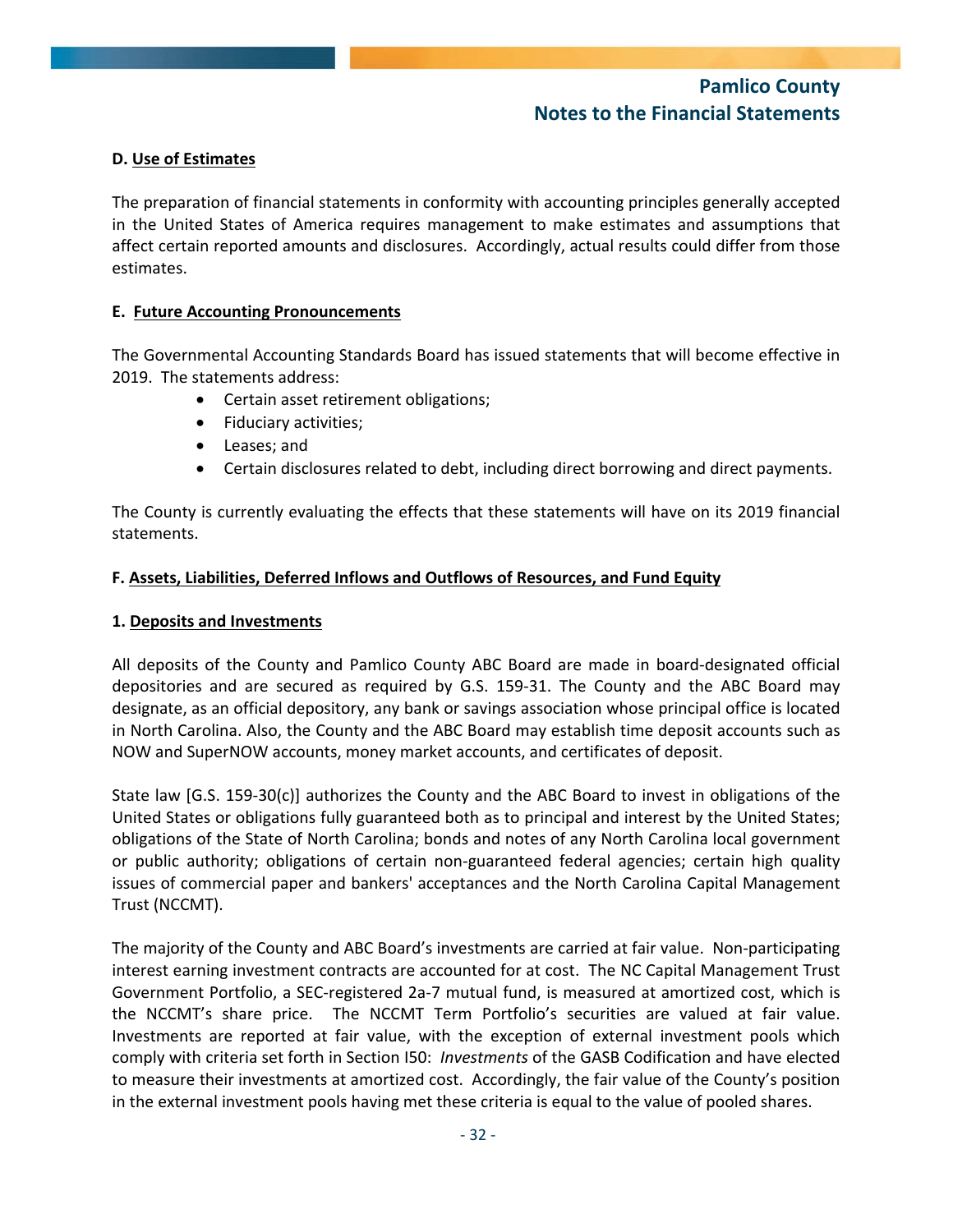### **2. Cash and Cash Equivalents**

The County pools moneys from several funds to facilitate disbursement and investment and to maximize investment income. Therefore, all cash and investments are considered cash and cash equivalents. The ABC Board considers demand deposits and investments with a maturity date of 90 days or less at a time of purchase to be cash and cash equivalents.

Under GASB Codification I50: *Investments*, if a participant has an investment in a qualifying external investment pool that measures for financial reporting purposes all of its investments at amortized cost it should disclose the presence of any limitations or restrictions on withdrawals (such as redemption notice periods, maximum transaction amounts, and the qualifying external investment pool's authority to impose liquidity fees or redemption gates) in notes to the financial statements. As of June 30, 2018, there were no redemption fees or maximum transaction amounts, or any other requirements that serve to limit the County's access to 100 percent of their account value in either external investment pool.

#### **3. Restricted Assets**

Customer deposits held by the County before any services are supplied are restricted to the services for which the deposit was collected. Money in the Tax Revaluation Fund is classified as restricted assets because its use is restricted per North Carolina General Statute 153A‐150.

#### **4. Ad Valorem Taxes Receivable**

In accordance with State law [G.S. 105-347 and G.S. 159-13(a)], the County levies ad valorem taxes on property other than motor vehicles on July 1, the beginning of the fiscal year. The taxes are due on September 1 (lien date); however, penalties and interest do not accrue until the following January 6. These taxes are based on the assessed values as of January 1, 2016.

#### **5. Allowances for Doubtful Accounts**

All receivables that historically experience uncollectible accounts are shown net of an allowance for doubtful accounts. This amount is estimated by analyzing the percentage of receivables that were written off in prior years.

#### **6. Inventory and Prepaid Items**

The inventories of the County and ABC Board are valued at cost (first-in, first-out), which approximates market. The inventory of the Water Fund as well as those of the ABC Board consists of materials and supplies held for consumption or resale. The cost of the inventory carried in the County's Water Fund and ABC Board is recorded as an expense as it is consumed or sold.

Certain payments to vendors reflect costs applicable to future periods and are recorded as prepaid items in both government‐wide and fund financial statements.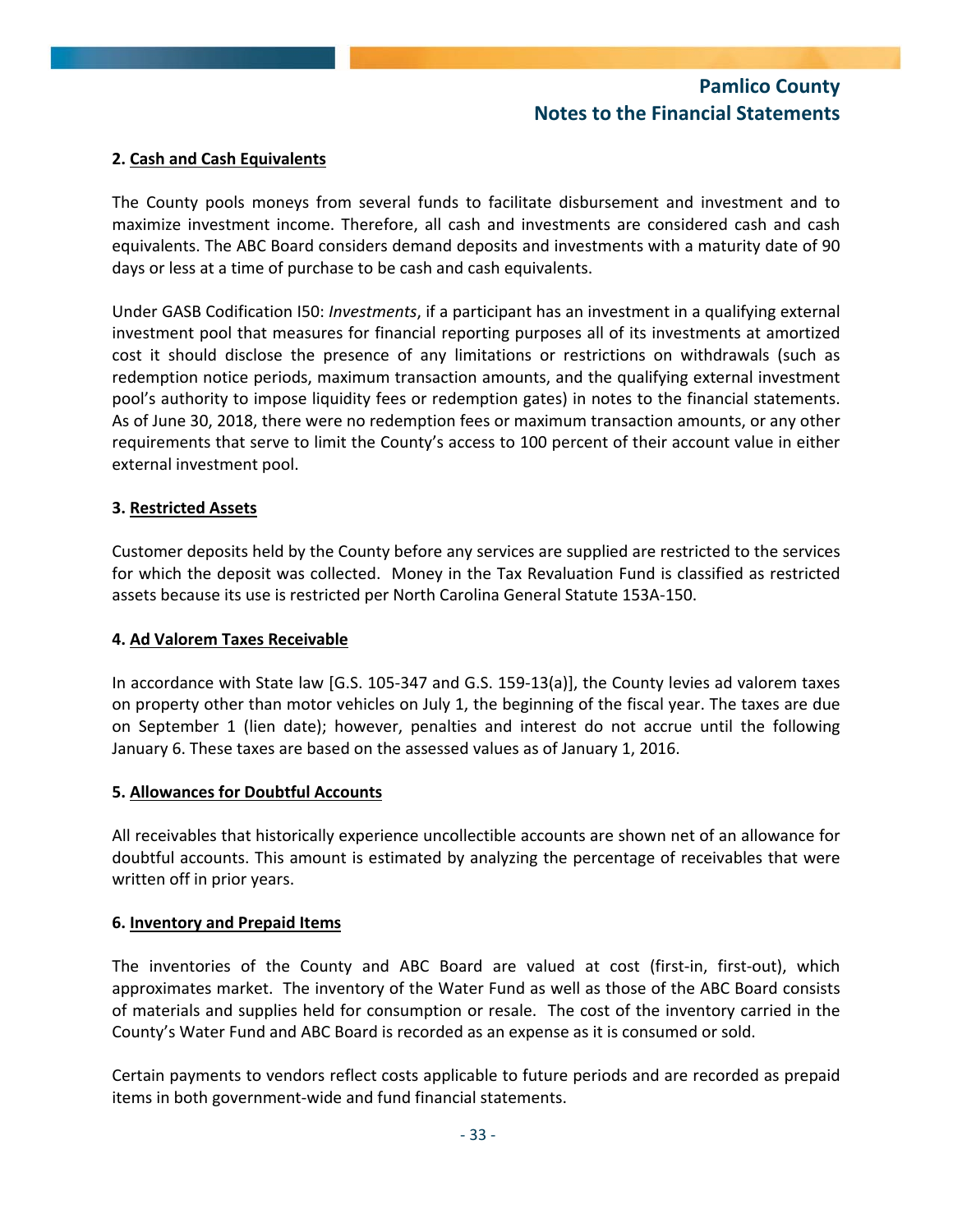### **7. Capital Assets**

Purchased or constructed capital assets are reported at cost or estimated historical cost. Donated capital assets received prior to July 1, 2015 are recorded at their estimated fair value at the date of donation. Donated capital assets received after July 1, 2015 are recorded at acquisition value. All other purchased or constructed capital assets are reported at cost or estimated historical cost. Capital assets are defined by the County as assets with an initial, individual cost greater than \$5,000 and an estimated useful life greater than two years. The cost of normal maintenance and repairs that do not add to the value of the asset or materially extend assets' lives are not capitalized.

The County holds title to certain Pamlico County Board of Education and Pamlico Community College properties, which have not been included in capital assets. The properties have been deeded to the County to permit installment purchase financing of acquisition and construction costs and to permit the County to receive refunds of sales tax paid for construction costs. Agreements between the County, the Board of Education, and Community College give the Board of Education and Community College full use of the facilities, full responsibility for maintenance of the facilities, and provide that the County will convey title to the property back to the Board of Education and Community College once all restrictions of the financing agreements and all sales tax reimbursement requirements have been met. The properties are reflected as fixed assets in the financial statements of the Pamlico County Board of Education and Pamlico Community College.

Capital assets of the County are depreciated on a straight‐line basis over the following estimated useful lives:

|                         | Estimated           |
|-------------------------|---------------------|
| Asset                   | <b>Useful Lives</b> |
| <b>Buildings</b>        | 50 years            |
| Improvements            | 25 years            |
| Furniture and equipment | 5-10 years          |
| Vehicles                | 5-10 years          |
| Computer equipment      | 5 years             |

Property, plant, and equipment of the ABC Board are depreciated over their useful lives on a straight‐line basis as follows:

|                         | Estimated    |
|-------------------------|--------------|
| Asset                   | Useful Lives |
| Furniture and equipment | 5-10 years   |
| <b>Buildings</b>        | 50 years     |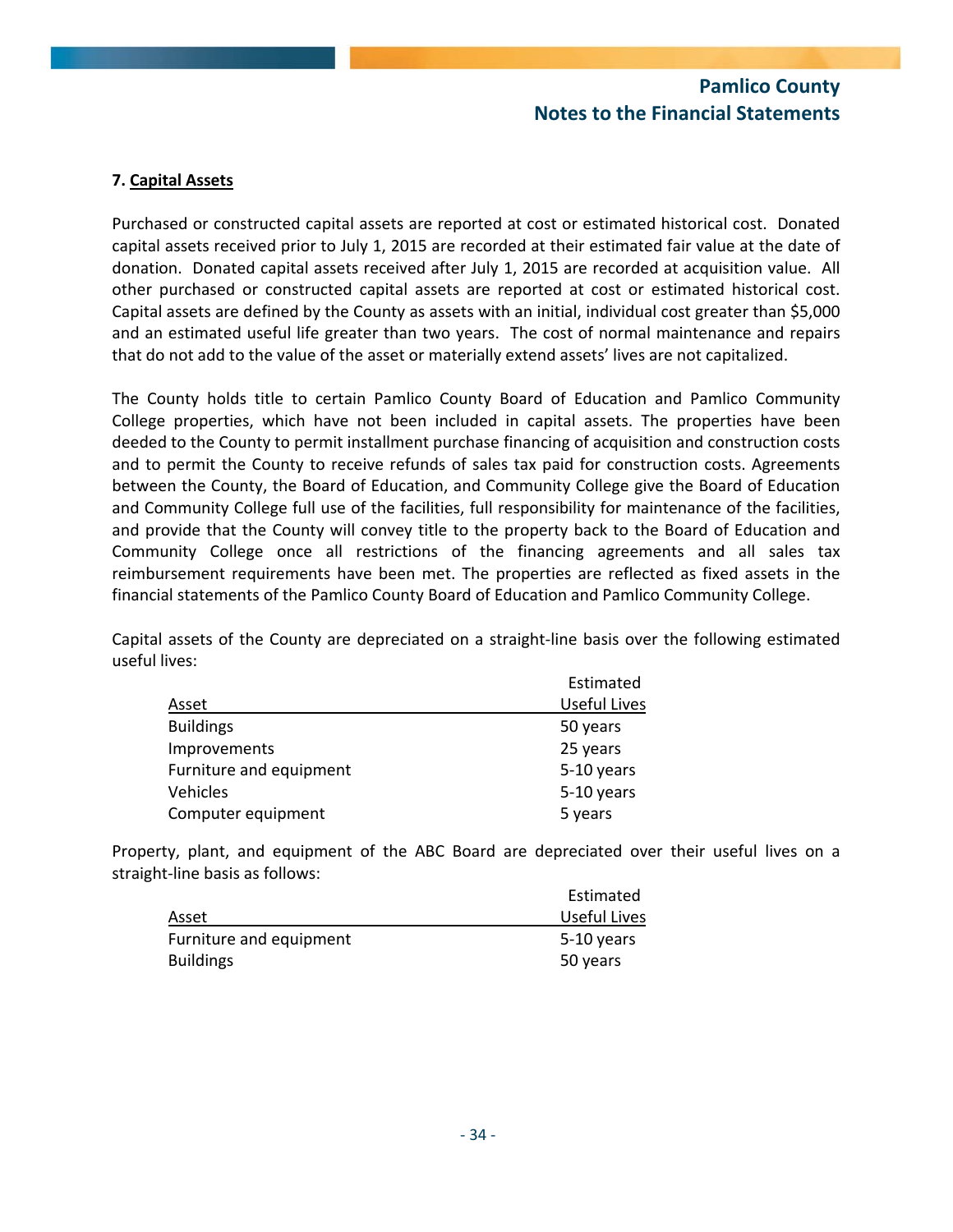#### **8. Deferred outflows/inflows of resources**

In addition to assets, the Statement of Net Position will sometimes report a separate section for deferred outflow of resources. This separate financial statement element, *Deferred Outflows of Resources*, represents a consumption of net position that applies to a future period and so will not be recognized as an expense or expenditure until then. The County has two items that meet this criterion – pension related deferrals, and contributions made to the OPEB and pension plans in the current fiscal year. In addition to liabilities, the Statement of Net Position can also report a separate section for deferred inflows of resources. This separate financial statement element, *Deferred Inflows of Resources*, represents an acquisition of net position that applies to a future period and so will not be recognized as revenue until then. The County has two items that meet the criterion for this category – prepaid taxes, and other OPEB or pension related deferrals.

#### **9. Long‐term Obligations**

In the government‐wide financial statements and in the proprietary fund types in the fund financial statements, long‐term debt and other long‐term obligations are reported as liabilities in the Statement of Net Position.

In the fund financial statements for governmental fund types, the face amount of debt issued is reported as other financing sources.

#### **10. Compensated Absences**

The vacation policies of the County provide for the accumulation of up to thirty days earned vacation leave, with such leave being fully vested when earned. An expense and a liability for compensated absences and the salary‐related payments are recorded as the leave is earned in the County's government‐wide and proprietary funds.

The sick leave policies of the County provide for an unlimited accumulation of earned sick leave. Sick leave does not vest, but any unused sick leave accumulated at the time of retirement may be used in the determination of length of service for retirement benefit purposes. Since the County has no obligation for accumulated sick leave until it is actually taken, no accrual for sick leave has been made by the County or its component unit.

#### **11. Net Position/Fund Balances**

#### **Net Position**

Net position in government-wide and proprietary fund financial statements are classified as net investment in capital assets, restricted, and unrestricted. Restricted net position represents constraints on resources that are either (a) externally imposed by creditors, grantors, contributors, laws or regulations of other governments or (b) imposed by law through State statute.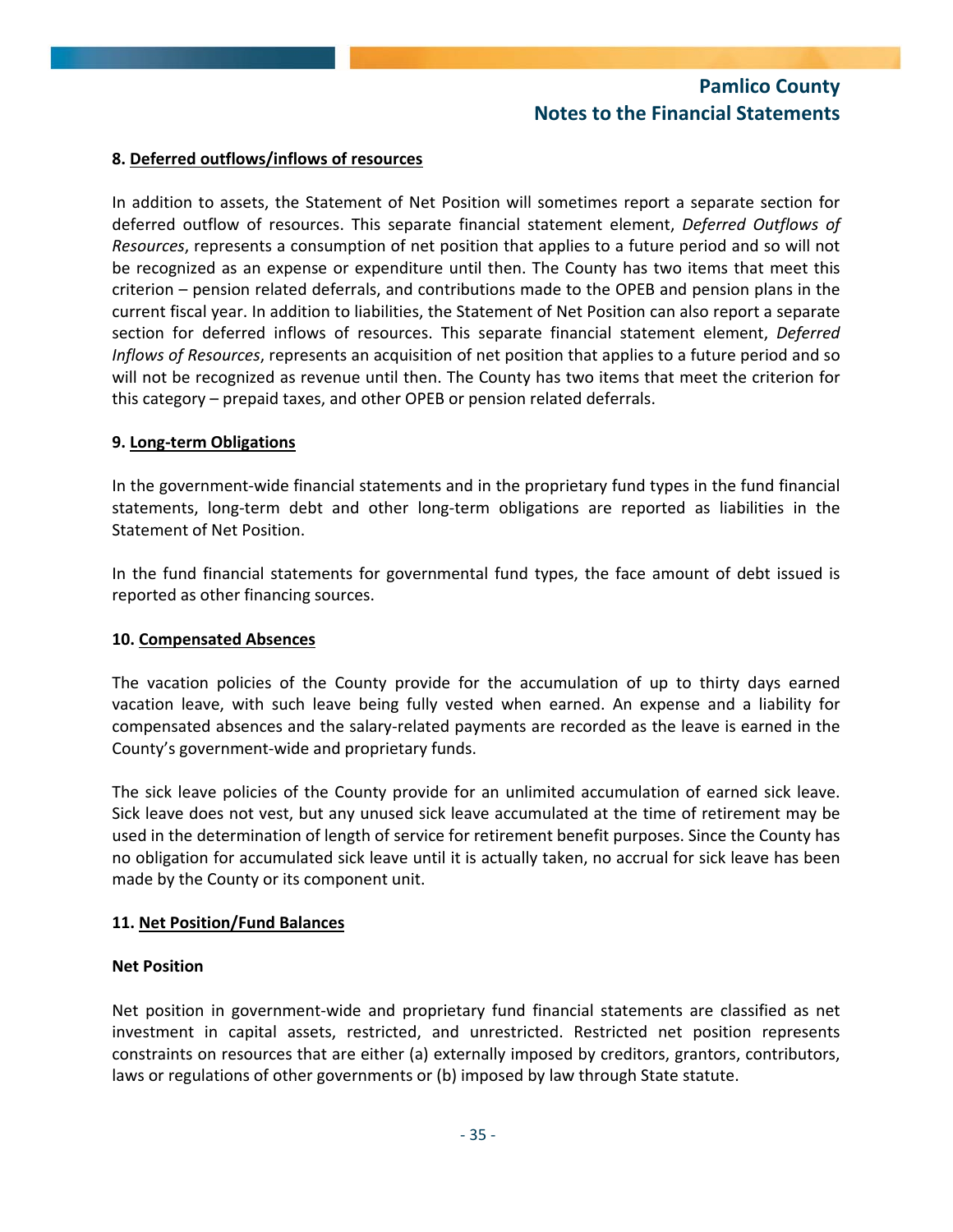#### **Fund Balances**

In the governmental fund financial statements, fund balance is composed of five classifications designed to disclose the hierarchy of constraints placed on how fund balance can be spent.

The governmental fund types classify fund balances as follows:

**Nonspendable Fund Balance** – This classification includes amounts that cannot be spent because they are either (a) not in spendable form or (b) legally or contractually required to be maintained intact.

Prepaids – portion of fund balance that is not an available resource because it represents prepaid amounts, which are not spendable resources.

**Restricted Fund Balance** – This classification includes revenue sources that are restricted to specific purposes externally imposed by creditors or imposed by law.

Restricted for Stabilization of State Statute – portion of fund balance that is restricted by State Statute [G.S. 159‐8(a)].

Restricted for Public Safety – portion of fund balance that is restricted by revenue source for public safety related activities, such as police, fire, and emergency telephone system.

Restricted for Economic Development – portion of fund balance that is restricted by revenue source for economic development.

Restricted for Register of Deeds – portion of fund balance that is restricted by revenue sources to pay for the computer equipment and imaging technology for the Register of Deeds' office.

**Committed Fund Balance** – This classification includes the portion of fund balance that can only be used for specific purpose imposed by majority vote of the County's governing body (highest level of decision-making authority). Any changes or removal of specific purposes requires the majority action of the governing board.

Committed for Tax Revaluation – portion of fund balance committed by the Board of Commissioners that can only be used for tax revaluation.

**Assigned Fund Balance** – This classification is the portion of fund balance that the County's governing board has budgeted.

Subsequent year's expenditures – portion of fund balance that is appropriated in the next year's budget that is not already classified in restricted or committed. The governing body approves the appropriation.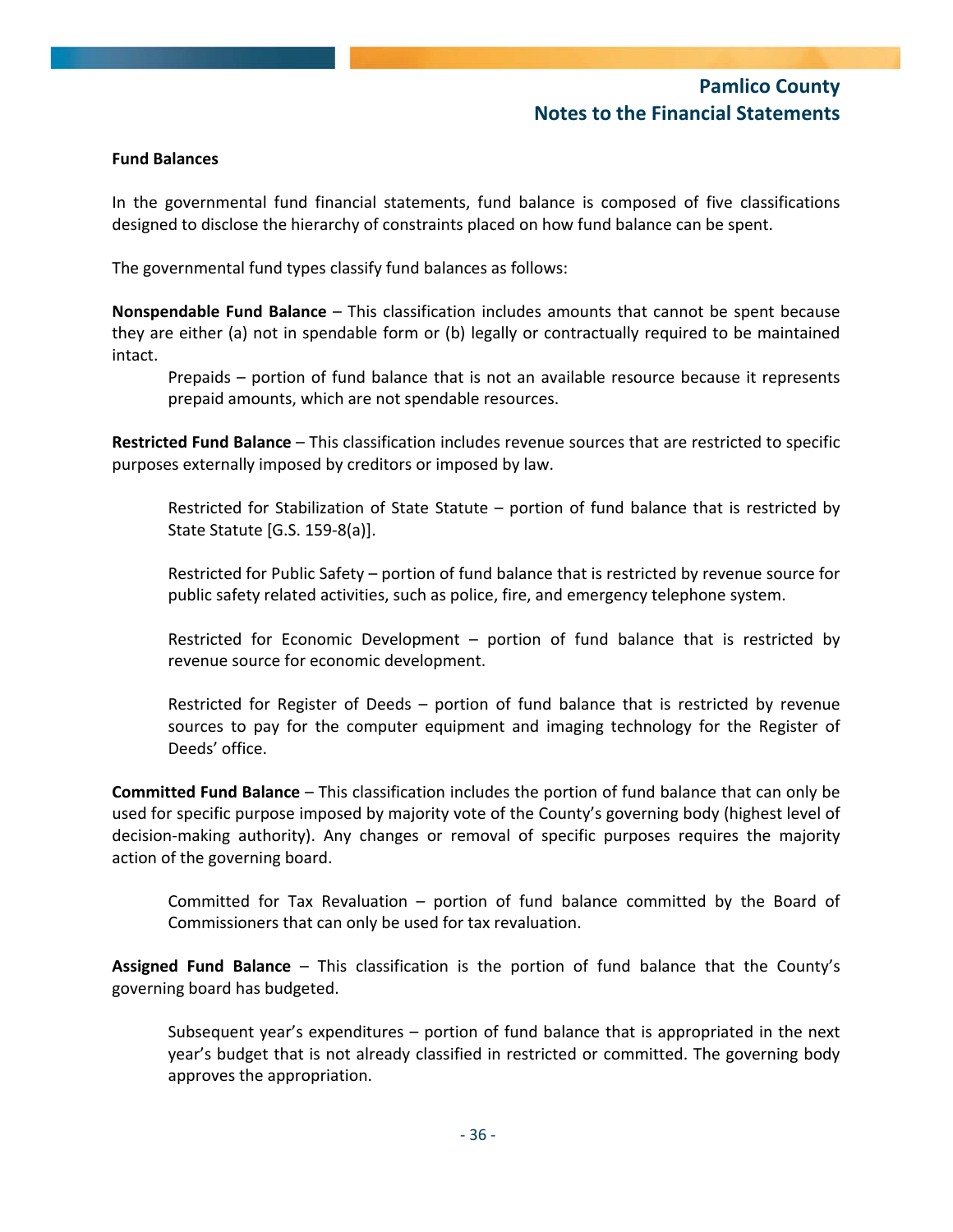**Unassigned Fund Balance** – This classification is the portion of fund balance that has not been restricted, committed, or assigned to specific purposes or other funds.

Pamlico County has a revenue spending policy that provides guidance for programs with multiple revenue sources. The finance officer will use resources in the following hierarchy: bond proceeds, federal funds, State funds, local non‐County funds, and County funds. For purposes of fund balance classification, expenditures are to be spent from restricted fund balance first, followed in order by committed fund balance, assigned fund balance and, lastly, unassigned fund balance. The County has not adopted a formal fund balance policy.

### **12. Defined Benefit Pension Plans**

The County participates in three cost‐sharing, multiple‐employer, defined benefit pension plans that are administered by the State; the Local Governmental Employees' Retirement System (LGERS) the Registers of Deeds' Supplemental Pension Fund (RODSPF), and the Law Enforcement Officers' Special Separation Allowance (LEOSSA) (collectively, the "state‐administered defined benefit pension plans"). For purposes of measuring the net pension asset or liability, deferred outflows of resources and deferred inflows of resources related to pensions, and pension expense, information about the fiduciary net positions of the state‐administered defined benefit pension plans and additions to/deductions from the state‐administered defined benefit pension plans' fiduciary net positions have been determined on the same basis as they are reported by the state‐administered defined benefit pension plans. For this purpose, plan member contributions are recognized in the period in which the contributions are due. The County's employer contributions are recognized when due and the County has a legal requirement to provide the contributions. Benefits and refunds are recognized when due and payable in accordance with the terms of the state‐ administered defined benefit pension plans. Investments for all plans are reported at fair value.

### **13. Other Postemployment Benefits**

The net position of the County's Healthcare Benefits Plan (the HCB Plan) has been determined using the flow of economic resources measurement focus and full accrual basis of accounting. This includes for purposes of measuring the Total OPEB liability, deferred outflows of resources, and deferred inflows of resources related to other postemployment benefits, OPEB expense, and information about assets, liabilities, and additions to/ deductions from the OPEB Plan's net position. Benefit payments are recognized when due and payable in accordance with the benefit terms.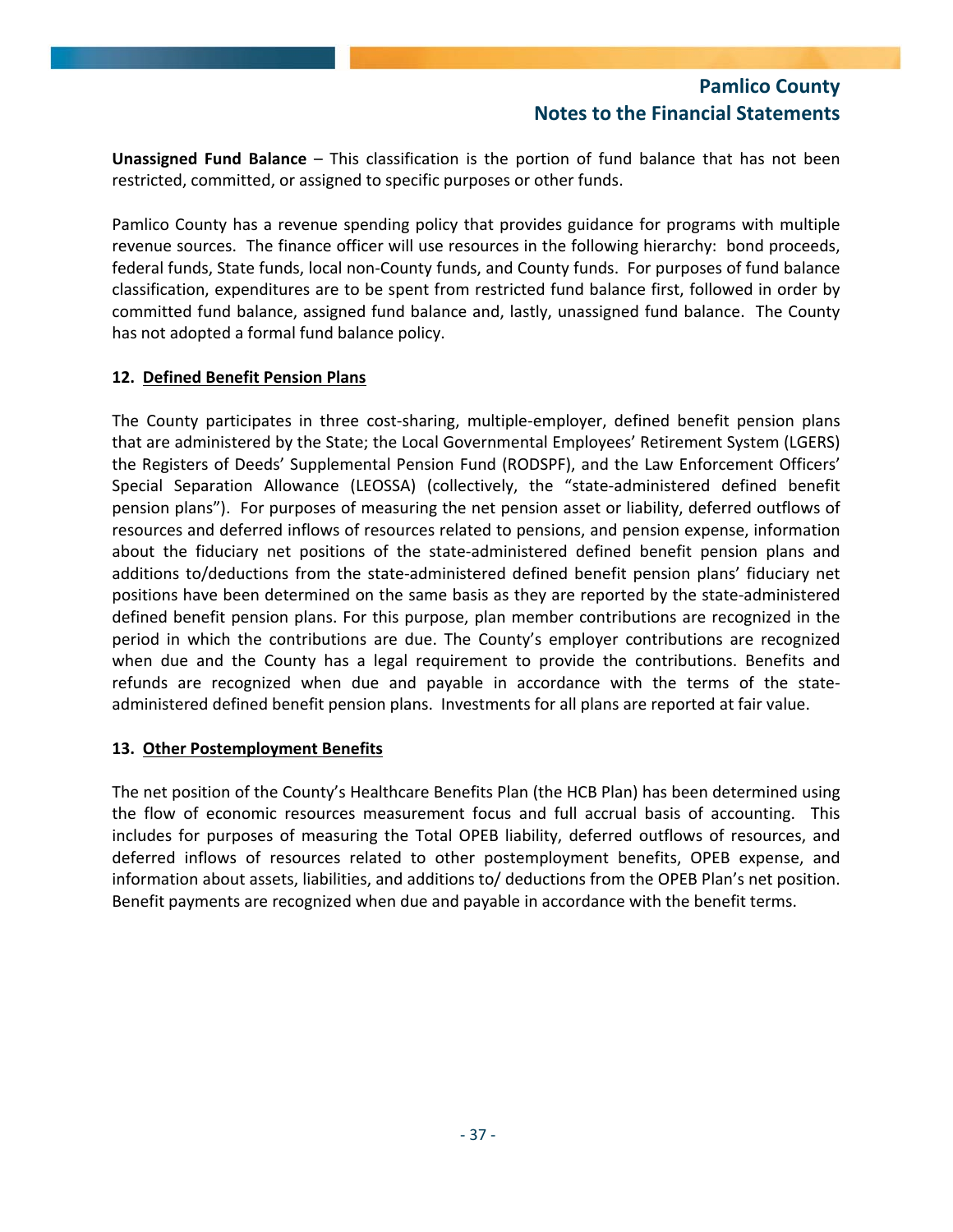### **F. Reconciliation of Government‐wide and Fund Financial Statements**

### **1. Explanation of certain differences between the governmental fund balance sheet and the government‐wide Statement of Net Position.**

The governmental fund balance sheet includes a reconciliation between total fund balance ‐ total governmental funds and net position for governmental activities as reported in the government-wide Statement of Net Position. The net adjustment of \$1,367,612 consists of several elements as follows:

Capital assets used in governmental activites are not financial resources and are therefore not reported in the funds  $\sim$  17,498,183

| Less accumulated depreciation                                                                                                                                                      | (6,302,316)     |
|------------------------------------------------------------------------------------------------------------------------------------------------------------------------------------|-----------------|
| Net capital assets                                                                                                                                                                 | 11,195,867      |
| Net pension asset                                                                                                                                                                  | 24,100          |
| Contributions to pension plan in the current fiscal year                                                                                                                           | 415,864         |
| Benefit payments and pension administration costs for LEOSSA                                                                                                                       | 11,808          |
| Contributions to OPEB plan in the current fiscal year                                                                                                                              | 39,199          |
| Deferred inflows of resources reported in the government-wide<br>statements but not the fund statements:                                                                           |                 |
| Deferred inflows of resources for taxes                                                                                                                                            | 1,080,839       |
| Pension related deferrals                                                                                                                                                          | 653,692         |
| <b>OPEB related deferrals</b>                                                                                                                                                      | (43,888)        |
| Liabilities that, because they are not due and payable in the current<br>period, do not require current resources to pay and are therefore<br>not reported in the fund statements: |                 |
| Installment financing                                                                                                                                                              | (8,902,901)     |
| Compensated absences                                                                                                                                                               | (352,051)       |
| <b>Total OPEB liability</b>                                                                                                                                                        | (1,000,132)     |
| Net pension liability                                                                                                                                                              | (1, 272, 883)   |
| Total pension liability                                                                                                                                                            | (361, 492)      |
| Capital lease obligation                                                                                                                                                           | (26, 576)       |
| Accrued interest payable                                                                                                                                                           | (93, 834)       |
| Total adjustment                                                                                                                                                                   | \$<br>1,367,612 |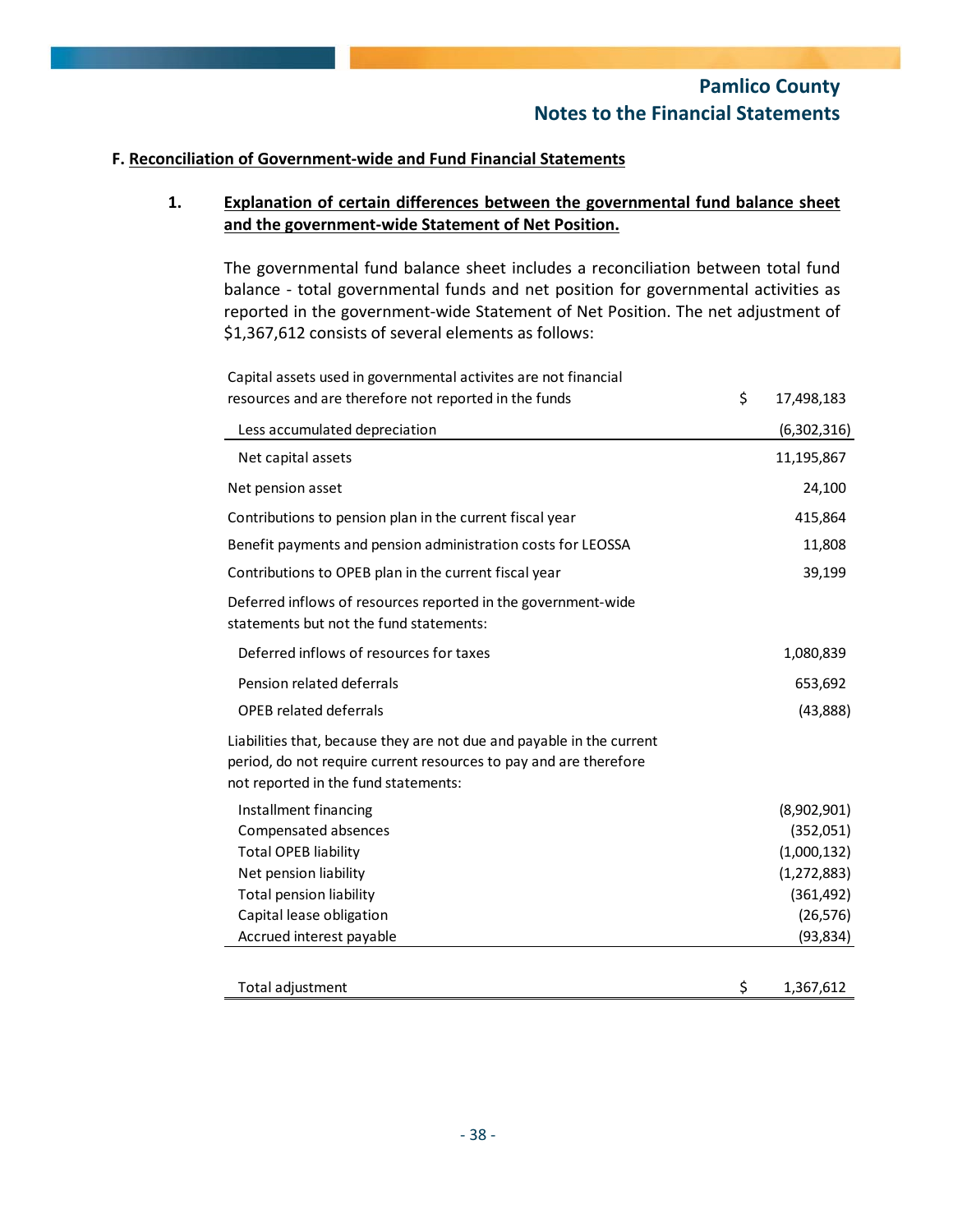## **2. Explanation of certain differences between the governmental fund statement of revenues, expenditures, and changes in fund balance and the government‐wide Statement of Activities**

The governmental fund statement of revenues, expenditures, and changes in fund balances includes a reconciliation between net changes in fund balances for the governmental funds and changes in net position of governmental activities as reported in the government‐wide Statement of Activities. There are several elements of that total adjustment of \$381,135 as follows:

| Capital outlay expenditures recorded in the fund statements<br>but capitalized as assets in the Statement of Activities                                                            | \$<br>520,369                     |
|------------------------------------------------------------------------------------------------------------------------------------------------------------------------------------|-----------------------------------|
| Depreciation expense, the allocation of those assets over their<br>useful lives, that is recorded on the Statement of Activities but not<br>in the fund statements                 | (650, 364)                        |
| Book value of transferred capital assets not recorded in fund statements                                                                                                           | 1,032                             |
| Principal payments on debt owed are recorded as a use of funds<br>on the fund statements but again affect only the Statement of<br>Net Position in the government-wide statements. | 648,429                           |
| Contributions to the pension plan in the current fiscal year are<br>not included on the Statement of Activities                                                                    | 415,864                           |
| Benefit payments and administration costs for LEOSSA are deferred<br>outflows of resources on the Statement of Net Position                                                        | 11,808                            |
| Contributions to the OPEB plan are deferred outflows of resources<br>on the Statement of Net Position                                                                              | 39,199                            |
| Expenses reported in the Statement of Activities that do not<br>require the use of current resources to pay are not recorded as<br>expenditures in the fund statements.            |                                   |
| Difference in interest expense between fund statements (modified<br>accrual) and government-wide statements (full accrual)                                                         | (5, 726)                          |
| Compensated absences<br>OPEB expense<br>Pension expense                                                                                                                            | 14,372<br>(112,809)<br>(520, 729) |
| Revenues reported in the Statement of Activities that do not<br>provide current resources are not recorded in the fund statements.<br>Increase in deferred inflows of resources    | 19,690                            |
| Total adjustment                                                                                                                                                                   | \$<br>381,135                     |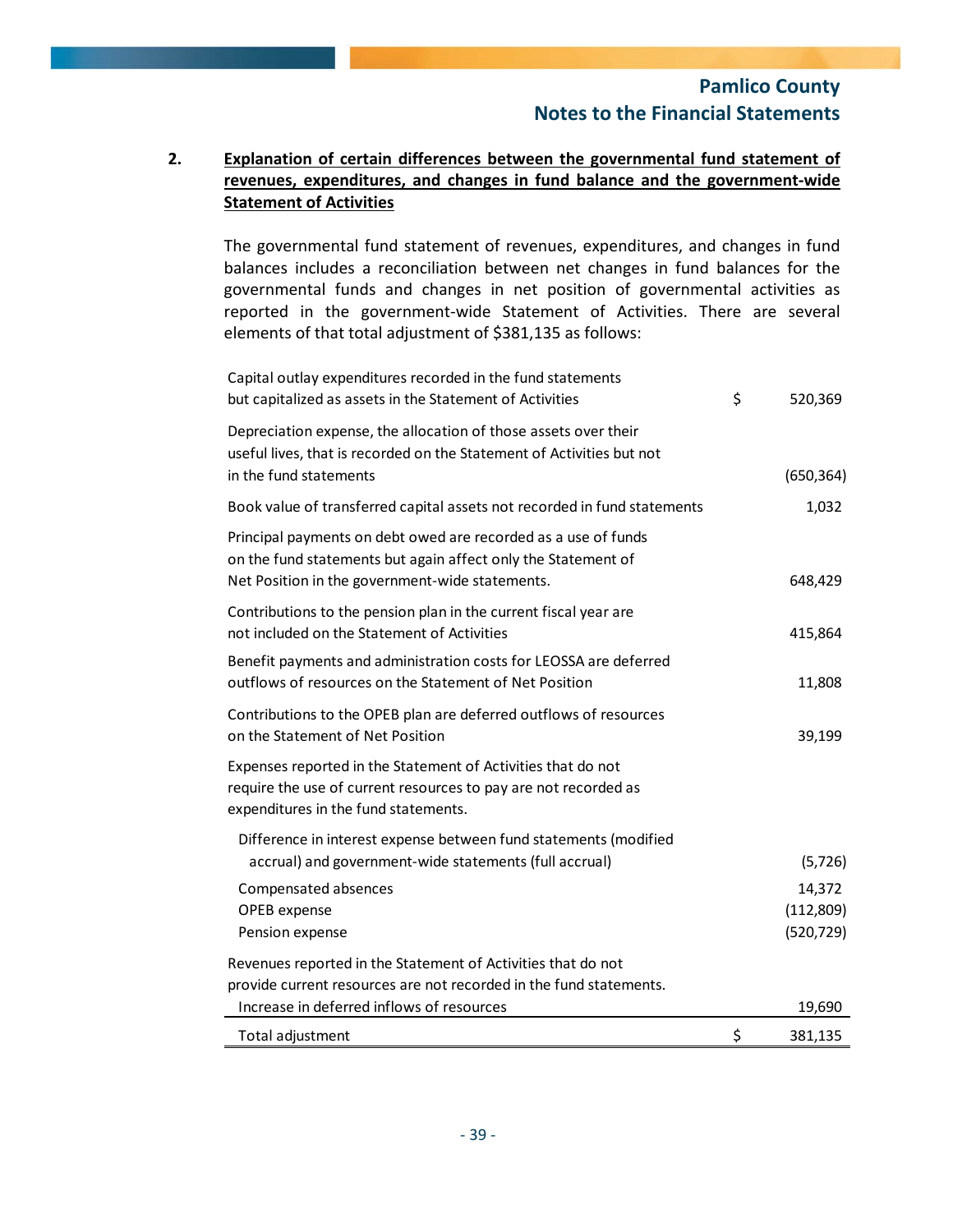### **II. Detail Notes on All Funds**

## **A. Assets**

### **1. Deposits**

All of the County's and the ABC Board's deposits are either insured or collateralized by using one of two methods. Under the Dedicated Method, all deposits exceeding the federal depository insurance coverage level are collateralized with securities held by the County's or the ABC Board's agents in these units' names. Under the Pooling Method, which is a collateral pool, all uninsured deposits are collateralized with securities held by the State Treasurer's agent in the name of the State Treasurer. Since the State Treasurer is acting in a fiduciary capacity for the County and the ABC Board, these deposits are considered to be held by their agents in the entities' names. The amount of the pledged collateral is based on an approved averaging method for non‐interest bearing deposits and the actual current balance for interest-bearing deposits. Depositories using the Pooling Method report to the State Treasurer the adequacy of their pooled collateral covering uninsured deposits. The State Treasurer does not confirm this information with the County or the ABC Board or with the escrow agent. Because of the inability to measure the exact amount of collateral pledged for the County or the ABC Board under the Pooling Method, the potential exists for undercollaterization, and this risk may increase in periods of high cash flows. However, the State Treasurer of North Carolina enforces strict standards of financial stability for each depository that collateralizes public deposits under the Pooling Method.

The State Treasurer enforces standards of minimum capitalization for all pooling method financial institutions. The County relies on the State Treasurer to monitor those financial institutions. The County analyzes the financial soundness of any other financial institution used by the County. The County complies with the provisions of G.S. 159‐31 when designating official depositories and verifying that deposits are properly secured. The ABC Board has no formal policy regarding custodial credit risk for deposits.

At June 30, 2018, the County's deposits had a carrying amount of \$1,781,627. The bank balances with financial institutions were \$2,274,933. Of these bank balances, \$250,000 was covered by federal depository insurance and \$1,531,627 was covered by collateral held under the Pooling Method.

At June 30, 2018, Pamlico County had \$1,187 cash on hand.

At June 30, 2018, the carrying amount of deposits for Pamlico County ABC Board was \$352,740 and the bank balance was \$331,371. Of these bank balances, \$250,000 was covered by federal depository insurance and \$81,371 was covered by collateral held under the Pooling Method.

At June 30, 2018, the ABC Board had \$2,750 cash on hand.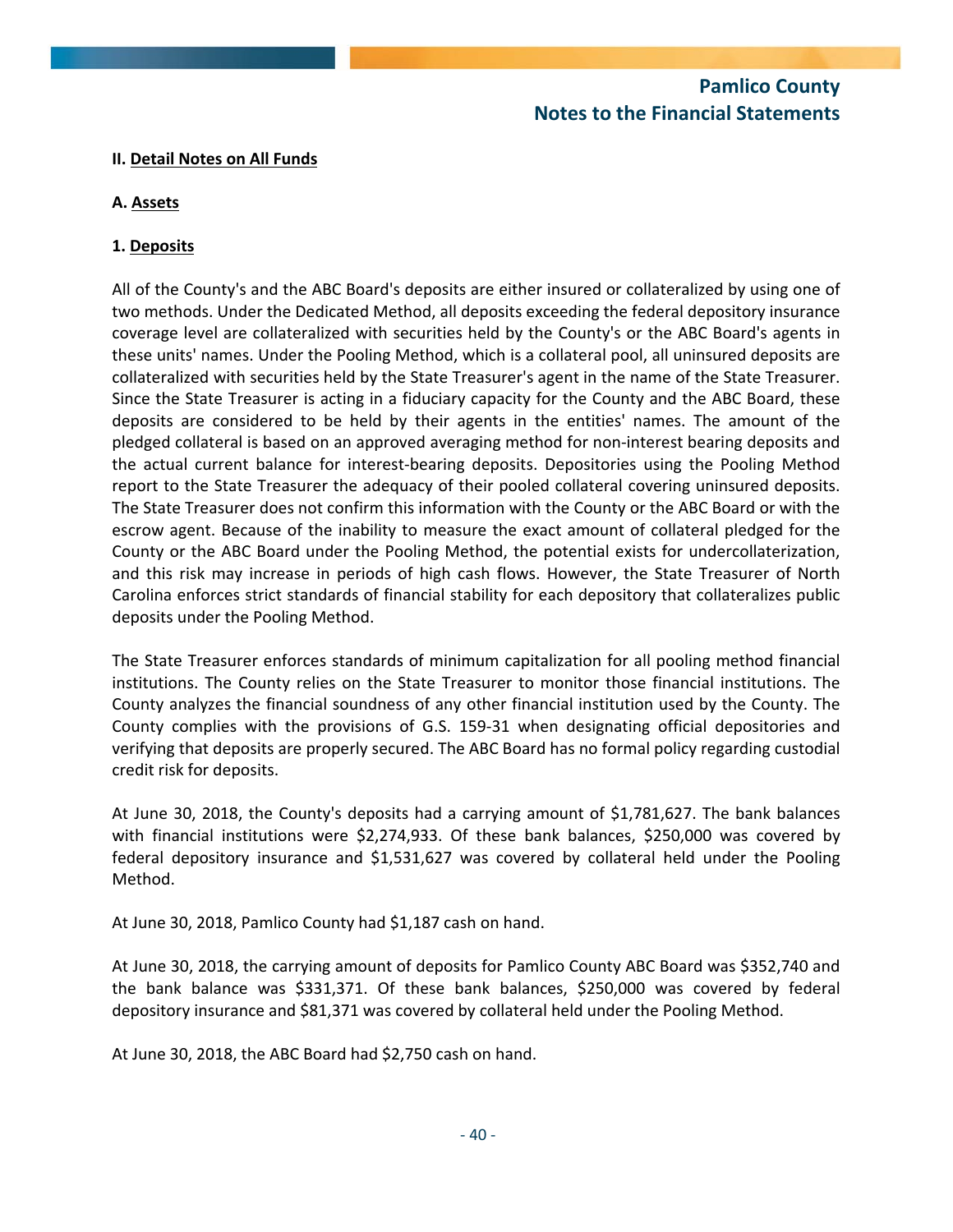### **2. Investments**

As of June 30, 2018, the County had the following investments and maturities:

|                                           | Less Than 6           | $6 - 12$   |               |               |
|-------------------------------------------|-----------------------|------------|---------------|---------------|
| <b>Investment Type</b>                    | Measurement Method    | Fair Value | <b>Months</b> | <b>Months</b> |
| North Carolina Capital Management Trust - |                       |            |               |               |
| Government Portfolio                      | <b>Amortized Cost</b> | 10,663,963 | N/A           | N/A           |
| North Carolina Capital Management Trust - |                       |            |               |               |
| Term Portfolio <sup>*</sup>               | Fair Value - Level 1  | 2,262,589  | 2,262,589     | N/A           |
| Total                                     |                       | 12,926,552 | 2,262,589     | N/A           |

\*Because the NC Capital Management Trust Term Portfolio has a weighted average maturity of less than 90 days, it was presented as an investment with a maturity of less than 6 months.

North Carolina Capital Management Trust Term Portfolio is measured using the market approach: using prices and other relevant information generated by market transactions involving identical or comparable assets or a group of assets.

Level of fair value hierarchy: Level 1: Debt securities valued using directly observable, quoted prices (unadjusted) in active markets for identical assets. Level 2: Debt securities are valued using a matrix pricing technique. Matrix pricing is used to value securities based on the securities relationship to benchmark quoted prices.

*Interest Rate Risk*. As a means of limiting its exposure to fair value losses arising from rising interest rates, the County's investment policy limits at least half of the County's investment portfolio to maturities of less than 12 months. Also, the County's investment policy requires purchases of securities to be tiered with staggered maturity dates and limits all securities to a final maturity of no more than three years.

*Credit Risk*. The County limits investments to the provisions of G.S. 159‐30 and restricts the purchase of securities to the highest possible ratings whenever particular types of securities are rated. State law limits investments in commercial paper to the top rating issued by nationally recognized statistical rating organizations (NRSRO's); however, the County had no formal policy on managing credit risk. The County's investments in the NC Capital Management Trust Government Portfolio carried a credit rating of AAAm by Standard & Poor's as of June 30, 2018. The County's investment in the NC Capital Management Trust Term Portfolio is unrated. The Term Portfolio is authorized to invest in obligations of the US government and agencies, and in high grade money market instruments as permitted under North Carolina General Statute 159‐30 as amended.

At June 30, 2018, the ABC Board had no investments.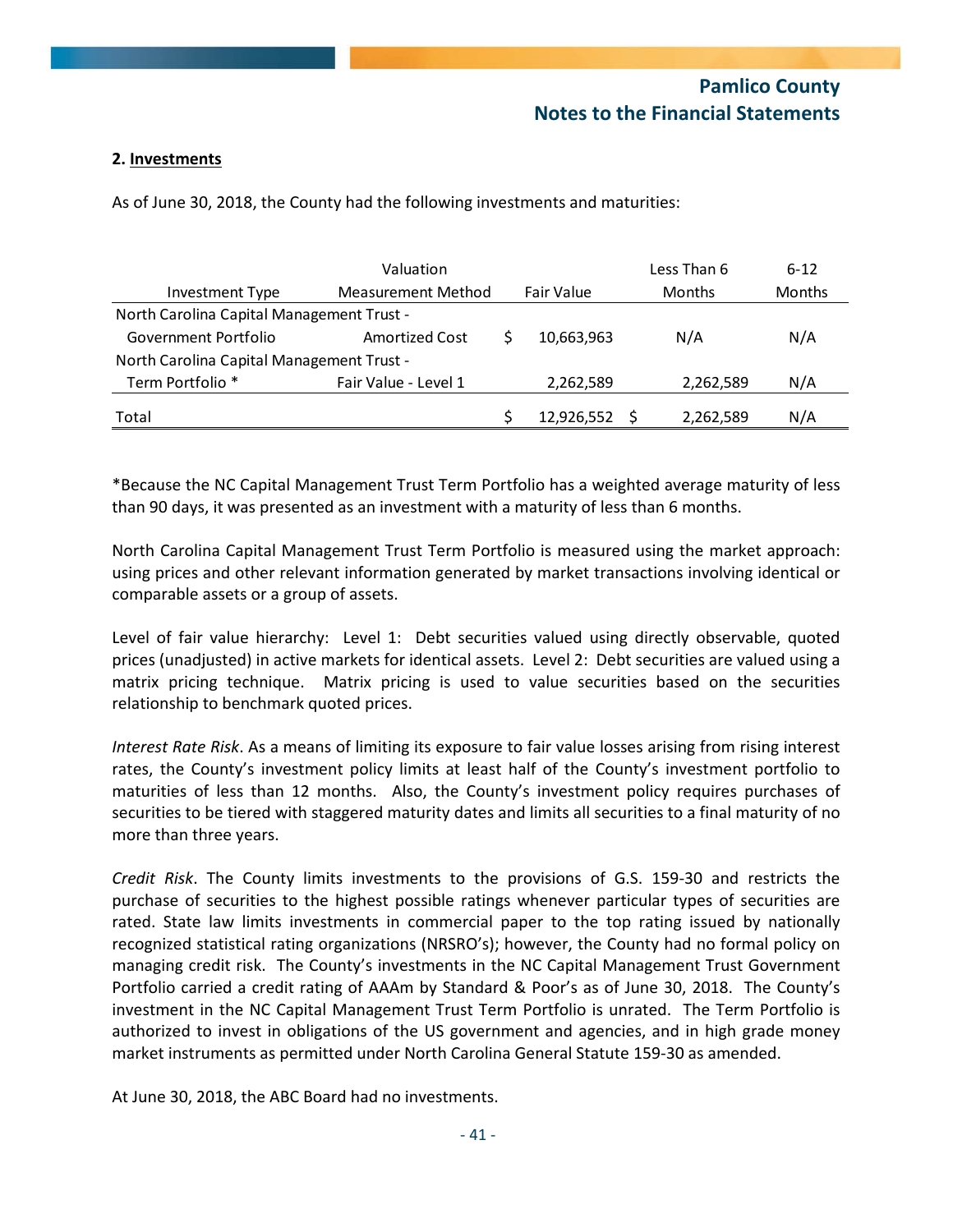### **3. Property Tax ‐ Use‐Value Assessment on Certain Lands**

In accordance with the general statutes, agriculture, horticulture, and forestland may be taxed by the County at the present‐use value as opposed to market value. When the property loses its eligibility for use‐value taxation, the property tax is recomputed at market value for the current year and the three preceding fiscal years, along with the accrued interest from the original due date. This tax is immediately due and payable. The following are property taxes that could become due if present use-value eligibility is lost. These amounts have not been recorded in the financial statements.

|       | <b>Year Levied</b> | <b>Interest</b><br>Tax |     |         | <b>Total</b> |           |  |
|-------|--------------------|------------------------|-----|---------|--------------|-----------|--|
|       | 2015               | 481,478                | - S | 157,689 | S            | 639,167   |  |
|       | 2016               | 488,642                |     | 116,102 |              | 604,744   |  |
|       | 2017               | 494,560                |     | 72,948  |              | 567,508   |  |
|       | 2018               | 494,521                |     | 28,436  |              | 522,957   |  |
| Total |                    | 1,959,201              | -S  | 375,175 |              | 2,334,376 |  |

#### **4. Receivables**

Receivables at the government‐wide level at June 30, 2018, were as follows:

|                                  | Taxes           | <b>Accounts</b> |            |     |           |
|----------------------------------|-----------------|-----------------|------------|-----|-----------|
| <b>Governmental activities:</b>  |                 |                 |            |     |           |
| General                          | \$<br>1,352,505 | - S             | 1,257,038  | - S | 2,609,543 |
| Other governmental               | 78,334          |                 | 267,012    |     | 345,346   |
| Total receivables                | 1,430,839       |                 | 1,524,050  |     | 2,954,889 |
| Allowance for doubtful accounts  | (350,000)       |                 |            |     | (350,000) |
| Total governmental activities    | 1,080,839       | \$              | 1,524,050  | S   | 2,604,889 |
|                                  |                 |                 |            |     |           |
| <b>Business-type activities:</b> |                 |                 |            |     |           |
| Water                            | \$              | \$              | 409,679 \$ |     | 409,679   |
| Allowance for doubtful accounts  |                 |                 | (56, 840)  |     | (56, 840) |
| Total business-type activities   |                 |                 | 352,839    |     | 352,839   |

Due from other governments that is owed to the County consist of the following, which are presented on the Statement of Net Position within accounts receivable:

| Local options sales tax  | 719.244 |
|--------------------------|---------|
| White goods disposal tax | 1,287   |
| Scrap tire tax           | 4.792   |
| Total                    | 725,323 |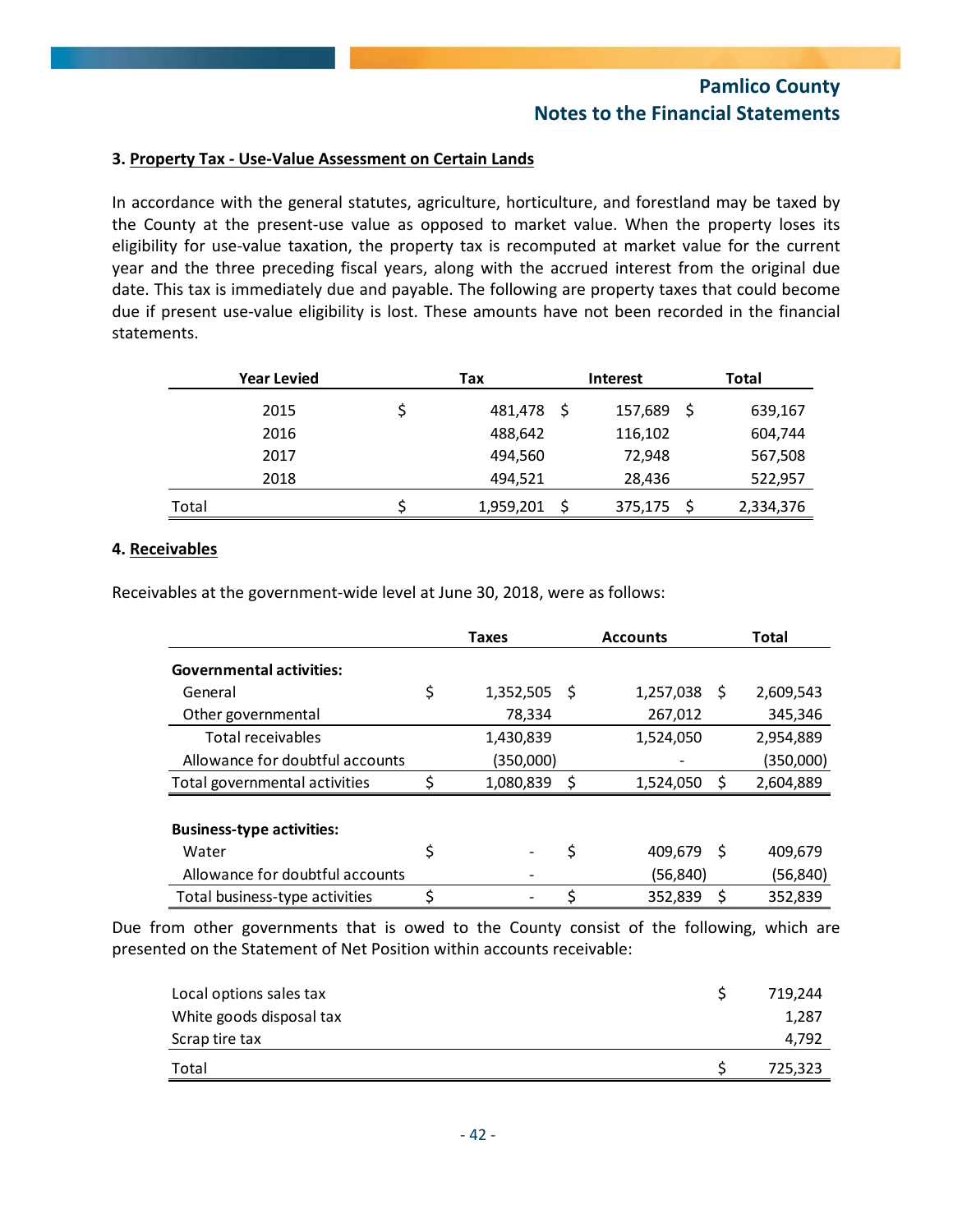## **5. Capital Assets**

## **Primary Government**

Capital asset activity for the year ended June 30, 2018, was as follows:

|                                                          | <b>Beginning</b> |                  |                            |        | <b>Ending</b>   |
|----------------------------------------------------------|------------------|------------------|----------------------------|--------|-----------------|
|                                                          | <b>Balances</b>  | <b>Increases</b> | <b>Decreases Transfers</b> |        | <b>Balances</b> |
| <b>Governmental activities</b>                           |                  |                  |                            |        |                 |
| Capital assets not being depreciated:                    |                  |                  |                            |        |                 |
| Land                                                     | \$<br>334,634 \$ |                  | $\zeta$                    | \$     | Ś.<br>334,634   |
| Construction in progress                                 | 92,435           | 227,104          |                            |        | 319,539         |
| Total capital assets not being                           |                  |                  |                            |        |                 |
| depreciated                                              | 427,069          | 227,104          |                            |        | 654,173         |
| Capital assets being depreciated:                        |                  |                  |                            |        |                 |
| <b>Buildings and improvements</b>                        | 12,532,260       |                  |                            |        | 12,532,260      |
| Equipment and vehicles                                   | 3,997,841        | 293,265          |                            | 20,644 | 4,311,750       |
| Total capital assets being                               |                  |                  |                            |        |                 |
| depreciated                                              | 16,530,101       | 293,265          |                            | 20,644 | 16,844,010      |
| Less accumulated depreciation for:                       |                  |                  |                            |        |                 |
| <b>Buildings and improvements</b>                        | 3,281,169        | 239,097          |                            |        | 3,520,266       |
| Equipment and vehicles                                   | 2,351,171        | 411,267          | $\overline{\phantom{a}}$   | 19,612 | 2,782,050       |
| Total accumulated depreciation                           | 5,632,340        | 650,364          |                            | 19,612 | 6,302,316       |
| Total capital assets being depreciated, net              | 10,897,761       |                  |                            |        | 10,541,694      |
| Governmental activities capital assets, net \$11,324,830 |                  |                  |                            |        | \$11,195,867    |

Depreciation expense was charged to functions/programs of the primary government as follows:

| General government         | 194,899 |
|----------------------------|---------|
| Public safety              | 333,929 |
| Environmental protection   | 24,534  |
| Human services             | 78,290  |
| Cultural and recreation    | 18,712  |
| Total depreciation expense | 650,364 |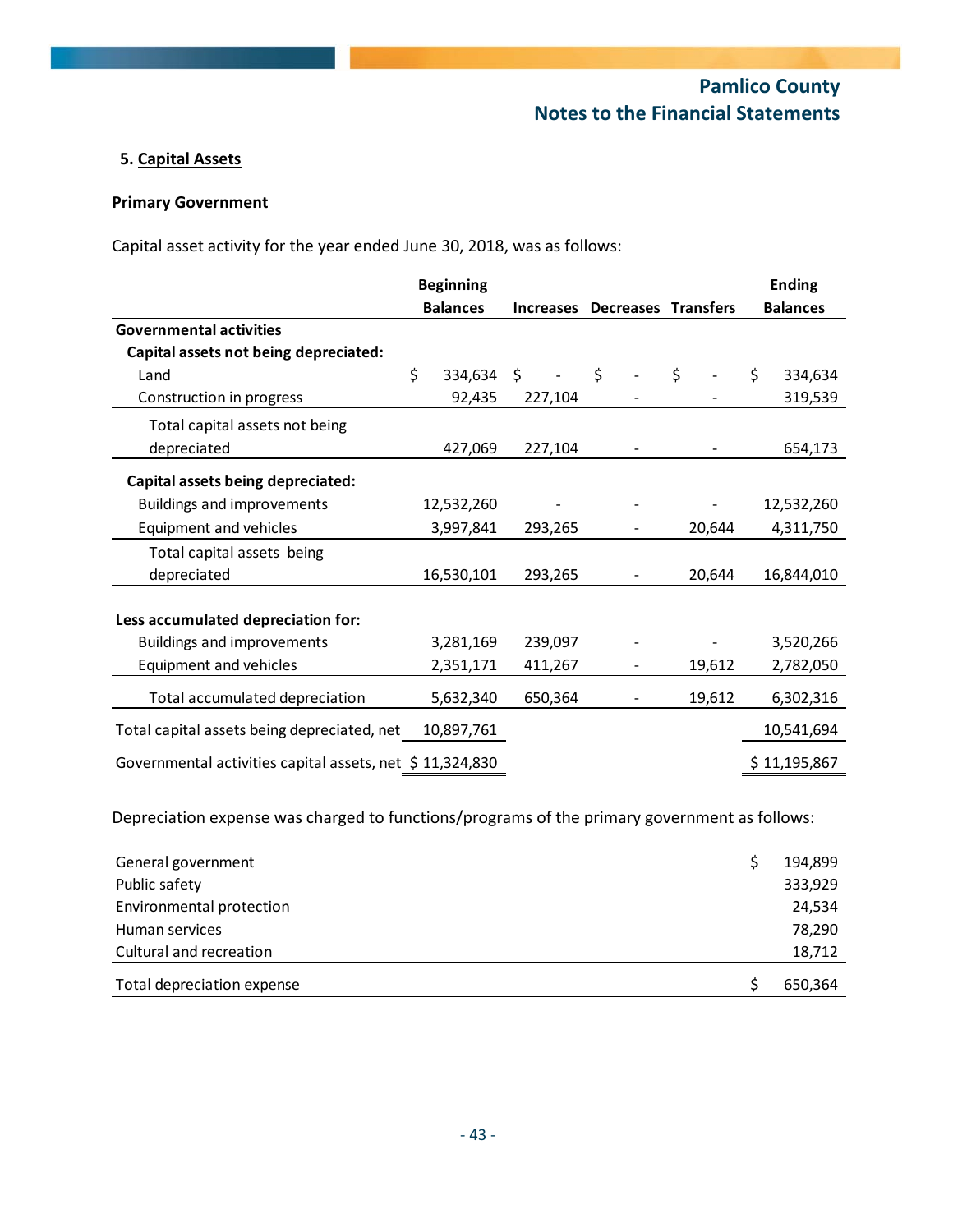|                                              | <b>Beginning</b> |                                         |                          |           | <b>Ending</b>   |
|----------------------------------------------|------------------|-----------------------------------------|--------------------------|-----------|-----------------|
|                                              | <b>Balances</b>  | Decreases Transfers<br><b>Increases</b> |                          |           | <b>Balances</b> |
| <b>Business-type activities</b>              |                  |                                         |                          |           |                 |
| Capital assets not being depreciated:        |                  |                                         |                          |           |                 |
| Land                                         | \$<br>70,286     | \$<br>$\overline{a}$                    | $\mathsf{S}$             | \$        | \$<br>70,286    |
| Construction in progress                     | 26,250           | 235,538                                 |                          |           | 261,788         |
| Total capital assets not being               |                  |                                         |                          |           |                 |
| depreciated                                  | 96,536           | 235,538                                 |                          |           | 332,074         |
| Capital assets being depreciated:            |                  |                                         |                          |           |                 |
| <b>Buildings and improvements</b>            | 7,155,435        |                                         |                          |           | 7,155,435       |
| Plant                                        | 10,508,279       |                                         |                          |           | 10,508,279      |
| Equipment and vehicles                       | 2,339,685        | 56,040                                  | $\overline{\phantom{a}}$ | (20, 644) | 2,375,081       |
| Total capital assets being                   |                  |                                         |                          |           |                 |
| depreciated                                  | 20,003,399       | 56,040                                  |                          | (20, 644) | 20,038,795      |
| Less accumulated depreciation for:           |                  |                                         |                          |           |                 |
| <b>Buildings and improvements</b>            | 3,140,922        | 281,119                                 |                          |           | 3,422,041       |
| Plant                                        | 3,452,986        | 256,138                                 |                          |           | 3,709,124       |
| Equipment and vehicles                       | 1,243,330        | 118,372                                 |                          | (19,612)  | 1,342,090       |
| Total accumulated depreciation               | 7,837,238        | 655,629                                 | $\overline{\phantom{a}}$ | (19,612)  | 8,473,255       |
| Total capital assets being depreciated, net  | 12,166,161       |                                         |                          |           | 11,565,540      |
| Business-type activities capital assets, net | \$12,262,697     |                                         |                          |           | \$11,897,614    |

#### A summary of changes in the County's capital assets used in enterprise fund activities follows:

### **Discretely presented component units**

Activity for the ABC Board for the year ended June 30, 2018, was as follows:

|                                             |                 | <b>Beginning</b> |                  |       |                  |  |    | <b>Ending</b>   |
|---------------------------------------------|-----------------|------------------|------------------|-------|------------------|--|----|-----------------|
|                                             | <b>Balances</b> |                  | <b>Increases</b> |       | <b>Decreases</b> |  |    | <b>Balances</b> |
| Capital assets not being depreciated:       |                 |                  |                  |       |                  |  |    |                 |
| Land                                        | S               | 36,749           | S                |       | \$               |  | S. | 36,749          |
| Capital assets being depreciated:           |                 |                  |                  |       |                  |  |    |                 |
| Furniture and equipment                     |                 | 87,957           |                  |       |                  |  |    | 87,957          |
| <b>Buildings</b>                            |                 | 306,980          |                  |       |                  |  |    | 306,980         |
| Total capital assets being depreciated      |                 | 394,937          |                  |       |                  |  |    | 394,937         |
| Less accumulated depreciation for:          |                 |                  |                  |       |                  |  |    |                 |
| Furniture and equipment                     |                 | 71,607           |                  | 1,555 |                  |  |    | 73,162          |
| <b>Buildings</b>                            |                 | 284,250          |                  | 2,268 |                  |  |    | 286,518         |
| Total accumulated depreciation              |                 | 355,857          |                  | 3,823 |                  |  |    | 359,680         |
| Total capital assets being depreciated, net |                 | 39,080           |                  |       |                  |  |    | 35,257          |
| Governmental activities capital assets, net |                 | 75,829           |                  |       |                  |  |    | 72,006          |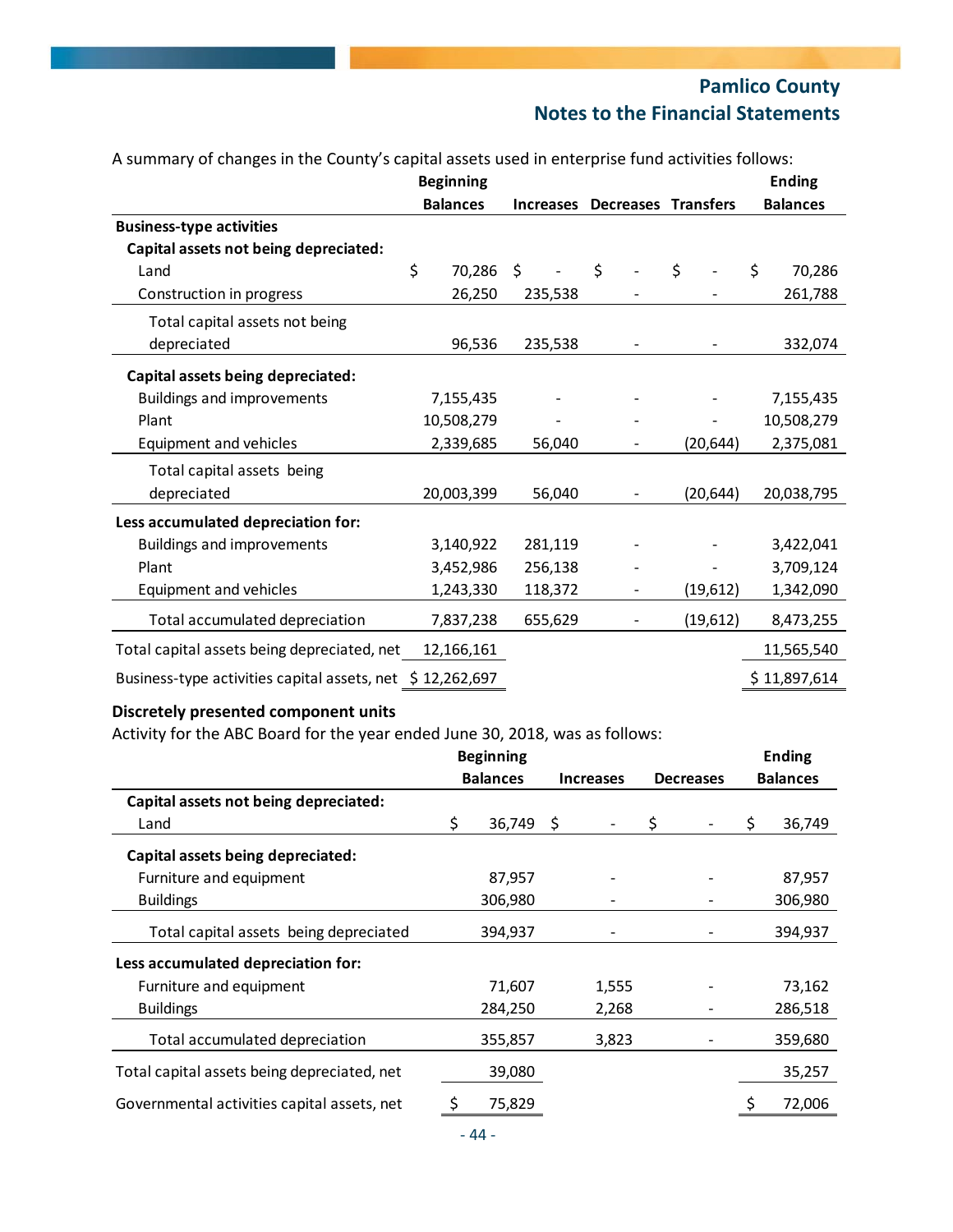### **B. Liabilities**

#### **1. Payables**

Payables at the government‐wide level at June 30, 2018, were as follows:

|                        | Governmental      | <b>Business-type</b> |         |
|------------------------|-------------------|----------------------|---------|
| <b>Type of Payable</b> | <b>Activities</b> | <b>Activities</b>    | Total   |
| Trade payables         | 650,637           | 77.072               | 727.709 |
| Salaries payable       | 106,829           | 12.336               | 119,165 |
| Total                  | 757,466           | 89,408               | 846,874 |

#### **2. Pension Plan and Other Postemployment Obligations**

#### **a. Local Governmental Employees' Retirement System**

*Plan Description*. The County is a participating employer in the statewide Local Governmental Employees' Retirement System (LGERS), a cost‐sharing multiple‐employer defined benefit pension plan administered by the State of North Carolina. LGERS membership is comprised of general employees and local law enforcement officers (LEOs) of participating local governmental entities. Article 3 of G.S. Chapter 128 assigns the authority to establish and amend benefit provisions to the North Carolina General Assembly. Management of the plan is vested in the LGERS Board of Trustees, which consists of 13 members – nine appointed by the Governor, one appointed by the state Senate, one appointed by the state House of Representatives, and the State Treasurer and State Superintendent, who serve as ex-officio members. The Local Governmental Employees' Retirement System is included in the Comprehensive Annual Financial Report (CAFR) for the State of North Carolina. The State's CAFR includes financial statements and required supplementary information for LGERS. That report may be obtained by writing to the Office of the State Controller, 1410 Mail Service Center, Raleigh, North Carolina 27699‐1410, by calling (919) 981‐5454, or at www.osc.nc.gov.

*Benefits Provided*. LGERS provides retirement and survivor benefits. Retirement benefits are determined as 1.85% of the member's average final compensation times the member's years of creditable service. A member's average final compensation is calculated as the average of a member's four highest consecutive years of compensation. Plan members are eligible to retire with full retirement benefits at age 65 with five years of creditable service, at age 60 with 25 years of creditable service, or at any age with 30 years of creditable service. Plan members are eligible to retire with partial retirement benefits at age 50 with 20 years of creditable service or at age 60 with five years of creditable service (age 55 for firefighters). Survivor benefits are available to eligible beneficiaries of members who die while in active service or within 180 days of their last day of service and who have either completed 20 years of creditable service regardless of age (15 years of creditable service for firefighters and rescue squad members who are killed in the line of duty) or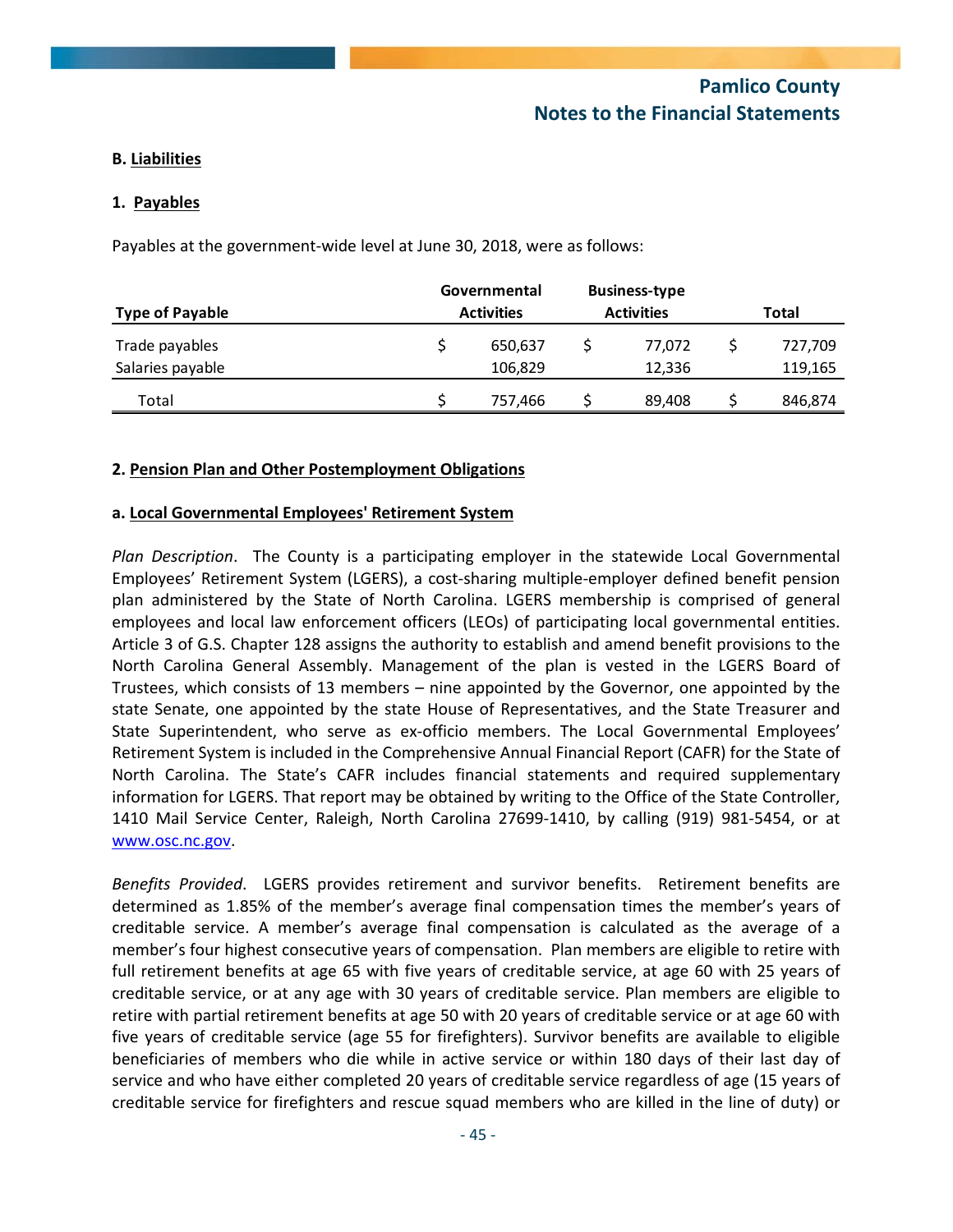have completed five years of service and have reached age 60. Eligible beneficiaries may elect to receive a monthly Survivor's Alternate Benefit for life or a return of the member's contributions. The plan does not provide for automatic post‐retirement benefit increases. Increases are contingent upon actuarial gains of the plan.

LGERS plan members who are LEOs are eligible to retire with full retirement benefits at age 55 with five years of creditable service as an officer, or at any age with 30 years of creditable service. LEO plan members are eligible to retire with partial retirement benefits at age 50 with 15 years of creditable service as an officer. Survivor benefits are available to eligible beneficiaries of LEO members who die while in active service or within 180 days of their last day of service and who also have either completed 20 years of creditable service regardless of age, or have completed 15 years of service as a LEO and have reached age 50, or have completed five years of creditable service as a LEO and have reached age 55, or have completed 15 years of creditable service as a LEO if killed in the line of duty. Eligible beneficiaries may elect to receive a monthly Survivor's Alternate Benefit for life or a return of the member's contributions.

*Contributions.* Contribution provisions are established by General Statute 128‐30 and may be amended only by the North Carolina General Assembly. County employees are required to contribute 6% of their compensation. Employer contributions are actuarially determined and set annually by the LGERS Board of Trustees. The County's contractually required contribution rate for the year ended June 30, 2018, was 8.25% of compensation for law enforcement officers and 7.50% for general employees and firefighters, actuarially determined as an amount that, when combined with employee contributions, is expected to finance the costs of benefits earned by employees during the year. Contributions to the pension plan from the County were \$444,756 for the year ended June 30, 2018.

*Refunds of Contributions* – County employees who have terminated service as a contributing member of LGERS, may file an application for a refund of their contributions. By state law, refunds to members with at least five years of service include 4% interest. State law requires a 60 day waiting period after service termination before the refund may be paid. The acceptance of a refund payment cancels the individual's right to employer contributions or any other benefit provided by LGERS.

### *Pension Liabilities, Pension Expense, and Deferred Outflows of Resources and Deferred Inflows of Resources Related to Pensions*

At June 30, 2018, the County reported a liability of \$1,372,201 for its proportionate share of the net pension liability. The net pension liability was measured as of June 30, 2017. The total pension liability used to calculate the net pension liability was determined by an actuarial valuation as of December 31, 2016. The total pension liability was then rolled forward to the measurement date of June 30, 2017 utilizing update procedures incorporating the actuarial assumptions. The County's proportion of the net pension liability was based on a projection of the County's long‐term share of future payroll covered by the pension plan, relative to the projected future payroll covered by the pension plan of all participating LGERS employers, actuarially determined.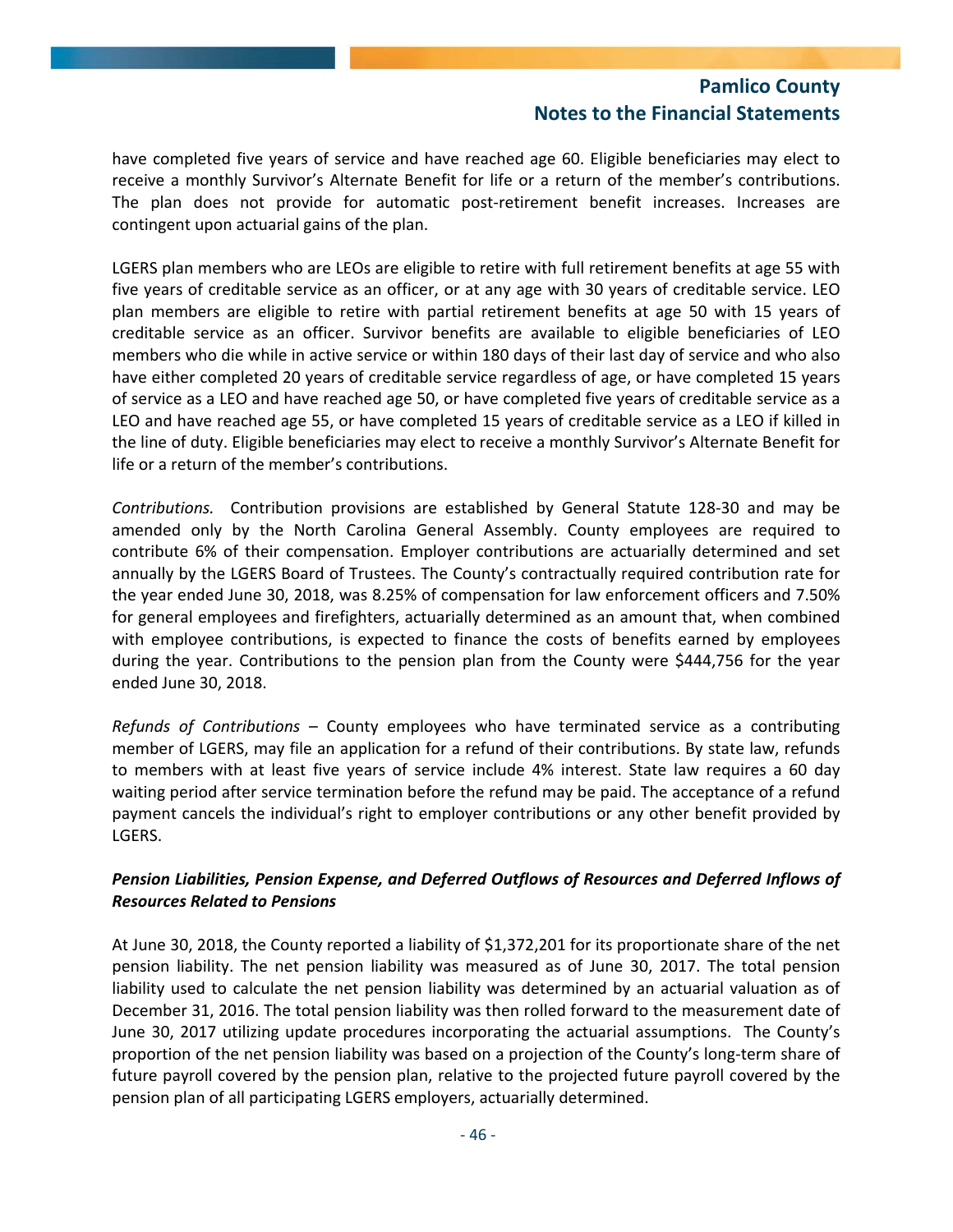At June 30, 2017, the County's proportion was 0.090%, which was an increase of 0.008% from its proportion measured as of June 30, 2016.

For the year ended June 30, 2018, the County recognized pension expense of \$491,360. At June 30, 2018, the County reported deferred outflows of resources and deferred inflows of resources related to pensions from the following sources:

|                                                         |   | <b>Deferred</b>  |   |                         |
|---------------------------------------------------------|---|------------------|---|-------------------------|
|                                                         |   | Outflows of      |   | <b>Deferred Inflows</b> |
|                                                         |   | <b>Resources</b> |   | of Resources            |
| Differences between expected and actual experience      | S | 79,051           | S | 38,843                  |
| Changes of assumptions                                  |   | 195,969          |   |                         |
| Net difference between projected and actual earnings    |   |                  |   |                         |
| on pension plan investments                             |   | 333,172          |   |                         |
| Changes in proportion and differenes between County     |   |                  |   |                         |
| contributions and proportionate share of contributions  |   | 85,745           |   |                         |
| County contributions subsequent to the measurement date |   | 444,756          |   |                         |
| Total                                                   |   | 1,138,693        |   | 38,843                  |

\$444,756 reported as deferred outflows of resources related to pensions resulting from County contributions subsequent to the measurement date will be recognized as a decrease of the net pension liability in the year ended June 30, 2019. Other amounts reported as deferred inflows of resources related to pensions will be recognized in pension expense as follows:

| Year ended June 30: |           |
|---------------------|-----------|
| 2019                | 101,903   |
| 2020                | 423,170   |
| 2021                | 218,635   |
| 2022                | (88, 614) |
| 2023                | -         |
| Thereafter          | -         |

*Actuarial Assumptions.* The total pension liability in the December 31, 2016 actuarial valuation was determined using the following actuarial assumptions, applied to all periods included in the measurement:

| Inflation                 | 3.0 percent                              |
|---------------------------|------------------------------------------|
| Salary increases          | 3.50 to 7.75 percent, incuding inflation |
|                           | and productivity factor                  |
| Investment rate of return | 7.20 percent, net of pension plan        |
|                           | investment expense, including inflation  |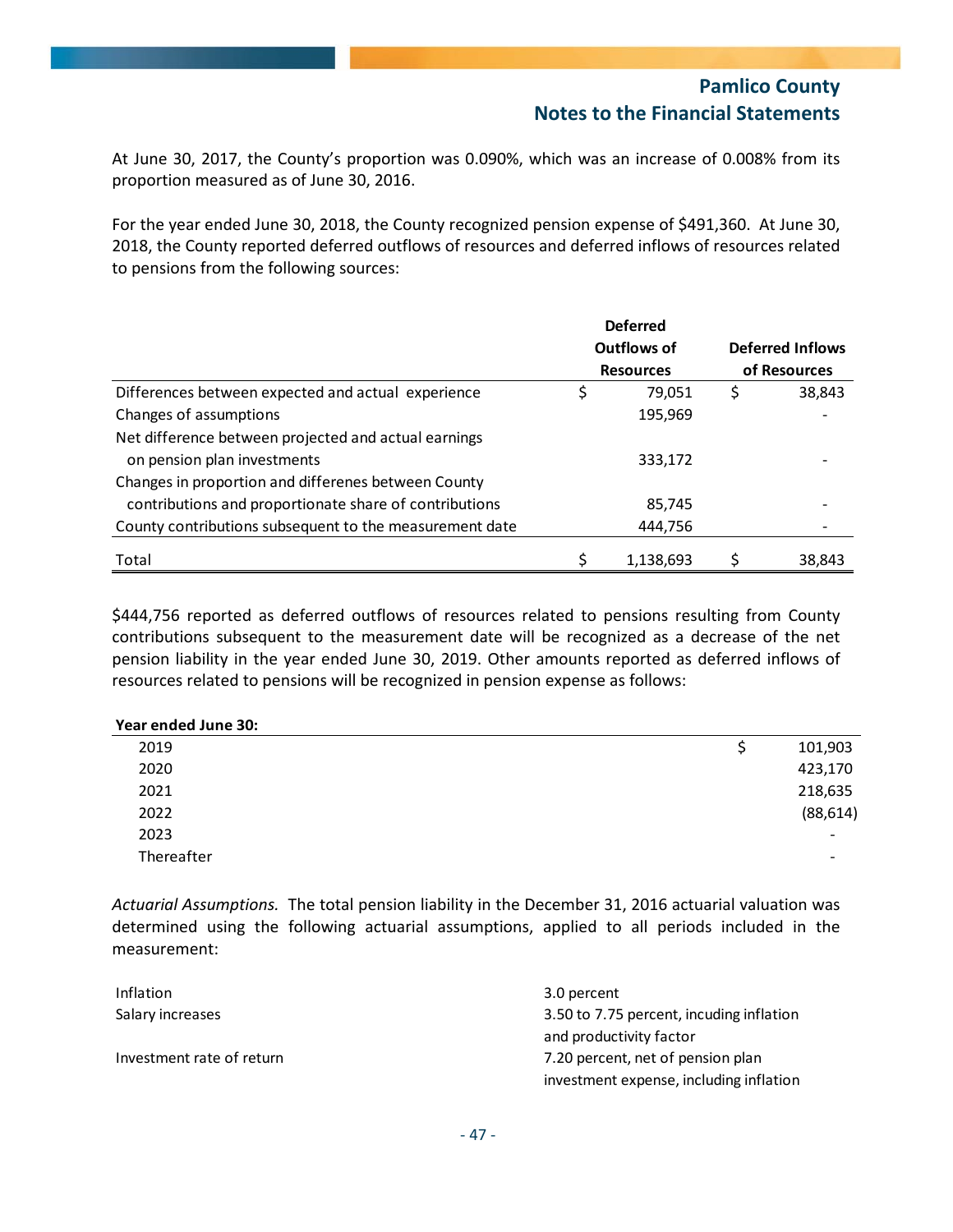The plan currently uses mortality tables that vary by age, gender, employee group (i.e. general, law enforcement officer) and health status (i.e. disabled and healthy). The current mortality rates are based on published tables and based on studies that cover significant portions of the U.S. population. The healthy mortality rates also contain a provision to reflect future mortality improvements.

The actuarial assumptions used in the December 31, 2016 valuation were based on the results of an actuarial experience study for the period January 1, 2010 through December 31, 2014.

Future ad hoc COLA amounts are not considered to be substantively automatic and are therefore not included in the measurement.

The projected long-term investment returns and inflation assumptions are developed through review of current and historical capital markets data, sell‐side investment research, consultant whitepapers, and historical performance of investment strategies. Fixed income return projections reflect current yields across the U.S. Treasury yield curve and market expectations of forward yields projected and interpolated for multiple tenors and over multiple year horizons. Global public equity return projections are established through analysis of the equity risk premium and the fixed income return projections. Other asset categories and strategies' return projections reflect the foregoing and historical data analysis. These projections are combined to produce the long‐term expected rate of return by weighting the expected future real rates of return by the target asset allocation percentage and by adding expected inflation. The target allocation and best estimates of arithmetic real rates of return for each major asset class as of June 30, 2017 are summarized in the following table:

|                             |                          | Long-Term               |
|-----------------------------|--------------------------|-------------------------|
|                             |                          | <b>Expected Rate of</b> |
| <b>Asset Class</b>          | <b>Target Allocation</b> | Return                  |
| Fixed Income                | 29.00%                   | 1.4%                    |
| Global Equity               | 42.00%                   | 5.3%                    |
| <b>Real Estate</b>          | 8.00%                    | 4.3%                    |
| <b>Alternatives</b>         | 8.00%                    | 8.9%                    |
| Credit                      | 7.00%                    | 6.0%                    |
| <b>Inflation Protection</b> | 6.00%                    | 4.0%                    |
| Total                       | 100.00%                  |                         |

The information above is based on 30 year expectations developed with the consulting actuary for the 2016 asset, liability, and investment policy study for the North Carolina Retirement Systems, including LGERS. The long‐term nominal rates of return underlying the real rates of return are arithmetic annualized figures. The real rates of return are calculated from nominal rates by multiplicatively subtracting a long-term inflation assumption of 3.00%. All rates of return and inflation are annualized.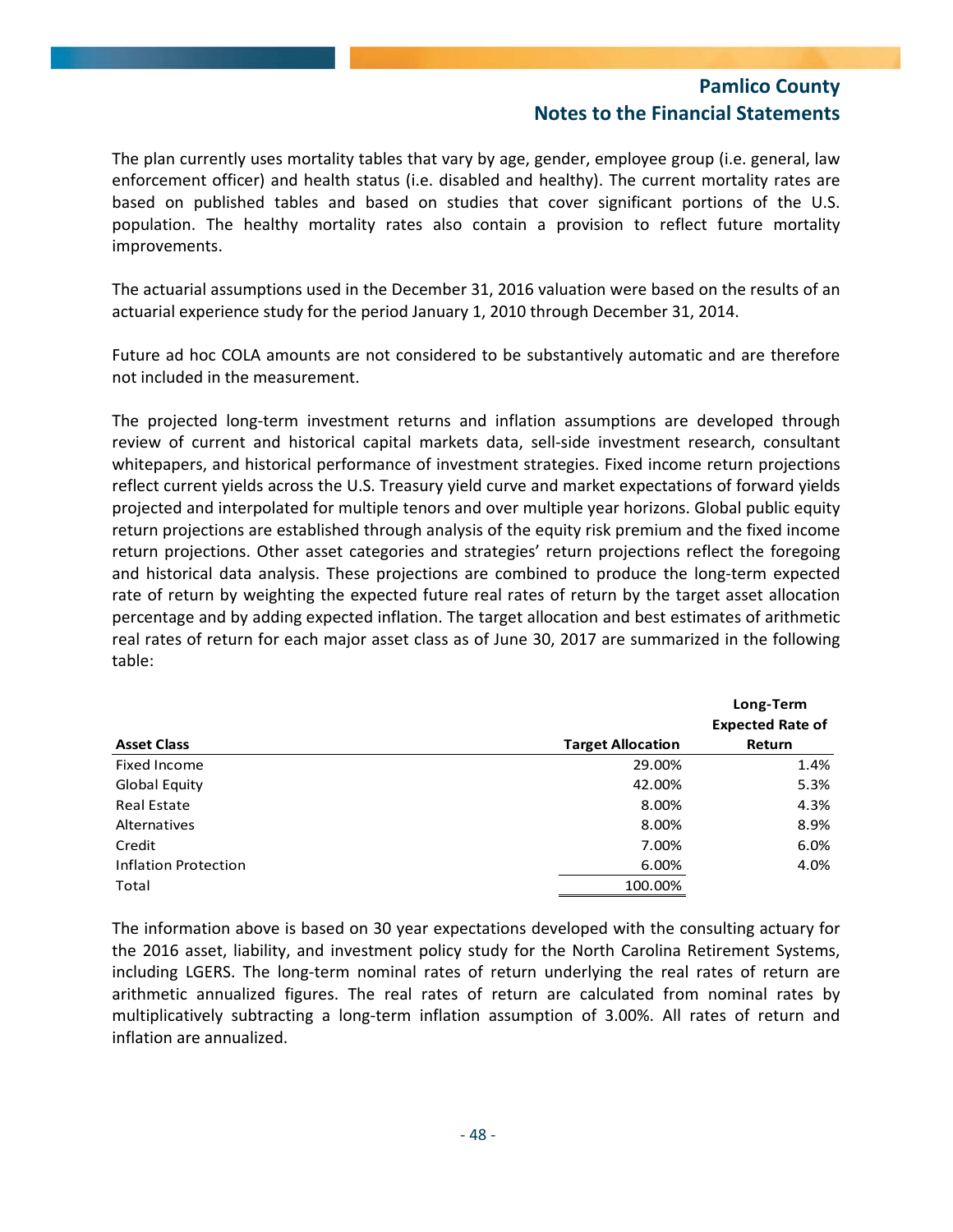*Discount rate.* The discount rate used to measure the total pension liability was 7.20%. The projection of cash flows used to determine the discount rate assumed that contributions from plan members will be made at the current contribution rate and that contributions from employers will be made at statutorily required rates, actuarially determined. Based on these assumptions, the pension plan's fiduciary net position was projected to be available to make all projected future benefit payments of the current plan members. Therefore, the long-term expected rate of return on pension plan investments was applied to all periods of projected benefit payments to determine the total pension liability.

*Sensitivity of the County's proportionate share of the net pension liability to changes in the discount rate*. The following presents the County's proportionate share of the net pension liability calculated using the discount rate of 7.20 percent, as well as what the County's proportionate share of the net pension asset or net pension liability would be if it were calculated using a discount rate that is 1‐ percentage‐point lower (6.20 percent) or 1‐percentage‐point higher (8.20 percent) than the current rate:

|                                         | <b>1% Decrease</b><br>(6.20%) | <b>Discount Rate</b><br>(7.20%) | 1% Increase<br>$(8.20\%)$ |
|-----------------------------------------|-------------------------------|---------------------------------|---------------------------|
| County's proportionate share of the net |                               |                                 |                           |
| pension liability (asset)               | 4.119.378                     | 1.372.201                       | (920, 825)                |

*Pension plan fiduciary net position.* Detailed information about the pension plan's fiduciary net position is available in the separately issued Comprehensive Annual Financial Report (CAFR) for the State of North Carolina.

## **b. Law Enforcement Officers' Special Separation Allowance**

## *1. Plan Description.*

Pamlico County administers a public employee retirement system (the *Separation Allowance*), a single-employer defined benefit pension plan that provides retirement benefits to the County's qualified sworn law enforcement officers under the age of 62 who have completed at least 30 years of creditable service or have attained 55 years of age and have completed five or more years of creditable service. The Separation Allowance is equal to 0.85 percent of the annual equivalent of the base rate of compensation most recently applicable to the officer for each year of creditable service. The retirement benefits are not subject to any increases in salary or retirement allowances that may be authorized by the General Assembly. Article 12D of G.S. Chapter 143 assigns the authority to establish and amend benefit provisions to the North Carolina General Assembly.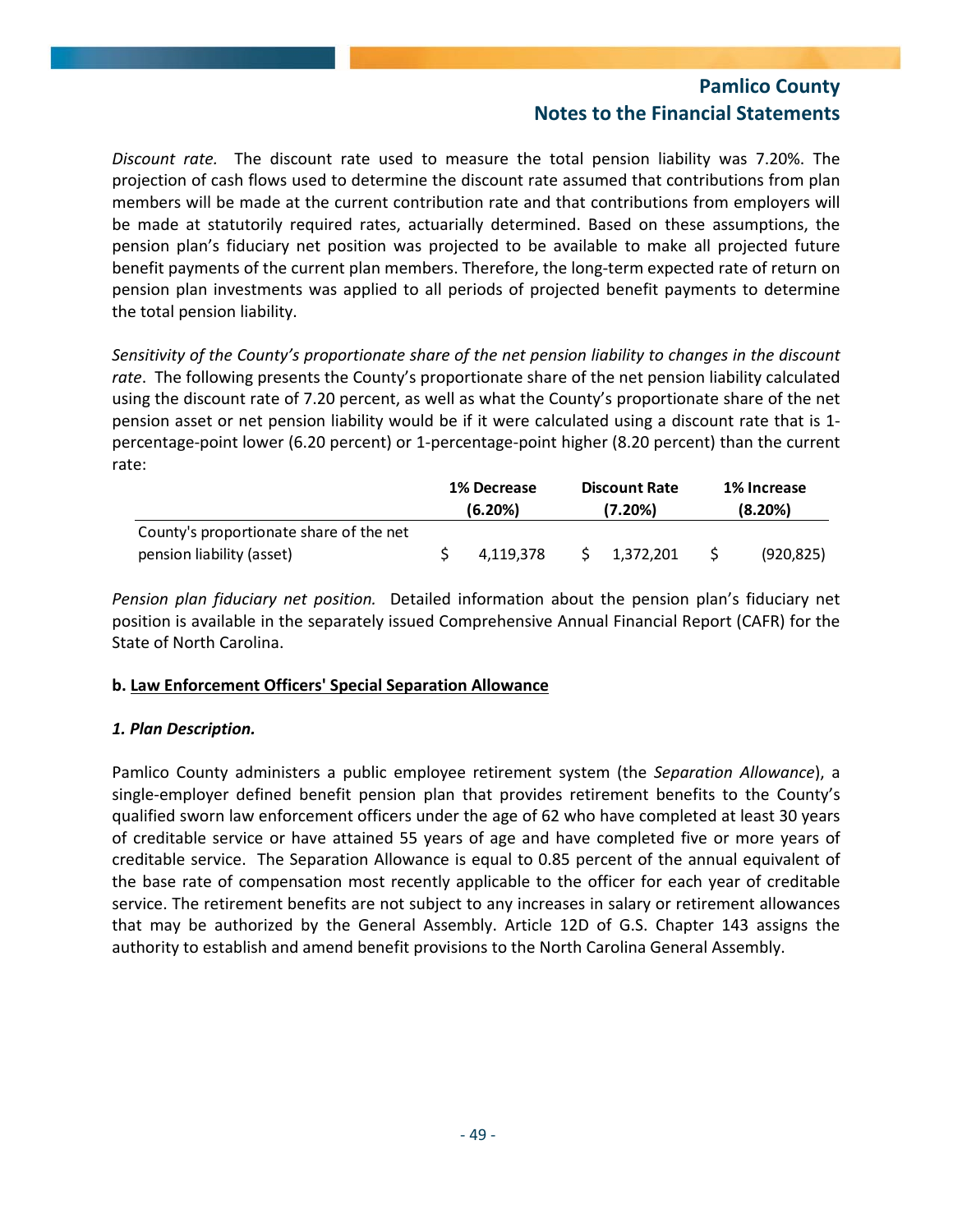All full‐time County law enforcement officers are covered by the Separation Allowance. At December 31, 2016, the Separation Allowance's membership consisted of:

| Retirees receiving benefits |  |
|-----------------------------|--|
| Active plan members         |  |
| Total                       |  |

### *2. Summary of Significant Accounting Policies.*

*Basis of Accounting.* The County has chosen to fund the Separation Allowance on a pay‐as‐you‐go basis. Pension expenditures are made from the General Fund, which is maintained on the modified accrual basis of accounting. Benefits are recognized when due and payable in accordance with the terms of the plan.

The Separation Allowance has no assets accumulated in a trust that meets the criteria which are outlined in GASB Statement 73.

#### *3. Actuarial Assumptions*

The entry age actuarial cost method was used in the December 31, 2016 valuation. The total pension liability was determined using the following actuarial assumptions, applied to all periods included in the measurement.

| Inflation        | 2.50 percent                              |
|------------------|-------------------------------------------|
| Salary increases | 3.50 to 7.35 percent, including inflation |
|                  | and productivity factor                   |
| Discount rate    | 3.16 percent                              |

The discount rate is based on the S&P Municipal Bond 20 Year High Grade Rate Index.

*Deaths After Retirement (Healthy):* RP‐2014 Health Annuitant base rates projected to 2015 using MP‐2015, projected forward generationally from 2015 using MP‐2015. Rates are adjusted by 104% for males and 100% for females.

*Deaths Before Retirement:*  RP‐2014 Employee base rates projected to 2015 using MP‐2015, projected forward generationally from 2015 using MP‐2015.

*Deaths After Retirement (Beneficiary):*  RP‐2014 Health Annuitant base rates projected to 2015 using MP‐2015, projected forward generationally from 2015 using MP‐2015. Rates are adjusted by 123% for males and females.

*Deaths After Retirement (Disabled):* RP‐2014 Disabled Retiree base rates projected to 2015 using MP‐2015, projected forward generationally from 2015 using MP‐2015. Rates are adjusted by 103% for males and 99% for females.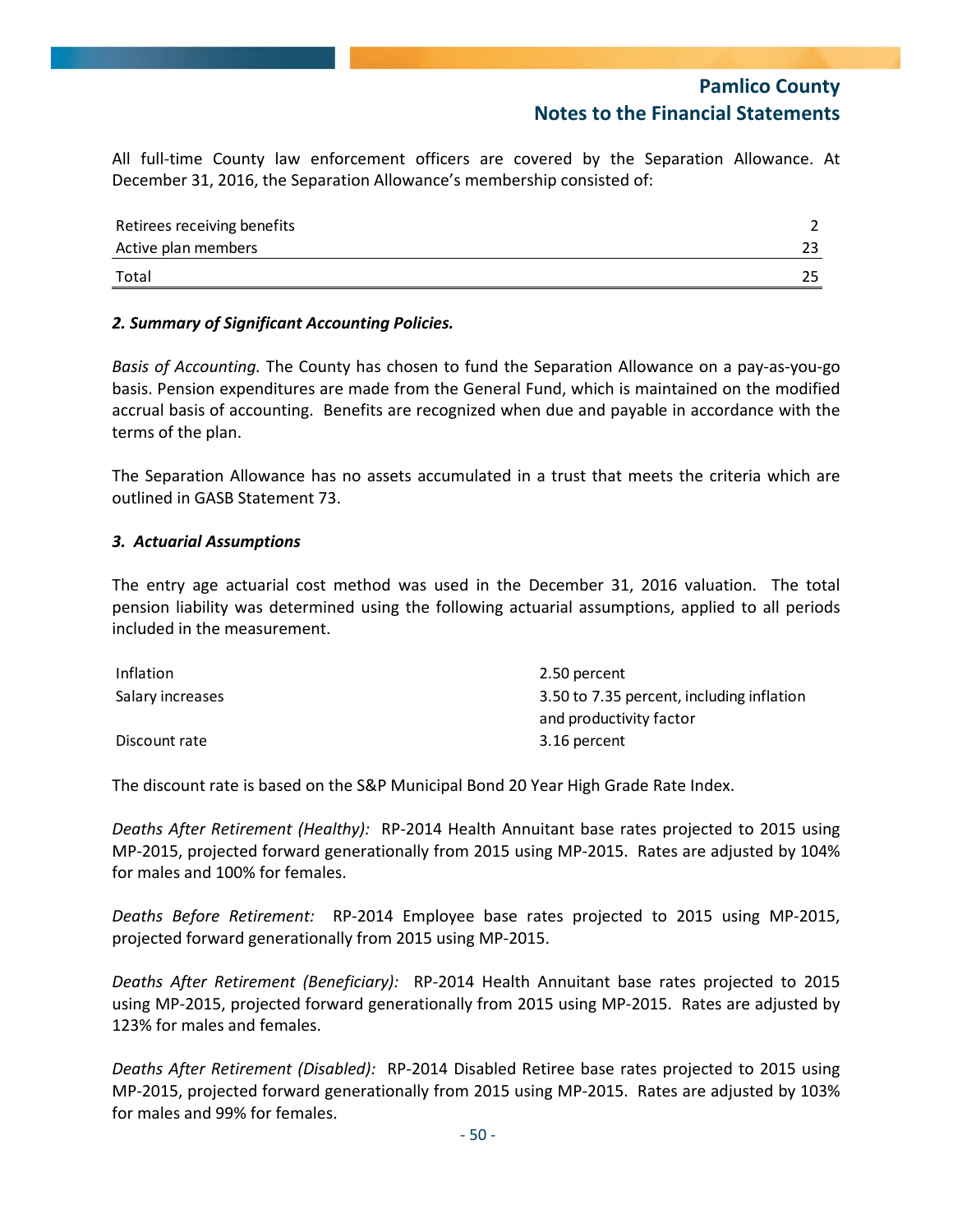#### *4. Contributions.*

The County is required by Article 12D of G.S. Chapter 143 to provide these retirement benefits and has chosen to fund the amounts necessary to cover the benefits earned on a pay-as-you-go basis through appropriations made in the General Fund operating budget. There were no contributions made by employees. The County's obligation to contribute to this plan is established and may be amended by the North Carolina General Assembly. Administration costs of the Separation Allowance are financed through investment earnings. The County paid \$11,808 as benefits came due for the reporting period.

### *Pension Liabilities, Pension Expense, and Deferred Outflows of Resources and Deferred Inflows of Resources Related to Pensions*

*A*t June 30, 2018, the County reported a total pension liability of \$361,492. The total pension liability was measured as of December 31, 2017 based on a December 31, 2016 actuarial valuation. The total pension liability was rolled forward to December 31, 2017 utilizing update procedures incorporating the actuarial assumptions. For the year ended June 30, 2018, the County recognized pension expense of \$42,352.

|                                                    | <b>Deferred</b><br>Outflows of | <b>Deferred</b><br>Inflows of |
|----------------------------------------------------|--------------------------------|-------------------------------|
|                                                    | <b>Resources</b>               | <b>Resources</b>              |
| Differences between expected and actual experience | 20,687                         |                               |
| Change of assumptions                              | 23,583                         | 5,486                         |
| County benefit payments and plan administrative    |                                |                               |
| expenses made subsequent to the measurement date   | 11,808                         |                               |
|                                                    |                                |                               |
| Total                                              | 56,078                         | 5.486                         |

\$11,808 reported as deferred outflows of resources related to pensions resulting from benefit payments made and administrative expenses incurred subsequent to the measurement date will be recognized as a decrease to the total pension liability in the year ended June 30, 2019. Other amounts reported as deferred inflows of resources related to pensions will be recognized in pension expense as follows:

| Ş | 6,715 |
|---|-------|
|   | 6,715 |
|   | 6,715 |
|   | 6,715 |
|   | 7,463 |
|   | 4,461 |
|   |       |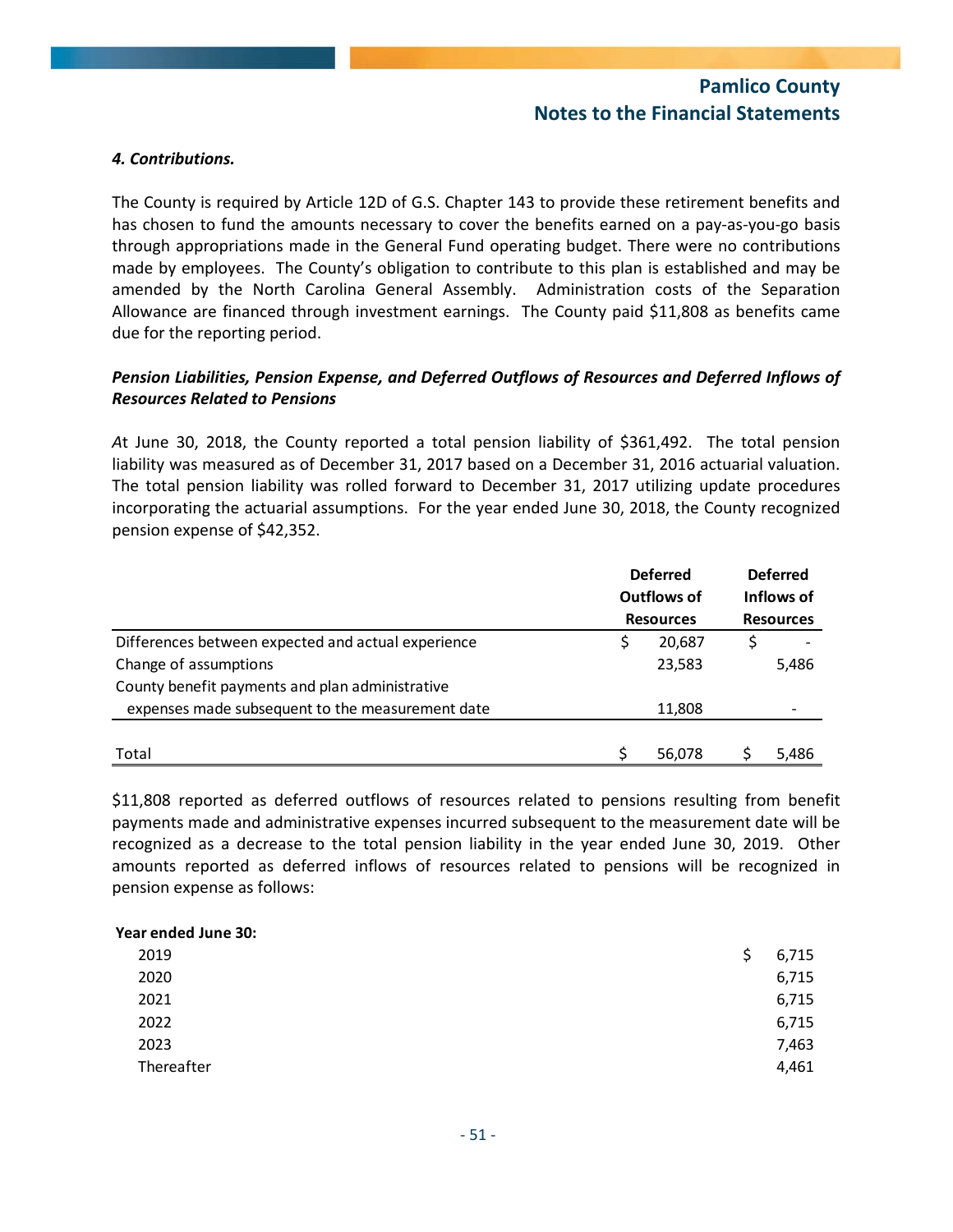*Sensitivity of the County's total pension liability to changes in the discount rate*. The following presents the County's total pension liability calculated using the discount rate of 3.16 percent, as well as what the County's total pension liability would be if it were calculated using a discount rate that is 1‐percentage‐point lower (2.16 percent) or 1‐percentage‐point higher (4.16 percent) than the current rate:

|                         | <b>1% Decrease</b> | <b>Discount</b> | 1% Increase |
|-------------------------|--------------------|-----------------|-------------|
|                         | (2.16%)            | Rate (3.16%)    | (4.16%)     |
| Total pension liability | 403.826            | 361.492         | \$323,456   |

### **Schedule of Changes in Total Pension Liability Law Enforcement Officers' Special Separation Allowance**

|                                                    | 2018      |
|----------------------------------------------------|-----------|
| <b>Beginning Balance</b>                           | \$285,431 |
| Service cost                                       | 24,847    |
| Interst on the total pension liability             | 10,790    |
| Change of benefit terms                            |           |
| Differences between expected and actual experience |           |
| in the measurement of the total pension liability  | 24,408    |
| Change of assumptions or other inputs              | 27,824    |
| Benefit payments                                   | (11,808)  |
| Other changes                                      |           |
| Ending balance of the total pension liability      | 361,492   |
|                                                    |           |

*Changes of Assumptions*. Changes of assumptions and other inputs reflect a change in the discount rate from 3.86 percent at June 30, 2017 to 3.16 percent at June 30, 2018.

*Changes in Benefit Terms.* Reported compensation adjusted to reflect the assumed rate of pay as of the valuation date.

The plan currently uses mortality tables that vary by age, and health status (i.e. disabled and healthy). The current mortality rates are based on published tables and based on studies that cover significant portions of the U.S. population. The healthy mortality rates also contain a provision to reflect future mortality improvements.

The actuarial assumptions used in the December 31, 2016 valuation were based on the results of an actuarial experience study for the period January 1, 2010 through December 31, 2014.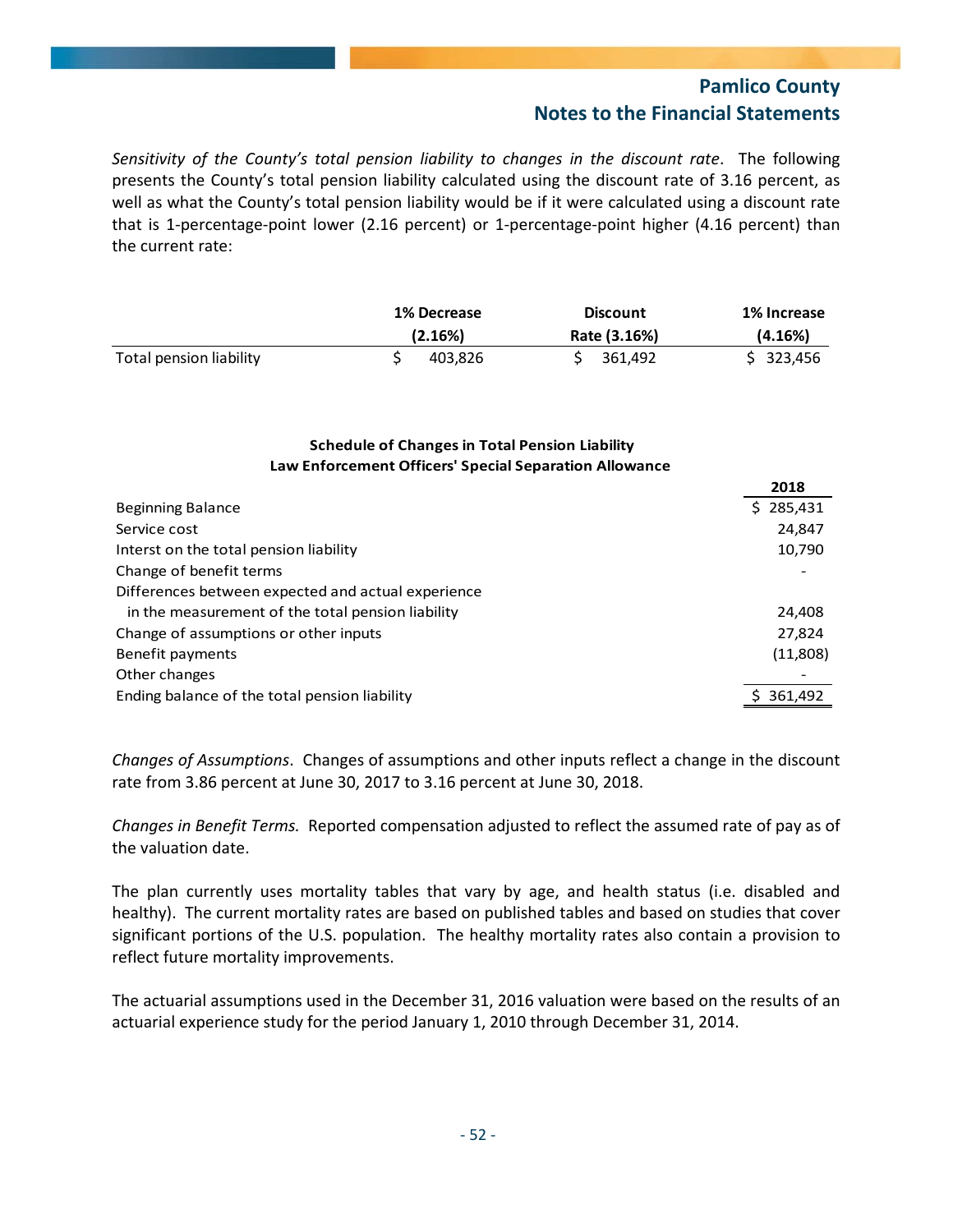### **c. Supplemental Retirement Income Plan for Law Enforcement Officers**

*Plan Description.* The County contributes to the Supplemental Retirement Income Plan (Plan), a defined contribution pension plan administered by the Department of State Treasurer and a Board of Trustees. The Plan provides retirement benefits to law enforcement officers employed by the County. Article 5 of G.S. Chapter 135 assigns the authority to establish and amend benefit provisions to the North Carolina General Assembly. The Supplemental Retirement Income Plan for Law Enforcement Officers is included in the Comprehensive Annual Financial Report (CAFR) for the State of North Carolina. The State's CAFR includes the pension trust fund financial statements for the Internal Revenue Code Section 401(k) plan that includes the Supplemental Retirement Income Plan for Law Enforcement Officers. That report may be obtained by writing to the Office of the State Controller, 1410 Mail Service Center, Raleigh, North Carolina 27699-1410, or by calling (919) 981-5454.

*Funding Policy.* Article 12E of G.S. Chapter 143 requires the County to contribute each month an amount equal to five percent of each officer's salary, and all amounts contributed are vested immediately. Also, the law enforcement officers may make voluntary contributions to the plan. Contributions for the year ended June 30, 2018 were \$52,046 which consisted of \$48,028 from the County and \$4,018 from the law enforcement officers.

The County has adopted the Supplemental Retirement Plan of North Carolina 401(k) for its non‐law enforcement employees. The County does not contribute to the plan; however, employees may make voluntary contributions to the plan. The total contributions by the employees for the year ended June 30, 2018 was \$71,212.

#### **d. Registers of Deeds' Supplemental Pension Fund**

*Plan Description.* Pamlico County also contributes to the Registers of Deeds' Supplemental Pension Fund (RODSPF), a noncontributory, cost-sharing multiple-employer defined benefit plan administered by the North Carolina Department of State Treasurer. RODSPF provides supplemental pension benefits to any eligible county register of deeds who is retired under the Local Government Employees' Retirement System (LGERS) or an equivalent locally sponsored plan. Article 3 of G.S. Chapter 161 assigns the authority to establish and amend benefit provisions to the North Carolina General Assembly. Management of the plan is vested in the LGERS Board of Trustees, which consists of 13 members – nine appointed by the Governor, one appointed by the state Senate, one appointed by the state House of Representatives, and the State Treasurer and State Superintendent, who serve as ex‐officio members. The Registers of Deeds' Supplemental Pension Fund is included in the Comprehensive Annual Financial Report (CAFR) for the State of North Carolina. The State's CAFR includes financial statements and required supplementary information for the Resisters of Deeds' Supplemental Pension Fund. That report may be obtained by writing to the Office of the State Controller, 1410 Mail Service Center, Raleigh, North Carolina 27699‐1410, by calling (919) 981‐5454, or at www.osc.nc.gov.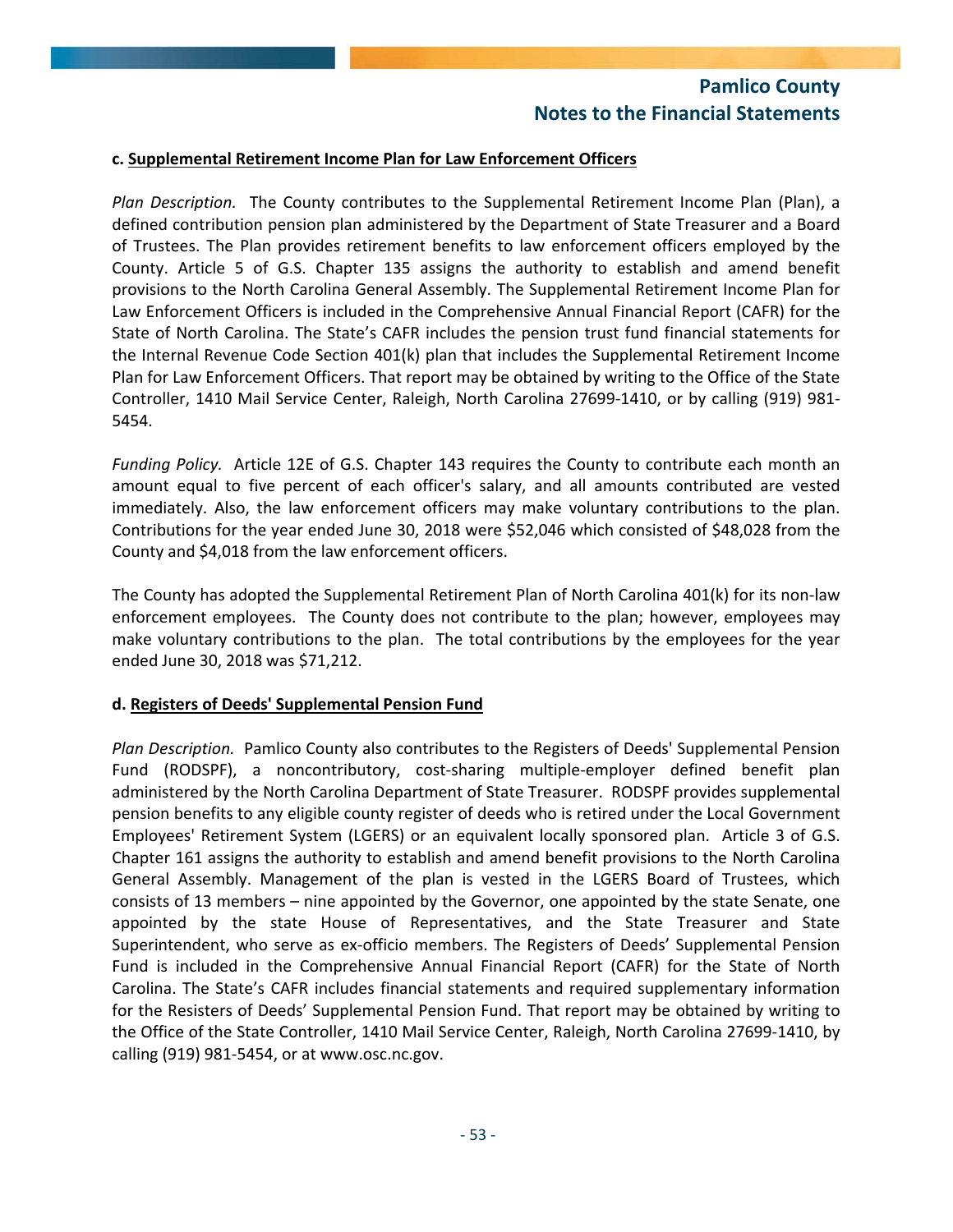*Benefits Provided*. An individual's benefits for the year are calculated as a share of accumulated contributions available for benefits for that year, subject to certain statutory limits. An individual's eligibility is based on at least 10 years of service as a register of deeds with the individual's share increasing with years of service. Because of the statutory limits noted above, not all contributions available for benefits are distributed.

*Contributions.* Benefits and administrative expenses are funded by investment income and 1.5% of the receipts collected by each County Commission under Article 1 of Chapter 161 of the North Carolina General Statutes. The statutory contribution currently has no relationship to the actuary's required contribution. The actuarially determined contribution this year and for the foreseeable future is zero. Registers of Deeds do not contribute. Contribution provisions are established by General Statute 161‐50 and may be amended only by the North Carolina General Assembly. Contributions to the pension plan from the County were \$5,162 for the year ended June 30, 2018.

## *Pension Liabilities, Pension Expense, and Deferred Outflows of Resources and Deferred Inflows of Resources Related to Pensions*

At June 30, 2018, the County reported an asset of \$24,100 for its proportionate share of the net pension asset. The net pension asset was measured as of June 30, 2017. The total pension liability used to calculate the net pension asset was determined by an actuarial valuation as of December 31, 2016. The total pension liability was then rolled forward to the measurement date of June 30, 2017 utilizing update procedures incorporating the actuarial assumptions. The County's proportion of the net pension asset was based on the County's share of contributions to the pension plan, relative to contributions to the pension plan of all participating RODSPF employers. At June 30, 2017, the County's proportion was 0.141%, which was a decrease of 0.016% from its proportion measured as of June 30, 2016.

For the year ended June 30, 2018, the County recognized pension expense of \$4,257. At June 30, 2018, the County reported deferred outflows of resources and deferred inflows of resources related to pensions from the following sources:

|                                                         | <b>Deferred</b>  |                         |
|---------------------------------------------------------|------------------|-------------------------|
|                                                         | Outflows of      | <b>Deferred Inflows</b> |
|                                                         | <b>Resources</b> | of Resources            |
| Differences between expected and actual experience      | \$<br>414        | \$<br>78                |
| Changes of assumptions                                  | 4,066            |                         |
| Net difference between projected and actual earnings    |                  |                         |
| on pension plan investments                             | 2,049            |                         |
| Changes in proportion and differenes between County     |                  |                         |
| contributions and proportionate share of contributions  | 2.539            | 1,680                   |
| County contributions subsequent to the measurement date | 5,162            |                         |
| Total                                                   | 14.230           | 1.758                   |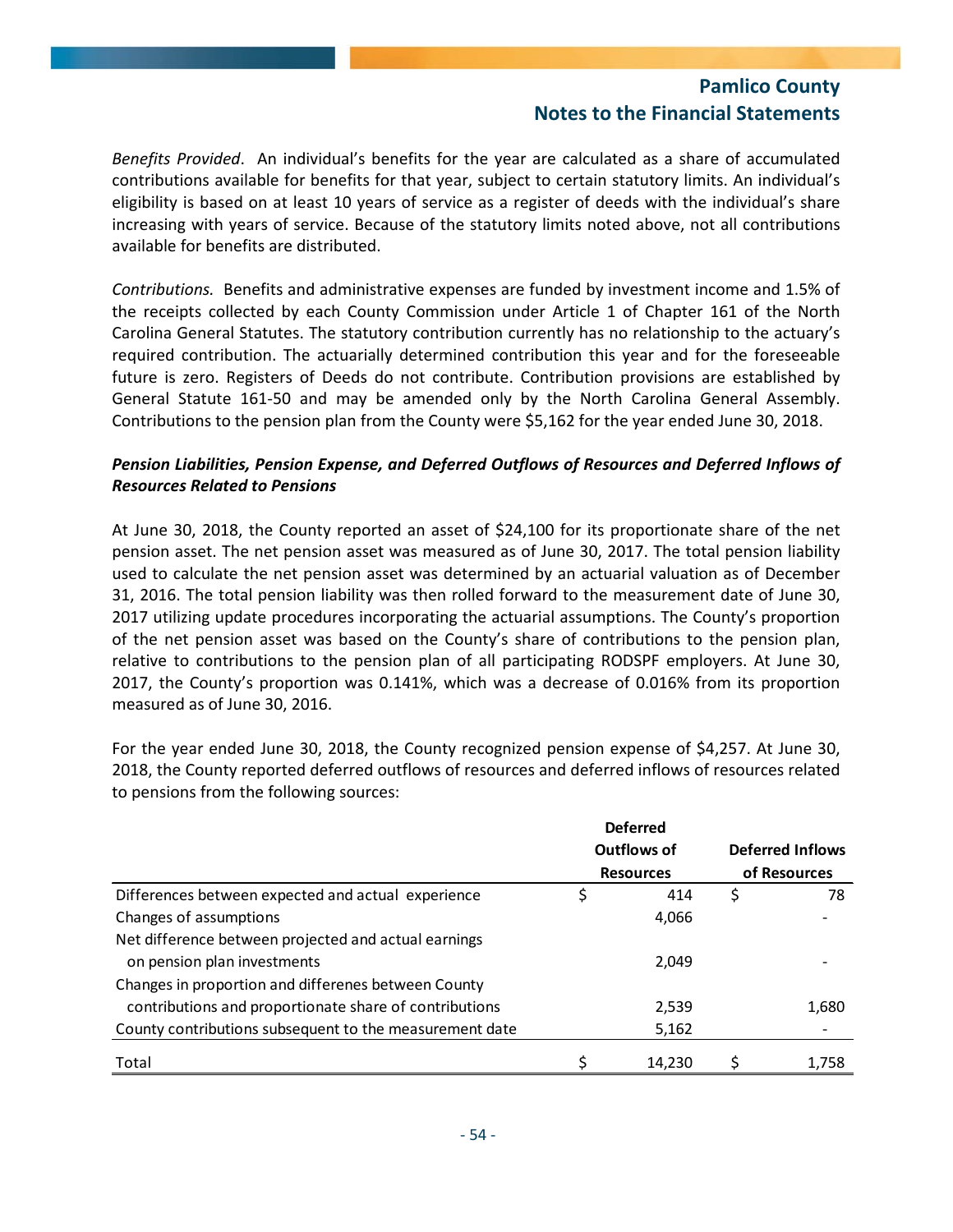\$5,162 reported as deferred outflows of resources related to pensions resulting from County contributions subsequent to the measurement date will be recognized as an increase of the net pension asset in the year ended June 30, 2019. Other amounts reported as deferred inflows of resources related to pensions will be recognized in pension expense as follows:

#### **Year ended June 30:**

| 2019       | 3,836                    |
|------------|--------------------------|
| 2020       | 2,717                    |
| 2021       | 234                      |
| 2022       | 523                      |
| 2023       | $\overline{\phantom{a}}$ |
| Thereafter | $\overline{\phantom{a}}$ |

*Actuarial Assumptions.* The total pension liability in the December 31, 2016 actuarial valuation was determined using the following actuarial assumptions, applied to all periods included in the measurement:

| <b>Inflation</b>          | 3.0 percent                              |
|---------------------------|------------------------------------------|
| Salary increases          | 3.50 to 7.75 percent, incuding inflation |
|                           | and productivity factor                  |
| Investment rate of return | 3.75 percent, net of pension plan        |
|                           | investment expense, including inflation  |

The plan currently uses mortality tables that vary by age, gender, employee group (i.e. general, law enforcement officer) and health status (i.e. disabled and healthy). The current mortality rates are based on published tables and based on studies that cover significant portions of the U.S. population. The healthy mortality rates also contain a provision to reflect future mortality improvements.

The actuarial assumptions used in the December 31, 2016 valuation were based on the results of an actuarial experience study for the period January 1, 2010 through December 31, 2014.

Future ad hoc COLA amounts are not considered to be substantively automatic and are therefore not included in the measurement.

The projected long-term investment returns and inflation assumptions are developed through review of current and historical capital markets data, sell‐side investment research, consultant whitepapers, and historical performance of investment strategies. Fixed income return projections reflect current yields across the U.S. Treasury yield curve and market expectations of forward yields projected and interpolated for multiple tenors and over multiple year horizons. These projections are combined to produce the long-term expected rate of return by weighting the expected future real rates of return by the target asset allocation percentage and by adding expected inflation. The adopted asset allocation policy for the RODSPF is 100% in the fixed income asset class. The best estimate of arithmetic real rate of return for the fixed income asset class as of June 30, 2017 is 1.4%.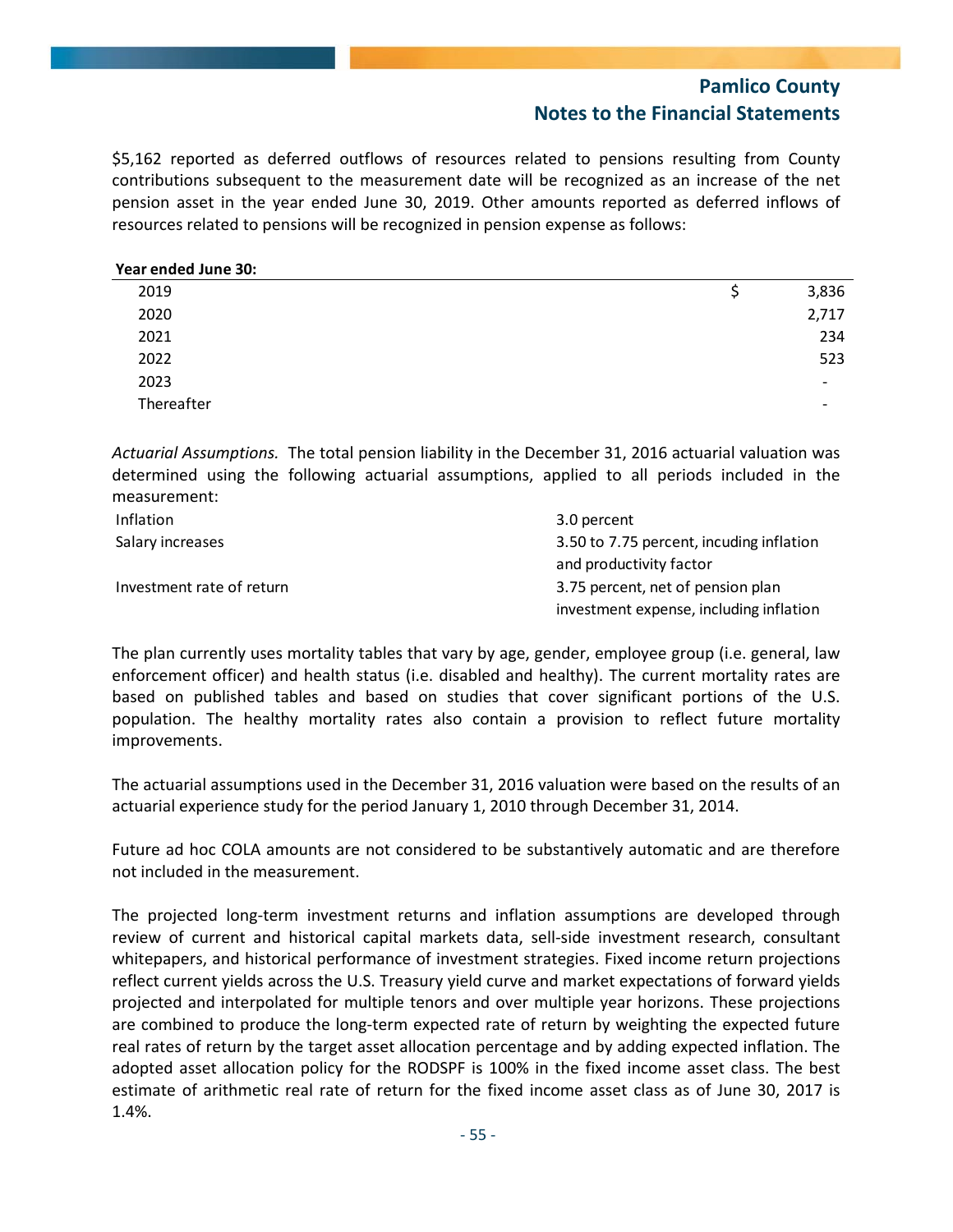The information above is based on 30 year expectations developed with the consulting actuary for the 2017 asset, liability, and investment policy study for the North Carolina Retirement Systems, including LGERS. The long‐term nominal rates of return underlying the real rates of return are arithmetic annualized figures. The real rates of return are calculated from nominal rates by multiplicatively subtracting a long-term inflation assumption of 3.05%. All rates of return and inflation are annualized.

*Discount rate.* The discount rate used to measure the total pension liability was 3.75%. The projection of cash flows used to determine the discount rate assumed that contributions from employers will be made at statutorily required rates. Based on these assumptions, the pension plan's fiduciary net position was projected to be available to make all projected future benefit payments of the current plan members. Therefore, the long-term expected rate of return on pension plan investments was applied to all periods of projected benefit payments to determine the total pension liability.

*Sensitivity of the County's proportionate share of the net pension asset to changes in the discount rate*. The following presents the County's proportionate share of the net pension asset calculated using the discount rate of 3.75 percent, as well as what the County's proportionate share of the net pension asset would be if it were calculated using a discount rate that is 1-percentage-point lower (2.75 percent) or 1‐percentage‐point higher (4.75 percent) than the current rate:

|                                         | 1% Decrease<br>(2.75%) |          |         | <b>Discount Rate</b> | 1% Increase |           |  |
|-----------------------------------------|------------------------|----------|---------|----------------------|-------------|-----------|--|
|                                         |                        |          | (3.75%) |                      | (4.75%)     |           |  |
| County's proportionate share of the net |                        |          |         |                      |             |           |  |
| pension liability (asset)               |                        | (18.942) |         | (24.100)             |             | (28, 437) |  |

*Pension plan fiduciary net position.* Detailed information about the pension plan's fiduciary net position is available in the separately issued Comprehensive Annual Financial Report (CAFR) for the State of North Carolina.

## **e. Pension Liabilities, Pension Expense, and Deferred Outflows of Resources and Deferred Inflows of Resources Related to Pensions**

The net pension liability for LGERS and ROD was measured as of December 31, 2016, and the total pension liability used to calculate the net pension liability was determined by an actuarial valuation as of that date. The total pension liability for LEOSSA was measured as of June 30, 2017, with an actuarial valuation date of December 31, 2016. The County's proportion of the net pension liability was based on the County's share of contributions to the pension plan relative to the contribution of all participating entities. Following is information related to the proportionate share and pension expense: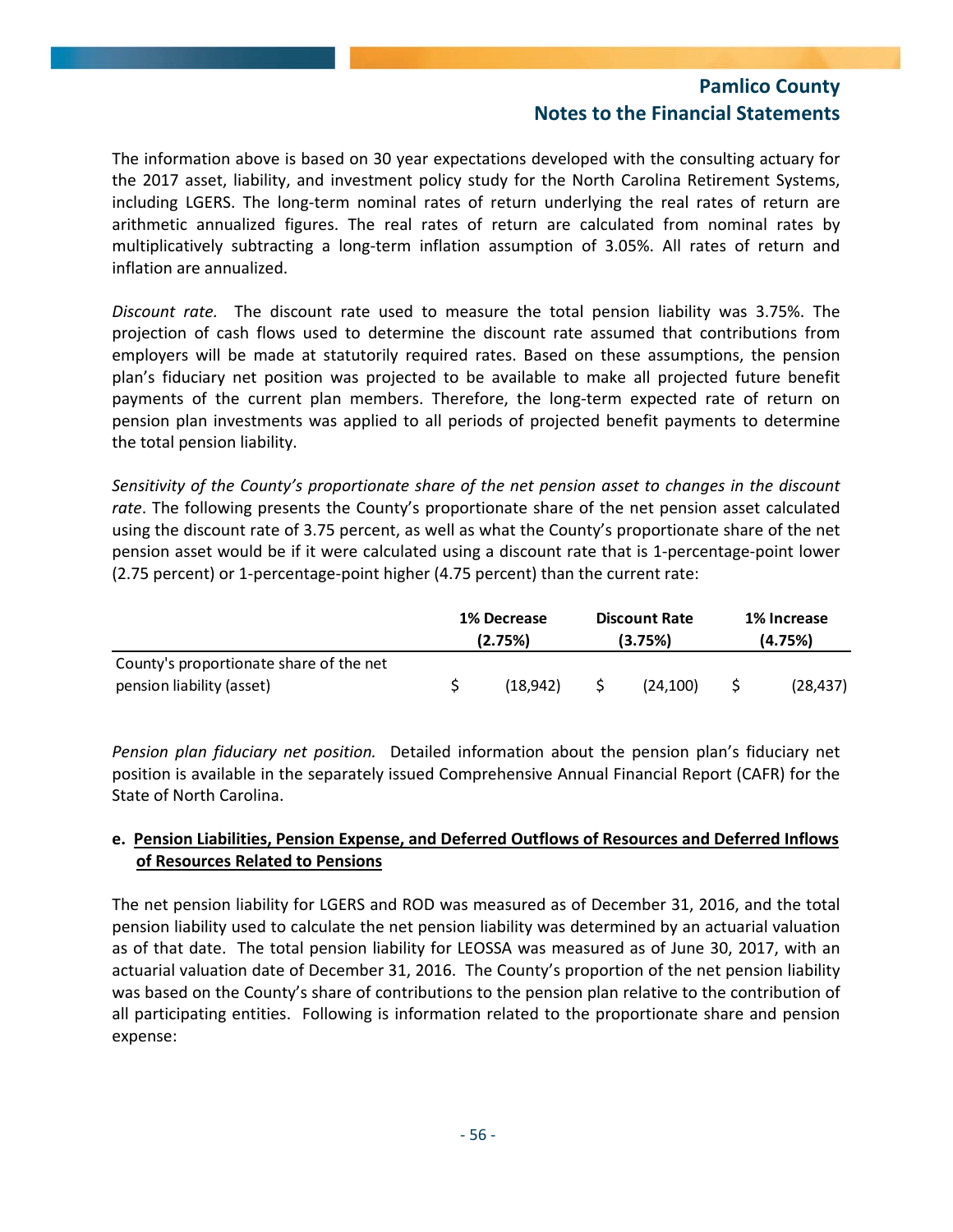|                                                         | <b>LGERS</b> | <b>ROD</b> | <b>LEOSSA</b>                 | Total       |
|---------------------------------------------------------|--------------|------------|-------------------------------|-------------|
| Proportionate share of Net Pension<br>Liability (Asset) | \$1,372,201  | (24.100)   | S<br>$\overline{\phantom{a}}$ | \$1,348,101 |
| Proportion of the Net Pension Liability                 |              |            |                               |             |
| (Asset)                                                 | 0.08982%     | 0.14119%   | N/A                           |             |
| <b>Total Pension Liability</b>                          | -            |            | 361.492                       | 361.492     |
| Pension Expense                                         | 491,360      | 4.257      | 42,352                        | 537,969     |

At June 30, 2018, the County reported deferred outflows of resources and deferred inflows of resources related to pensions from the following sources:

|                                                                                                                               | <b>LGERS</b> | <b>ROD</b> | <b>LEOSSA</b> |    | <b>Total</b> |
|-------------------------------------------------------------------------------------------------------------------------------|--------------|------------|---------------|----|--------------|
| <b>Deferred Outflows of Resources</b>                                                                                         |              |            |               |    |              |
| Difference between expected and                                                                                               |              |            |               |    |              |
| actual experience                                                                                                             | \$<br>79,051 | \$<br>414  | \$<br>20,687  | Ś. | 100,152      |
| Changes of assumptions                                                                                                        | 195,969      | 4,066      | 23,583        |    | 223,618      |
| Net difference between projected and actual<br>earnings on pension plan investments                                           | 333,172      | 2,049      |               |    | 335,221      |
| Changes in proportion and differences<br>between County contributions and<br>proportionate share of contributions             | 85,745       | 2,539      |               |    | 88,284       |
| County contributions (LGERS, ROD)/benefit<br>payments and administration costs (LEOSSA)<br>subsequent to the measurement date | 444,756      | 5,162      | 11,808        |    | 461,726      |
| <b>Deferred Inflows of Resources</b>                                                                                          |              |            |               |    |              |
| Differences between expected and actual<br>experience                                                                         | \$<br>38,843 | \$<br>78   | \$            | \$ | 38,921       |
| Changes of assumptions                                                                                                        |              |            | 5,486         |    | 5,486        |
| Changes in proportion and differences<br>between County contribtions and                                                      |              |            |               |    |              |
| proportionate share of contributions                                                                                          |              | 1,680      |               |    | 1,680        |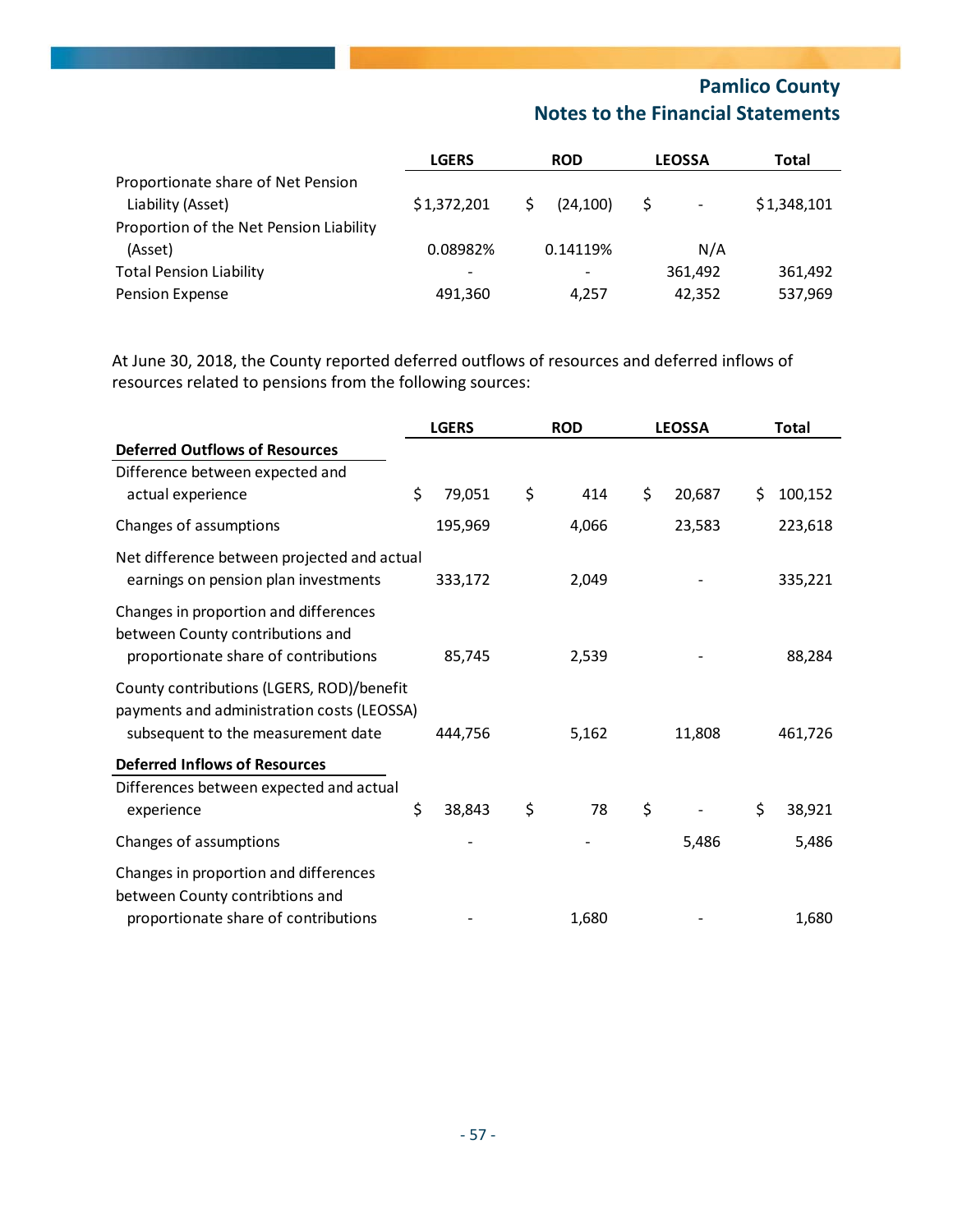### **f. Other Postemployment Benefit**

#### **Healthcare Benefits**

*Plan Description.* Under the terms of a County resolution, the County administers a single‐employer defined benefit Healthcare Benefits Plan (the HCB Plan). The County Board has the authority to establish and amend the benefit terms and financing requirements. No assets are accumulated in a trust that meets the criteria in paragraph 4 of GASB Statement 75.

*Benefits Provided.* The County provides healthcare benefits to retirees of the County under the North Carolina Local Governmental Employees' Retirement System or the North Carolina Law Enforcement Officers' Local Governmental Employees' Retirement System who have their last five years of continuous service with the County at the time of retirement. The County has elected to contribute 2% of the cost of retiree health insurance to the plan, for each year of service. The benefits are available until the retiree reaches their  $65<sup>th</sup>$  birthday, or obtains Medicare, whichever comes first.

Retirees can purchase coverage for their dependents at the County's group rates until the retiree reaches age 65, or until the retiree obtains Medicare, whichever comes first. The County purchases healthcare coverage through private insurers. A separate report was not issued for the plan.

Membership of the plan consisted of the following at June 30, 2017, the date of the latest actuarial valuation:

|                                                                | <b>Employees</b> |
|----------------------------------------------------------------|------------------|
| Inactive Members or Beneficiaries Currently Receiving Benefits |                  |
| Active plan members                                            | 142              |
| Total                                                          | 145              |

#### *Total OPEB Liability*

The County's total OPEB liability of \$1,082,336 was measured as of June 30, 2017 and was determined by an actuarial valuation as of that date.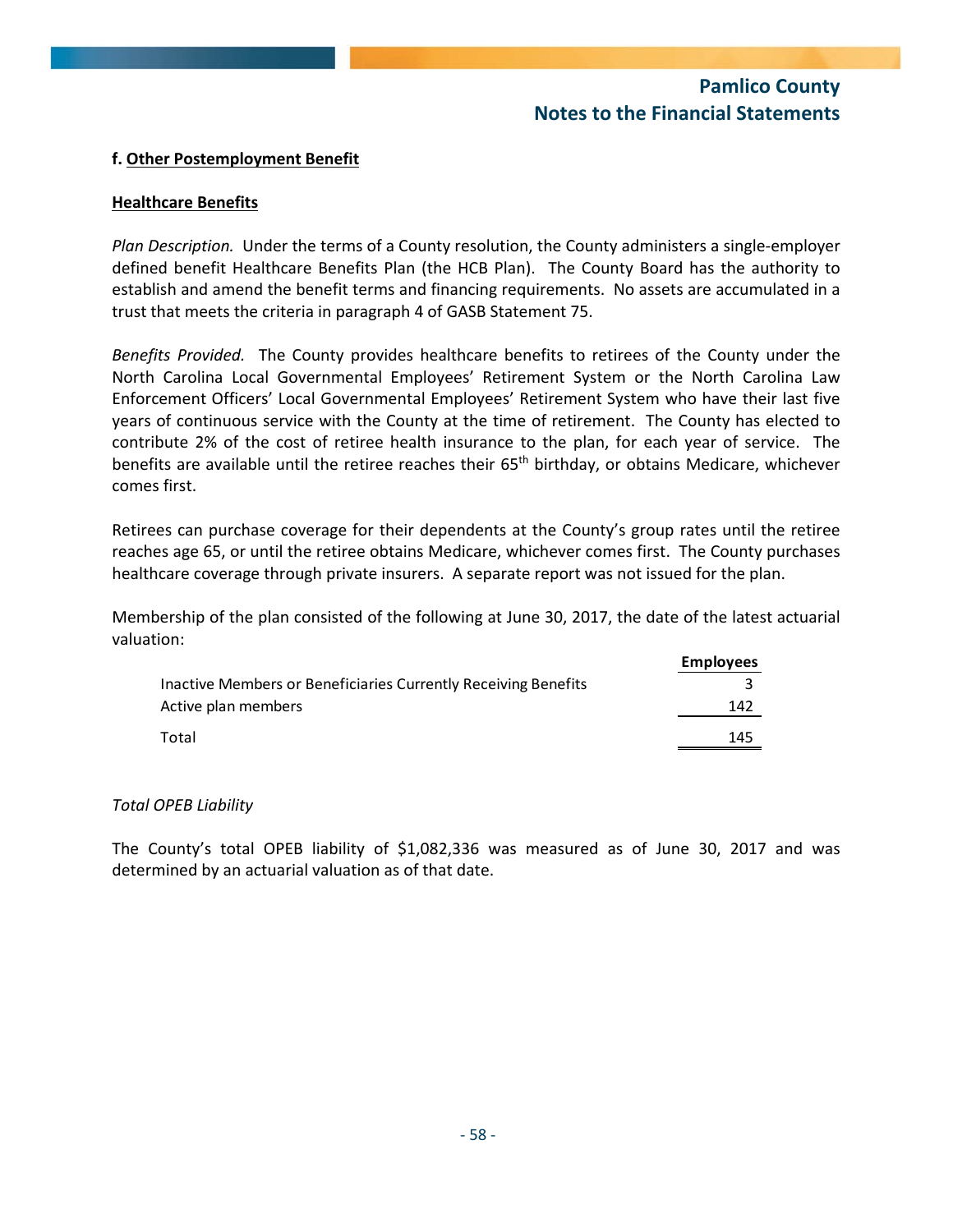by 2023

*Actuarial Assumptions and Other Inputs.*  The total OPEB liability in the June 30, 2017 actuarial valuation was determined using the following actuarial assumptions and other inputs, applied to all periods included in the measurement unless otherwise specified:

| Inflation                                  | 2.50 percent                        |
|--------------------------------------------|-------------------------------------|
| Real wage growth                           | 1.00 percent                        |
| Wage inflation                             | 3.50 percent                        |
| Salary increases, including wage inflation |                                     |
| General Employees                          | 3.50 to 7.75 percent                |
| Law Enforcement Officers                   | 3.50 to 7.35 percent                |
| Municipal Bond Index Rate                  |                                     |
| <b>Prior Measurement Date</b>              | 3.01 percent                        |
| Measurement Date                           | 3.56 percent                        |
| <b>Health Care Cost Trend</b>              |                                     |
| Pre-Medicare                               | 7.50 percent for 2017 decreasing    |
|                                            | to an ultimate rate of 5.00 percent |

The discount rate used to measure the TOL was based on the June average of the Bond Buyer General Obligation 20‐year Municipal Bond Index published weekly by The Bond Buyer.

Mortality rates were based on the RP‐2014 mortality tables, with adjustments for LGERS experience and generational mortality improvements using Scale MP‐2015.

The demographic actuarial assumptions for retirement, disability incidence, withdrawal, and salary increases used in the June 30, 2017 valuation were based on the results of an actuarial experience study for the period January 1, 2010 – December 31, 2014, adopted by the LGERS.

The remaining actuarial assumptions (e.g. initial per capita costs, health care cost trends, rate of plan participation, rates of plan election, etc.) used in the June 30, 2017 valuation were based on a review of recent plan experience done concurrently with the June 30, 2017 valuation.

| Changes in the Total OPEB Liability               |           |
|---------------------------------------------------|-----------|
| Beginning balance                                 | 1,035,862 |
| Changes for the year:                             |           |
| Service cost                                      | 98,554    |
| Interest on TOL and Cash Flows                    | 30,758    |
| Changes of benefit terms                          |           |
| Difference between expected and actual experience | 8.401     |
| Changes of assumptions or other inputs            | (62,996)  |
| Benefit payments and implicit subsidy credit      | (28, 243) |
| Total OPEB liability, ending                      | 1,082,336 |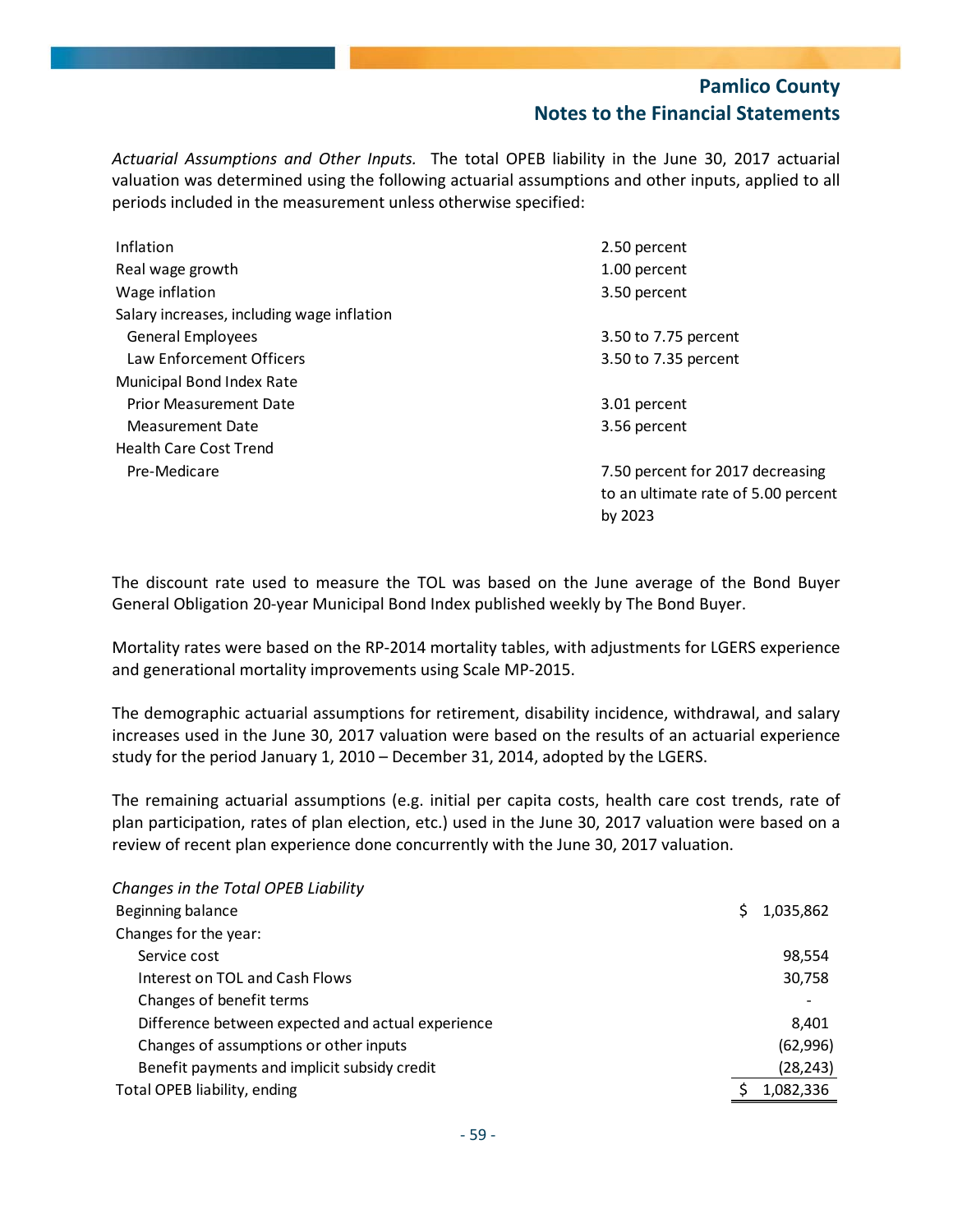*Sensitivity of the Total OPEB Liability to Changes in the Discount Rate.* The following presents the total OPEB liability of the County, as well as what the County's total OPEB liability would be if it were calculated using a discount rate that is 1-percentage point lower (2.56 percent) or 1percentage point higher (4.56 percent) than the current discount rate:

|                             | Current     |  |                      |  |             |  |  |  |
|-----------------------------|-------------|--|----------------------|--|-------------|--|--|--|
|                             | 1% Decrease |  | <b>Discount Rate</b> |  | 1% Increase |  |  |  |
|                             | (2.56%)     |  | (3.56%)              |  | (4.56%)     |  |  |  |
| <b>Total OPEB liability</b> | 1,199,736   |  | 1,082,336            |  | 977.177     |  |  |  |

*Sensitivity of the Total OPEB Liability to Changes in the Healthcare Cost Trend Rates.* The following presents the total OPEB liability of the County, as well as what the County's total OPEB liability would be if it were calculated using healthcare cost trend rates that are 1-percentage-point lower or 1‐percentage‐point higher than the current healthcare cost trend rates:

|                             | <b>1% Decrease</b> |         | Current   | 1% Increase |           |  |
|-----------------------------|--------------------|---------|-----------|-------------|-----------|--|
| <b>Total OPEB liability</b> |                    | 942.898 | 1.082.336 |             | 1,249,563 |  |

### *OPEB Expense and Deferred Outflows of Resources and Deferred Inflows of Resources Related to OPEB*

For the year ended June 30, 2018, the County recognized OPEB expense of \$122,295. At June 30, 2018, the County reported deferred outflows of resources and deferred inflows of resources related to OPEB from the following sources:

|                                           | <b>Deferred</b><br>Outflows of<br><b>Resources</b> | <b>Deferred Inflows</b><br>of Resources |        |  |
|-------------------------------------------|----------------------------------------------------|-----------------------------------------|--------|--|
| Differences between expected              |                                                    |                                         |        |  |
| and actual experience                     | \$<br>7.321                                        | S                                       |        |  |
| Changes of assumptions or other inputs    | $\overline{\phantom{a}}$                           |                                         | 54,899 |  |
| Benefit payments and administrative costs |                                                    |                                         |        |  |
| made subsequent to the measurement date   | 39,199                                             |                                         |        |  |
|                                           |                                                    |                                         |        |  |
| Total                                     | 46.520                                             |                                         | 54.899 |  |

\$39,199 reported as deferred outflows of resources related to pensions resulting from benefit payments made and administrative expenses incurred subsequent to the measurement date will be recognized as a decrease of the total pension liability in the year ended June 30, 2019.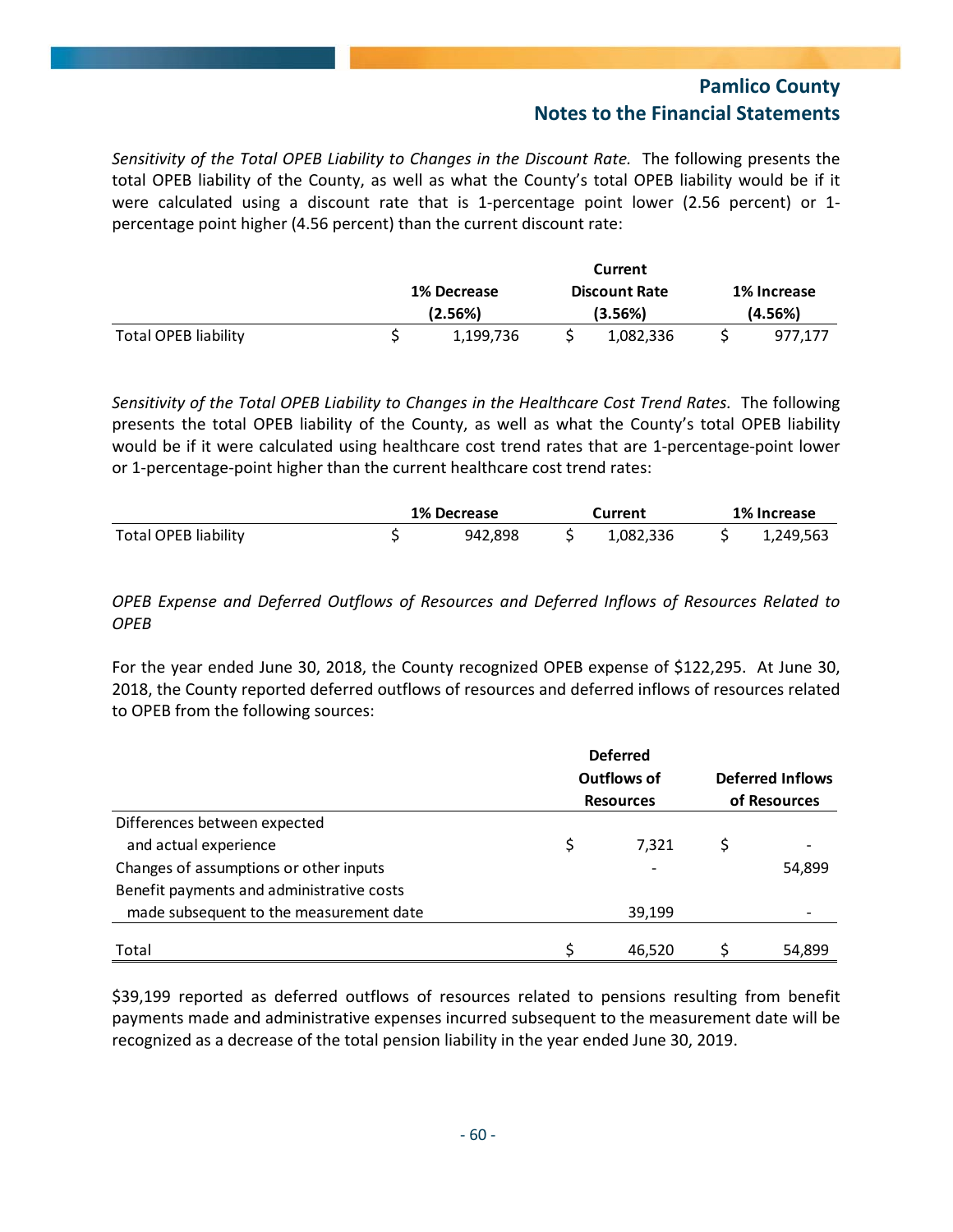Other amounts reported as deferred inflows of resources related to pensions will be recognized in pension expense as follows:

| Year ended June 30: |           |
|---------------------|-----------|
| 2019                | (7,017)   |
| 2020                | (7,017)   |
| 2021                | (7,017)   |
| 2022                | (7,017)   |
| 2023                | (7,017)   |
| Thereafter          | (12, 493) |

### **f. Other Employment Benefits**

The County has elected to provide death benefits to law enforcement officers through the Death Benefit Plan for members of the Local Governmental Employees' Retirement System (Death Benefit Plan), a multiple‐employer, State‐administered, cost‐sharing plan funded on a one‐year term cost basis. The beneficiaries of those employees who die in active service after one year of contributing membership in the System, or who die within 180 days after retirement or termination of service and have at least one year of contributing membership service in the system at the time of death are eligible for death benefits. Lump sum death benefit payments to beneficiaries are equal to the employee's 12 highest months' salary in a row during the 24 months prior to the employee's death, but the benefit will be a minimum of \$25,000 and will not exceed \$50,000. Because all death benefit payments are made from the Death Benefit Plan and not by the County, the County does not determine the number of eligible participants. The contributions to the Death Benefit Plan cannot be separated between the post‐employment benefit amount and the other benefit amount. Contributions are determined as a percentage of monthly payroll based upon rates established annually by the State. Separate rates are set for employees not engaged in law enforcement and for law enforcement officers. The County considers these contributions to be immaterial.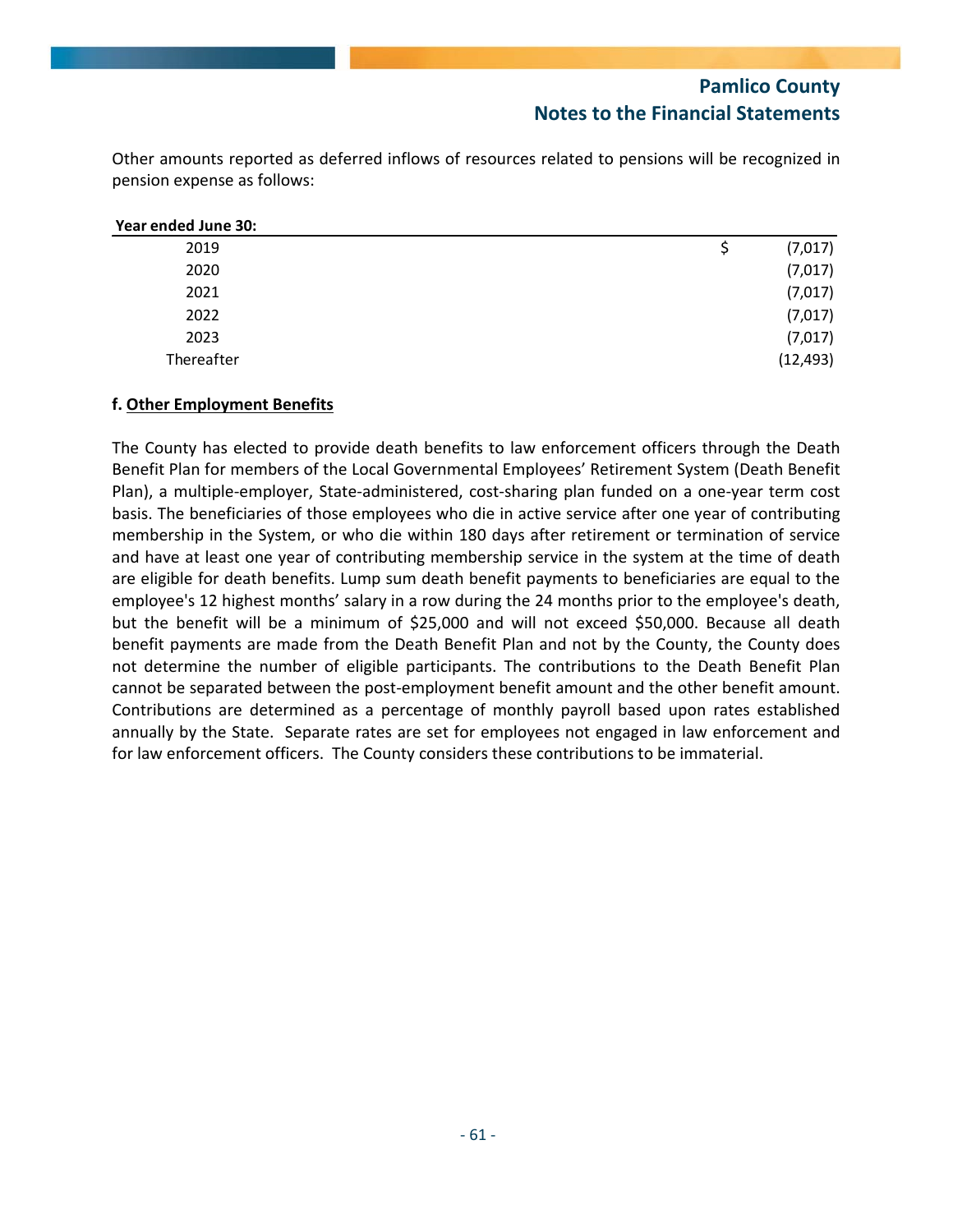## **3. Deferred Outflows and Inflows of Resources**

Deferred inflows of resources at year-end is comprised of the following:

|                                                      | <b>Deferred</b> |                    | <b>Deferred</b>  |         |  |  |
|------------------------------------------------------|-----------------|--------------------|------------------|---------|--|--|
|                                                      |                 | <b>Outflows of</b> | Inflows of       |         |  |  |
|                                                      |                 | <b>Resources</b>   | <b>Resources</b> |         |  |  |
| Pensions - difference between expected and           |                 |                    |                  |         |  |  |
| actual experience                                    |                 |                    |                  |         |  |  |
| LGERS                                                | \$              | 79,051             | \$               | 38,843  |  |  |
| <b>ROD</b>                                           |                 | 414                |                  | 78      |  |  |
| LEOSSA                                               |                 | 20,687             |                  |         |  |  |
| Pensions - difference between projected and          |                 |                    |                  |         |  |  |
| actual investment earnings                           |                 |                    |                  |         |  |  |
| LGERS                                                |                 | 333,172            |                  |         |  |  |
| <b>ROD</b>                                           |                 | 2,049              |                  |         |  |  |
| Pensions - change in assumptions                     |                 |                    |                  |         |  |  |
| LGERS                                                |                 | 195,969            |                  |         |  |  |
| <b>ROD</b>                                           |                 | 4,066              |                  |         |  |  |
| LEOSSA                                               |                 | 23,583             |                  | 5,486   |  |  |
| Pensions - change in proportion and difference       |                 |                    |                  |         |  |  |
| between employer contributions and                   |                 |                    |                  |         |  |  |
| proportionate share of contributions                 |                 |                    |                  |         |  |  |
| LGERS                                                |                 | 85,745             |                  |         |  |  |
| <b>ROD</b>                                           |                 | 2,539              |                  | 1,680   |  |  |
| Contributions to pension plan in current fiscal year |                 |                    |                  |         |  |  |
| LGERS                                                |                 | 444,756            |                  |         |  |  |
| <b>ROD</b>                                           |                 | 5,162              |                  |         |  |  |
|                                                      |                 |                    |                  |         |  |  |
| OPEB - difference between expected and actual        |                 |                    |                  |         |  |  |
| experience                                           |                 | 7,321              |                  |         |  |  |
| OPEB - Change in assumptions                         |                 |                    |                  | 54,899  |  |  |
| Benefit payments for the OPEB plan paid              |                 |                    |                  |         |  |  |
| subsequent to the measurement date                   |                 | 39,199             |                  |         |  |  |
| Benefit payments and admin costs paid                |                 |                    |                  |         |  |  |
| subsequent to the measurement date (LEOSSA)          |                 | 11,808             |                  |         |  |  |
| Prepaid taxes not yet earned (General)               |                 |                    |                  | 75,291  |  |  |
| Total                                                |                 | \$1,255,521        | \$               | 176,277 |  |  |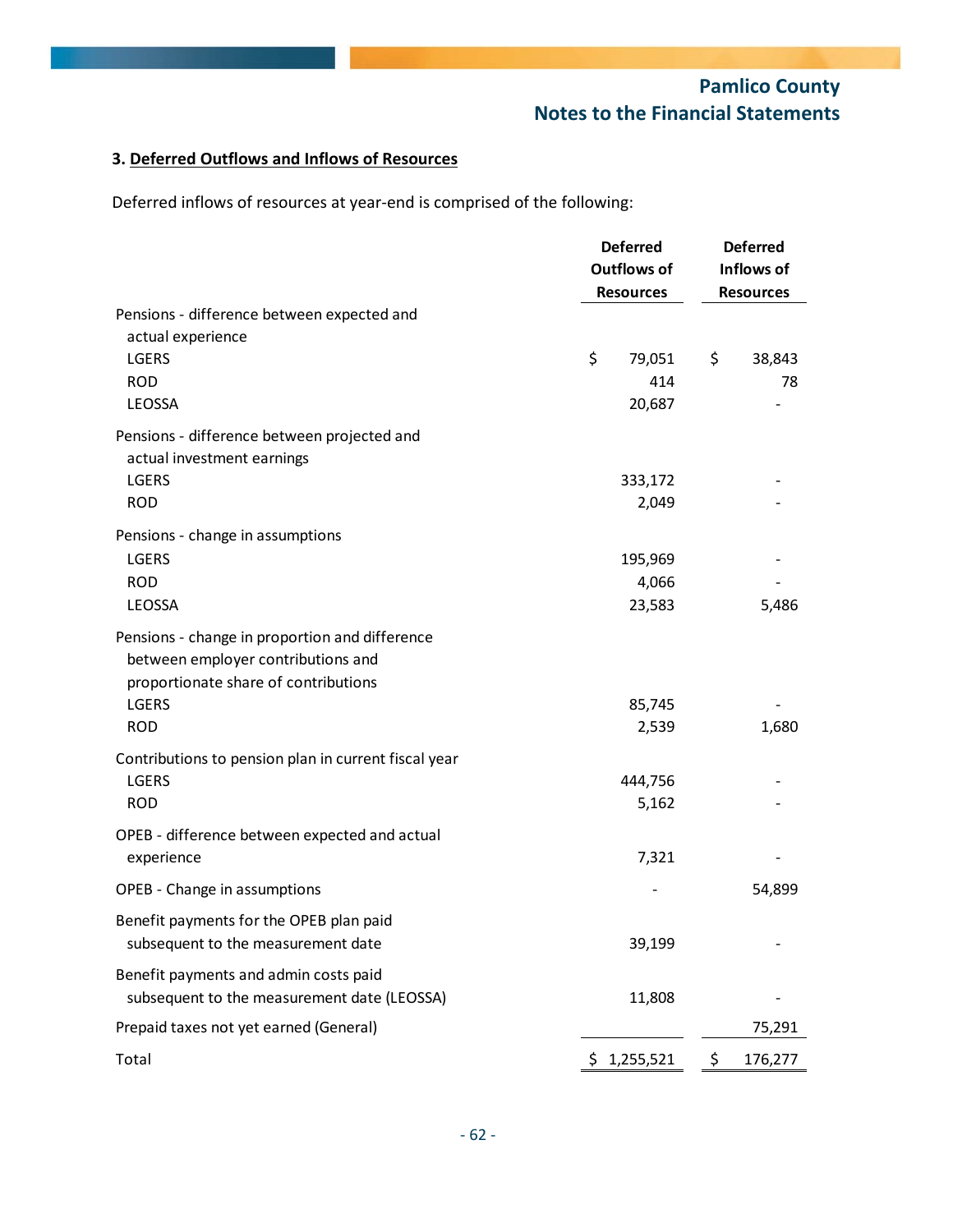#### **4. Risk Management**

The County is exposed to various risks of losses related to torts; theft of, damage to, and destruction of assets; errors and omissions; injuries to employees; and natural disasters. The County participates in two self‐funded risk‐financing pools administered by the North Carolina Association of County Commissioners. Through these pools, the County obtains property coverage equal to replacement cost of owned property subject to total insured values, with sub‐limits on coverage for specified perils; general, auto, professional, employment practices, and law enforcement liability coverage of \$2 million per occurrence, auto physical damage for owned autos at actual cash value; crime coverage of \$250,000 per occurrence; and workers compensation coverage up to the statutory limits. All property coverage and some liability coverage are subject to per occurrence deductibles, as selected by the County.

The pools are audited annually by certified public accountants, and the audited financial statements are available to the County upon request. Both of the pools are reinsured through a multi‐state public entity captive for single occurrence losses in excess of \$500,000, up to \$2 million limit for liability coverage, and single occurrence losses in excess of \$750,000 for worker's compensation.

Through the captive, the Liability and Property Pool is reinsured for \$2,000,000 of annual aggregate losses in excess of \$250,000 per occurrence for property, auto physical damage and crime coverage, with additional limits of \$498 million purchased through a group of commercial carriers through the multi‐state public entity captive.

The Company provides employee health benefits through a plan provided by First Carolina Care Insurance Company. The County is fully insured and responsible only for the premium paid. Employees are covered and have a \$1,000 deductible refunded up to \$500. There is no yearly or lifetime maximum.

The County carries flood insurance in the amounts of \$50,000 for contents and \$500,000 for property through a private insurer.

In accordance with G.S. 159-29, the County's employees that have access to \$100 or more at any given time of the County's funds are performance bonded through commercial crime coverage with a \$250,000 occurrence limit. Individuals holding positions requiring statutory bonds are covered elsewhere. The Finance Officer and Tax Collector are each individually bonded for \$50,000 each. The remaining employees that have access to funds are bonded under a blanket bond for \$250,000.

The County carries commercial coverage for all other risks of loss. There have been no significant reductions in insurance coverage from the previous year and settled claims have not exceeded coverage in any of the past three fiscal years.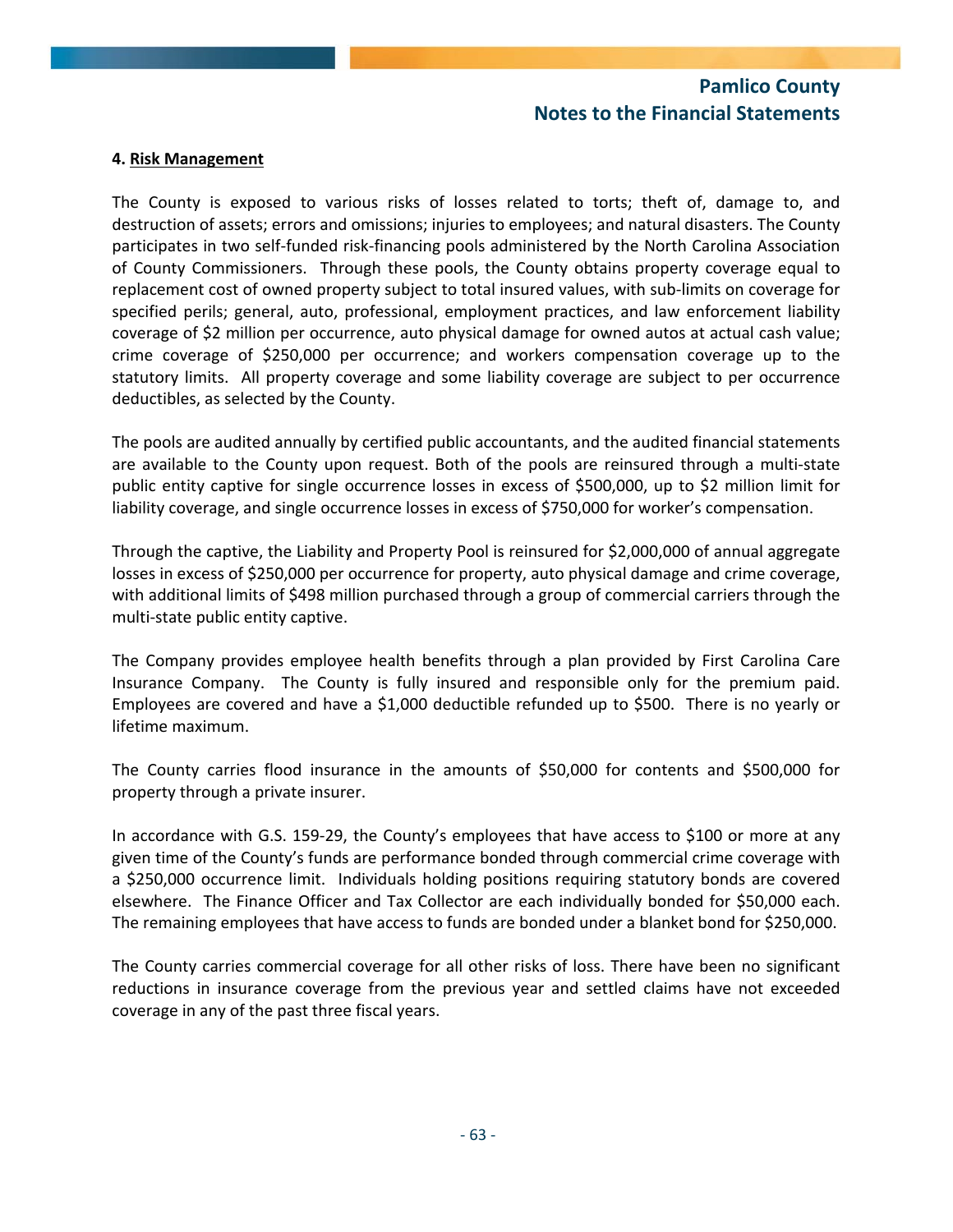#### **5. Contingent Liabilities**

At June 30, 2018, the County was a defendant to various lawsuits. In the opinion of the County's management and the County attorney, the ultimate effect of these legal matters cannot be determined at this time due to uncertainty in the application of relevant laws to the pending litigation.

#### **6. Long‐Term Obligations**

#### **a. Capital Leases**

The County entered into agreements to lease certain software, computer equipment, and vehicles. The lease agreements qualify as capital leases for accounting purposes and, therefore, have been recorded at the present value of the future minimum lease payments as of the date of their inception.

The first agreement was executed on January 10, 2014 for the lease of software and computer equipment and requires five annual payments of \$23,184. The second agreement was executed on September 9, 2015 for the lease of public safety vehicles and requires thirty‐six monthly payments of \$1,421. Under the terms of both agreements, title passes to the County at the end of the lease term.

At June 30, 2018, the County leased vehicles and equipment valued at:

|                   |         | Accumulated |              | Net Book |
|-------------------|---------|-------------|--------------|----------|
| Class of Property | Cost    |             | Depreciation | Value    |
| <b>Vehicles</b>   | 46.220  |             | 27.266       | 18,954   |
| Equipment         | 102.453 |             | 45,783       | 56,670   |
| Total             | 148,673 |             | 73,049       | 75,624   |

For Pamlico County, the future minimum lease obligations and the net present value of these minimum lease payments as of June 30, 2018 were as follows:

| <b>Year Ending June 30</b>              |        |
|-----------------------------------------|--------|
| 2019                                    | 27,446 |
| Total minimum lease payments            | 27.446 |
| Less: amount representing interest      | (870)  |
| Present value of minimum lease payments | 26,576 |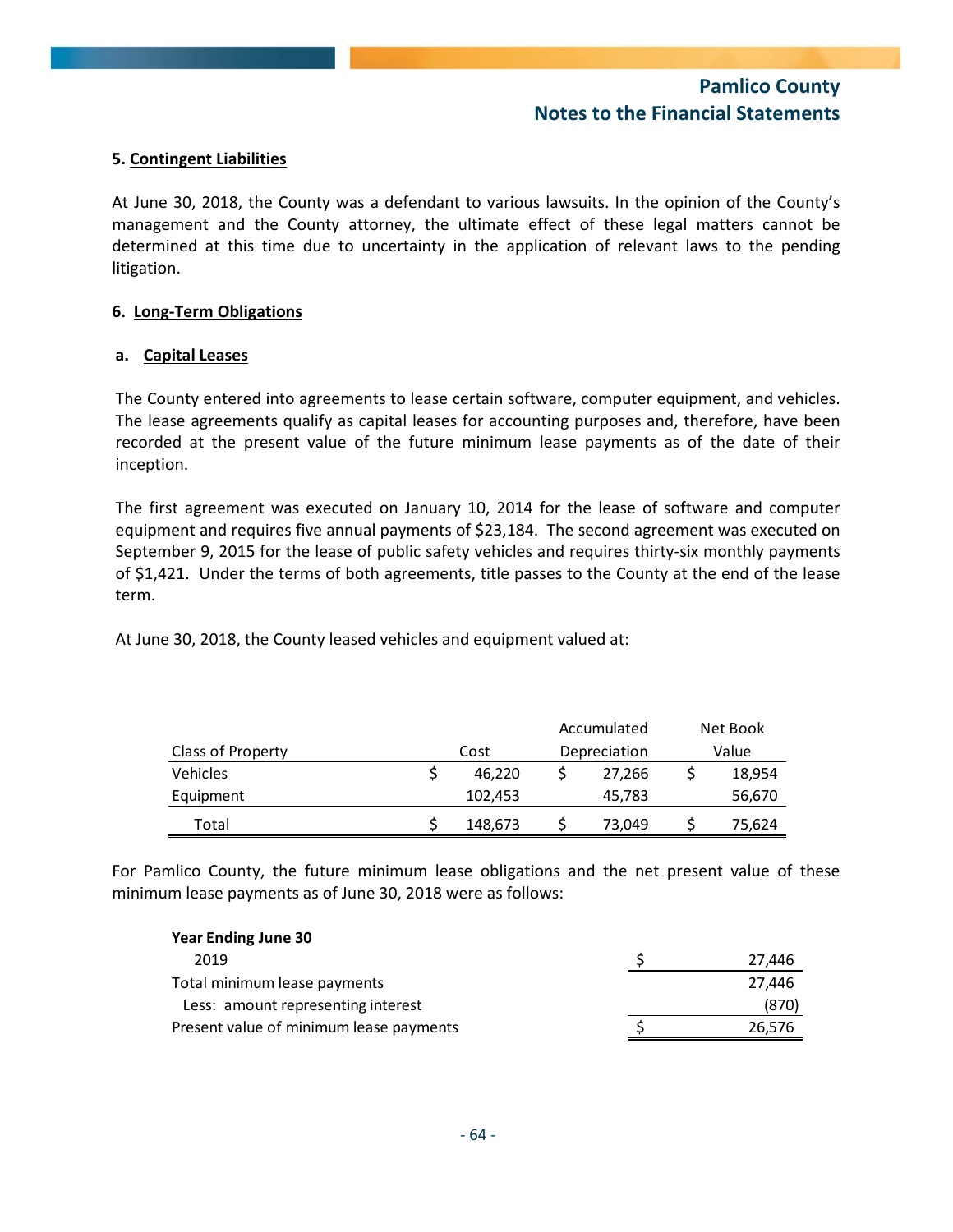| Serviced by the General Fund:<br>\$3,297,262 note for Pamlico County High School Cafeteria, issued<br>April 2012, interest at 2.59%, due in semi-annual payments ranging<br>from \$144,970 to \$177,846 plus interest, final payment September<br>2022; secured by building | \$1,351,826                           |
|-----------------------------------------------------------------------------------------------------------------------------------------------------------------------------------------------------------------------------------------------------------------------------|---------------------------------------|
| \$2,207,897 USDA loan to purchase building, issued July 2009, interest<br>at 4.125%, due in annual installments of \$118,731 including interest,<br>final payment July 2045; secured by building                                                                            | 1,913,854                             |
| \$5,938,685 USDA Loan for Law Enforcement Center, issued June 2009,<br>interest ranging from 4.25% to 4.375%, payable in annual installments<br>of \$322,450, including interest, final payment June 2046; secured by<br>building                                           | 5,159,165                             |
| \$500,000 note for Pamlico Community College roof replacement, issued<br>May 2015, interest at 2.19%, payable in semi-annual principal payments<br>of \$25,000 plus interest, final payment May 2025; secured by building                                                   | 295,424                               |
| \$300,000 note for the purchase of equipment and vehicles; issued<br>August 2016, interest at 1.47%, payable in semi-annual principal and<br>interest payments of \$61,777, final payment August 2019; secured by<br>equipment and vehicles<br>Total                        | 182,632<br><u>\$ 8,902,901</u>        |
| Serviced by the Water Districts                                                                                                                                                                                                                                             |                                       |
| \$1,513,819 State Revolving Loan, issued September 2007,<br>interest at 2.305%, payable in annual installments of \$94,109,<br>plus interest, final payment May 2023; secured by Southeast<br><b>Water Tower</b>                                                            | \$470,547                             |
| \$3,888,793 State Revolving Loan, issued March 2012, interest<br>at 0.00%, payable in annual installments ranging from \$214,489<br>to \$192,212, final payment May 2032; secured by system assets                                                                          | 2,690,968                             |
| \$576,923 Kershaw Water Plant Refurbishing Loan, issued May 2014,<br>Interest at 0.00%, payable in annual installments of \$115,385, final<br>Payment April 2019; unsecured<br>Total                                                                                        | <u>115,385</u><br><u>\$ 3,276,900</u> |

**b. Installment Purchase**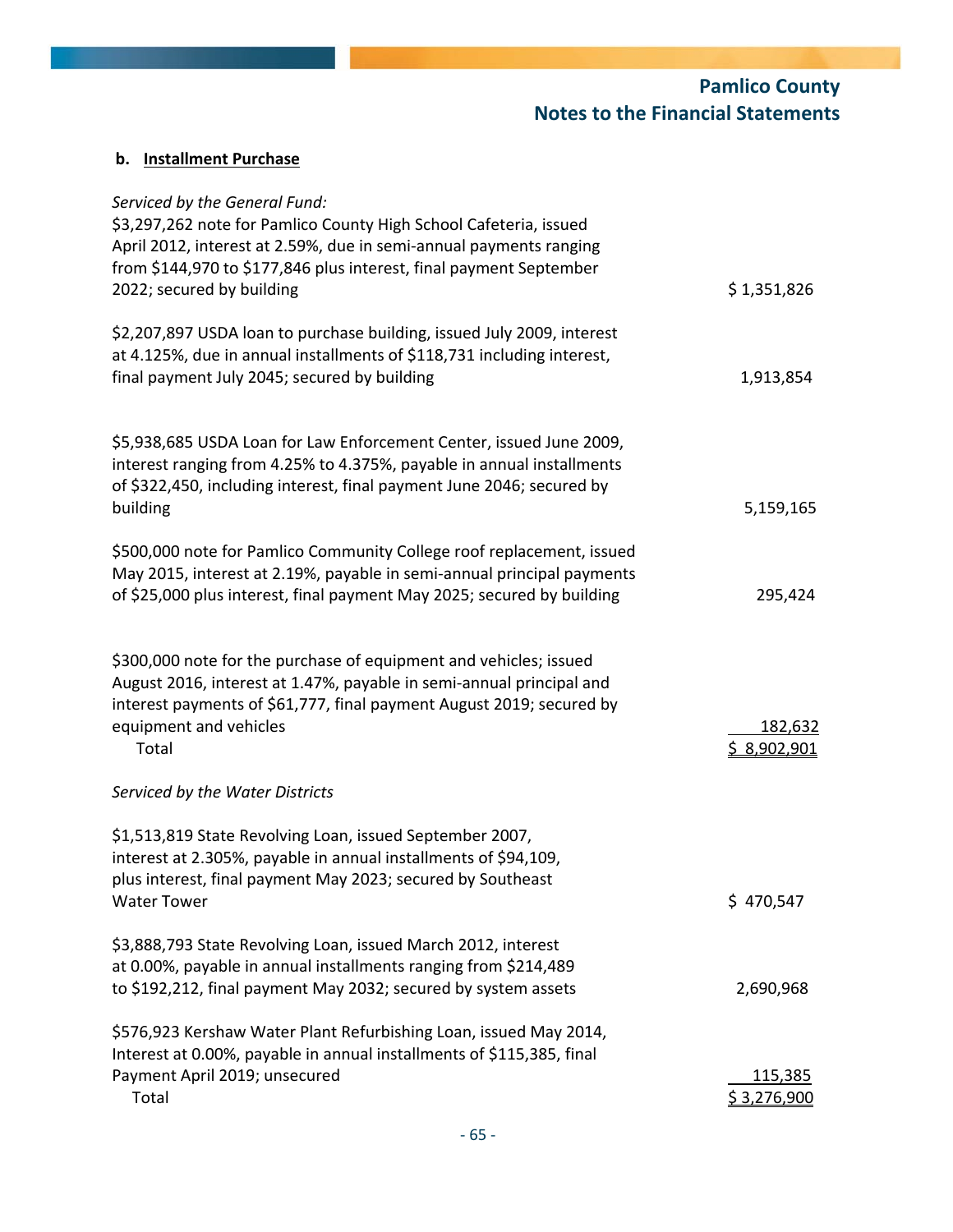|                               | <b>Governmental Activities</b> | <b>Business-type Activities</b> |                 |      |                 |
|-------------------------------|--------------------------------|---------------------------------|-----------------|------|-----------------|
| <b>Year Ending June</b><br>30 | Principal                      | <b>Interest</b>                 | Principal       |      | <b>Interest</b> |
| 2019                          | \$<br>$617,260$ \$             | 344,954                         | \$<br>401,706   | - \$ | 10,846          |
| 2020                          | 558,871                        | 328,210                         | 286,321         |      | 8,677           |
| 2021                          | 499,298                        | 312,663                         | 286,321         |      | 6,508           |
| 2022                          | 501,193                        | 297,418                         | 286,321         |      | 4,338           |
| 2023                          | 357,818                        | 282,026                         | 286,321         |      | 2,169           |
| 2024-2028                     | 970,600                        | 1,281,451                       | 961,060         |      |                 |
| 2029-2033                     | 1,141,326                      | 1,064,579                       | 768,850         |      |                 |
| 2034-2038                     | 1,408,016                      | 797,889                         |                 |      |                 |
| 2039-2043                     | 1,737,071                      | 468,834                         |                 |      |                 |
| 2044-2046                     | 1,111,448                      | 92,069                          |                 |      |                 |
| Total                         | \$<br>8,902,901                | \$<br>5,270,093                 | \$<br>3,276,900 | \$   | 32,538          |

# Annual debt service payments to maturity for the County's notes payable are as follows:

## **c. Long‐Term Obligation Activity**

The following is a summary of changes in the County's long-term obligations for the fiscal year ended June 30, 2018:

|                                             |    |                  |           |                          |                  |             |                       |            |                | Current    |
|---------------------------------------------|----|------------------|-----------|--------------------------|------------------|-------------|-----------------------|------------|----------------|------------|
|                                             |    | <b>Beginning</b> |           |                          |                  |             |                       |            |                | Portion of |
|                                             |    | <b>Balance</b>   | Increases |                          | <b>Decreases</b> |             | <b>Ending Balance</b> |            | <b>Balance</b> |            |
| <b>Governmental activities:</b>             |    |                  |           |                          |                  |             |                       |            |                |            |
| Installment notes                           | Ś. | 9,514,667        | Ś         | $\overline{\phantom{a}}$ | \$               | 611,766     | S.                    | 8,902,901  | Ś.             | 617,260    |
| Capital lease obligations                   |    | 63,239           |           | $\overline{\phantom{a}}$ |                  | 36,663      |                       | 26,576     |                | 24,711     |
| Compensated absences                        |    | 337,679          |           | 156,294                  |                  | 141,922     |                       | 352,051    |                | 150,000    |
| Total OPEB liability                        |    | 785,395          |           | 214,737                  |                  |             |                       | 1,000,132  |                |            |
| Net pension liability (LGERS)               |    | 1,606,810        |           | $\qquad \qquad -$        |                  | 333,927     |                       | 1,272,883  |                |            |
| Total pension liability (LEOSSA)            |    | 285,431          |           | 76,061                   |                  |             |                       | 361,492    |                |            |
| Governmental activity long-term liabilities | S  | 12,593,221       |           | 447,092                  |                  | \$1,124,278 |                       | 11,916,035 | S              | 791,971    |
|                                             |    |                  |           |                          |                  |             |                       |            |                |            |
| <b>Business-type activities:</b>            |    |                  |           |                          |                  |             |                       |            |                |            |
| Installment notes                           | \$ | 3,720,702        | Ŝ.        | $\overline{\phantom{a}}$ | Ś.               | 443,802     | Ŝ.                    | 3,276,900  | Ś.             | 401,706    |
| Compensated absences                        |    | 34,359           |           | 8,064                    |                  | 15,136      |                       | 27,287     |                | 12,000     |
| Net pension liability (LGERS)               |    | 125,226          |           |                          |                  | 25,908      |                       | 99,318     |                |            |
| Total OPEB liability                        |    | 61,772           |           | 20,432                   |                  |             |                       | 82,204     |                |            |
| Business-type long-term liabilities         | \$ | 3,942,059        | Ś         | 28,496                   | S                | 484,846     | \$.                   | 3,485,709  | S              | 413,706    |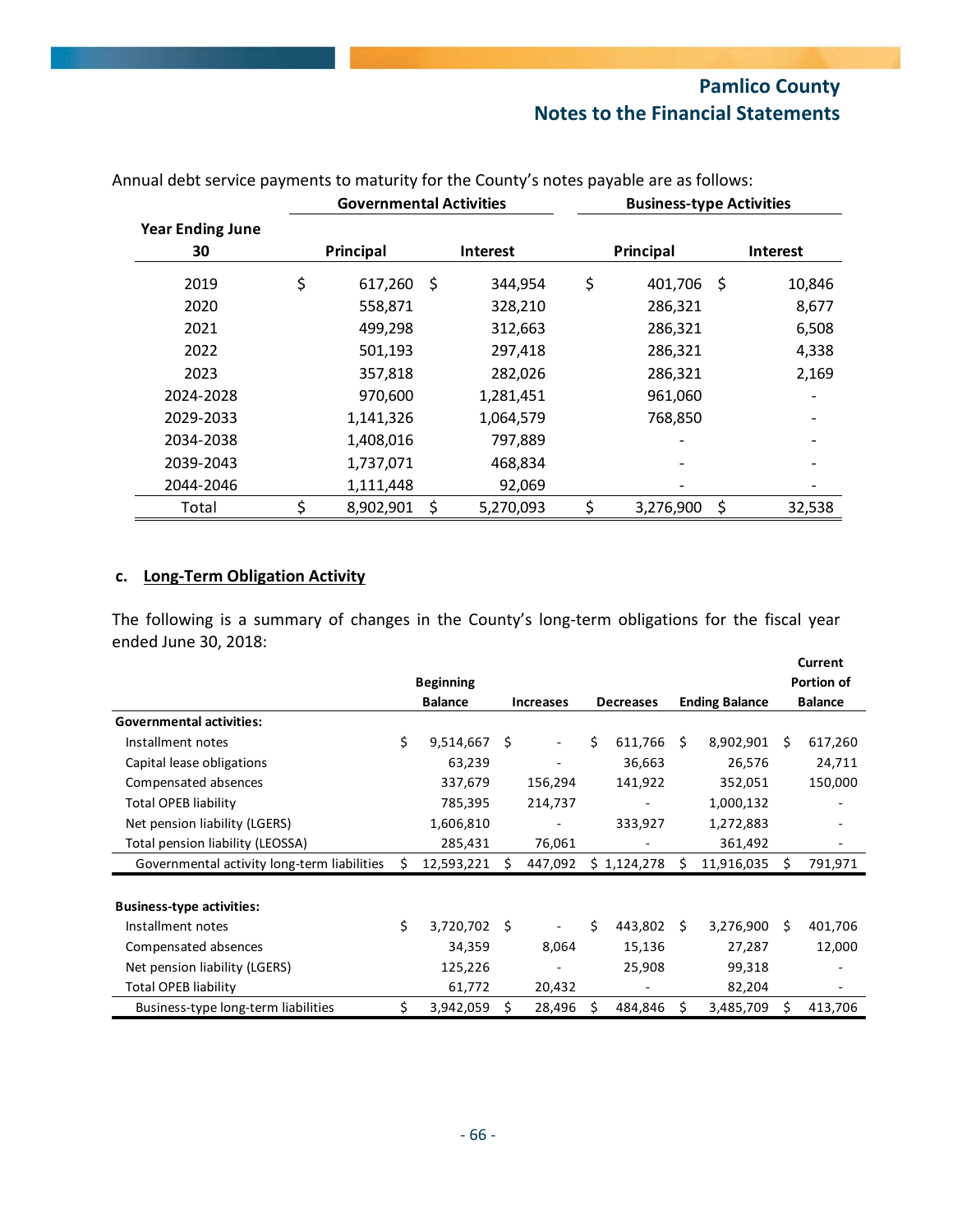Compensated absences for governmental activities typically have been liquidated in the General Fund and are accounted for on a LIFO basis, assuming that the employees are taking leave time as it is earned.

### **C. Net Investment in Capital Assets**

|                                          | <b>Governmental Activities</b> |             |  | <b>Business-type Activities</b> |  |  |  |
|------------------------------------------|--------------------------------|-------------|--|---------------------------------|--|--|--|
| Capital assets                           |                                | 11,195,867  |  | 11,897,614                      |  |  |  |
| Total long-term debt                     |                                | 8,902,901   |  | 3,276,900                       |  |  |  |
| Capital lease obligations                |                                | 26,576      |  |                                 |  |  |  |
| Pamlico County Board of Education debt:  |                                |             |  |                                 |  |  |  |
| High school cafeteria                    |                                | (1,351,826) |  |                                 |  |  |  |
| Long-term debt related to capital assets |                                | 7,577,651   |  | 3,276,900                       |  |  |  |
| Net investment in capital assets         |                                | 3,618,216   |  | 8,620,714                       |  |  |  |

#### **D. Fund Balance**

Pamlico County has a revenue spending policy that provides guidance for programs with multiple revenue sources. The finance officer will use resources in the following hierarchy: bond proceeds, federal funds, State funds, local non‐County funds, and County funds.

For purposes of fund balance classification, expenditures are to be spent from restricted fund balance first, followed in order by committed fund balance, assigned fund balance and, lastly, unassigned fund balance. The County has not adopted a formal fund balance policy.

The following schedule provides management and citizens with information on the portion of General fund balance that is available for appropriation:

| <b>Total fund balance - General Fund</b> | 10,248,654  |
|------------------------------------------|-------------|
| Less:                                    |             |
| Prepaids                                 | (160)       |
| Stabilization by State Statute           | (1,257,038) |
| Appropriated Fund Balance in 2019 budget | (1,302,253) |
| Remaining Fund Balance                   | 7,689,203   |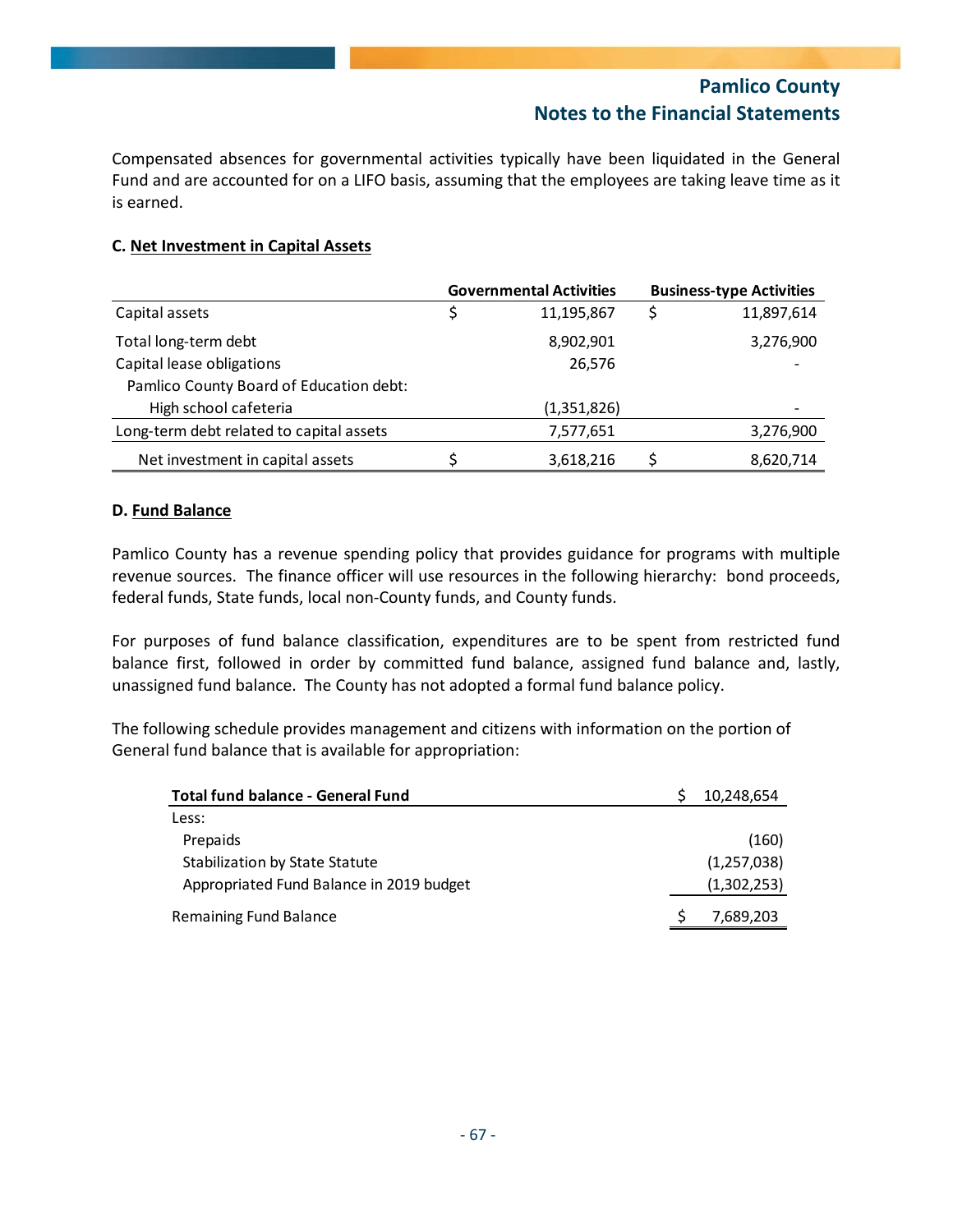#### **E. Interfund Balances and Activity**

Transfers to/ from other funds at June 30, 2018 consist of the following:

| Transfer from the Water Fund to General Fund for<br>administrative purposes | S | 117,000 |
|-----------------------------------------------------------------------------|---|---------|
| Transfer from the General Fund to FMA-SRL Grant Fund<br>for local match     |   | 158,380 |
| Transfer from the General Fund to FMA-RL Grant Fund<br>for local match      |   | 50,183  |
| Transfer from the General Fund to HMGP Grant Fund<br>for local match        |   | 16,000  |
| Total                                                                       |   | 341,563 |

#### **IV. Related Organizations**

The County's governing board is responsible for appointing the members of various advisory and legislative boards throughout the County; however, the County's accountability for these organizations does not extend beyond making these appointments.

#### **V. Joint Ventures**

The County, in conjunction with Carteret County and Craven County, participates in the Coastal Regional Solid Waste Management Authority. The County appoints two members of the seven‐ member Board. The Authority is a joint venture established to provide solid waste management within these counties. The County has an ongoing financial responsibility for the Authority because it and the other counties are legally obligated under the intergovernmental agreement that created the Authority to honor any deficiencies in the event that proceeds from other sources are insufficient. The County paid \$17,709 to the Authority during the fiscal year ended June 30, 2018, which represents the Scrap Tire Disposal tax collected by the County.

The participating governments did not have any equity interest in the joint venture, so no equity interest has been reflected in the financial statements at June 30, 2018. Complete financial statements for the Authority can be obtained from the Authority's administrative offices at 7400 Old Highway 70 West, P.O. Box 128, Cove City, North Carolina 28560.

The County participates in a joint venture to operate Trillium Health Resources with twenty three other counties. Each county appoints two members to the Regional Advisory Board and one county Commissioner from each advisory board is appointed to the governing board. The County has an ongoing financial responsibility for the joint venture because the Center's continued existence depends on the participating governments' funding in conjunction with funding from the State of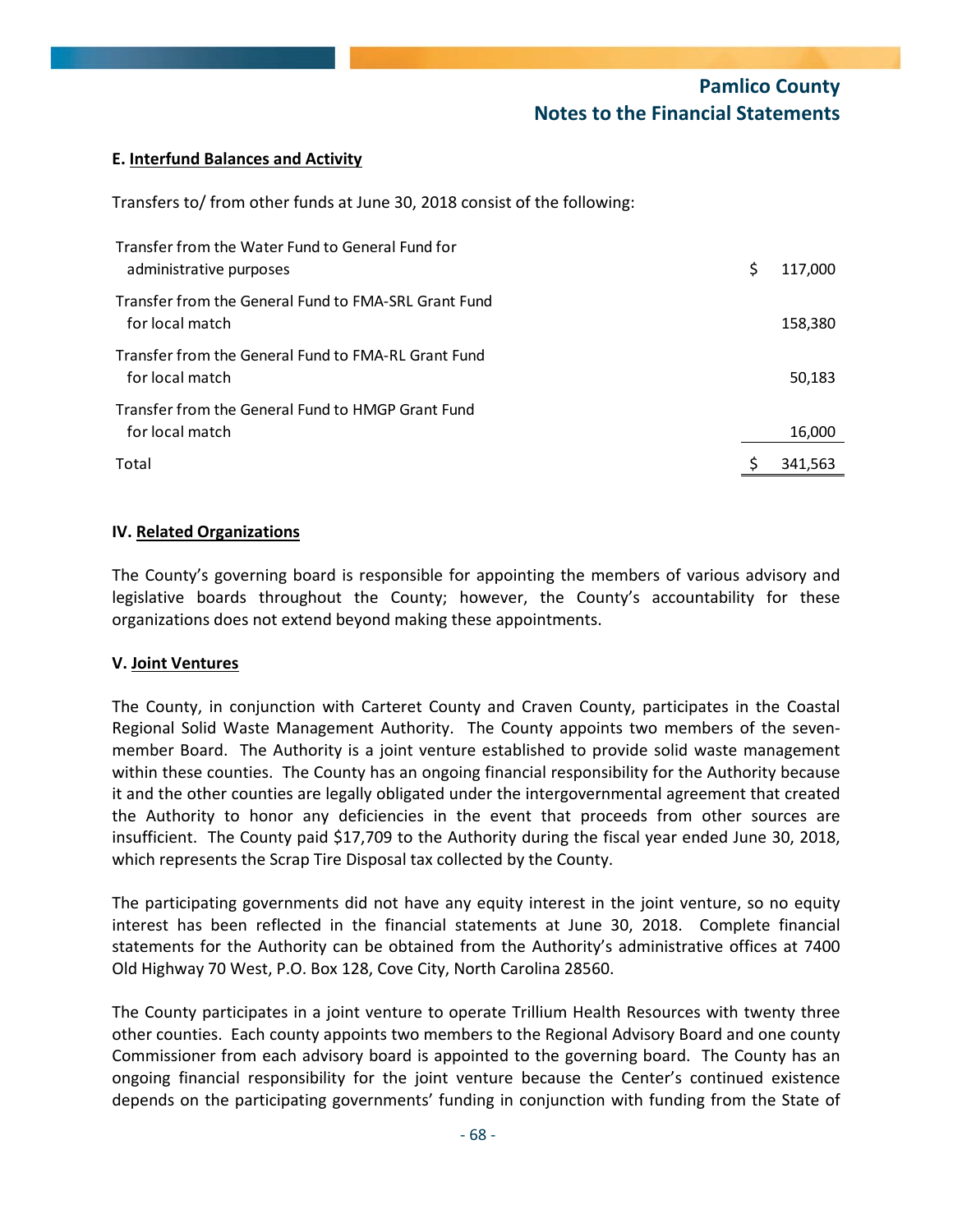North Carolina. None of the participating governments have any equity interest in the Center; therefore, no equity interest has been reflected in the financial statements at June 30, 2018. Money received from the ABC Board designated for alcohol education is passed through to the Center. Complete financial statements for the Center may be obtained from the Center's offices at 144 Community College Road, Ahoskie, North Carolina 27910.

The County, in conjunction with the State of North Carolina and the Pamlico County Community College trustees, participates in a joint venture to operate Pamlico County Community College. The County appoints four members of the twelve member Board of Trustees of the Community College. The Community College is included as a component unit of the State of North Carolina. The County has an ongoing financial responsibility to providing funding for the facilities of the Community College and also provides some financial support for the Community College's operations. The County contributed \$577,389 to the Community College during the fiscal year ended June 30, 2018. The participating governments do not have any equity interest in the joint venture; therefore, no equity interest has been reflected in the financial statements at June 30, 2018. Complete financial statements for the Community College may be obtained from the Community College's administrative offices at Highway 306 South, Grantsboro, NC 28529.

#### **VI. Jointly Governed Organizations**

*Craven‐Pamlico‐Carteret Regional Library.* The County, in conjunction with two other counties, governs the operations of the Craven‐Pamlico‐Carteret Regional Library. Each of the participating governments appoints three Board members to the nine member Board. For the year ended June 30, 2018, the County contributed \$232,539 to the operating budget. The library is dependent upon future funding of Pamlico County and the State of North Carolina's continued funding.

On October 23, 1995, the Bay River Metropolitan Sewer District, the Town of Oriental, and Pamlico County entered into an interlocal agreement which provides, among other things, that the District will lease (and ultimately own) and operate the Town of Oriental sewer system. The District will expand geographically to include the Town of Oriental, and the County will contribute certain loan and grant funds to a project for the construction of a regional sewer system in the County that the District will ultimately own and operate. This project was completed, and the assets were transferred to the sewer district during a prior fiscal year.

In conjunction with this agreement, the Town of Oriental transferred its sewer system to the County in exchange for the County assuming the Town's debt. The County subsequently leased the system to the District, whereby the system and related debt were transferred to the District at the end of the lease and, therefore, qualified as a direct financing lease for accounting purposes. In addition, the County had an ongoing project to construct a regional sewer system with private and government grant funds; whereby, upon completion, the assets were donated to the District, and the District assumed liability for payment of the revolving loan proceeds received from the State used to finance the project, in the amount of \$1,840,500. Both the agreement and the project were complete during a prior fiscal year, and the respective assets were transferred to the Bay River Metropolitan Sewer District. The related debt was paid off in the prior fiscal year.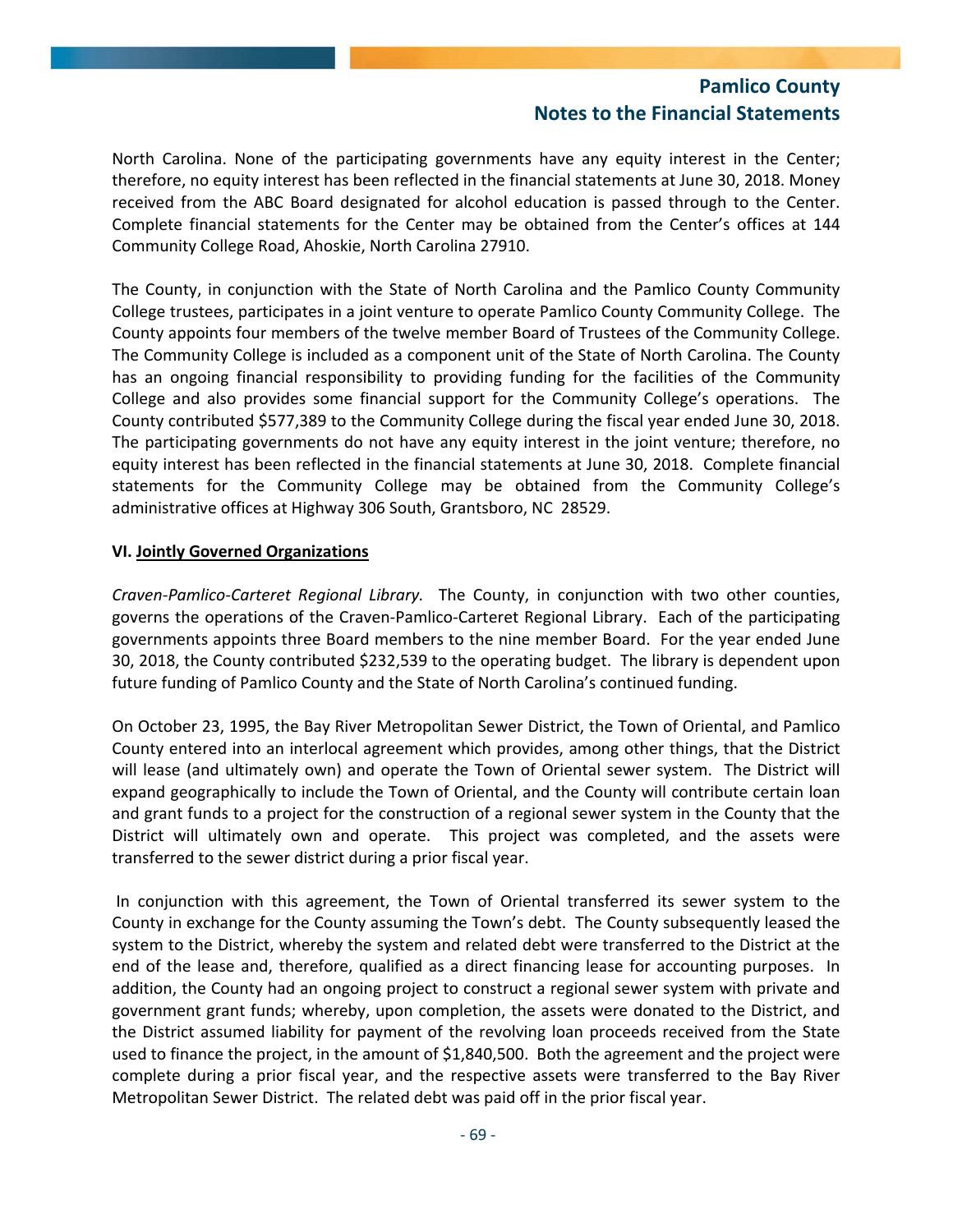#### **VII. Benefit Payments Issued by the State**

The amounts listed below were paid directly to individual recipients by the State from federal and State moneys. County personnel are involved with certain functions, primarily eligibility determinations that cause benefit payments to be issued by the State. These amounts disclose this additional aid to County recipients that do not appear in the basic financial statements because they are not revenues and expenditures of the County.

|                                                | Federal      | <b>State</b>    |
|------------------------------------------------|--------------|-----------------|
| Medicaid                                       | \$11,727,079 | \$<br>6,297,081 |
| NC Health Choice                               | 251,597      | 110             |
| Food Stamp Program                             | 2,252,133    |                 |
| Women, Infants, and Children                   | 195,077      |                 |
| <b>Temporary Assistance for Needy Families</b> | 35,155       |                 |
| <b>Foster Care</b>                             | 89,088       | 19,774          |
| <b>Adoption Assistance</b>                     | 35,678       | 8,798           |
| <b>CWS Adoption Subsidy</b>                    |              | 58,695          |
| SC/SA Domicillary Care Payment                 |              | 83,733          |
| <b>SFHF Maximization</b>                       |              | 12,871          |
| <b>State Foster Home</b>                       |              | 11,991          |
| Total                                          | 14,585,807   | 6,493,053       |

#### **VIII. Component Unit Transactions**

In the fiscal year 2018, the County and Pamlico County ABC Board, its component unit, reported the following transactions:

| <b>Purpose</b>      | Amount |
|---------------------|--------|
| Profit distribution | 59,522 |
| ABC law enforcement | 1,593  |
| Total               | 61.115 |

#### **IX. Summary Disclosure of Significant Commitments and Contingencies**

#### **Federal and State Assisted Programs**

The County has received proceeds from several federal and State grants. Periodic audits of these grants are required and certain costs may be questioned as not being appropriate expenditures under the grant agreements. Such audits could result in the refund of grant moneys to the grantor agencies. Management believes that any required refunds will be immaterial. No provision has been made in the accompanying financial statements for the refund of grant monies.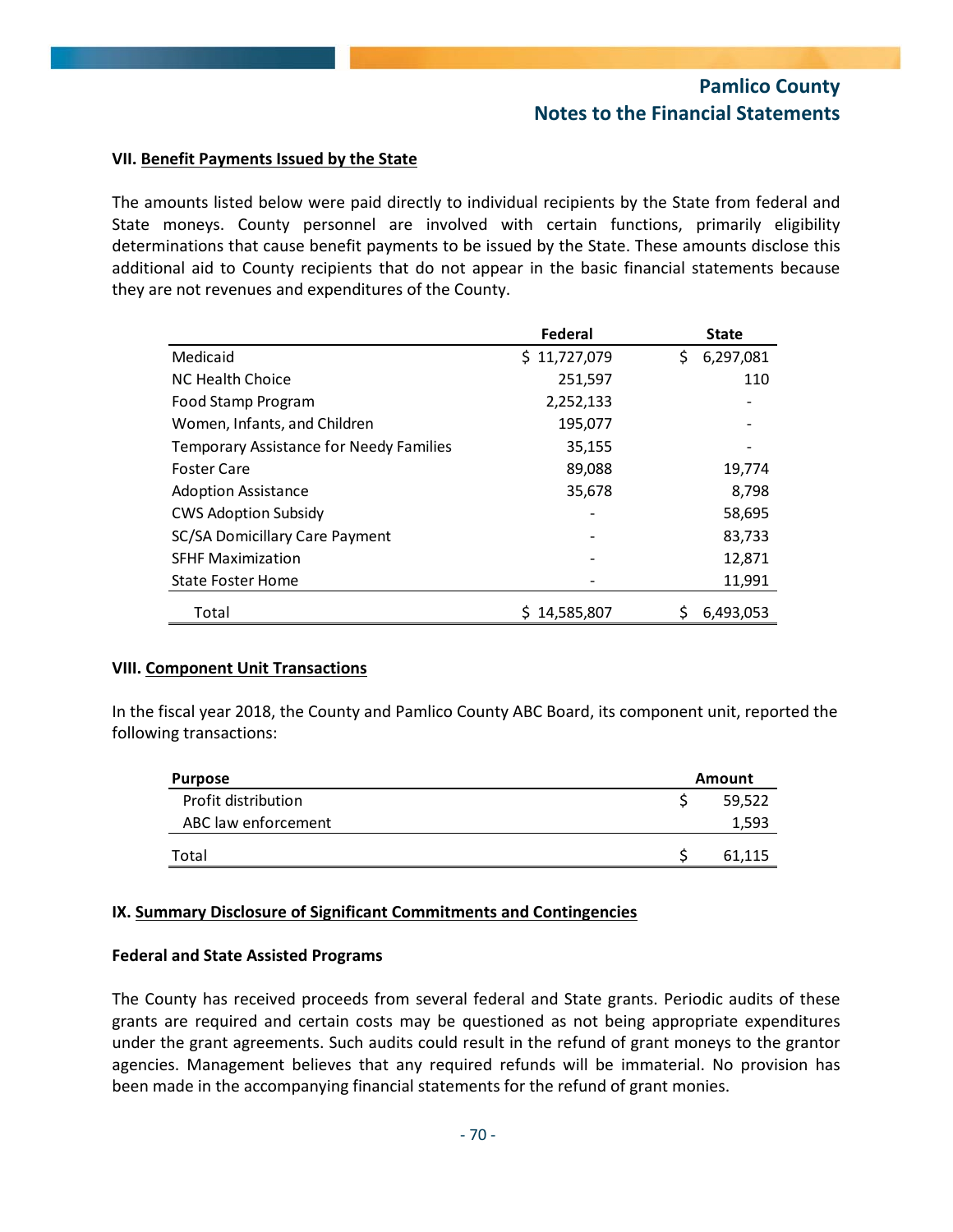#### **X. Change in Accounting Principle/Restatement**

The County implemented Governmental Accounting Standards Board (GASB) No. Statement 75, *Accounting and Financial Reporting for Financial Reporting for Postemployment Benefits Other than Pensions,* in the fiscal year ending June 30, 2018. The implementation of the statement required the County to record beginning total OPEB liability and the effects on net position of benefit payments and administrative expenses paid by the County related to OPEB during the measurement period (fiscal year ending June 30, 2017). Beginning deferred outflows and inflows of resources associated with the implementation were excluded from the restatement. As a result, net position for the governmental activities decreased \$145,816 and \$14,636 for the business‐type activities.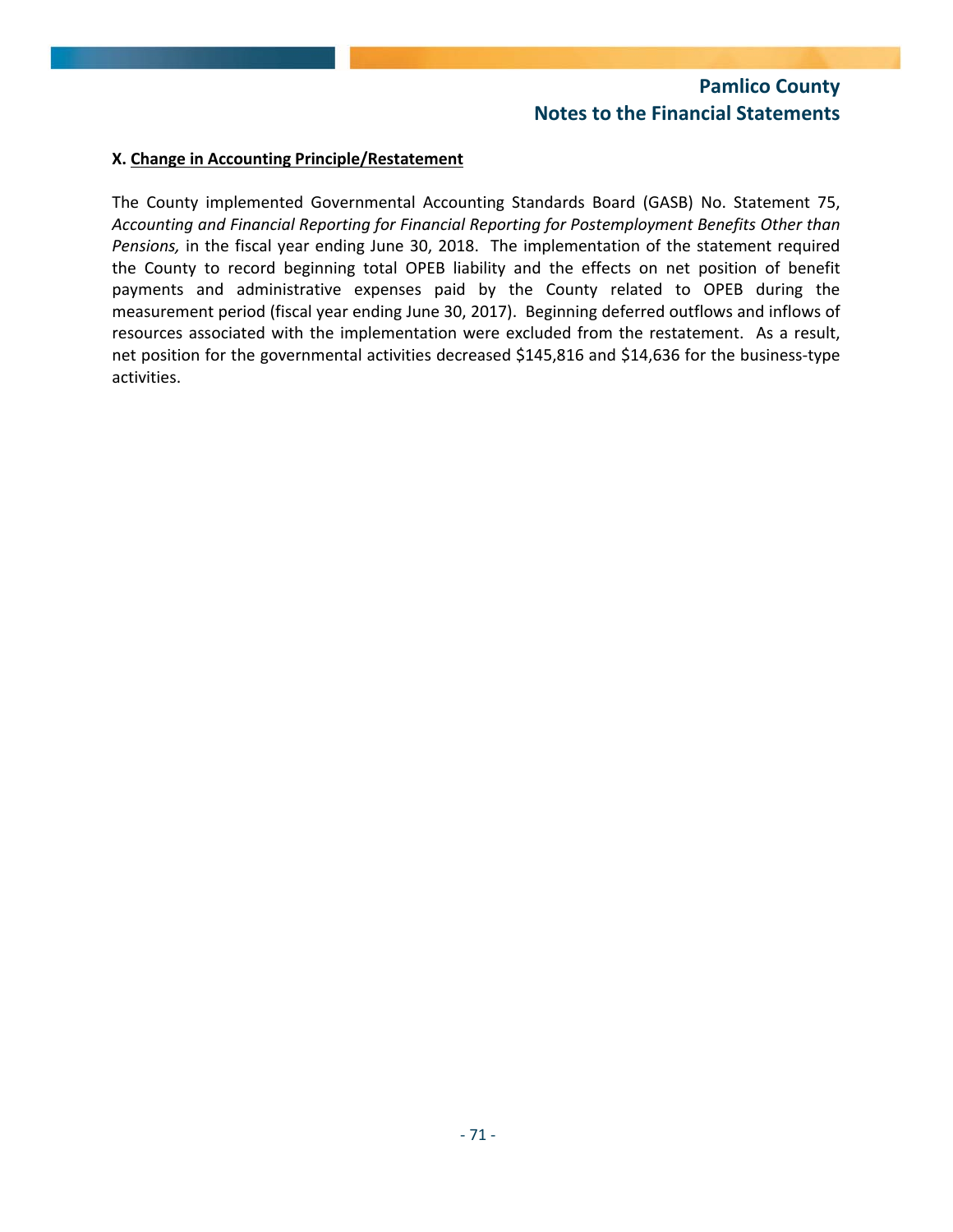### **Pamlico County Schedule of the County's Proportionate Share of Net Pension Liability (Asset) Local Government Employees' Retirement System Required Supplemental Information Last Five Fiscal Years \***

|                                                                                                                | 2018        | 2017        | 2016           | 2015          | 2014         |
|----------------------------------------------------------------------------------------------------------------|-------------|-------------|----------------|---------------|--------------|
| County's proportion of the net pension                                                                         |             |             |                |               |              |
| liability (asset) (%)                                                                                          | 0.090%      | 0.082%      | 0.077%         | 0.074%        | 0.075%       |
| County's proportion of the net pension                                                                         |             |             |                |               |              |
| liability (asset) (\$)                                                                                         | \$1,372,201 | \$1,732,036 | \$.<br>343,776 | \$ (437, 945) | 901,627<br>S |
| County's covered payroll                                                                                       | \$5,603,577 | \$5,646,584 | \$5,306,399    | \$5,180,842   | \$4,840,003  |
| County's proportionate share of the net<br>pension liability (asset) as a percentage<br>of its covered payroll | 24.49%      | 30.67%      | 6.48%          | $-8.45%$      | 18.63%       |
|                                                                                                                |             |             |                |               |              |
| Plan fiduciary net position as a percentage                                                                    |             |             |                |               |              |
| of the total pension liability                                                                                 | 94.18%      | 91.47%      | 98.09%         | 102.64%       | 94.35%       |

\* The amounts presented for each fiscal year were determined as of the prior fiscal year ending June 30.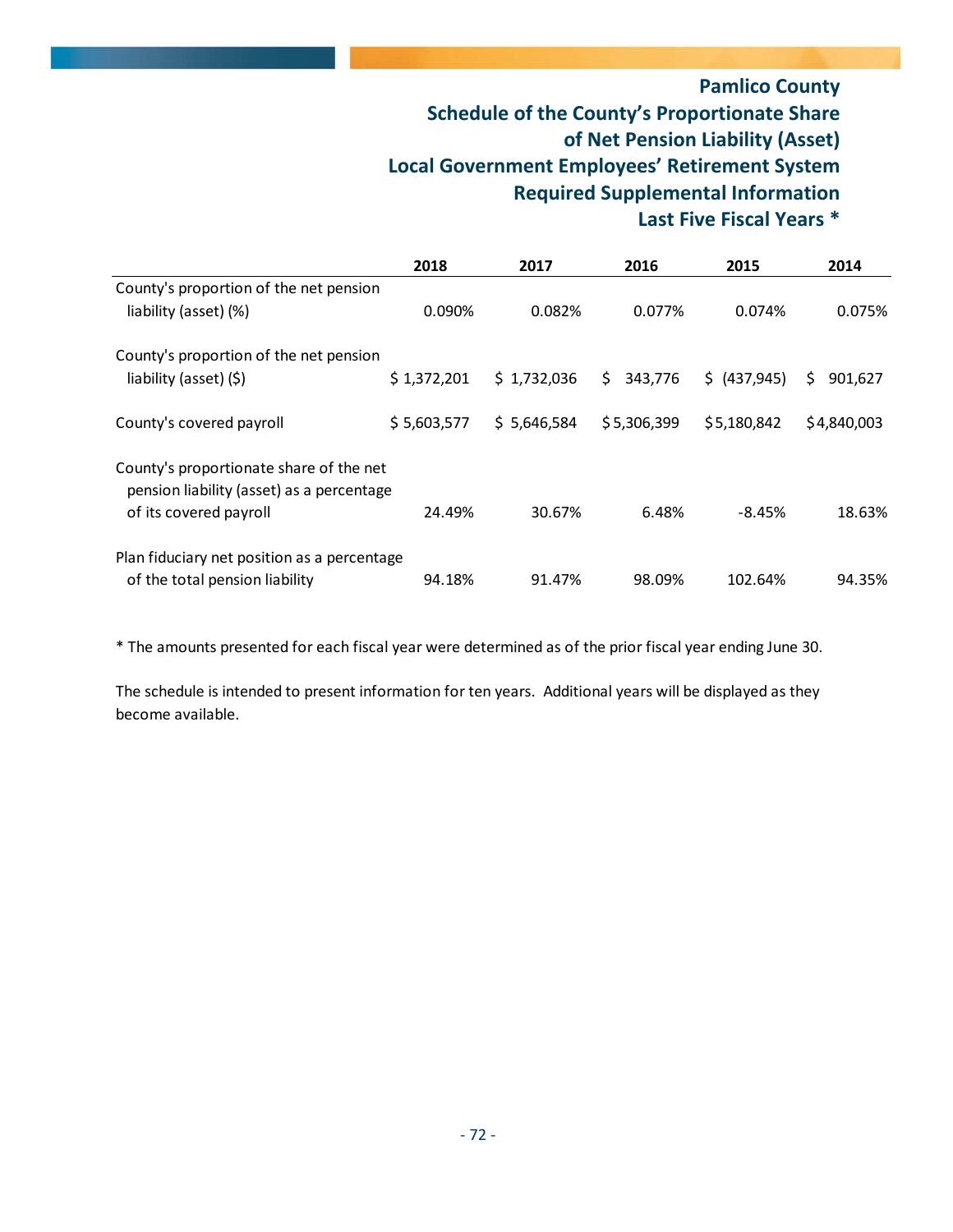#### **Pamlico County Schedule of the County Contributions Local Governmental Employee's Retirement System Required Supplemental Information Last Five Fiscal Years \***

|                                                     |    | 2018        |     | 2017        |    | 2016        |    | 2015        |   | 2014        |
|-----------------------------------------------------|----|-------------|-----|-------------|----|-------------|----|-------------|---|-------------|
| Contractually required contribution                 | S  | 444,756     | \$. | 407,987     | \$ | 328,151     | \$ | 326,080     | S | 311,843     |
| Contributions in relation to the                    |    |             |     |             |    |             |    |             |   |             |
| contractually required contribution                 |    | 444.756     |     | 407,987     |    | 328,151     |    | 326,080     |   | 311,843     |
| Contribution deficiency (excess)                    | Ŝ. |             |     |             | S. |             | Ŝ. |             |   |             |
| County's covered payroll                            |    | \$5,919,991 |     | \$5,603,577 |    | \$5,646,584 |    | \$5,306,399 |   | \$5,180,842 |
| Contributions as a percentage of<br>covered payroll |    | 7.51%       |     | 7.28%       |    | 5.81%       |    | 6.15%       |   | 6.02%       |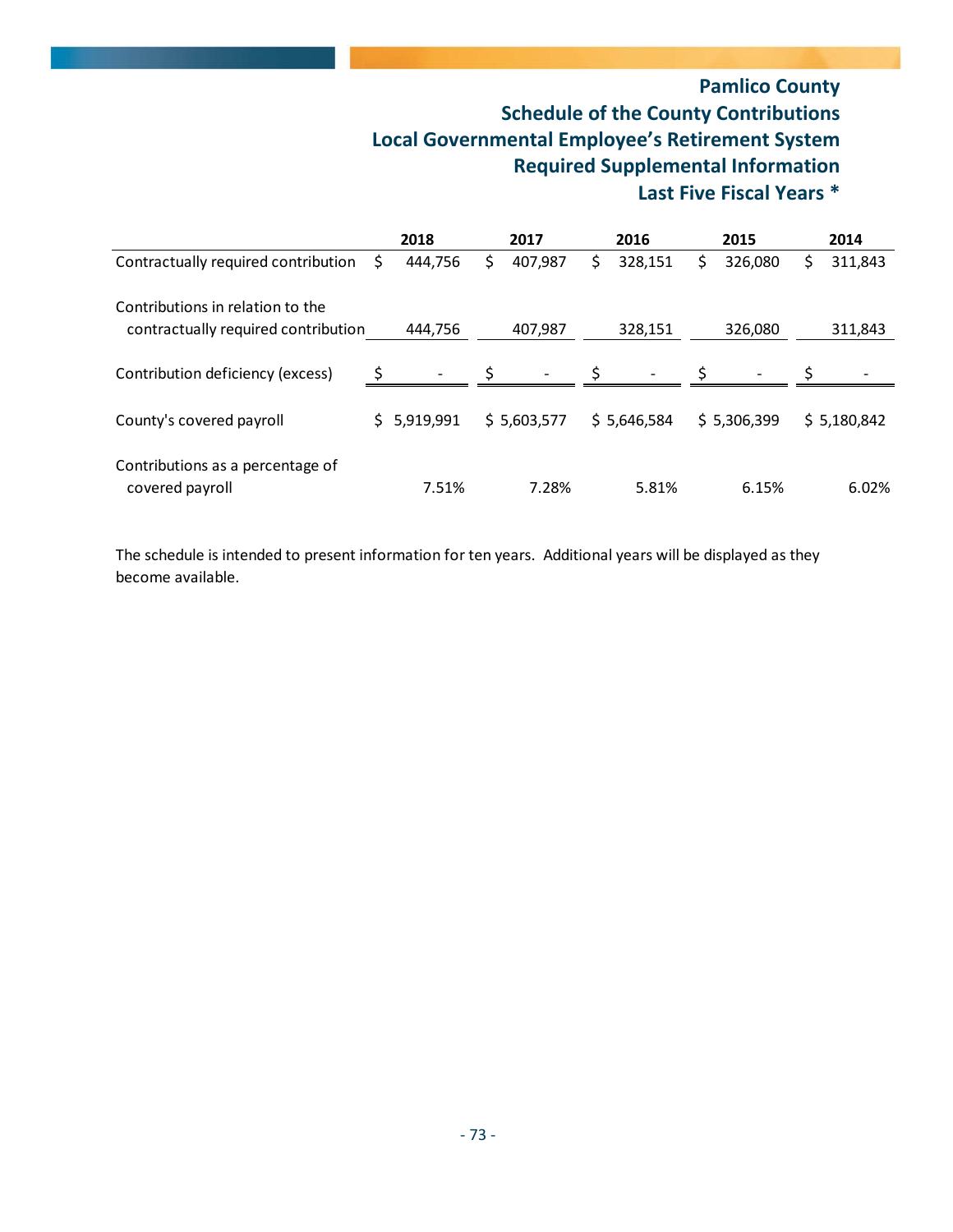#### **Pamlico County Schedule of the County's Proportionate Share of the Net Pension Liability (Asset) Register of Deeds' Supplemental Pension Fund Required Supplemental Information Last Five Fiscal Years \***

|                                                                  | 2018         | 2017         | 2016        | 2015        | 2014      |
|------------------------------------------------------------------|--------------|--------------|-------------|-------------|-----------|
| County's proportion of the net pension<br>liability (asset) (%)  | 0.14%        | 0.157%       | 0.143%      | 0.148%      | 0.136%    |
| County's proportion of the net pension<br>liability (asset) (\$) | \$ (24, 100) | \$ (29, 285) | \$ (32,318) | \$ (33,516) | S(28.996) |
| Plan fiduciary net position as a percentage                      |              |              |             |             |           |
| of the total pension liability                                   | 153.77%      | 160.17%      | 197.29%     | 193.88%     | 190.50%   |

\* The amounts presented for each fiscal year were determined as of the prior fiscal year ending June 30.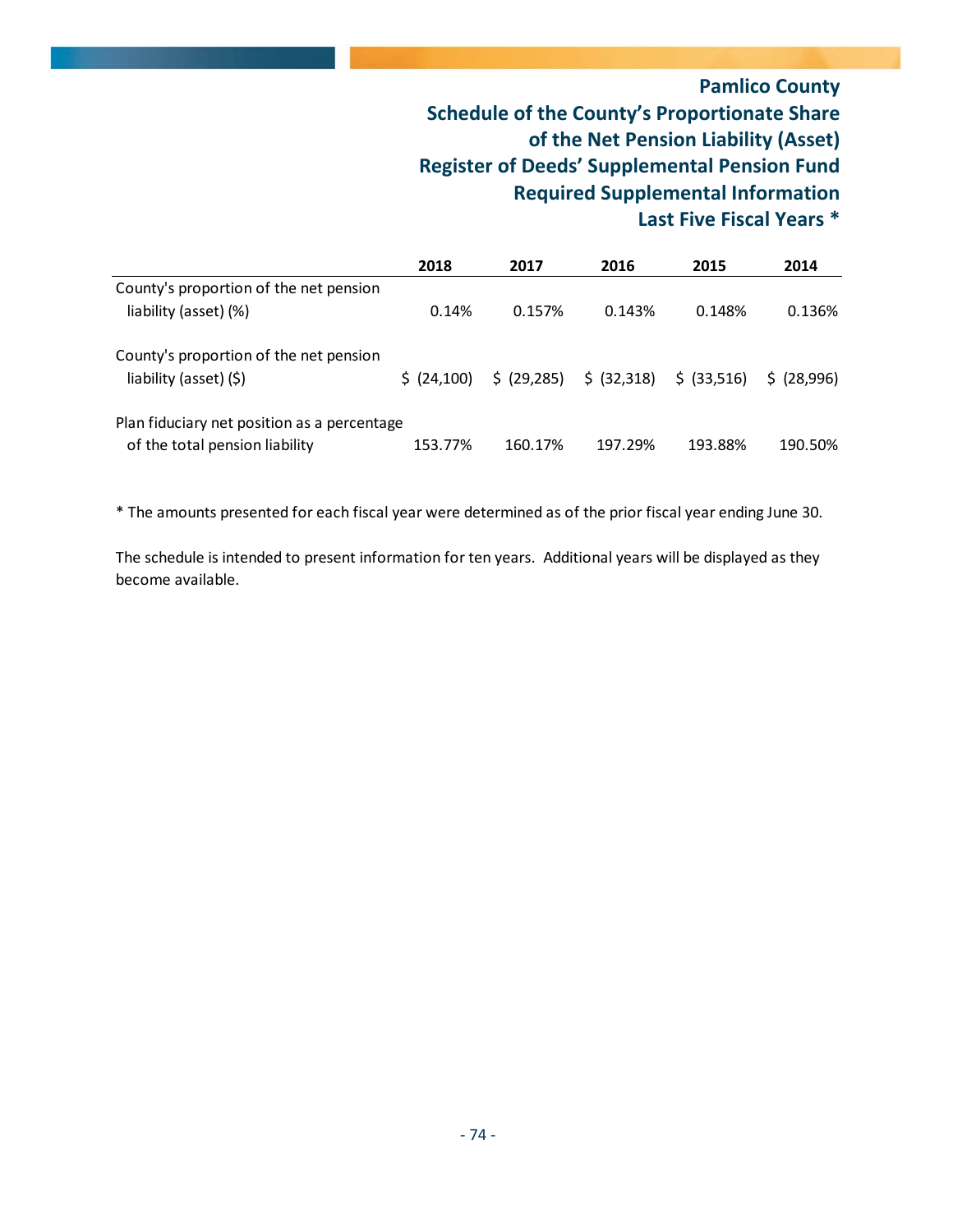#### **Pamlico County Schedule of County Contributions Register of Deeds' Supplemental Pension Fund Required Supplemental Information Last Five Fiscal Years \***

|                                                                         | 2018  | 2017                     | 2016 |                          | 2015 |                          |       |  | 2014 |
|-------------------------------------------------------------------------|-------|--------------------------|------|--------------------------|------|--------------------------|-------|--|------|
| Contractually required contribution                                     | 5.162 | 5,705                    |      | 1.280                    |      | 3.218                    | 1,207 |  |      |
| Contributions in relation to the<br>contractually required contribution | 5,162 | 5,705                    |      | 1,280                    |      | 3,218                    | 1,207 |  |      |
| Contribution deficiency (excess)                                        |       | $\overline{\phantom{a}}$ |      | $\overline{\phantom{a}}$ |      | $\overline{\phantom{a}}$ |       |  |      |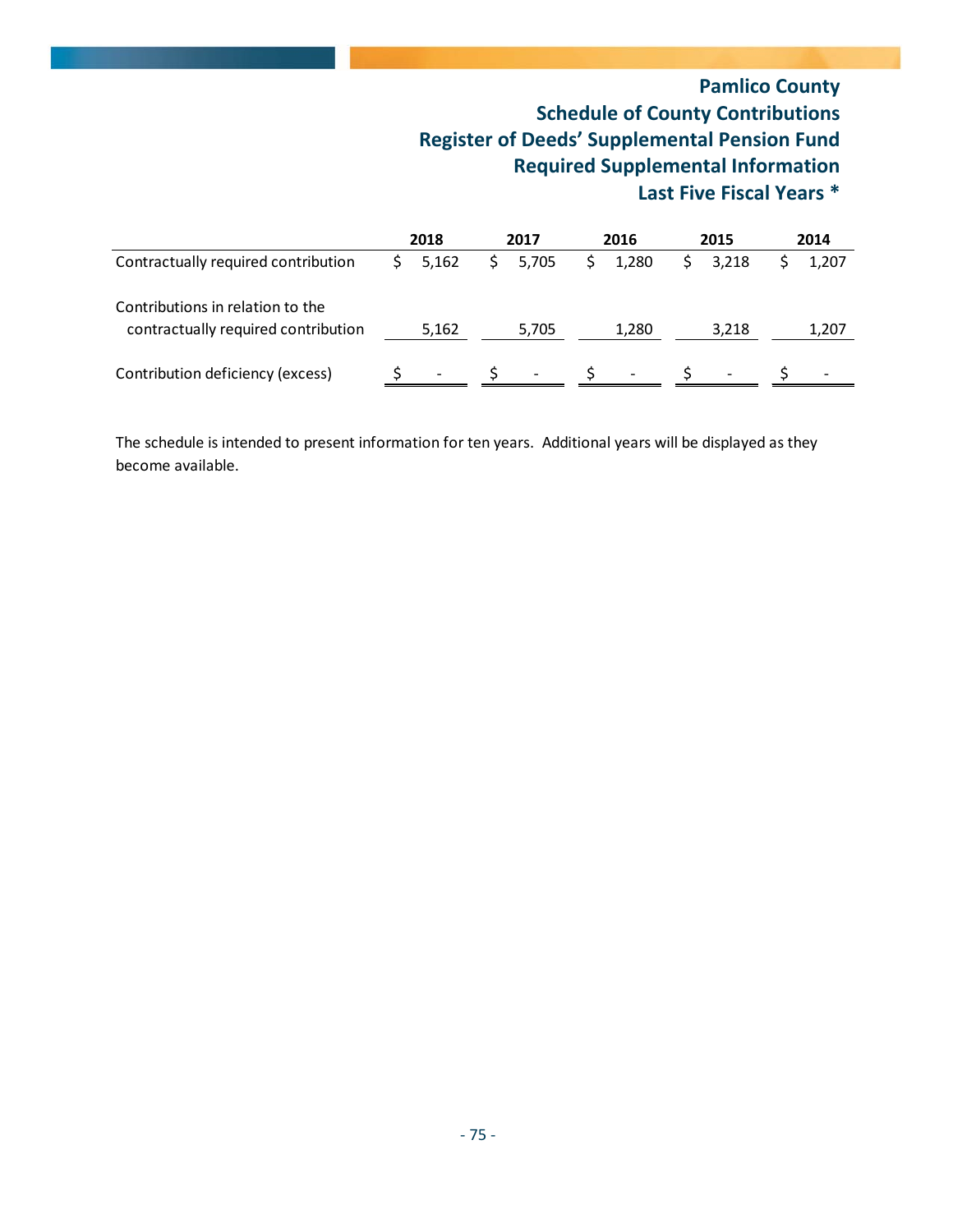### **Pamlico County Schedule of Changes in Total Pension Liability Law Enforcement Officers' Special Separation Allowance Required Supplemental Information June 30, 2018**

|                                                    | 2018     | 2017      |
|----------------------------------------------------|----------|-----------|
| <b>Beginning Balance</b>                           | 285,431  | 276,577   |
| Service cost                                       | 24,847   | 20,620    |
| Interst on the total pension liability             | 10,790   | 9,634     |
| Change of benefit terms                            |          |           |
| Differences between expected and actual experience |          |           |
| in the measurement of the total pension liability  | 24,408   |           |
| Change of assumptions or other inputs              | 27,824   | (7,981)   |
| Benefit payments                                   | (11,808) | (13, 419) |
| Other changes                                      |          |           |
| Ending balance of the total pension liability      | 361,492  | 285,431   |

The amounts presented for each fiscal year were determined as of the prior December 31.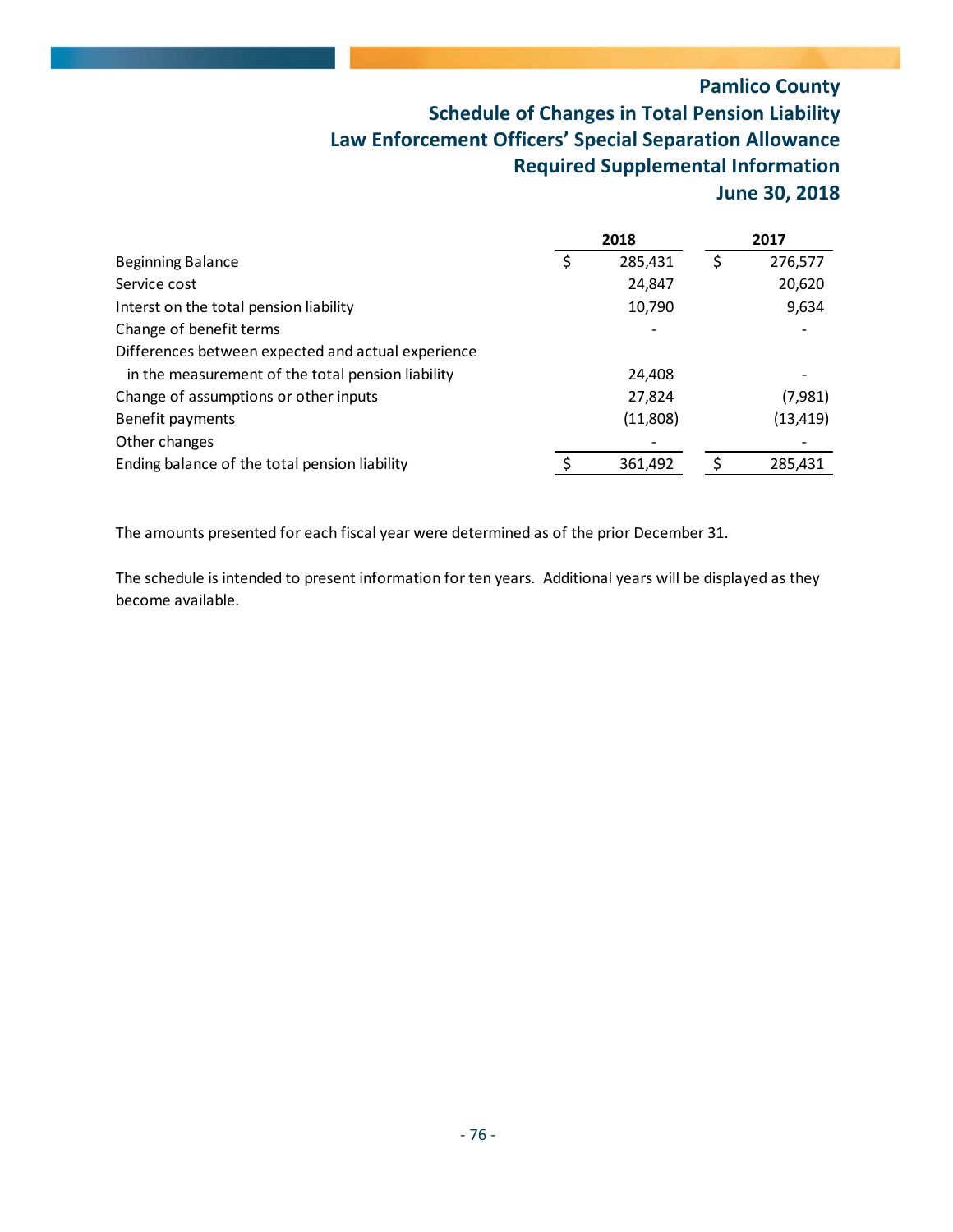### **Pamlico County Schedule of Changes in Total Pension Liability Law Enforcement Officers' Special Separation Allowance Required Supplemental Information June 30, 2018**

|                                                            |  | 2018      | 2017 |         |  |
|------------------------------------------------------------|--|-----------|------|---------|--|
| Total pension liability                                    |  | 361.492   |      | 285.431 |  |
| Covered payroll                                            |  | 1.061.206 |      | 873,603 |  |
| Total pension liability as a percentage of covered payroll |  | 34.06%    |      | 32.67%  |  |

Notes to the schedule:

Pamlico County has no assets accumulated in a trust that meets the criteria in paragraph 4 of GASB Statement 73 to pay related benefits.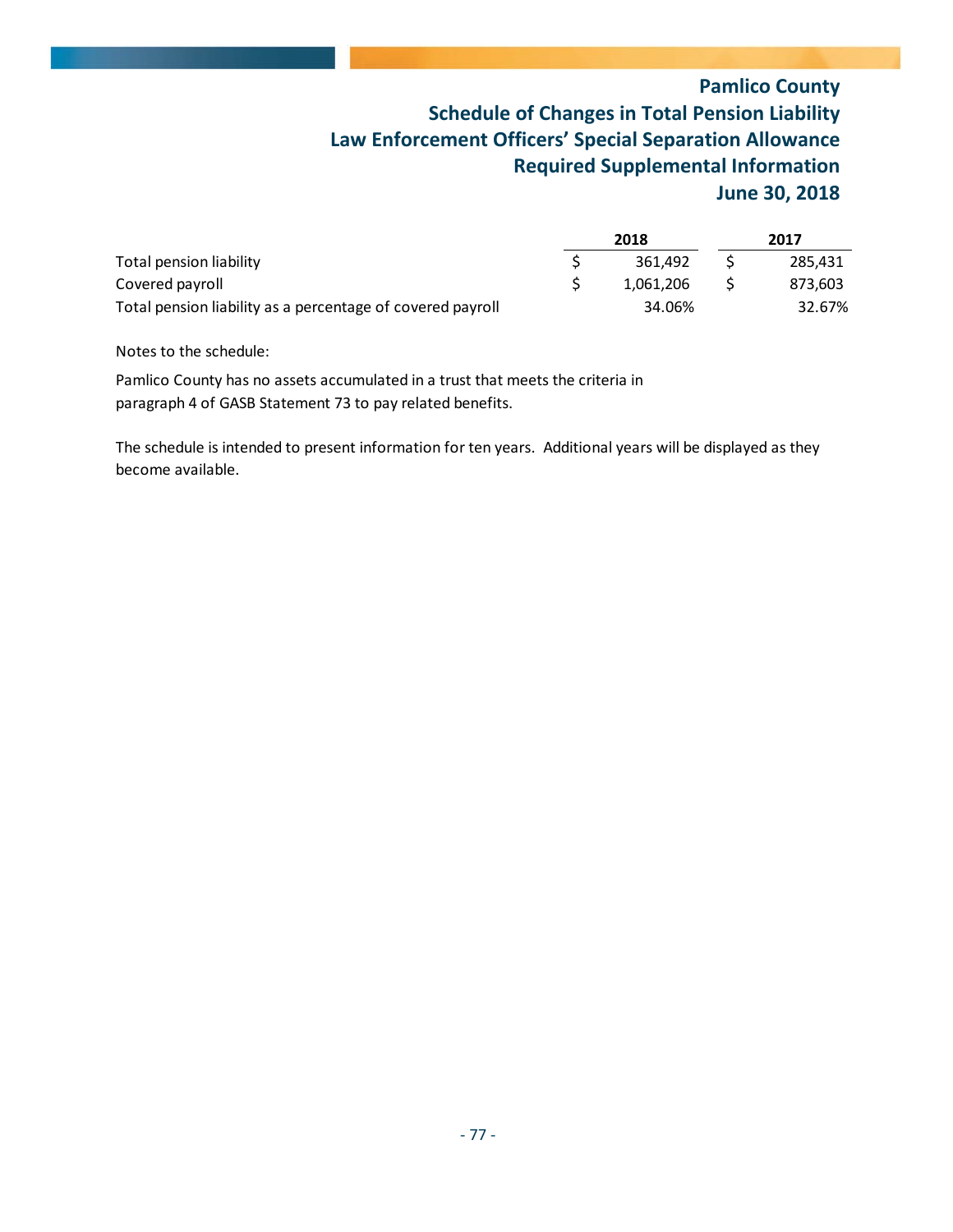### **Pamlico County Schedule of Changes in the Total OPEB Liability and Related Ratios Required Supplemental Information June 30, 2018**

| <b>Total OPEB Liability</b>                             |    | 2018      |
|---------------------------------------------------------|----|-----------|
|                                                         |    |           |
| Service cost                                            | \$ | 98,554    |
| Interest                                                |    | 30,758    |
| Changes of benefit terms                                |    |           |
| Differences between expected and actual experience      |    | 8,401     |
| Changes of assumptions                                  |    | (62, 996) |
| Benefit payments                                        |    | (28, 243) |
| Net change in total OPEB liability                      |    | 46.474    |
| Total OPEB liability - beginning                        |    | 1,035,862 |
| Total OPEB liability - ending                           | Ŝ. | 1,082,336 |
|                                                         |    |           |
| Covered payroll                                         | \$ | 4,967,384 |
| Total OPEB liability as a percentage of covered payroll |    | 21.79%    |

#### **Notes to schedule:**

Changes of assumptions: Changes of assumptions and other inputs reflect the effects of changes in the discount rate of each period. The following are the discount rates used in each period:

| <b>Fiscal Year</b> | Rate  |
|--------------------|-------|
| 2018               | 3.56% |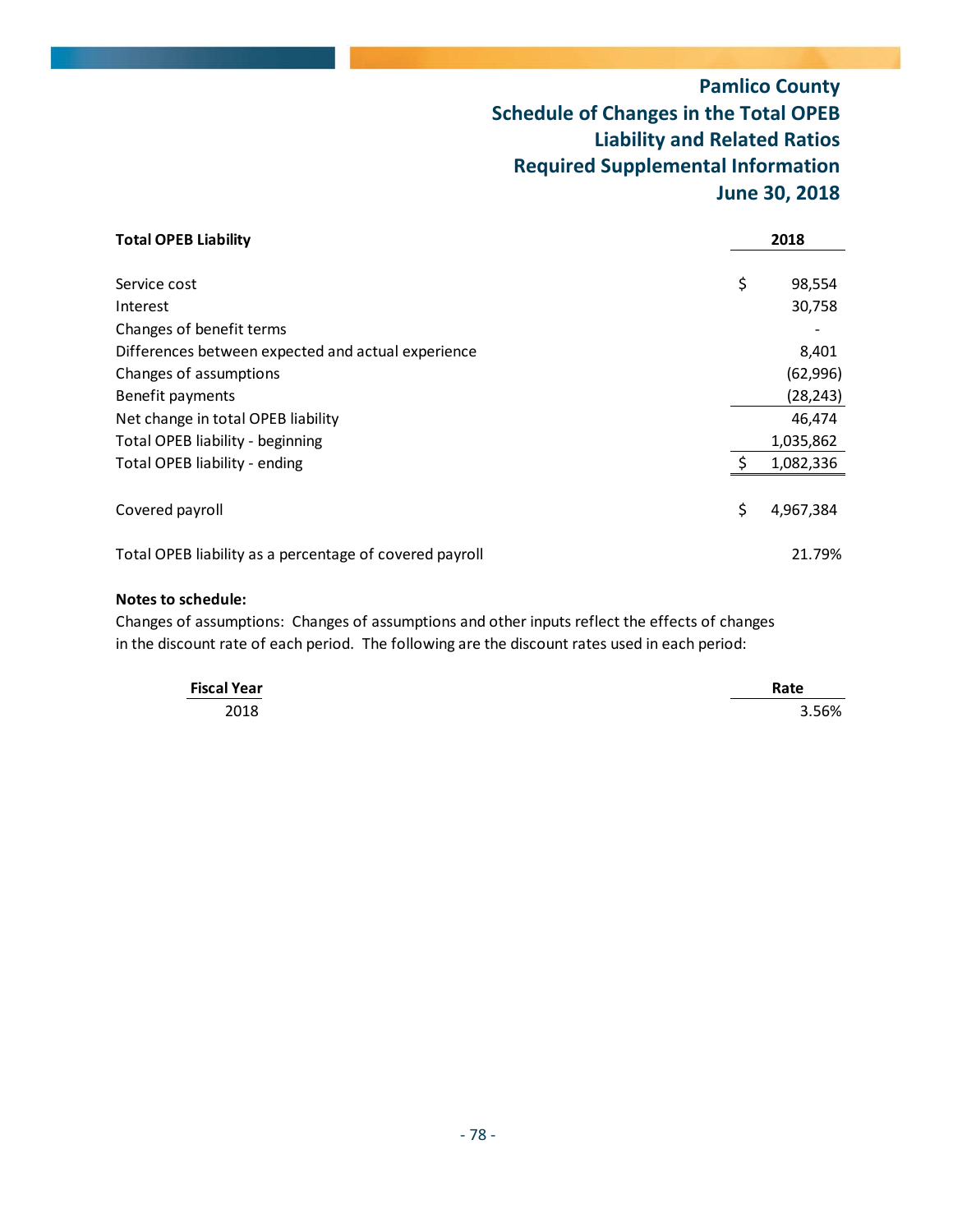|                                |                  |                  |         | <b>Variance Positive</b> |
|--------------------------------|------------------|------------------|---------|--------------------------|
|                                | <b>Budget</b>    | <b>Actual</b>    |         | (Negative)               |
| <b>REVENUES</b>                |                  |                  |         |                          |
| Ad valorem taxes               |                  |                  |         |                          |
| Taxes                          |                  | \$<br>10,453,018 |         |                          |
| Penalties and interest         |                  | 125,660          |         |                          |
| Total                          | \$<br>10,570,500 | 10,578,678       | $\zeta$ | 8,178                    |
| Local option sales tax         |                  |                  |         |                          |
| Article 39 and 44              |                  | 1,270,223        |         |                          |
| Article 40                     |                  | 839,334          |         |                          |
| Article 42                     |                  | 505,771          |         |                          |
| Total                          | 2,603,929        | 2,615,328        |         | 11,399                   |
| Other taxes and licenses       |                  |                  |         |                          |
| Documentary stamps             |                  | 65,615           |         |                          |
| Scrap tire disposal tax        |                  | 17,812           |         |                          |
| White goods disposal tax       |                  | 8,538            |         |                          |
| Medicaid hold harmless         |                  | 142,717          |         |                          |
| Other taxes                    |                  | 17,222           |         |                          |
| Total                          | 213,311          | 251,904          |         | 38,593                   |
| Unrestricted intergovernmental |                  |                  |         |                          |
| Beer and wine tax              |                  | 34,933           |         |                          |
| ABC profit distribution        |                  | 75,566           |         |                          |
| School resource officer        |                  | 44,030           |         |                          |
| Sheriff & Jail fees            |                  | 1,261,885        |         |                          |
| Facility fees                  |                  | 13,241           |         |                          |
| Total                          | 1,437,300        | 1,429,655        |         | (7,645)                  |
| Restricted intergovernmental   |                  |                  |         |                          |
| Federal and State grants       |                  | 3,300,245        |         |                          |
| Controlled substance tax       |                  | 8,550            |         |                          |
| ABC bottle tax                 |                  | 4,748            |         |                          |
| Total                          | 4,573,158        | 3,313,543        |         | (1,259,615)              |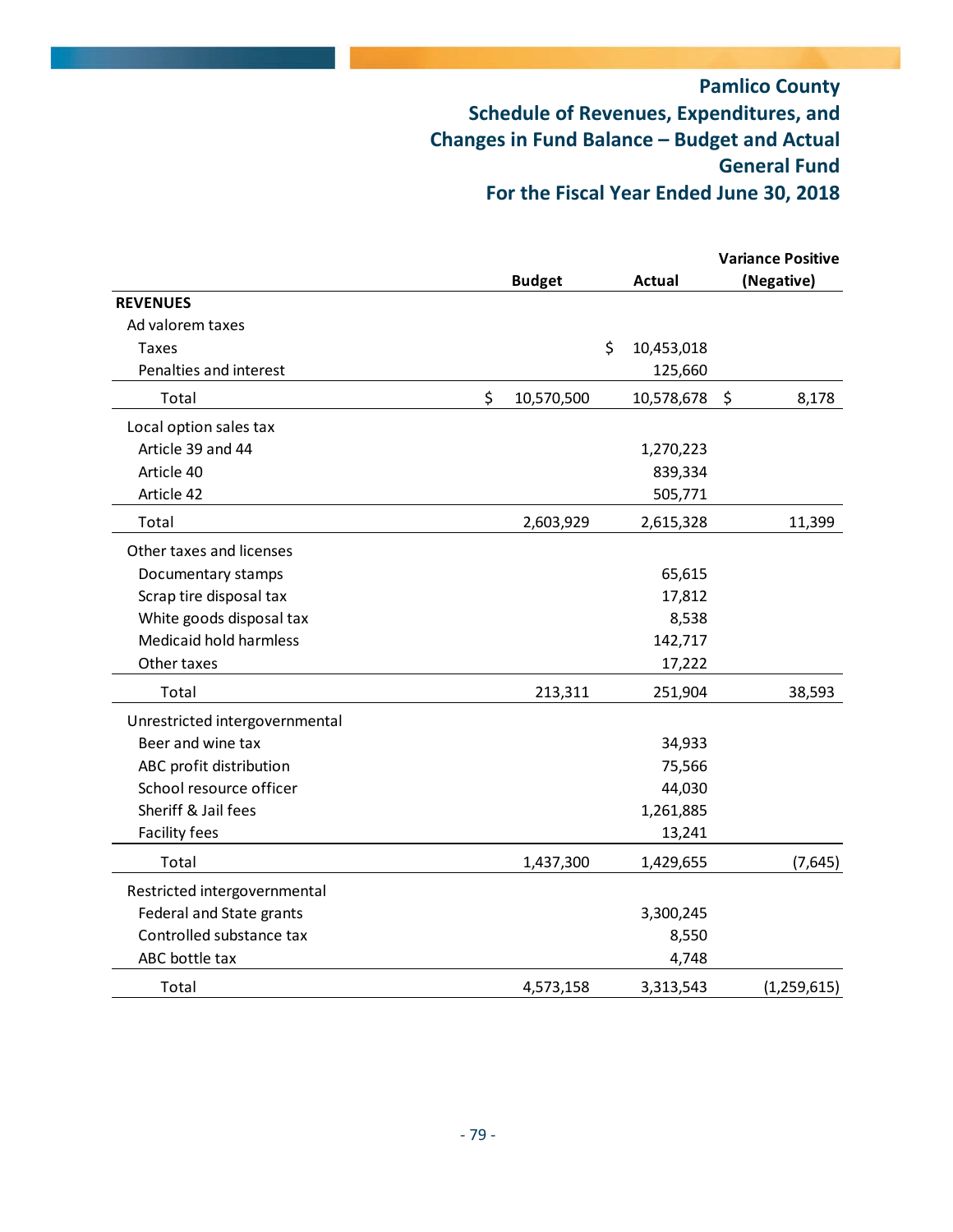|                                            |               |            | <b>Variance Positive</b> |
|--------------------------------------------|---------------|------------|--------------------------|
|                                            | <b>Budget</b> | Actual     | (Negative)               |
| Permits and fees                           |               |            |                          |
| <b>Building permits</b>                    |               | 195,895    |                          |
| Register of Deeds                          |               | 54,645     |                          |
| Other permits and fees                     |               | 72,936     |                          |
| Total                                      | 316,930       | 323,476    | 6,546                    |
| Sales and services                         |               |            |                          |
| Rents and concessions                      |               | 31,671     |                          |
| <b>Recreation fees</b>                     |               | 5,390      |                          |
| Patient Fees - Nursing Home & Health Dept. |               | 5,428      |                          |
| Senior Citizens fees                       |               | 1,722      |                          |
| Other fees                                 |               | 118,836    |                          |
| Total                                      | 212,563       | 163,047    | (49, 516)                |
| Investment earnings                        | 123,983       | 139,516    | 15,533                   |
| Miscellaneous                              | 238,924       | 51,432     | (187, 492)               |
| Total revenues                             | 20,290,598    | 18,866,579 | (1,424,019)              |
| <b>EXPENDITURES</b>                        |               |            |                          |
| General government                         |               |            |                          |
| Governing board                            |               |            |                          |
| Salaries and benefits                      |               | 77,954     |                          |
| Operating expenditures                     |               | 344,233    |                          |
| Total                                      | 451,695       | 422,187    | 29,508                   |
| County manager                             |               |            |                          |
| Salaries and benefits                      |               | 158,307    |                          |
| Operating expenditures                     |               | 11,998     |                          |
| Total                                      | 187,372       | 170,305    | 17,067                   |
| Personnel                                  |               |            |                          |
| Salaries and benefits                      |               | 127,256    |                          |
| Operating expenditures                     |               | 10,017     |                          |
| Total                                      | 166,578       | 137,273    | 29,305                   |
| Finance                                    |               |            |                          |
| Salaries and benefits                      |               | 306,468    |                          |
| Operating expenditures                     |               | 48,802     |                          |
| Total                                      | 385,209       | 355,270    | 29,939                   |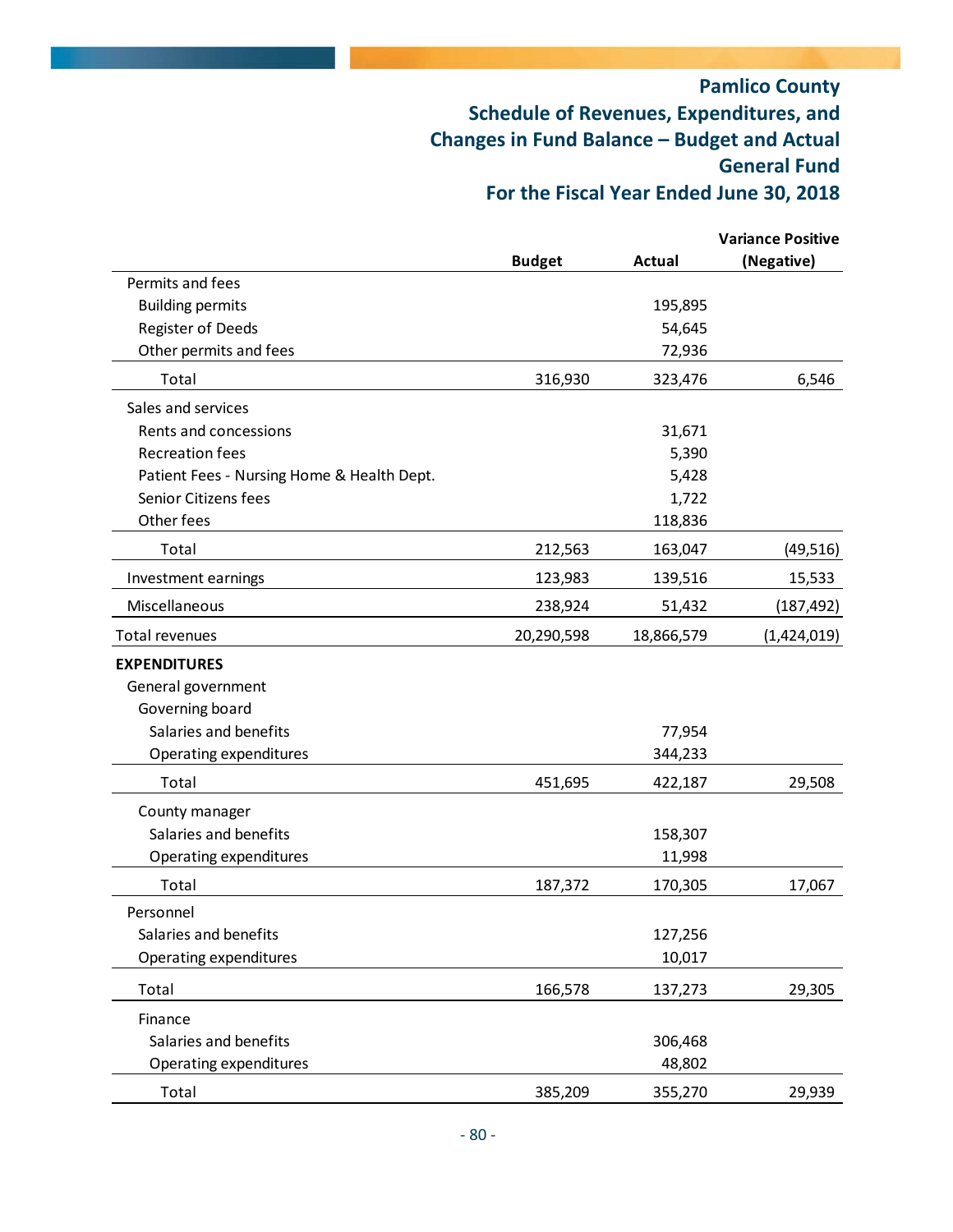|                           |               |               | <b>Variance Positive</b> |
|---------------------------|---------------|---------------|--------------------------|
|                           | <b>Budget</b> | <b>Actual</b> | (Negative)               |
| Tax Administrator         |               |               |                          |
| Salaries and benefits     |               | 390,464       |                          |
| Operating expenditures    |               | 168,799       |                          |
| Total                     | 593,173       | 559,263       | 33,910                   |
| <b>Board of Elections</b> |               |               |                          |
| Salaries and benefits     |               | 100,801       |                          |
| Operating expenditures    |               | 45,756        |                          |
| Total                     | 169,475       | 146,557       | 22,918                   |
| Register of Deeds         |               |               |                          |
| Salaries and benefits     |               | 101,957       |                          |
| Operating expenditures    |               | 30,686        |                          |
| Total                     | 146,715       | 132,643       | 14,072                   |
| Data processing           | 44,191        | 35,834        | 8,357                    |
| <b>Public Buildings</b>   |               |               |                          |
| Salaries and benefits     |               | 154,873       |                          |
| Operating expenditures    |               | 306,793       |                          |
| Capital outlay            |               | 205,404       |                          |
| Total                     | 736,855       | 667,070       | 69,785                   |
| Total general government  | 2,881,263     | 2,626,402     | 254,861                  |
| Public safety             |               |               |                          |
| Sheriff                   |               |               |                          |
| Salaries and benefits     |               | 1,408,518     |                          |
| Operating expenditures    |               | 411,345       |                          |
| Capital outlay            |               | 108,960       |                          |
| Total                     | 2,061,448     | 1,928,823     | 132,625                  |
| Jail                      |               |               |                          |
| Salaries and benefits     |               | 1,093,605     |                          |
| Operating expenditures    |               | 649,282       |                          |
| Capital outlay            |               | 80,299        |                          |
| Total                     | 1,948,870     | 1,823,186     | 125,684                  |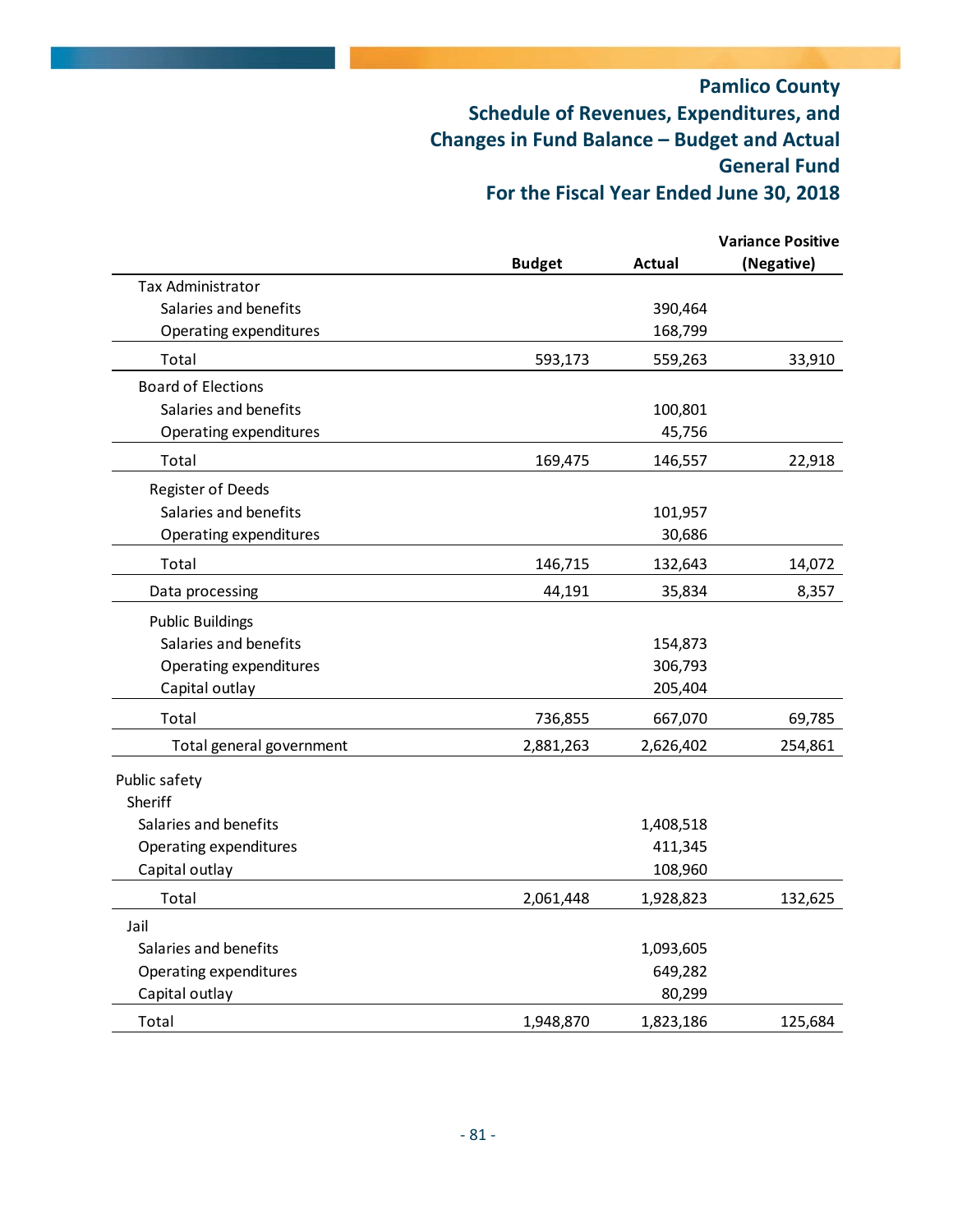|                                 |               |               | <b>Variance Positive</b> |
|---------------------------------|---------------|---------------|--------------------------|
|                                 | <b>Budget</b> | <b>Actual</b> | (Negative)               |
| Dispatch                        |               |               |                          |
| Salaries and benefits           |               | 291,240       |                          |
| Operating expenditures          |               | 1,975         |                          |
| Total                           | 323,459       | 293,215       | 30,244                   |
| Medical examiner                | 20,000        | 12,900        | 7,100                    |
| <b>Emergency management</b>     |               |               |                          |
| Salaries and benefits           |               | 90,449        |                          |
| Operating expenditures          |               | 33,485        |                          |
| <b>Fire Departments</b>         |               | 88,088        |                          |
| Rescue Squads                   |               | 558,000       |                          |
| Capital outlay                  |               | 63,632        |                          |
| Total                           | 870,656       | 833,654       | 37,002                   |
| Total public safety             | 5,224,433     | 4,891,778     | 332,655                  |
| Environmental protection        |               |               |                          |
| Recycling                       |               |               |                          |
| Salaries and benefits           |               | 100,103       |                          |
| Operating expenditures          |               | 125,829       |                          |
| Total                           | 235,199       | 225,932       | 9,267                    |
| Landfill monitoring             | 14,600        | 4,461         | 10,139                   |
| Animal control                  |               |               |                          |
| Salaries and benefits           |               | 42,427        |                          |
| Operating expenditures          |               | 45,000        |                          |
| Capital outlay                  |               | 48,837        |                          |
| Total                           | 143,607       | 136,264       | 7,343                    |
| Total environmental protection  | 393,406       | 366,657       | 26,749                   |
| Economic & physical development |               |               |                          |
| Planning                        |               |               |                          |
| Salaries and benefits           |               | 56,488        |                          |
| Operating expenditures          |               | 44,659        |                          |
| Total                           | 1,024,878     | 101,147       | 923,731                  |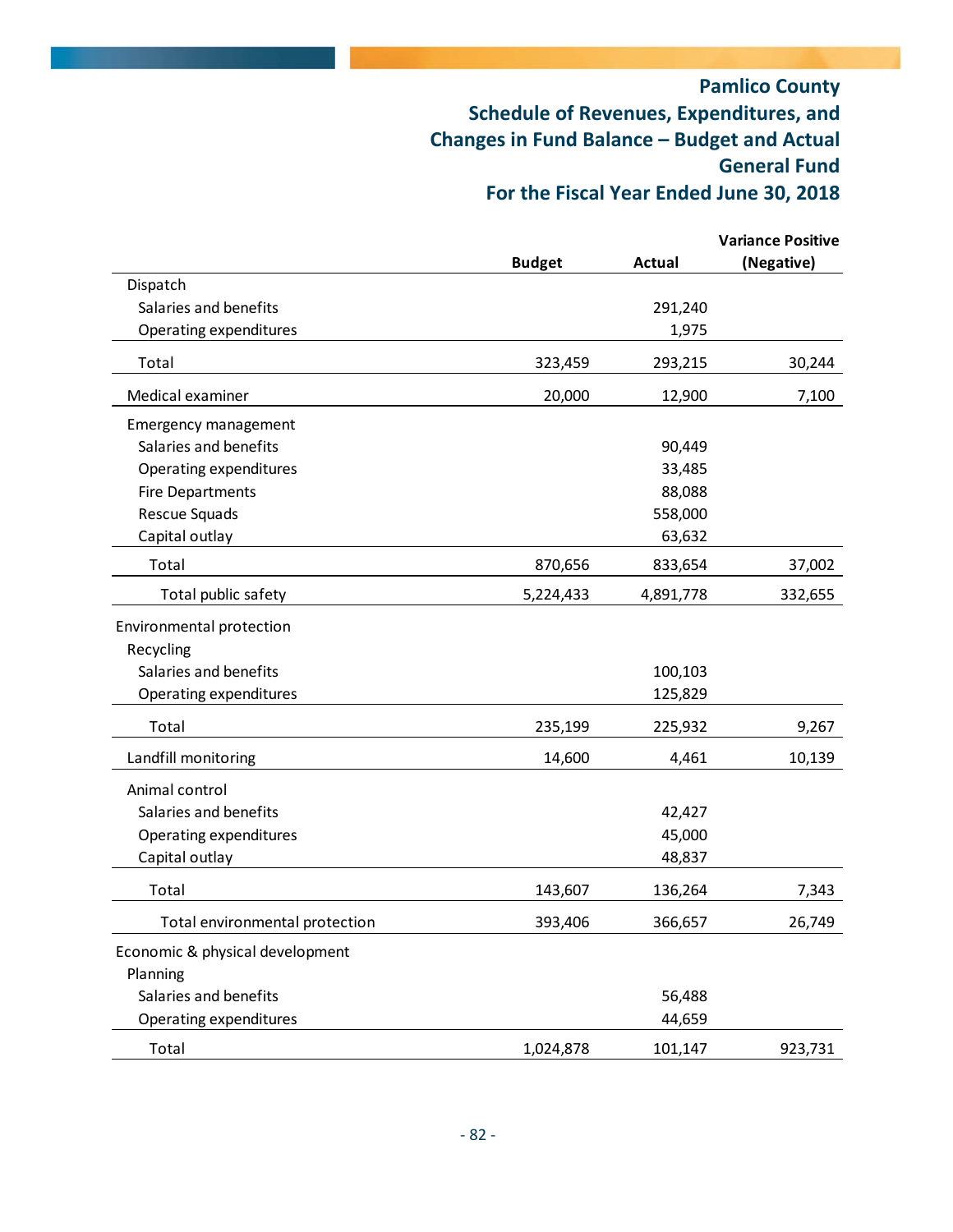|                                       |               |               | <b>Variance Positive</b> |
|---------------------------------------|---------------|---------------|--------------------------|
|                                       | <b>Budget</b> | <b>Actual</b> | (Negative)               |
| <b>Building inspections</b>           |               |               |                          |
| Salaries and benefits                 |               | 151,292       |                          |
| Operating expenditures                |               | 21,677        |                          |
| Total                                 | 187,904       | 172,969       | 14,935                   |
| Soil conservation                     |               |               |                          |
| Salaries and benefits                 |               | 86,451        |                          |
| Operating expenditures                |               | 314,077       |                          |
| Total                                 | 567,254       | 400,528       | 166,726                  |
| Cooperative extension                 | 113,558       | 103,983       | 9,575                    |
| Forrestry                             | 90,915        | 75,261        | 15,654                   |
| Total economic & physical development | 1,984,509     | 853,888       | 1,130,621                |
| Human services                        |               |               |                          |
| Senior Center                         |               |               |                          |
| Salaries and benefits                 |               | 179,247       |                          |
| Operating expenses                    |               | 125,449       |                          |
| Small home repair                     |               | 2,387         |                          |
| <b>NRCOG Nutrition</b>                |               | 1,028         |                          |
| Senior health insurance info          |               | 2,951         |                          |
| Capital outlay                        |               | 6,350         |                          |
| Total                                 | 378,981       | 317,412       | 61,569                   |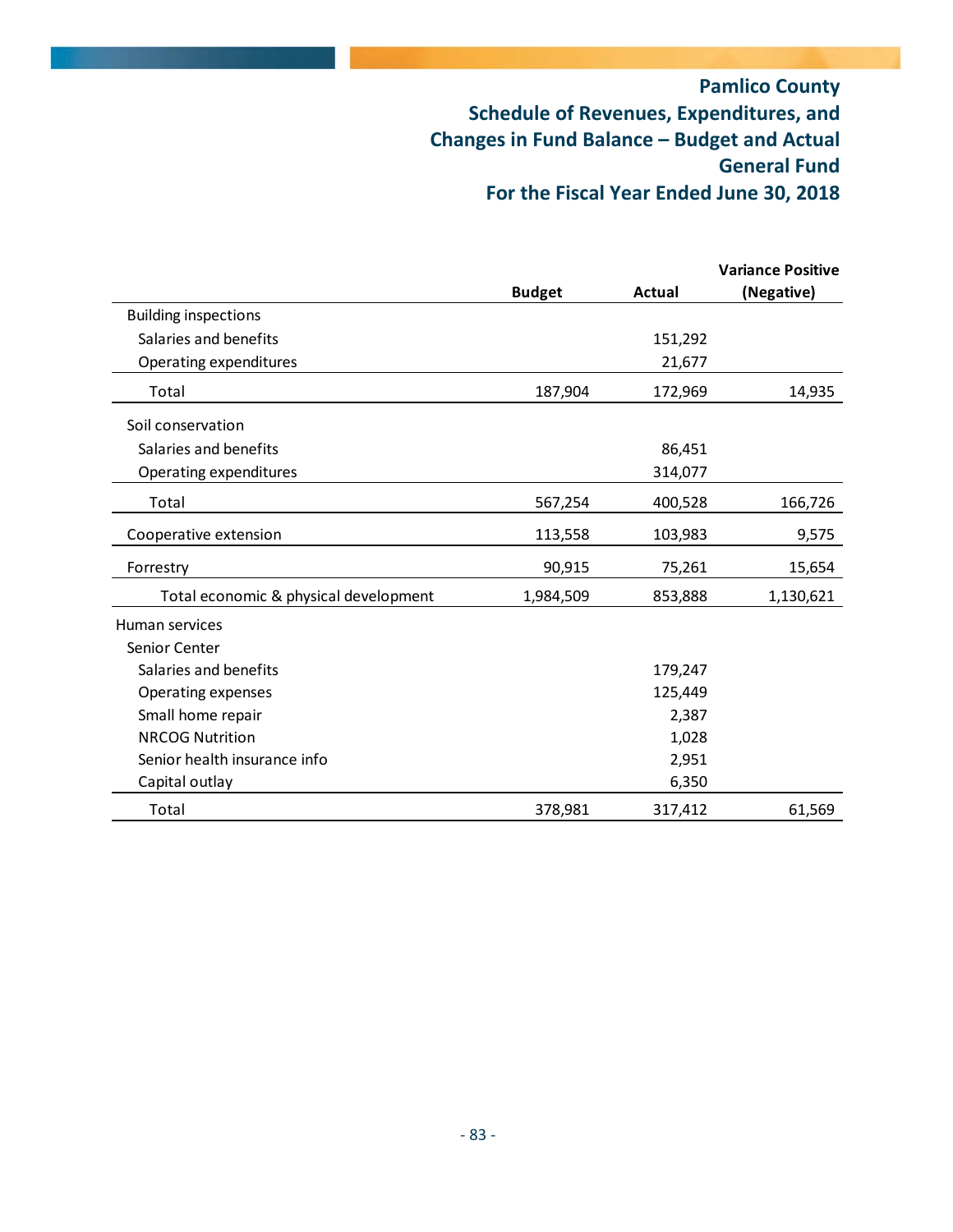|                                 |               |           | <b>Variance Positive</b> |
|---------------------------------|---------------|-----------|--------------------------|
|                                 | <b>Budget</b> | Actual    | (Negative)               |
| Health department               |               |           |                          |
| Salaries and benefits           |               | 203,771   |                          |
| Operating expenses              |               | 90,466    |                          |
| Bioterrorism                    |               | 23,295    |                          |
| Tuberculosis                    |               | 14,480    |                          |
| Communicable disease            |               | 13,552    |                          |
| Immunization action plan        |               | 39,617    |                          |
| Primary care                    |               | 56,882    |                          |
| Breast cervical cancer          |               | 31,058    |                          |
| Child health                    |               | 47,760    |                          |
| Maternal health                 |               | 8,037     |                          |
| Women preventive health         |               | 63,023    |                          |
| Health promotion                |               | 23,758    |                          |
| Environmental health            |               | 155,589   |                          |
| HIV/STD                         |               | 30,210    |                          |
| Food and lodging                |               | 73,294    |                          |
| Woman, infant and children      |               | 111,700   |                          |
| Total                           | 1,325,043     | 986,492   | 338,551                  |
| East Carolina Behavorial Health | 37,200        | 35,352    | 1,848                    |
| Social services                 |               |           |                          |
| Salaries and benefits           |               | 1,849,252 |                          |
| Operating expenditures          |               | 302,134   |                          |
| Work First transportation       |               | 1,886     |                          |
| Medicaid transportation         |               | 97,587    |                          |
| Special Assistance for Adults   |               | 86,634    |                          |
| Drug test/ child welfare        |               | 165       |                          |
| Jobs program                    |               | 390       |                          |
| State foster care               |               | 61,218    |                          |
| AFDC/TANF foster care           |               | 99,180    |                          |
| <b>Emergency foster care</b>    |               | 226       |                          |
| Aid to the blind                |               | 709       |                          |
| Adoption assistance             |               | 25,847    |                          |
| Crisis intervention program     |               | 65,687    |                          |
| Daycare                         |               | 101,177   |                          |
| Child support                   |               | 589       |                          |
| Aging services                  |               | 114,544   |                          |
| Duke Energy utility program     |               | 5,490     |                          |
| Transportation                  |               | 96,503    |                          |
| NRCOG chore services            |               | 36,349    |                          |
| Total                           | 3,237,711     | 2,945,567 | 292,144                  |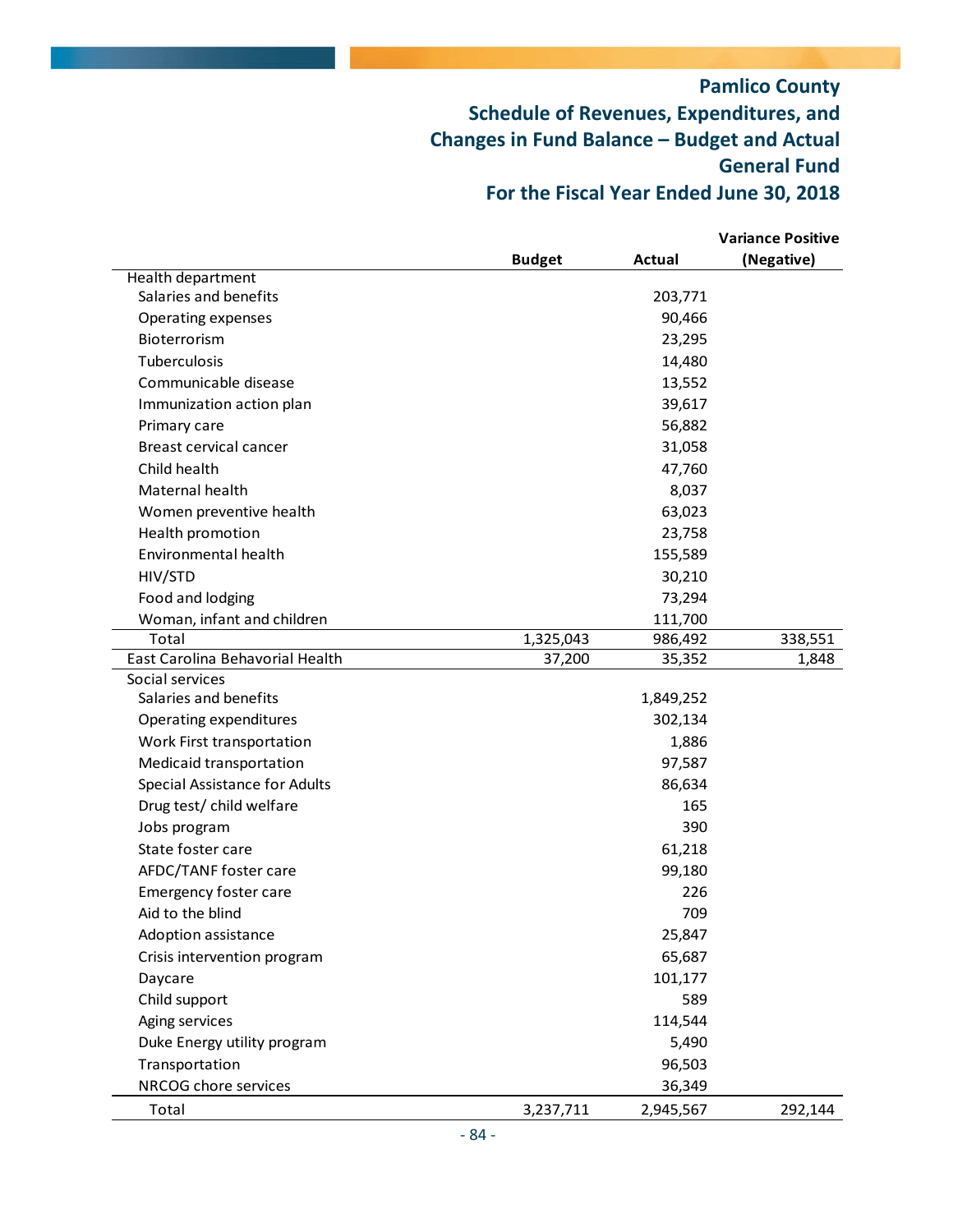|                                            |               |               | <b>Variance Positive</b> |
|--------------------------------------------|---------------|---------------|--------------------------|
|                                            | <b>Budget</b> | <b>Actual</b> | (Negative)               |
| Veterans services                          | 25,201        | 22,018        | 3,183                    |
| Department of Juvenile Justice Partnership |               |               |                          |
| <b>Task Force Certification</b>            |               | 268           |                          |
| Intervention - delinquency                 |               | 69,553        |                          |
| Total                                      | 108,343       | 69,821        | 38,522                   |
| Total human services                       | 5,112,479     | 4,376,662     | 735,817                  |
| Cultural and recreation                    |               |               |                          |
| Salaries and benefits                      |               | 235,175       |                          |
| Operating expenditures                     |               | 95,173        |                          |
| Capital outlay                             |               | 6,887         |                          |
| Total                                      | 474,909       | 337,235       | 137,674                  |
| Libraries                                  | 233,539       | 232,539       | 1,000                    |
| Total cultural and recreation              | 708,448       | 569,774       | 138,674                  |
| Education                                  |               |               |                          |
| Pamlico County Board of Education          |               |               |                          |
| Current                                    |               | 3,664,710     |                          |
| Capital                                    |               | 250,000       |                          |
| Total                                      | 3,914,710     | 3,914,710     |                          |
| Pamlico Community College                  | 577,389       | 577,389       |                          |
| <b>Total education</b>                     | 4,492,099     | 4,492,099     |                          |
| Debt service                               |               |               |                          |
| Principal                                  |               | 611,766       |                          |
| Interest                                   |               | 361,147       |                          |
| Total debt service                         | 976,298       | 972,913       | 3,385                    |
| Total expenditures                         | 21,772,935    | 19,150,173    | 2,622,762                |
| Revenues over (under) expenditures         | (1,482,337)   | (283, 594)    | 1,198,743                |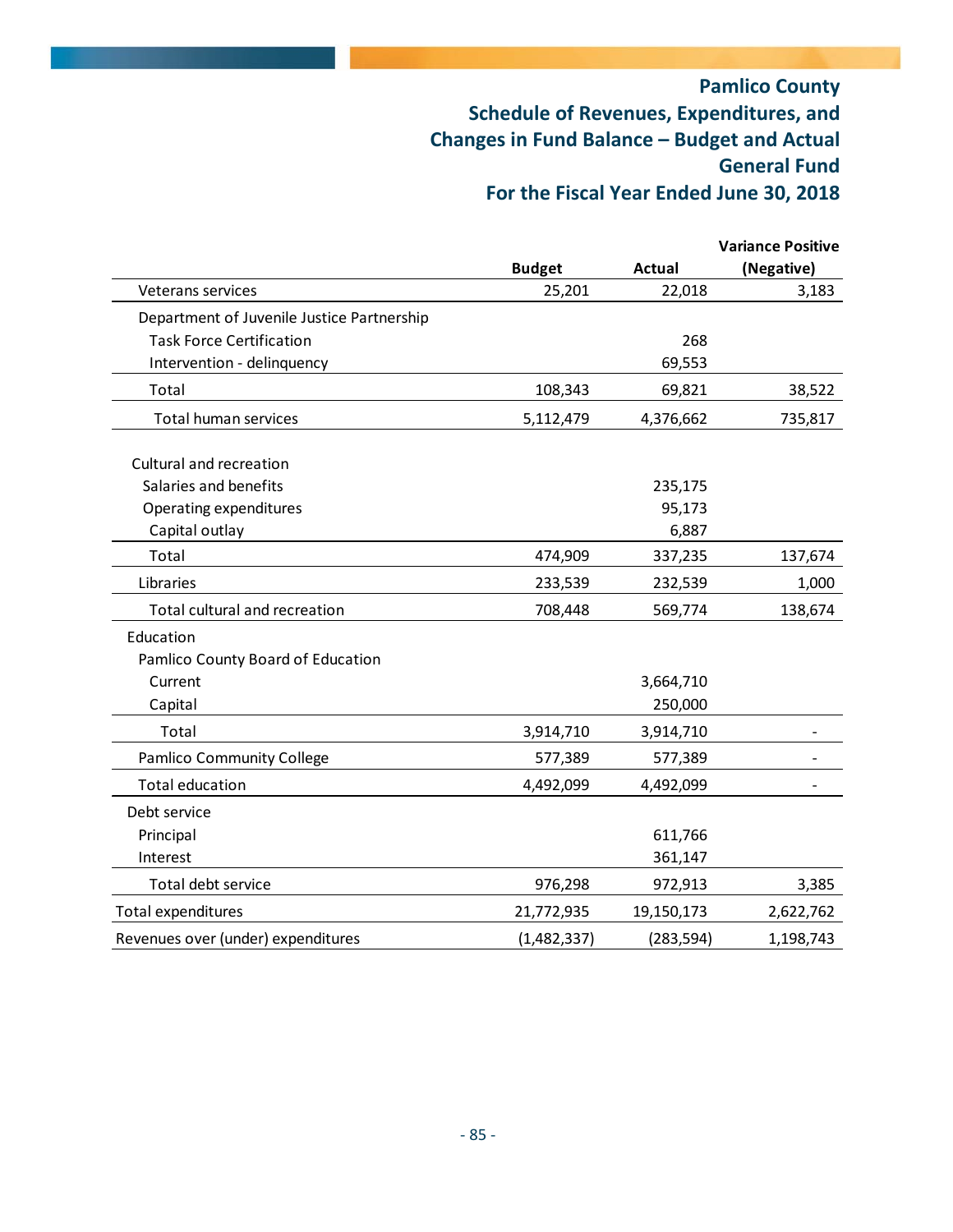|                                       |   |               |                 | <b>Variance Positive</b> |
|---------------------------------------|---|---------------|-----------------|--------------------------|
|                                       |   | <b>Budget</b> | Actual          | (Negative)               |
| <b>OTHER FINANCING SOURCES (USES)</b> |   |               |                 |                          |
| Transfer to FMA-SRL Fund              |   | (158, 380)    | (158, 380)      |                          |
| Transfer to FMA-RL Fund               |   | (50, 184)     | (50, 183)       |                          |
| Transfer to HMGP Fund                 |   | (16,000)      | (16,000)        |                          |
| Transfer from Water Fund              |   | 117,000       | 117,000         |                          |
| Total other financing sources         |   | (107, 564)    | (107,563)       |                          |
| Fund balance appropriated             |   | 1,589,901     |                 | (1,589,901)              |
| Net change in fund balance            | ς |               | $(391, 157)$ \$ | (391, 157)               |
| <b>Fund balance, beginning</b>        |   |               | 10,639,811      |                          |
| <b>Fund balance, ending</b>           |   |               | 10,248,654      |                          |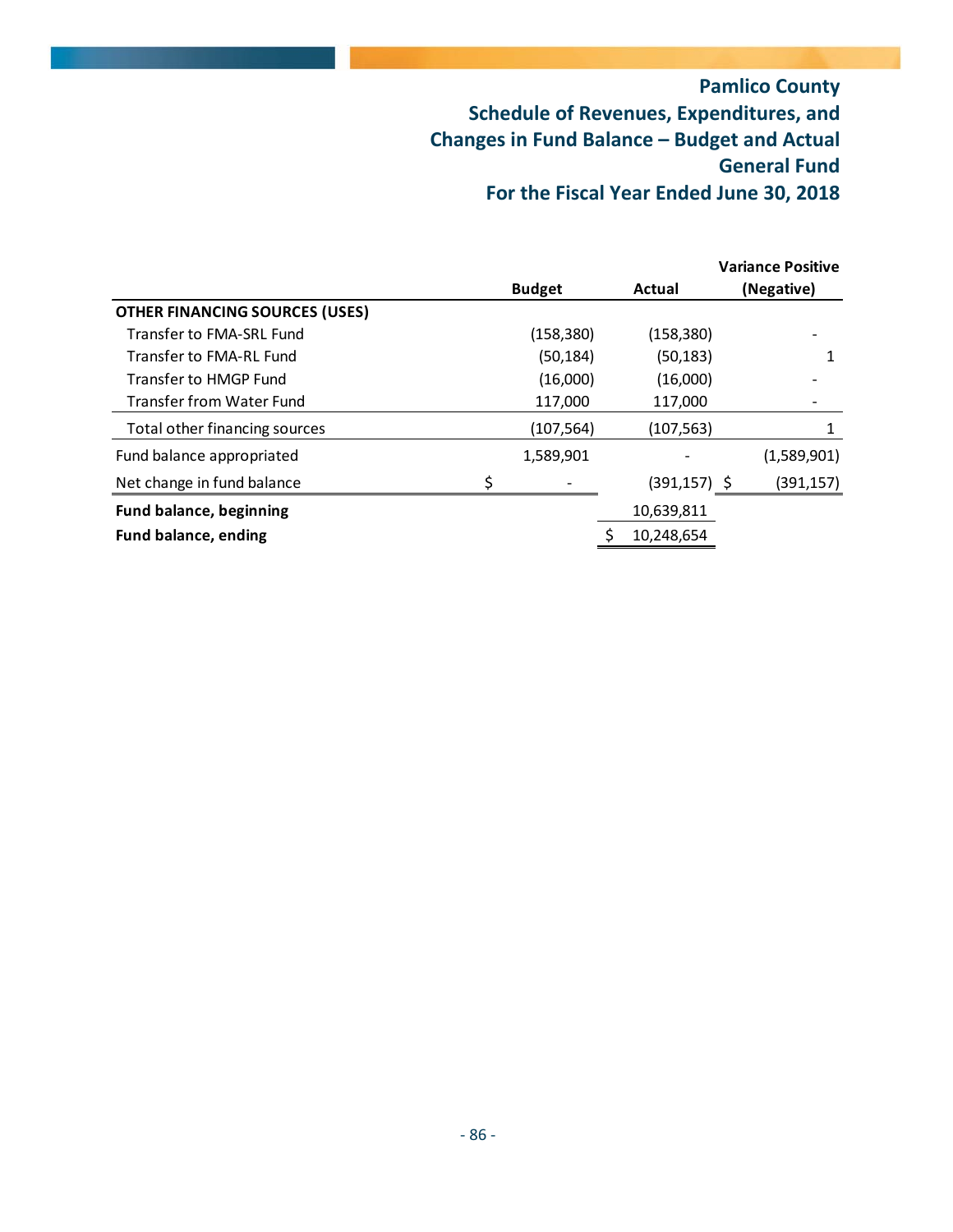# **Pamlico County Schedule of Revenues, Expenditures and Changes in Fund Balances Hazard Mitigation Grant Fund For The Fiscal Year Ended June 30, 2018**

|                                      | <b>Budget</b>    | Actual                        | Variance<br><b>Positive</b><br>(Negative) |
|--------------------------------------|------------------|-------------------------------|-------------------------------------------|
| <b>REVENUES</b>                      |                  |                               |                                           |
| Restricted intergovernmental         | \$<br>12,972,070 | $\ddot{\varsigma}$<br>257,865 | \$<br>(12, 714, 205)                      |
| <b>EXPENDITURES</b>                  |                  |                               |                                           |
| Economic & physical development      |                  |                               |                                           |
| Soft costs                           | 797,154          | 25,413                        | 771,741                                   |
| Acquisition                          | 3,557,084        |                               | 3,557,084                                 |
| Administration                       | 328,079          |                               | 328,079                                   |
| Clearance                            | 861,374          |                               | 861,374                                   |
| Rehabilitation                       | 7,428,379        | 192,561                       | 7,235,818                                 |
| Total expenditures                   | 12,972,070       | 217,974                       | 12,754,096                                |
| Revenue over (under) expenditures    |                  | 39,891                        | 39,891                                    |
| <b>OTHER FINANCING SOURCES:</b>      |                  |                               |                                           |
| <b>Transfer from General Fund</b>    |                  | 16,000                        | 16,000                                    |
| Revenues and other financing sources |                  |                               |                                           |
| over (under) expenditures            | \$               | 55,891 \$                     | 55,891                                    |
| <b>Fund balance, beginning</b>       |                  | (42, 895)                     |                                           |
| <b>Fund balance, ending</b>          |                  | \$<br>12,996                  |                                           |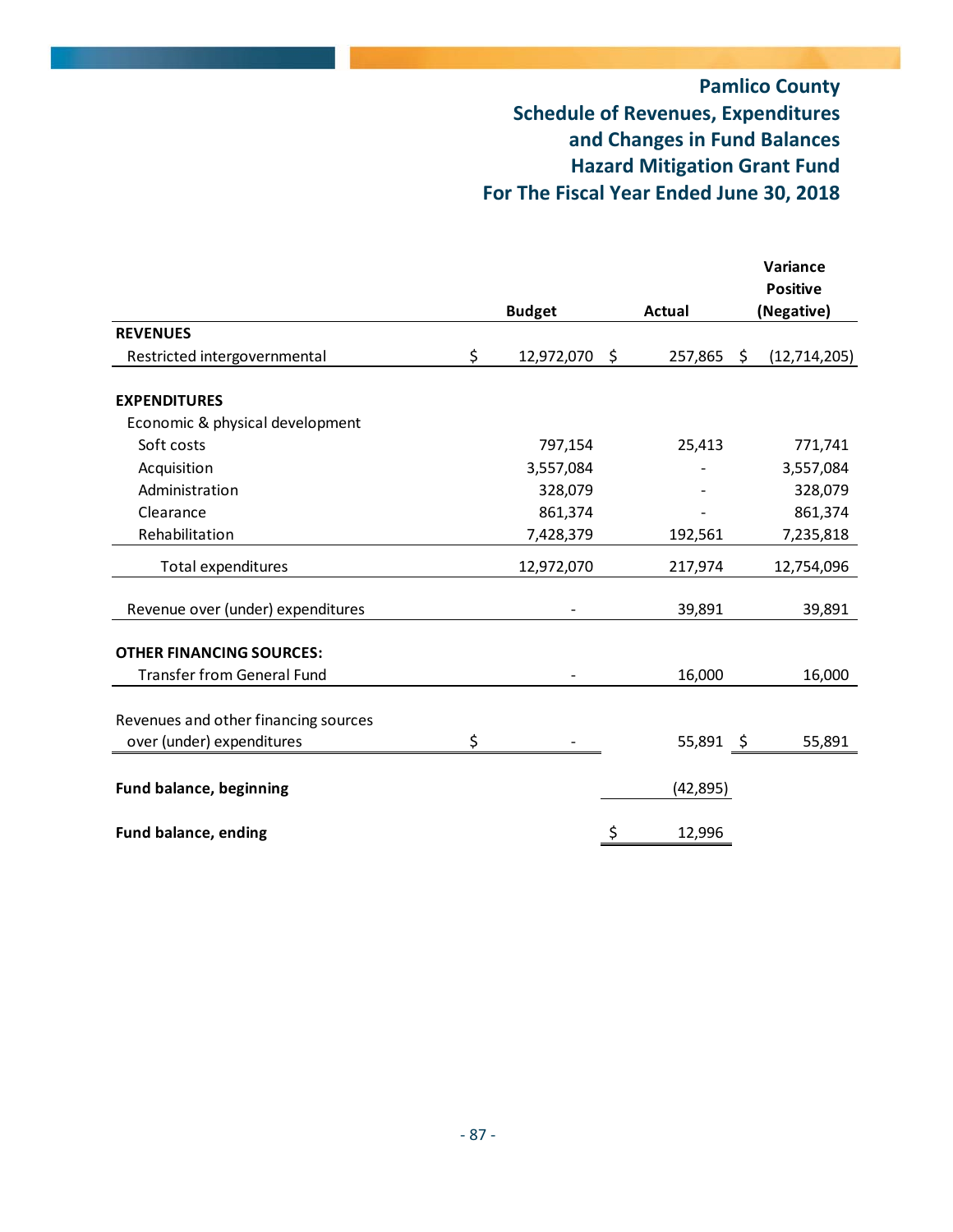#### **Pamlico County Combining Balance Sheet Non‐major Governmental Funds June 30, 2018**

|                                                      |    |                                                  |                          |    |                                              |      |                                              |                                                                               |                    |      |                                         |    |                                     |      |                                    | Capital                        |    |                                                            |
|------------------------------------------------------|----|--------------------------------------------------|--------------------------|----|----------------------------------------------|------|----------------------------------------------|-------------------------------------------------------------------------------|--------------------|------|-----------------------------------------|----|-------------------------------------|------|------------------------------------|--------------------------------|----|------------------------------------------------------------|
|                                                      |    |                                                  |                          |    |                                              |      | <b>Special Revenue Funds</b>                 |                                                                               |                    |      |                                         |    |                                     |      |                                    | <b>Project Fund</b>            |    |                                                            |
|                                                      |    | <b>Fire District Reappraisal</b><br><b>Funds</b> | Fund                     |    | Emergency<br>Telephone<br><b>System Fund</b> |      | <b>CDBG</b><br><b>Scattered Site</b><br>Fund | <b>Register of</b><br><b>Deeds</b><br><b>Enhancement</b><br>&<br>Preservation | <b>4H Fund</b>     |      | <b>Electronic</b><br>Management<br>Fund |    | <b>FMA-SRL</b><br><b>Grant Fund</b> |      | <b>FMA-RL</b><br><b>Grant Fund</b> | <b>PCC Roof</b><br>Project     |    | <b>Total Non-</b><br>Major<br>Governmental<br><b>Funds</b> |
| <b>ASSETS</b>                                        |    |                                                  |                          |    |                                              |      |                                              |                                                                               |                    |      |                                         |    |                                     |      |                                    |                                |    |                                                            |
| Cash and cash equivalents                            | Ŝ. | 22,758 \$                                        |                          |    | 112,998                                      | - \$ | $2,500$ \$                                   | 7,338                                                                         | \$<br>18,758       | -\$  | $5,802$ \$                              |    | 485 \$                              |      | 12,396 \$                          | $\overline{a}$                 | \$ | 183,035                                                    |
| Accounts receivable                                  |    |                                                  |                          |    | 33,733                                       |      |                                              |                                                                               |                    |      |                                         |    | 157,895                             |      | 62,756                             |                                |    | 254,384                                                    |
| Taxes receivable, net                                |    | 78,334                                           |                          |    |                                              |      |                                              |                                                                               |                    |      |                                         |    |                                     |      |                                    |                                |    | 78,334                                                     |
| Prepaid items                                        |    |                                                  |                          |    |                                              |      |                                              |                                                                               | 2,720              |      |                                         |    |                                     |      |                                    |                                |    | 2,720                                                      |
| Restricted cash and                                  |    |                                                  |                          |    |                                              |      |                                              |                                                                               |                    |      |                                         |    |                                     |      |                                    |                                |    |                                                            |
| cash equivalents                                     |    |                                                  | 247,207                  |    |                                              |      |                                              |                                                                               |                    |      |                                         |    |                                     |      |                                    |                                |    | 247,207                                                    |
| Total assets                                         |    | \$101,092                                        | \$<br>247,207            | S  | 146,731 \$                                   |      | $2,500$ \$                                   | 7,338                                                                         | \$<br>21,478       | \$   | 5,802                                   | Ś. | 158,380                             | -Ś   | 75,152                             | \$<br>$\overline{\phantom{a}}$ | Ś. | 765,680                                                    |
| <b>LIABILITIES</b>                                   |    |                                                  |                          |    |                                              |      |                                              |                                                                               |                    |      |                                         |    |                                     |      |                                    |                                |    |                                                            |
| Accounts payable                                     | \$ |                                                  | \$                       | \$ | 4,870 \$                                     |      | $2,500$ \$                                   |                                                                               | \$<br>$51 \quad $$ |      |                                         | Ś  |                                     | \$   |                                    | \$                             | \$ | 7,421                                                      |
| Cash overdraft                                       |    |                                                  |                          |    |                                              |      |                                              |                                                                               |                    |      |                                         |    |                                     |      |                                    | 1,294                          |    | 1,294                                                      |
| <b>Total liabilities</b>                             |    |                                                  | $\overline{a}$           |    | 4,870                                        |      | 2,500                                        | $\overline{a}$                                                                | 51                 |      | $\overline{\phantom{a}}$                |    | $\overline{a}$                      |      |                                    | 1,294                          |    | 8,715                                                      |
| DEFERRED INFLOWS OF RESOURCES                        |    |                                                  |                          |    |                                              |      |                                              |                                                                               |                    |      |                                         |    |                                     |      |                                    |                                |    |                                                            |
| Property taxes receivable                            |    | 78,334                                           |                          |    |                                              |      |                                              |                                                                               |                    |      |                                         |    |                                     |      |                                    |                                |    | 78,334                                                     |
| <b>FUND BALANCES</b>                                 |    |                                                  |                          |    |                                              |      |                                              |                                                                               |                    |      |                                         |    |                                     |      |                                    |                                |    |                                                            |
| Non-spendable<br>Restricted                          |    |                                                  |                          |    |                                              |      |                                              |                                                                               | 2,720              |      |                                         |    |                                     |      |                                    |                                |    | 2,720                                                      |
| Stabilization by State Statute                       |    |                                                  |                          |    | 33,733                                       |      |                                              |                                                                               |                    |      |                                         |    | 157,895                             |      | 62,756                             |                                |    | 254,384                                                    |
| <b>Public Safety</b>                                 |    | 22,758                                           | $\overline{\phantom{a}}$ |    | 108,128                                      |      |                                              |                                                                               |                    |      |                                         |    |                                     |      |                                    | L.                             |    | 130,886                                                    |
| Economic and physical<br>development                 |    |                                                  |                          |    |                                              |      |                                              |                                                                               | 18,707             |      | 5,802                                   |    | 485                                 |      | 12,396                             |                                |    | 37,390                                                     |
| Register of deeds                                    |    |                                                  |                          |    |                                              |      |                                              | 7,338                                                                         |                    |      |                                         |    |                                     |      |                                    |                                |    | 7,338                                                      |
| Committed                                            |    |                                                  | 247,207                  |    |                                              |      |                                              | $\overline{a}$                                                                |                    |      |                                         |    |                                     |      |                                    | $\overline{a}$                 |    | 247,207                                                    |
| Unassigned                                           |    |                                                  | $\overline{a}$           |    |                                              |      |                                              | $\overline{a}$                                                                |                    |      |                                         |    |                                     |      |                                    | (1, 294)                       |    | (1, 294)                                                   |
| <b>Total fund balances</b>                           |    | 22,758                                           | 247,207                  |    | 141,861                                      |      | $\overline{a}$                               | 7,338                                                                         | 21,427             |      | 5,802                                   |    | 158,380                             |      | 75,152                             | (1, 294)                       |    | 678,631                                                    |
| Total liabilities, deferred inflows of               |    |                                                  |                          |    |                                              |      |                                              |                                                                               |                    |      |                                         |    |                                     |      |                                    |                                |    |                                                            |
| resourcces and fund balances $$ 101,092 $ 247,207 $$ |    |                                                  |                          |    | 146,731 \$                                   |      | $2,500$ \$                                   | 7,338                                                                         | \$<br>21,478       | - \$ | 5,802                                   | \$ | 158,380                             | - \$ | 75,152 \$                          | $\blacksquare$                 | Ś  | 765,680                                                    |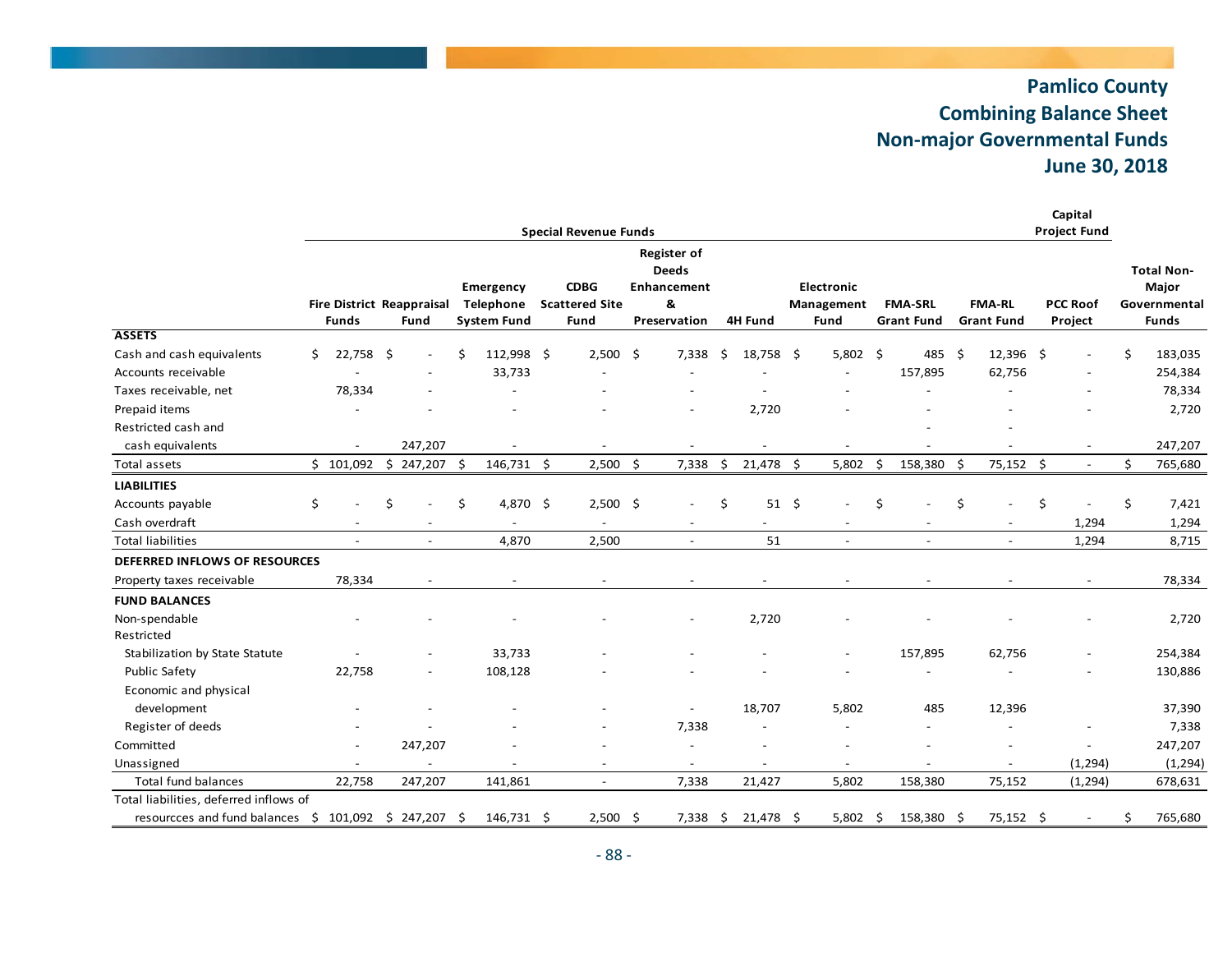#### **Pamlico County Combining Schedule of Revenues, Expenditures and Changes in Fund Balance Non‐major Governmental Funds For The Fiscal Year Ended June 30, 2018**

|                                                      |                                |                          |                                      | <b>Special Revenue Funds</b>    |                                                                |                          |                          |                          |                          | Capital<br><b>Project Fund</b> |                                            |
|------------------------------------------------------|--------------------------------|--------------------------|--------------------------------------|---------------------------------|----------------------------------------------------------------|--------------------------|--------------------------|--------------------------|--------------------------|--------------------------------|--------------------------------------------|
|                                                      | <b>Fire</b><br><b>District</b> | Reappraisal              | <b>Emergency</b><br><b>Telephone</b> | <b>CDBG</b><br><b>Scattered</b> | <b>Register of</b><br><b>Deeds</b><br><b>Enhancement &amp;</b> |                          | Electronic<br>Management | <b>FMA-SRL</b>           | <b>FMA-RL</b>            | <b>PCC Roof</b>                | <b>Total Non-</b><br>Major<br>Governmental |
|                                                      | <b>Funds</b>                   | Fund                     | <b>System Fund</b>                   | <b>Site Fund</b>                | Preservation                                                   | <b>4H Fund</b>           | <b>Fund</b>              | Fund                     | Fund                     | Project                        | <b>Funds</b>                               |
| <b>REVENUES</b>                                      |                                |                          |                                      |                                 |                                                                |                          |                          |                          |                          |                                |                                            |
| Ad valorem taxes                                     | \$695,260                      | -\$<br>46,929 \$         |                                      | \$<br>$\overline{\phantom{a}}$  | \$<br>$\overline{\phantom{a}}$                                 | \$                       | \$                       | Ś                        | \$                       | \$<br>$\overline{\phantom{a}}$ | \$<br>742,189                              |
| Restricted intergovernmental                         |                                |                          | 113,022                              |                                 | 6,464                                                          |                          |                          | 157,895                  | 94,697                   | $\overline{\phantom{a}}$       | 372,078                                    |
| Other taxes and license                              | 135,396                        | $\overline{a}$           |                                      |                                 |                                                                |                          |                          |                          |                          |                                | 135,396                                    |
| Sales and service                                    |                                |                          |                                      |                                 | $\overline{\phantom{a}}$                                       | 2,260                    |                          |                          |                          |                                | 2,260                                      |
| Investment earnings                                  |                                | 4,620                    |                                      |                                 |                                                                |                          |                          |                          |                          |                                | 4,620                                      |
| Miscellaneous                                        | $\overline{\phantom{a}}$       | $\blacksquare$           | $\overline{\phantom{a}}$             | $\overline{\phantom{a}}$        | $\overline{\phantom{a}}$                                       | $\overline{\phantom{a}}$ | 1,064                    | $\overline{\phantom{a}}$ | $\overline{\phantom{a}}$ | $\overline{\phantom{a}}$       | 1,064                                      |
| Total revenues                                       | 830,656                        | 51,549                   | 113,022                              | $\overline{\phantom{a}}$        | 6,464                                                          | 2,260                    | 1,064                    | 157,895                  | 94,697                   | $\overline{\phantom{a}}$       | 1,257,607                                  |
| <b>EXPENDITURES</b>                                  |                                |                          |                                      |                                 |                                                                |                          |                          |                          |                          |                                |                                            |
| Current                                              |                                |                          |                                      |                                 |                                                                |                          |                          |                          |                          |                                |                                            |
| General government                                   |                                | 61,575                   |                                      |                                 |                                                                |                          |                          |                          |                          |                                | 61,575                                     |
| Public safety                                        | 831,398                        | $\overline{\phantom{a}}$ | 79,932                               |                                 |                                                                |                          |                          |                          |                          |                                | 911,330                                    |
| Economic & physical development                      |                                | $\overline{\phantom{a}}$ |                                      |                                 | $\overline{\phantom{a}}$                                       | 556                      | $\overline{\phantom{a}}$ | 157,895                  | 69,728                   | $\overline{\phantom{0}}$       | 228,179                                    |
| Debt service                                         | $\overline{\phantom{a}}$       | $\blacksquare$           | $\overline{\phantom{a}}$             |                                 | $\overline{\phantom{a}}$                                       |                          |                          | $\overline{\phantom{a}}$ | $\overline{\phantom{a}}$ | $\overline{\phantom{a}}$       | $\sim$                                     |
| Total expenditures                                   | 831,398                        | 61,575                   | 79,932                               | $\overline{a}$                  | $\overline{a}$                                                 | 556                      | $\sim$                   | 157,895                  | 69,728                   | $\overline{a}$                 | 1,201,084                                  |
| Excess (deficiency) of revenues<br>over expenditures | (742)                          | (10,026)                 | 33,090                               |                                 | 6,464                                                          | 1,704                    | 1,064                    | $\overline{a}$           | 24,969                   |                                | 56,523                                     |
| <b>OTHER FINANCING SOURCES</b>                       |                                |                          |                                      |                                 |                                                                |                          |                          |                          |                          |                                |                                            |
| <b>Transfer from General Fund</b>                    |                                | $\overline{\phantom{a}}$ |                                      |                                 | $\overline{\phantom{a}}$                                       |                          |                          | 158,380                  | 50,183                   | $\overline{\phantom{a}}$       | 208,563                                    |
| Net change in fund balances                          | (742)                          | (10,026)                 | 33,090                               |                                 | 6,464                                                          | 1,704                    | 1,064                    | 158,380                  | 75,152                   | $\overline{a}$                 | 265,086                                    |
| Fund balance, beginning                              | 23,500                         | 257,233                  | 108,771                              |                                 | 874                                                            | 19,723                   | 4,738                    |                          |                          | (1, 294)                       | 413,545                                    |
| Fund balances, ending                                | \$22,758                       | -Ś<br>247,207            | 141,861 \$<br>- Ś                    |                                 | \$<br>7,338                                                    | $$21,427$ \$             | 5,802                    | 158,380<br>Ŝ             | 75,152 \$<br>- S         | (1, 294)                       | Ś.<br>678,631                              |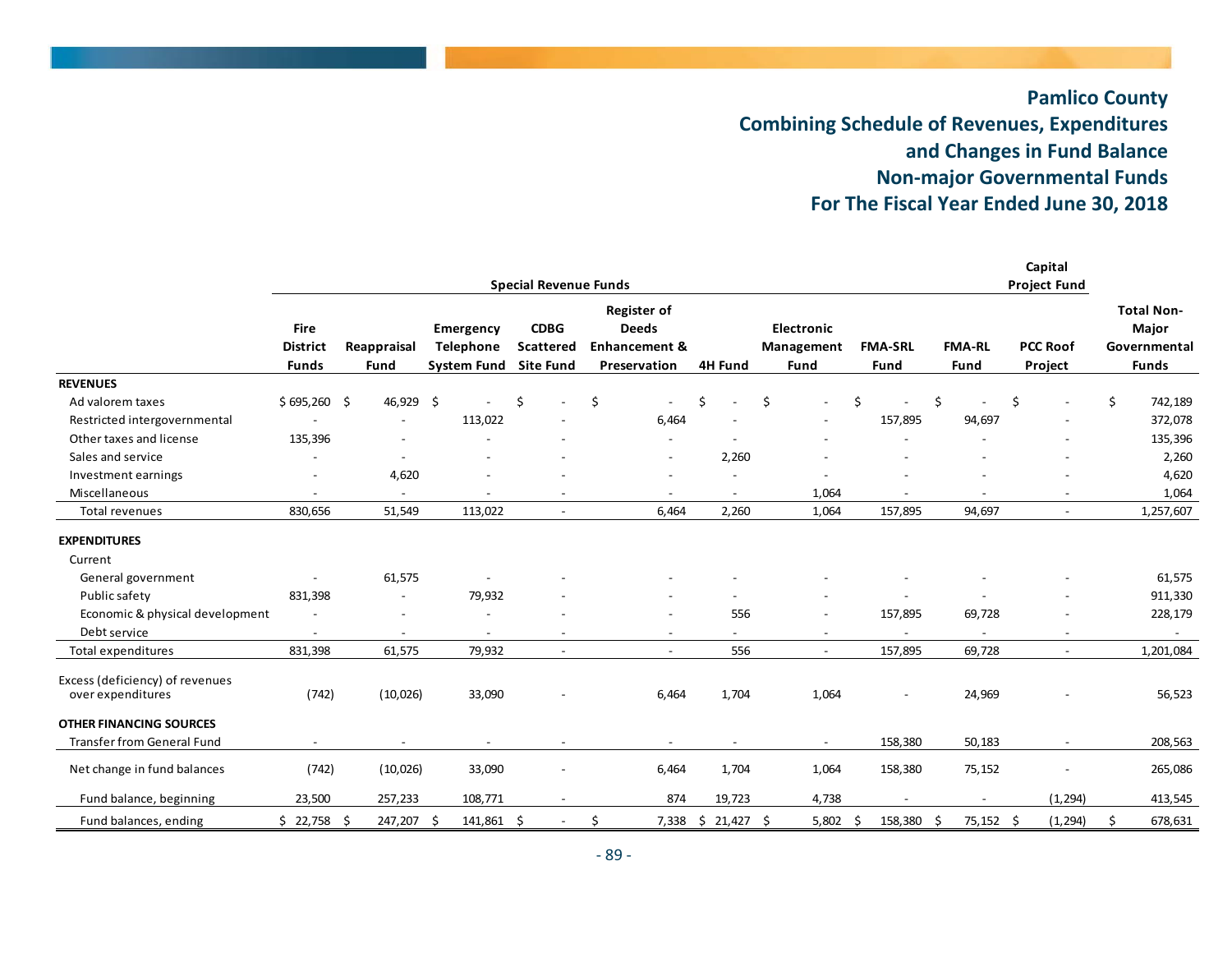|                                    |               |     |            |    | Variance        |
|------------------------------------|---------------|-----|------------|----|-----------------|
|                                    |               |     |            |    | <b>Positive</b> |
|                                    | <b>Budget</b> |     | Actual     |    | (Negative)      |
| <b>REVENUES</b>                    |               |     |            |    |                 |
| Ad valorem taxes                   | \$<br>845,000 | \$. | 695,260    | Ŝ. | (149, 740)      |
| Other taxes                        | 191,300       |     | 135,396    |    | (55, 904)       |
| Total revenues                     | 1,036,300     |     | 830,656    |    | (205, 644)      |
| <b>EXPENDITURES</b>                |               |     |            |    |                 |
| Public safety                      |               |     |            |    |                 |
| Operating expenditures             | 1,036,300     |     | 831,398    |    | 204,902         |
| Revenues over (under) expenditures |               |     | $(742)$ \$ |    | (742)           |
|                                    |               |     |            |    |                 |
| <b>Fund balance, beginning</b>     |               |     | 23,500     |    |                 |
| <b>Fund balance, ending</b>        |               | \$  | 22,758     |    |                 |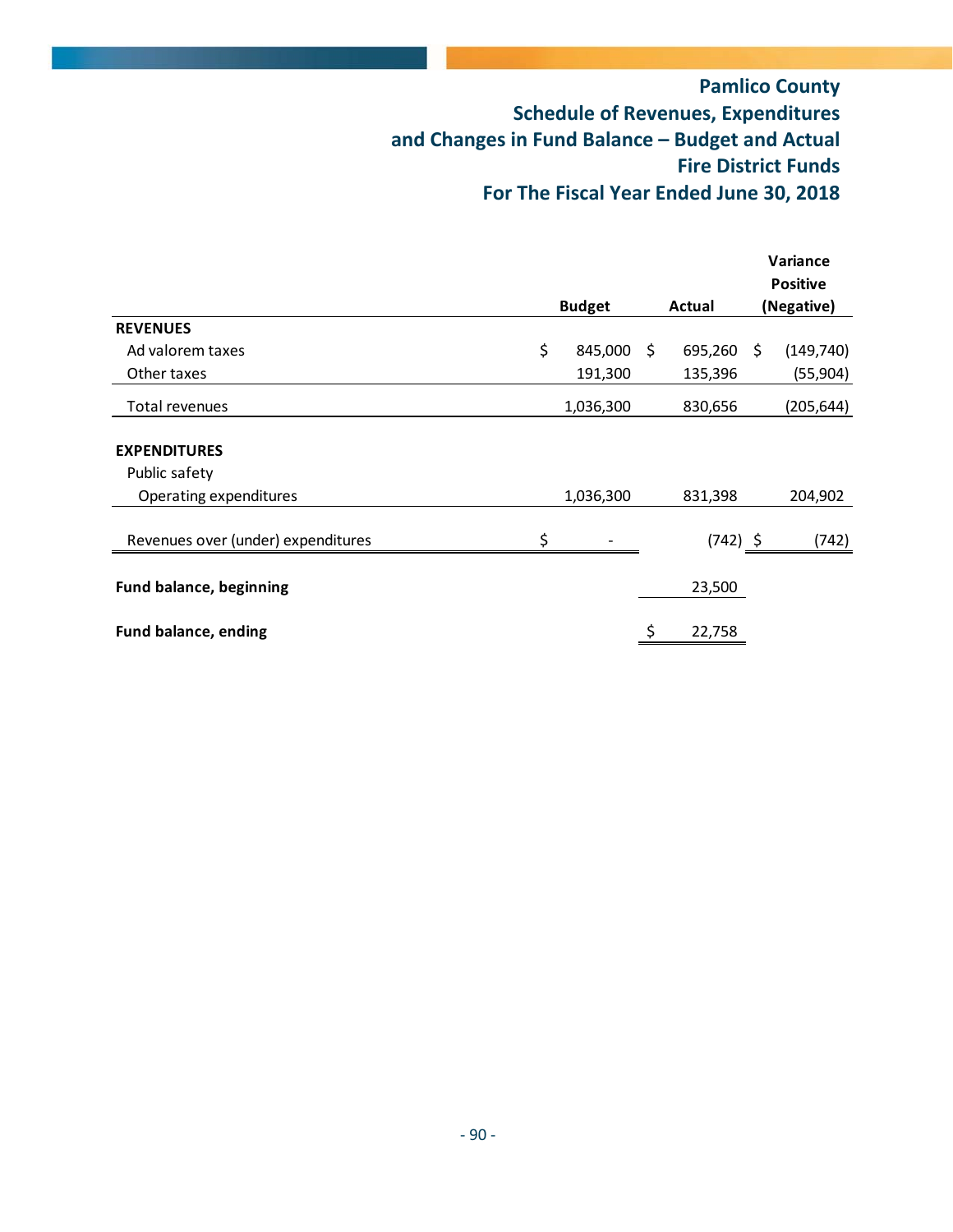|                                        |                 |               |                    | Variance        |
|----------------------------------------|-----------------|---------------|--------------------|-----------------|
|                                        |                 |               |                    | <b>Positive</b> |
|                                        | <b>Budget</b>   | <b>Actual</b> |                    | (Negative)      |
| <b>REVENUES</b>                        |                 |               |                    |                 |
| Ad valorem taxes                       | \$<br>54,000 \$ | 46,929        | $\ddot{\varsigma}$ | (7,071)         |
| Investment earnings                    |                 | 4,620         |                    | 4,620           |
| Total revenues                         | 54,000          | 51,549        |                    | (2,451)         |
| <b>EXPENDITURES</b>                    |                 |               |                    |                 |
| General government                     |                 |               |                    |                 |
| Operating expenditures                 | 154,000         | 61,575        |                    | 92,425          |
| Revenues over (under) expenditures     | (100,000)       | (10,026)      |                    | 89,974          |
| Appropriated fund balance              | 100,000         |               |                    | (100,000)       |
| Revenues and appropriated fund balance |                 |               |                    |                 |
| over (under) expenditures              | \$              | $(10,026)$ \$ |                    | (10,026)        |
| <b>Fund balance, beginning</b>         |                 | 257,233       |                    |                 |
| Fund balance, ending                   |                 | \$<br>247,207 |                    |                 |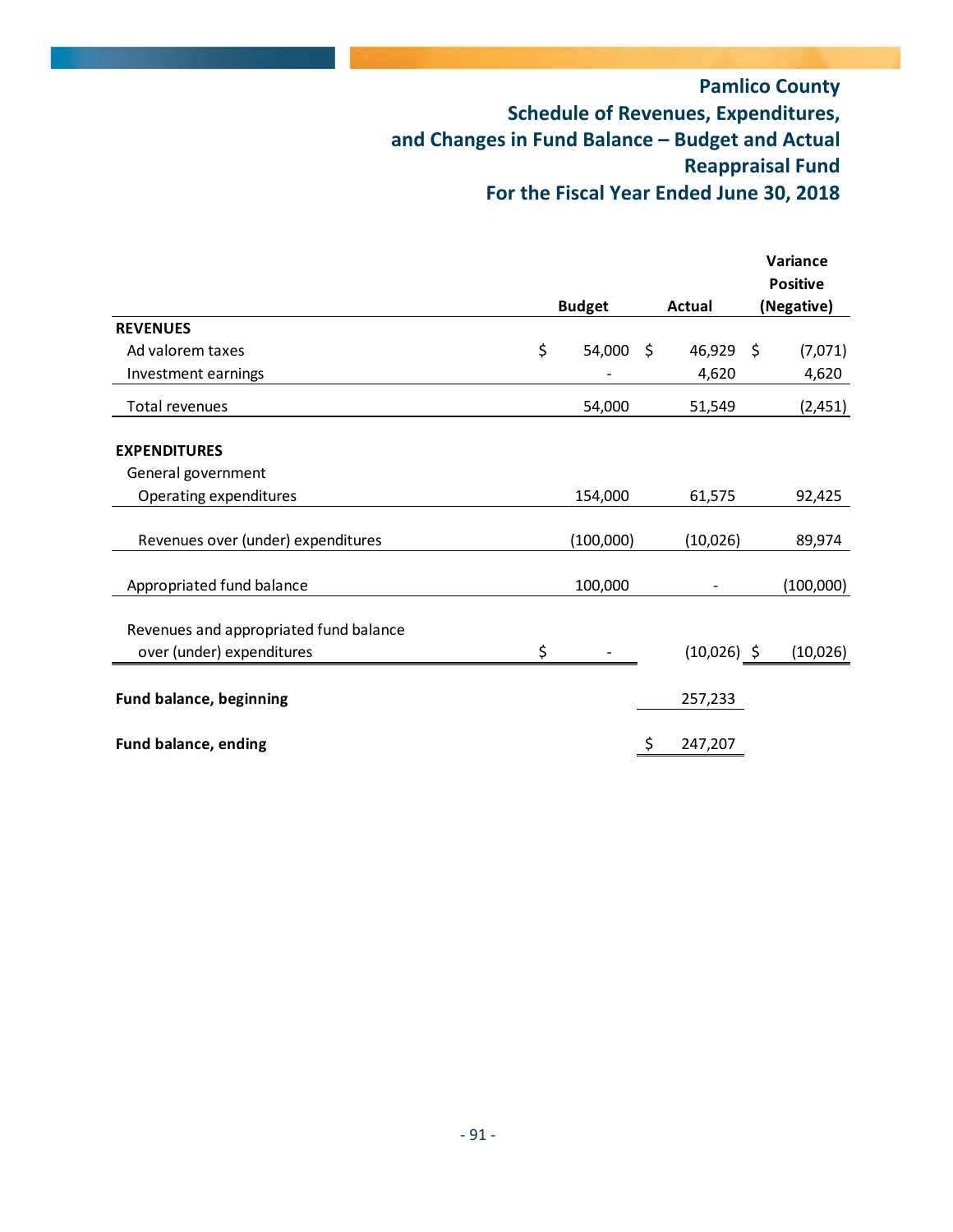|                                    |                    |               |     | Variance<br><b>Positive</b> |
|------------------------------------|--------------------|---------------|-----|-----------------------------|
|                                    | <b>Budget</b>      | Actual        |     | (Negative)                  |
| <b>REVENUES</b>                    |                    |               |     |                             |
| Restricted intergovernmental       | \$<br>$125,000$ \$ | 113,022       | \$  | (11, 978)                   |
| <b>EXPENDITURES</b>                |                    |               |     |                             |
| Public safety                      |                    |               |     |                             |
| Contracted services                |                    | 79,932        |     |                             |
| Capital outlay                     |                    |               |     |                             |
| Total expenditures                 | 125,000            | 79,932        |     | 45,068                      |
| Revenues over (under) expenditures | \$                 | 33,090        | - Ş | 33,090                      |
| <b>Fund balance, beginning</b>     |                    | 108,771       |     |                             |
| <b>Fund balance, ending</b>        |                    | \$<br>141,861 |     |                             |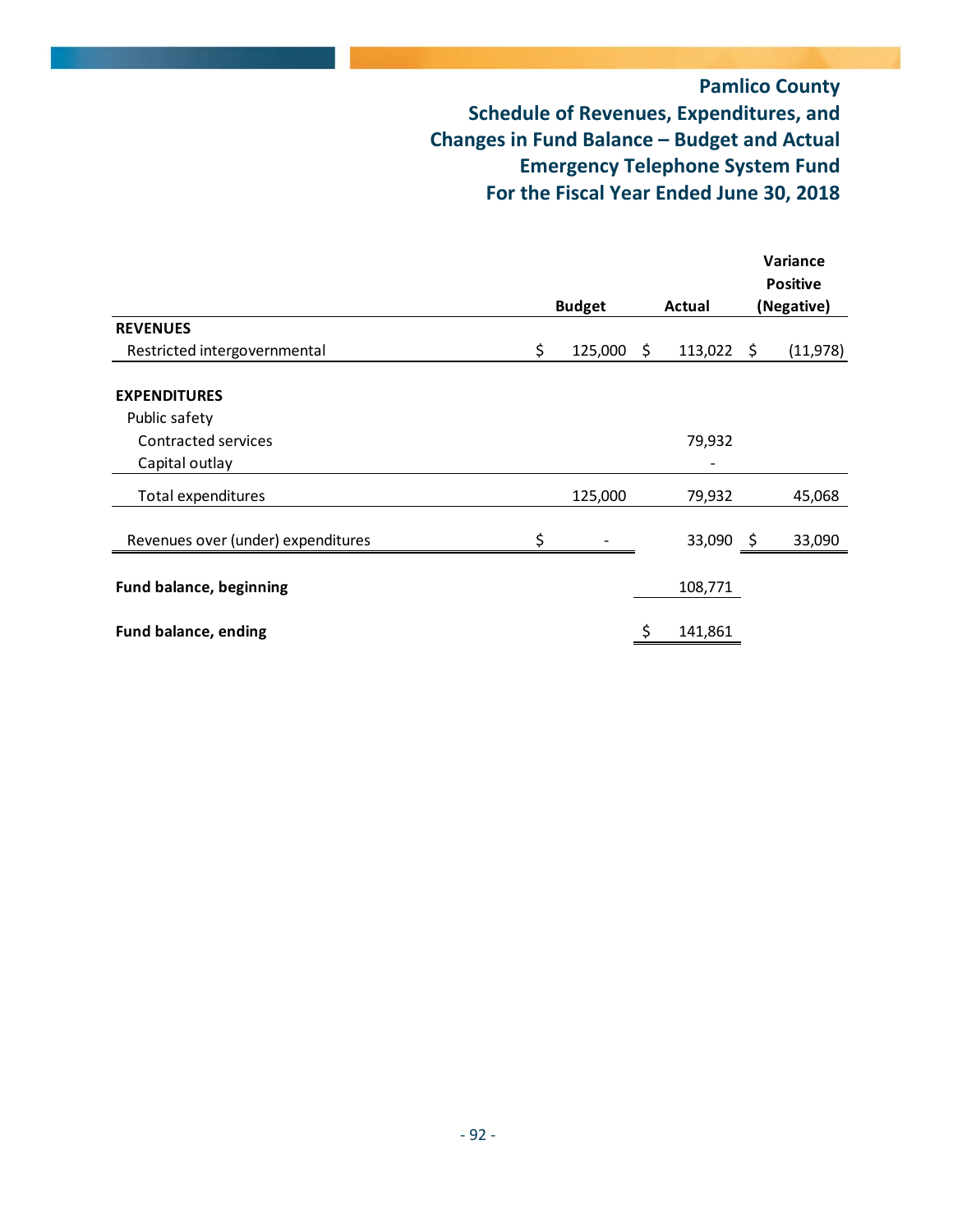# **Pamlico County Schedule of Revenues, Expenditures, and Changes in Fund Balance‐ Budget and Actual CDBG Scattered Site Fund From Inception and for the Fiscal Year Ended June 30, 2018**

|                                    | Project<br><b>Authorization</b> |     | <b>Prior Year</b> |    | Current<br>Year | <b>Total to</b><br><b>Date</b> |          | Variance<br><b>Positive</b><br>(Negative) |
|------------------------------------|---------------------------------|-----|-------------------|----|-----------------|--------------------------------|----------|-------------------------------------------|
| <b>REVENUES</b>                    |                                 |     |                   |    |                 |                                |          |                                           |
| <b>Resticted revenues:</b>         |                                 |     |                   |    |                 |                                |          |                                           |
| <b>CDBG Grants</b>                 | \$<br>2,210,702                 | S.  | 440,342           | \$ |                 | S.                             | 440,342  | \$ (1,770,360)                            |
| <b>EXPENDITURES</b>                |                                 |     |                   |    |                 |                                |          |                                           |
| Economic and physical development  |                                 |     |                   |    |                 |                                |          |                                           |
| Clearance                          | 139,569                         |     | 16,267            |    |                 |                                | 16,267   | 123,302                                   |
| Rehabilitation                     | 685,261                         |     | 202,448           |    |                 |                                | 202,448  | 482,813                                   |
| Relocation                         | 1,157,000                       |     | 186,829           |    |                 |                                | 186,829  | 970,171                                   |
| Administration                     | 228,872                         |     | 32,627            |    |                 |                                | 32,627   | 196,245                                   |
| Total expenditures                 | 2,210,702                       |     | 438,171           |    |                 |                                | 438,171  | 1,772,531                                 |
| Revenues over (under) expenditures |                                 |     | 2,171             |    |                 |                                | 2,171    | 2,171                                     |
| <b>OTHER FINANCING USES</b>        |                                 |     |                   |    |                 |                                |          |                                           |
| <b>Transfer to General Fund</b>    |                                 |     | 2,171             |    |                 |                                | 2,171    | 2,171                                     |
| Revenues over (under) expenditures |                                 |     |                   |    |                 |                                |          |                                           |
| and other uses                     | \$                              | \$. | 4,342             |    |                 | \$                             | 4,342 \$ | 4,342                                     |
| <b>Fund balance, beginning</b>     |                                 |     |                   |    |                 |                                |          |                                           |
| Fund balance, ending               |                                 |     |                   | \$ |                 |                                |          |                                           |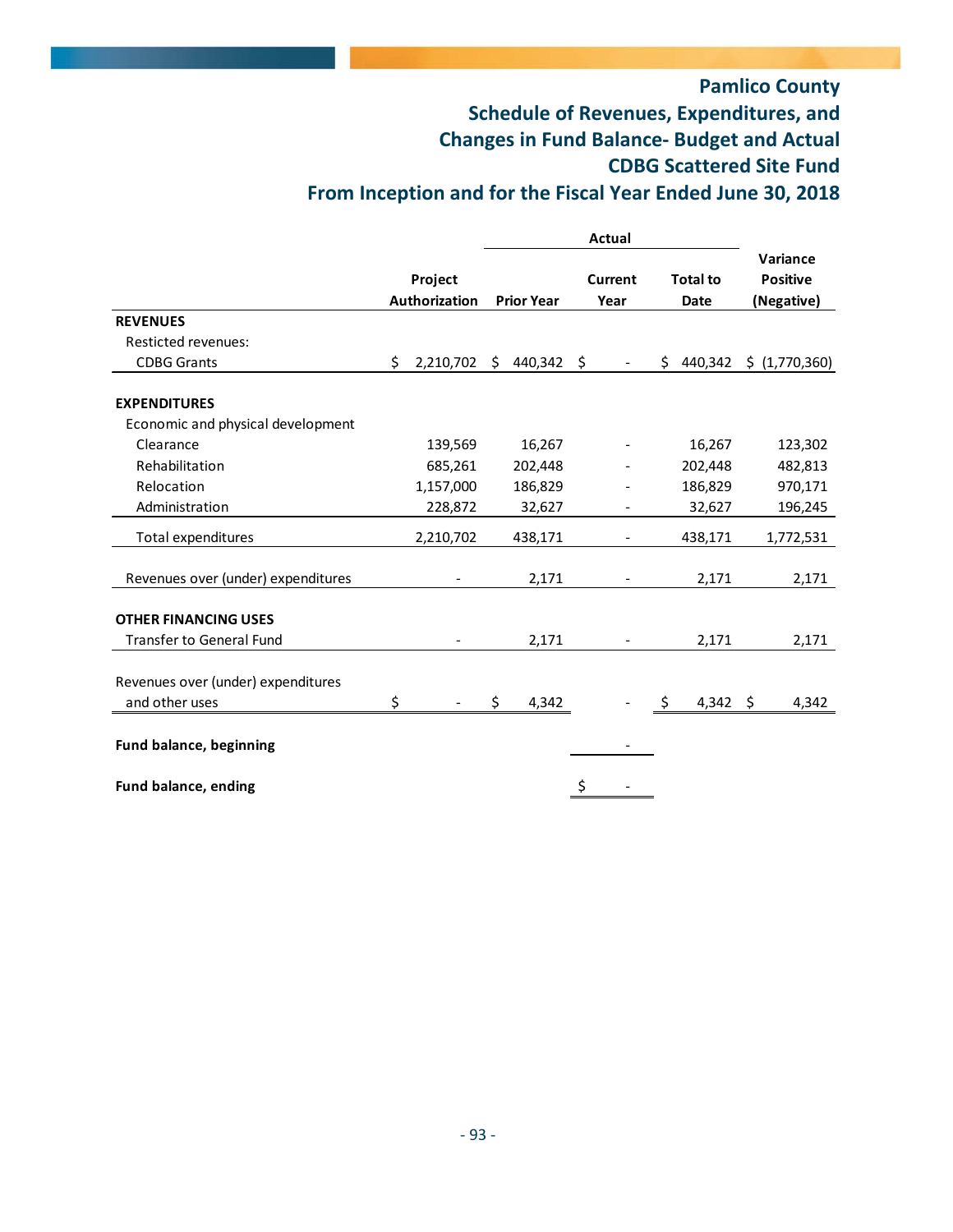# **Pamlico County Schedule of Revenues, Expenditures, and Changes in Fund Balance – Budget and Actual Register of Deeds Enhancement Preservation Fund For the Fiscal Year Ended June 30, 2018**

|                                    |    |               |             |     | Variance<br><b>Positive</b> |
|------------------------------------|----|---------------|-------------|-----|-----------------------------|
|                                    |    | <b>Budget</b> | Actual      |     | (Negative)                  |
| <b>REVENUES</b>                    |    |               |             |     |                             |
| Other taxes and license            |    |               |             |     |                             |
| Other taxes                        | \$ |               | \$<br>6,464 | -\$ | 6,464                       |
| <b>EXPENDITURES</b>                |    |               |             |     |                             |
| Economic and physical development  |    |               |             |     |                             |
| Operating expenditures             |    |               |             |     |                             |
| Total expenditures                 |    |               |             |     |                             |
| Revenues over (under) expenditures |    |               | $6,464$ \$  |     | 6,464                       |
| <b>Fund balance, beginning</b>     |    |               | 874         |     |                             |
| Fund balance, ending               |    |               | 7,338       |     |                             |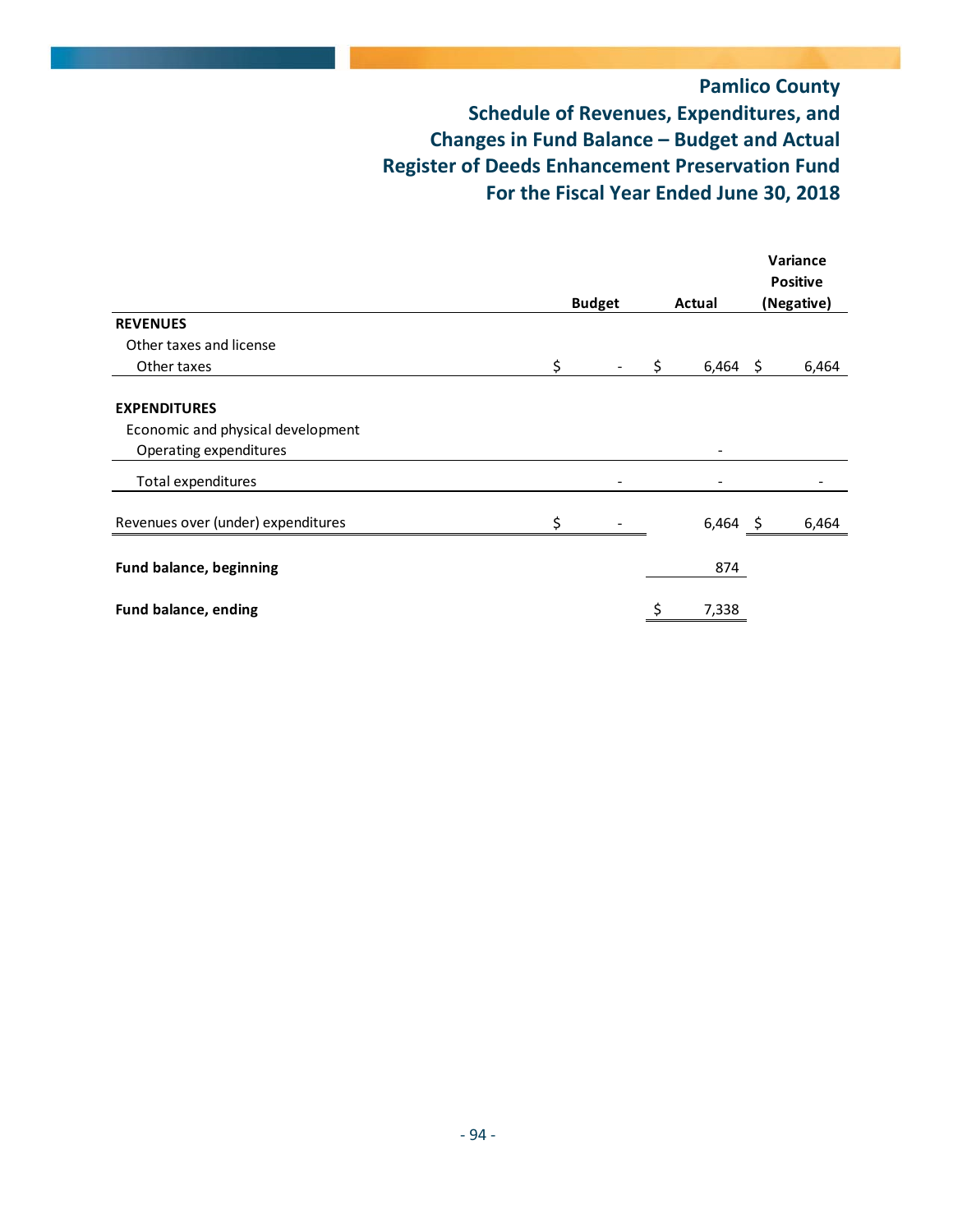|                                    |               |    |            |    | Variance<br><b>Positive</b> |
|------------------------------------|---------------|----|------------|----|-----------------------------|
|                                    | <b>Budget</b> |    | Actual     |    | (Negative)                  |
| <b>REVENUES</b>                    |               |    |            |    |                             |
| Sales and service                  | \$<br>18,000  | -Ş | 2,260      | -S | (15,740)                    |
| <b>EXPENDITURES</b>                |               |    |            |    |                             |
| Economic and physical development  |               |    |            |    |                             |
| Operating expenditures             | 18,000        |    | 556        |    | 17,444                      |
| Revenues over (under) expenditures | \$            |    | $1,704$ \$ |    | 1,704                       |
| <b>Fund balance, beginning</b>     |               |    | 19,723     |    |                             |
| Fund balance, ending               |               |    | 21,427     |    |                             |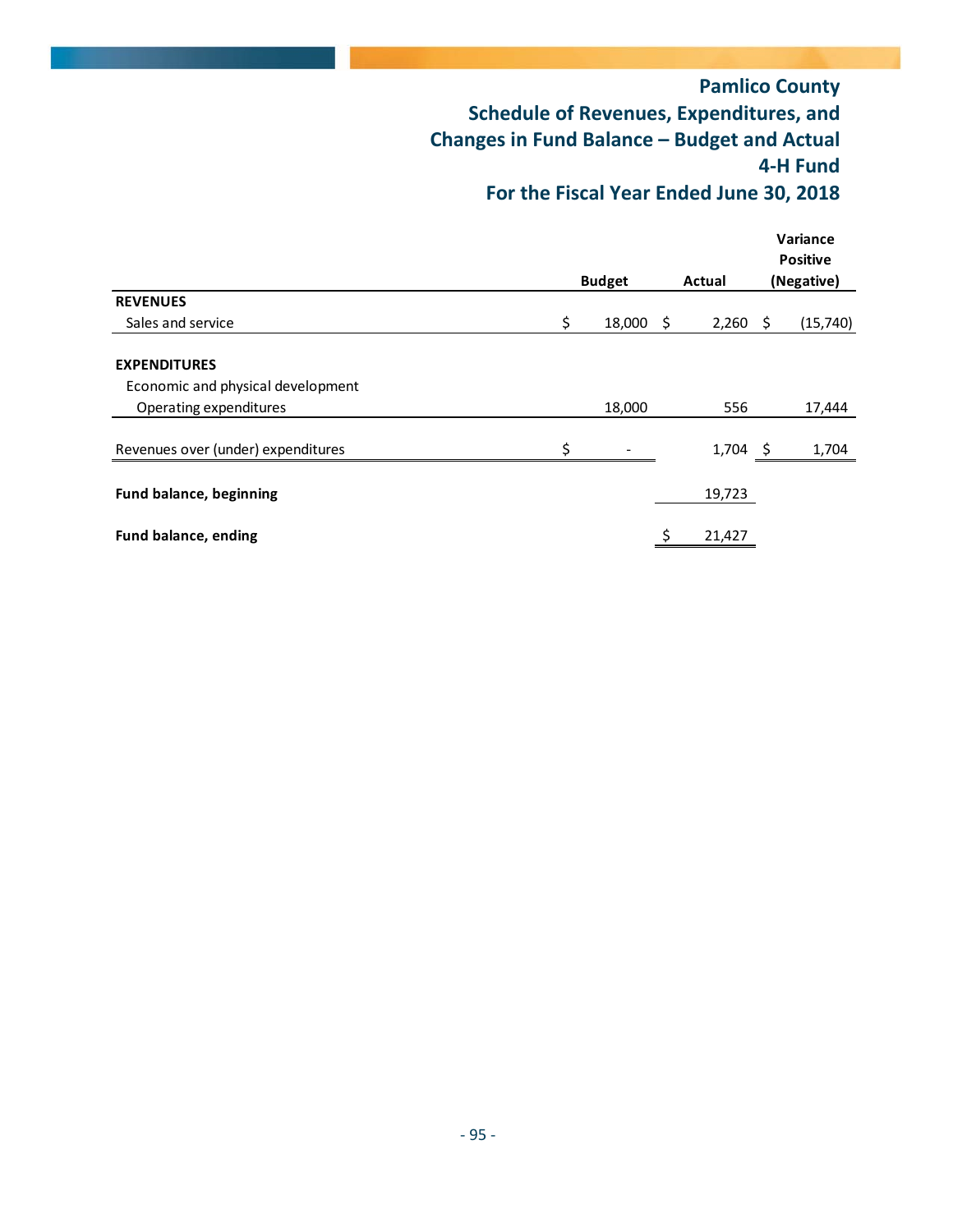|                                    |                                     |  |            |  | Variance<br><b>Positive</b> |
|------------------------------------|-------------------------------------|--|------------|--|-----------------------------|
|                                    | <b>Budget</b><br>Actual<br>\$<br>\$ |  | (Negative) |  |                             |
| <b>REVENUES</b>                    |                                     |  |            |  |                             |
| Miscellaneous                      | \$                                  |  | $1,064$ \$ |  | 1,064                       |
| <b>EXPENDITURES</b>                |                                     |  |            |  |                             |
| Economic and physical development  |                                     |  |            |  |                             |
| Operating expenditures             |                                     |  |            |  |                             |
| Revenues over (under) expenditures | \$                                  |  | $1,064$ \$ |  | 1,064                       |
| <b>Fund balance, beginning</b>     |                                     |  | 4,738      |  |                             |
| <b>Fund balance, ending</b>        |                                     |  | 5,802      |  |                             |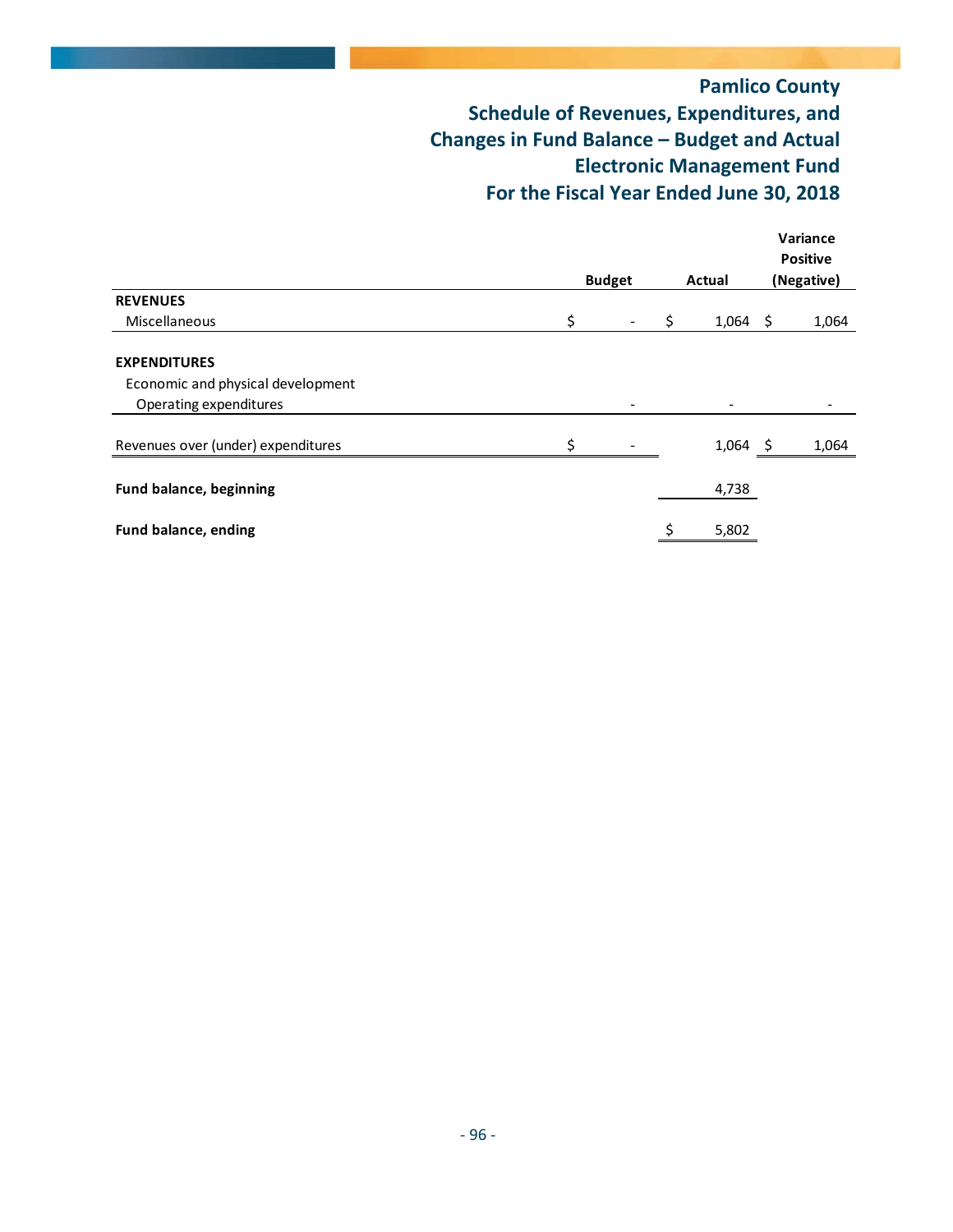|                                      |               |            | Variance        |
|--------------------------------------|---------------|------------|-----------------|
|                                      |               |            | <b>Positive</b> |
|                                      | <b>Budget</b> | Actual     | (Negative)      |
| <b>REVENUES</b>                      |               |            |                 |
| \$<br>Restricted intergovernmental   | 304,221 \$    | 157,895 \$ | (146, 326)      |
| <b>EXPENDITURES</b>                  |               |            |                 |
| Economic and physical development    |               |            |                 |
| Soft costs                           |               | 35,895     |                 |
| Elevation                            |               | 122,000    |                 |
| Total expenditures                   | 462,601       | 157,895    | 304,706         |
|                                      |               |            |                 |
| Revenues over (under) expenditures   | (158, 380)    |            | 158,380         |
| <b>OTHER FINANCING SOURCES</b>       |               |            |                 |
| <b>Transfer from General Fund</b>    | 158,380       | 158,380    |                 |
| Revenues and other financing sources |               |            |                 |
| \$<br>over (under) expenditures      |               | 158,380    | 158,380<br>- \$ |
|                                      |               |            |                 |
| Fund balance, beginning              |               |            |                 |
| Fund balance, ending                 |               | 158,380    |                 |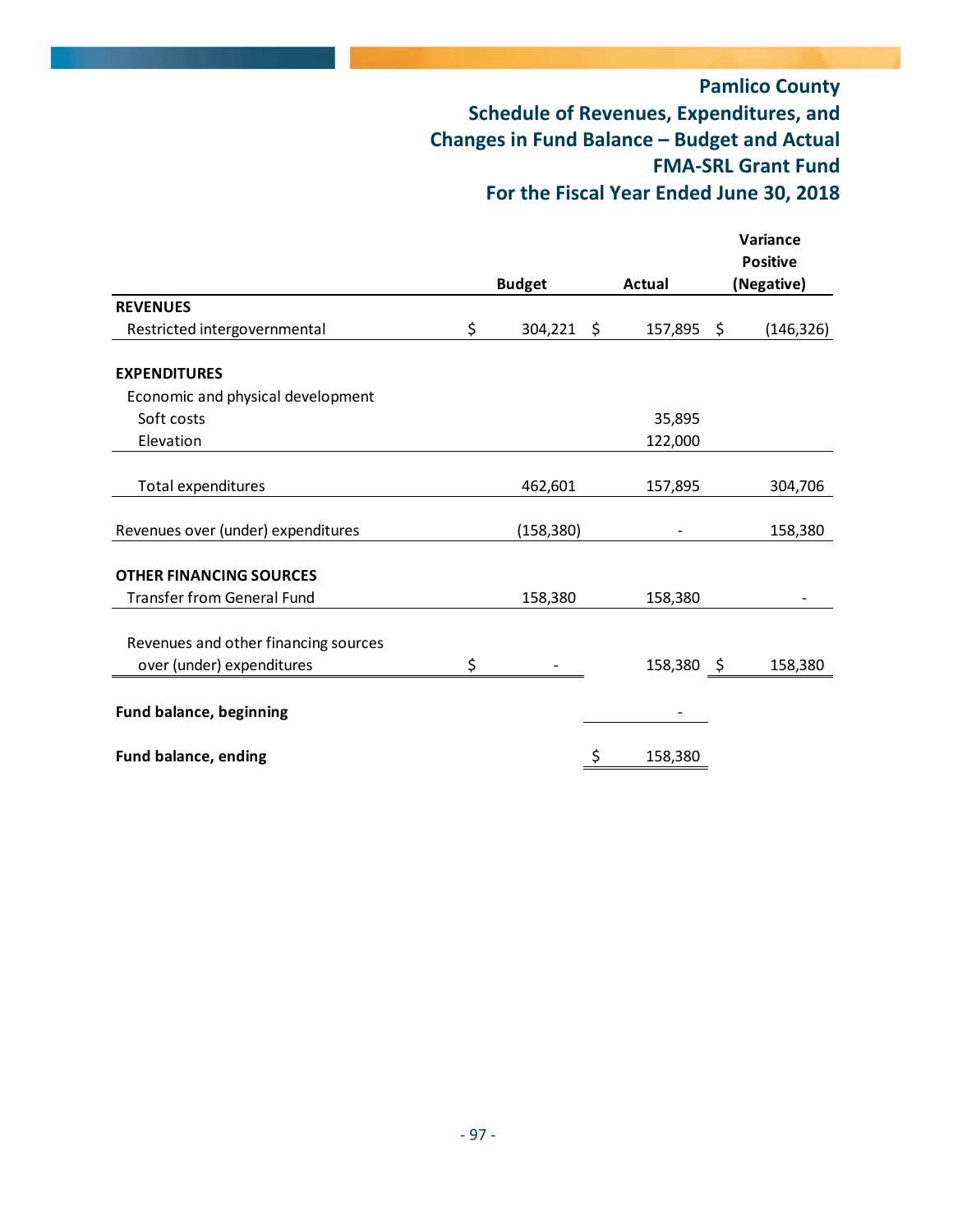|                                      |                  |              |                    | Variance        |
|--------------------------------------|------------------|--------------|--------------------|-----------------|
|                                      |                  |              |                    | <b>Positive</b> |
|                                      | <b>Budget</b>    | Actual       |                    | (Negative)      |
| <b>REVENUES</b>                      |                  |              |                    |                 |
| Restricted intergovernmental         | \$<br>468,994 \$ | 94,697       | $\ddot{\varsigma}$ | (374, 297)      |
| <b>EXPENDITURES</b>                  |                  |              |                    |                 |
| Economic and physical development    |                  |              |                    |                 |
| Soft costs                           |                  | 69,728       |                    |                 |
| Total expenditures                   | 519,177          | 69,728       |                    | 449,449         |
|                                      |                  |              |                    |                 |
| Revenues over (under) expenditures   | (50, 183)        | 24,969       |                    | 75,152          |
| <b>OTHER FINANCING SOURCES</b>       |                  |              |                    |                 |
| <b>Transfer from General Fund</b>    | 50,183           | 50,183       |                    |                 |
| Revenues and other financing sources |                  |              |                    |                 |
| over (under) expenditures            | \$               | 75,152 \$    |                    | 75,152          |
|                                      |                  |              |                    |                 |
| <b>Fund balance, beginning</b>       |                  |              |                    |                 |
| <b>Fund balance, ending</b>          |                  | \$<br>75,152 |                    |                 |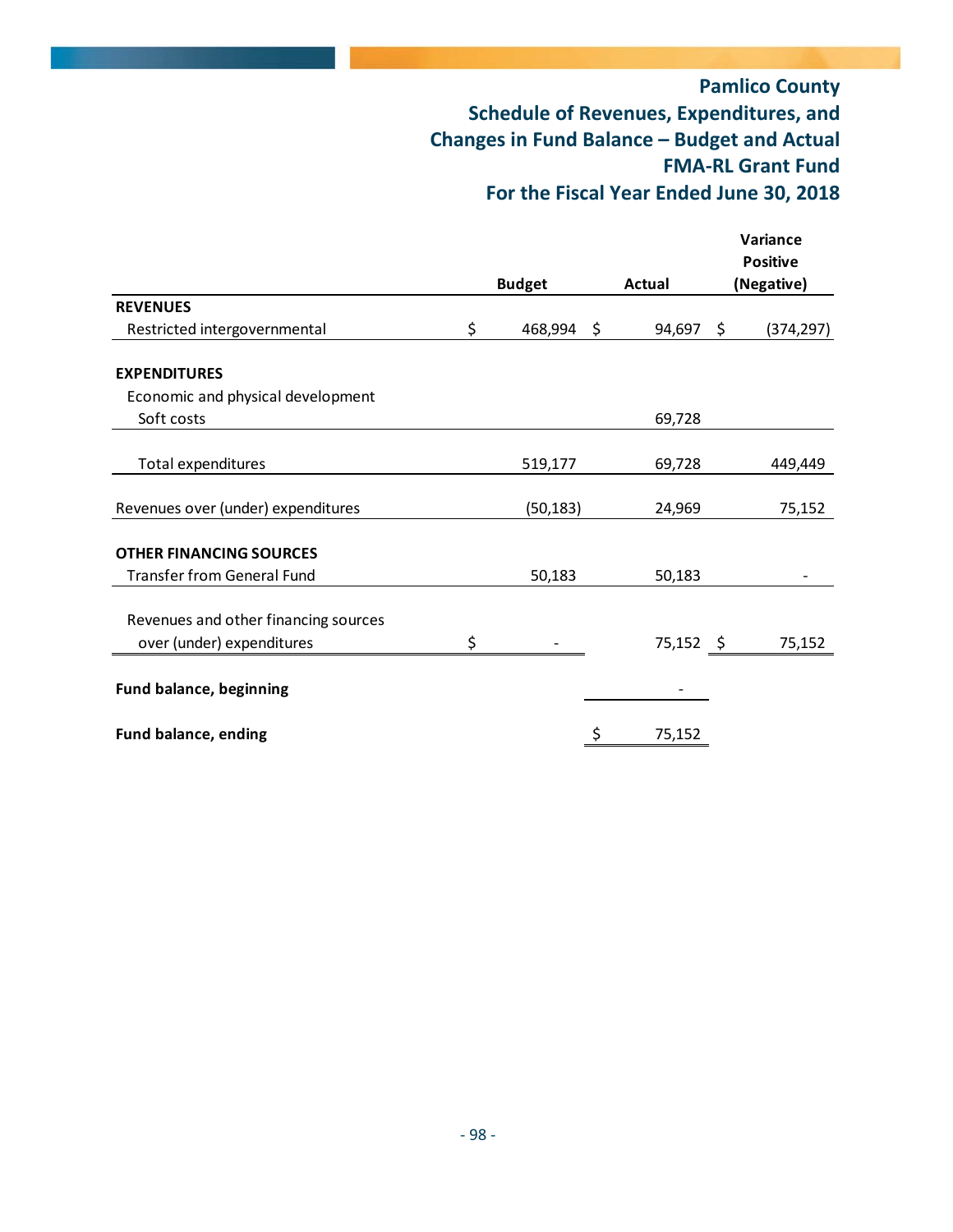# **Pamlico County Schedule of Revenues, Expenditures, and Changes in Fund Balance – Budget and Actual PCC Roof Replacement Project From Inception and for the Fiscal Year Ended June 30, 2018**

|                                       | Project<br><b>Authorization</b> | <b>Prior Year</b>  | <b>Current Year</b> |  | <b>Total to</b><br><b>Date</b> |              | Variance<br><b>Positive</b><br>(Negative) |
|---------------------------------------|---------------------------------|--------------------|---------------------|--|--------------------------------|--------------|-------------------------------------------|
| <b>REVENUES</b>                       |                                 |                    |                     |  |                                |              |                                           |
| Restricted Intergovernmental          | \$<br>50,000                    | \$<br>11,607       | \$                  |  | Ś.                             | 11,607       | \$<br>(38, 393)                           |
| Investment earnings                   |                                 | 92                 |                     |  |                                | 92           | 92                                        |
| Total revenues                        | 50,000                          | 11,699             |                     |  |                                | 11,699       | (38, 301)                                 |
| <b>EXPENDITURES</b>                   |                                 |                    |                     |  |                                |              |                                           |
| Economic and physical development     |                                 |                    |                     |  |                                |              |                                           |
| Construction                          | 456,000                         | 442,832            |                     |  |                                | 442,832      | 13,168                                    |
| Professional fees                     | 12,121                          | 11,001             |                     |  |                                | 11,001       | 1,120                                     |
| Administration                        | 22,850                          | 1,900              |                     |  |                                | 1,900        | 20,950                                    |
| Contingency                           | 44,000                          |                    |                     |  |                                |              | 44,000                                    |
| Debt Service                          |                                 | 57,260             |                     |  |                                | 57,260       | (57, 260)                                 |
| Total expenditures                    | 534,971                         | 512,993            |                     |  |                                | 512,993      | 21,978                                    |
| Revenues over (under) expenditures    | (484, 971)                      | (501, 294)         |                     |  |                                | (501, 294)   | (16, 323)                                 |
| <b>OTHER FINANCING SOURCES</b>        |                                 |                    |                     |  |                                |              |                                           |
| Installment purchase obligation issue | 484,971                         | 500,000            |                     |  |                                | 500,000      | 15,029                                    |
| Total other financing sources         | 484,971                         | 500,000            |                     |  |                                | 500,000      | 15,029                                    |
| Revenues and other sources            |                                 |                    |                     |  |                                |              |                                           |
| over (under) expenditures             | \$                              | \$<br>$(1,294)$ \$ |                     |  | \$                             | $(1,294)$ \$ | (1, 294)                                  |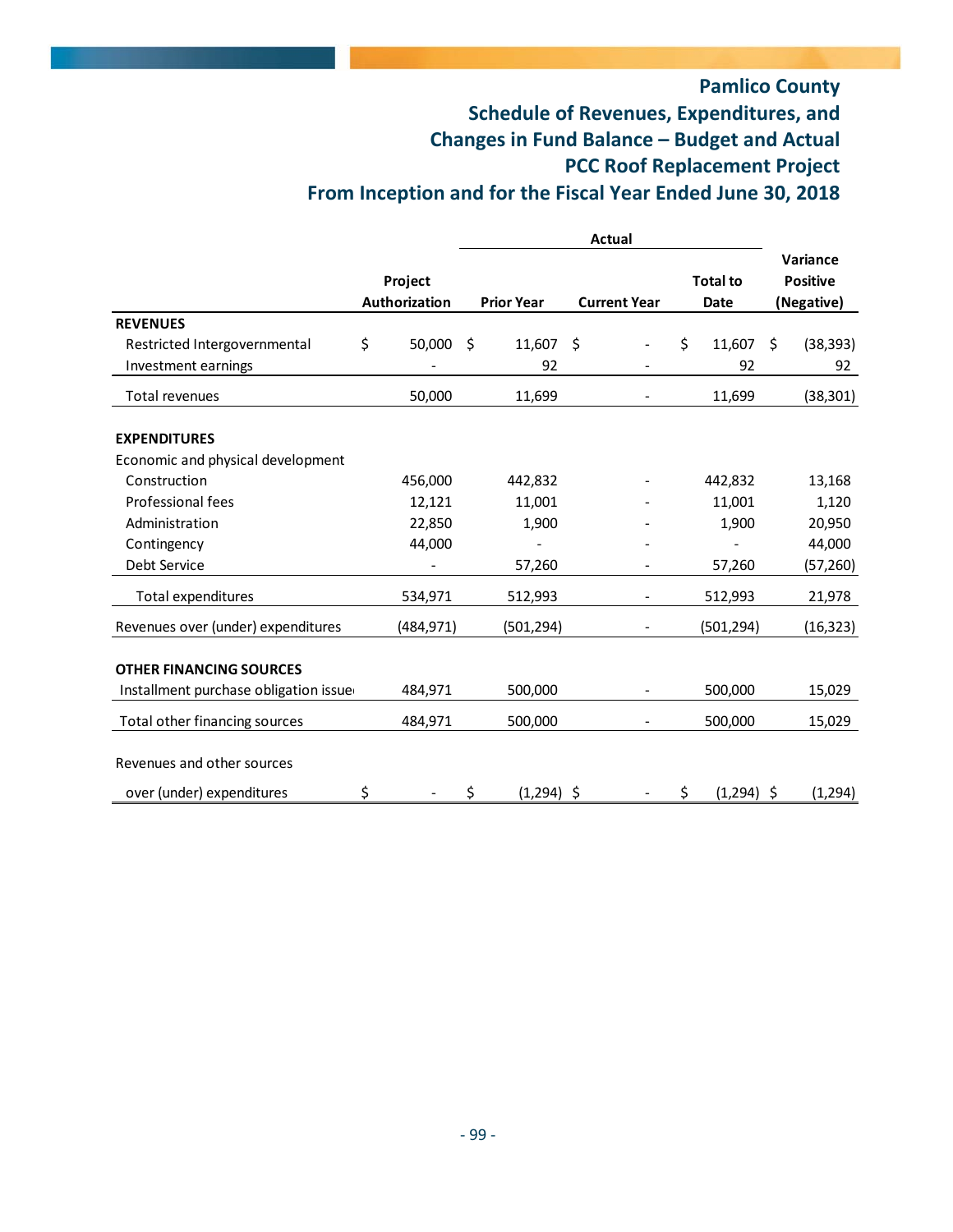# **Pamlico County Schedule of Revenues, Expenditures and Budget and Actual (Non‐GAAP) Water Fund For the Fiscal Year Ended June 30, 2018**

|                                    |                 |                 | Variance<br><b>Positive</b> |
|------------------------------------|-----------------|-----------------|-----------------------------|
|                                    | <b>Budget</b>   | <b>Actual</b>   | (Negative)                  |
| <b>REVENUES</b>                    |                 |                 |                             |
| Operating revenues                 |                 |                 |                             |
| Charges for services               | \$<br>2,389,034 | \$<br>2,413,932 | \$<br>24,898                |
| Taps and connection fees           | 45,000          | 76,995          | 31,995                      |
| Other operating revenue            | 98,699          | 18,087          | (80, 612)                   |
| Total revenues                     | 2,532,733       | 2,509,014       | (23, 719)                   |
| <b>EXPENDITURES</b>                |                 |                 |                             |
| Water operations                   |                 |                 |                             |
| Salaries and benefits              |                 | 633,147         |                             |
| Contract services                  |                 | 427,299         |                             |
| Monitoring services                |                 | 47,924          |                             |
| <b>Utilities</b>                   |                 | 125,853         |                             |
| Maintenance and repairs            |                 | 14,659          |                             |
| Supplies and materials             |                 | 323,078         |                             |
| Other operating expenditures       |                 | 16,547          |                             |
| Total                              | 1,937,389       | 1,588,507       | 348,882                     |
| Debt service                       |                 |                 |                             |
| Principal                          |                 | 443,802         |                             |
| Interest                           |                 | 13,845          |                             |
| Total                              | 457,648         | 457,647         | $\mathbf{1}$                |
| Capital outlay                     | 243,496         | 219,607         | 23,889                      |
| Total expenditures                 | 2,638,533       | 2,265,761       | 372,772                     |
| Revenues over (under) expenditures | (105, 800)      | 243,253         | 349,053                     |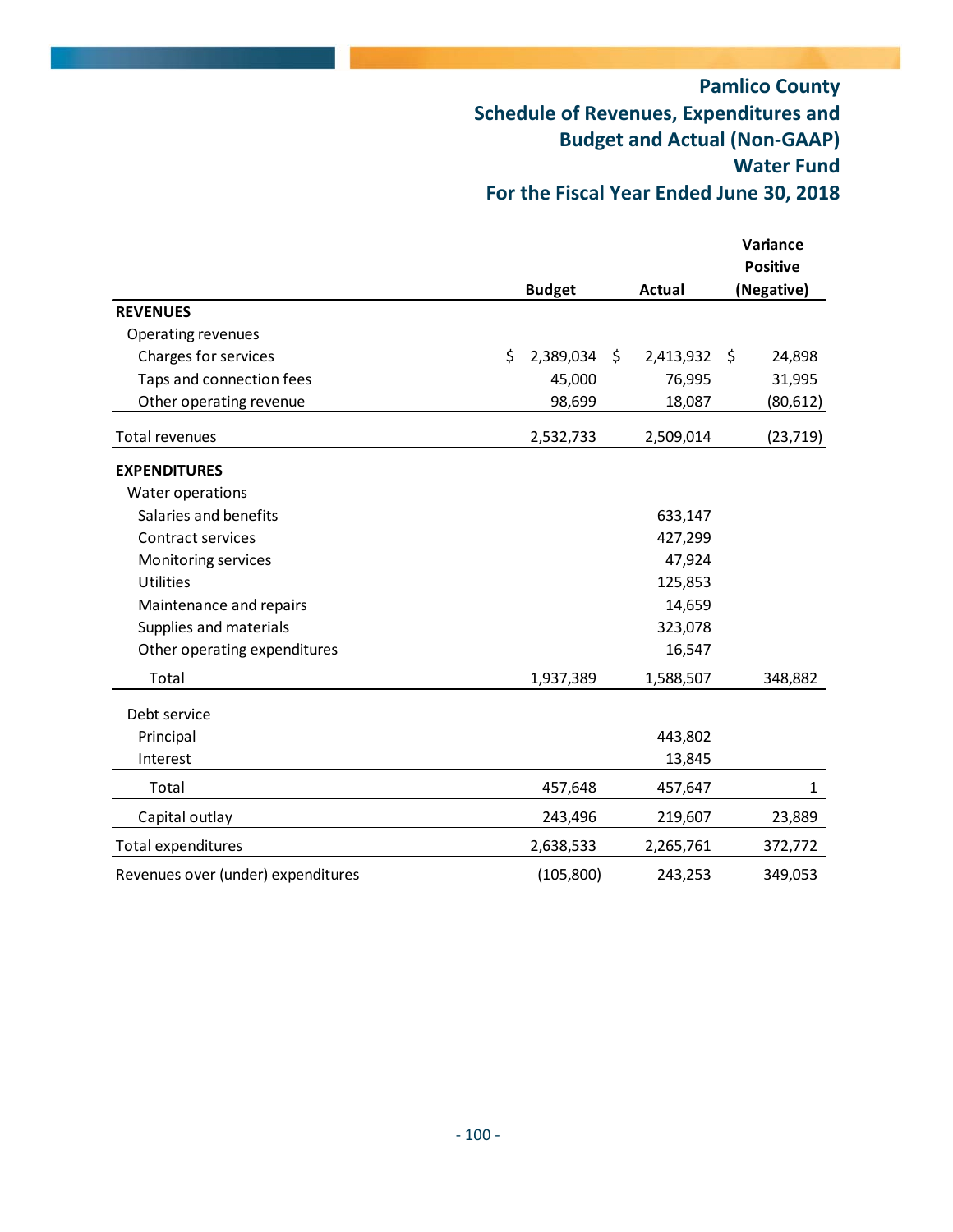# **Pamlico County Schedule of Revenues, Expenditures and Budget and Actual (Non‐GAAP) Water Fund For the Fiscal Year Ended June 30, 2018**

|                                                         |               |               | Variance<br><b>Positive</b> |
|---------------------------------------------------------|---------------|---------------|-----------------------------|
| <b>OTHER FINANCING SOURCES (USES)</b>                   | <b>Budget</b> | Actual        | (Negative)                  |
| Transfer to capital projects                            | (79,000)      | (79,000)      |                             |
| Transfer to other funds                                 | (117,000)     |               |                             |
|                                                         |               | (117,000)     |                             |
| Total other financing sources (uses)                    | (196,000)     | (196,000)     |                             |
| Appropriated fund balance                               | 301,800       |               | (301, 800)                  |
| Revenues and other sources over (under)                 |               |               |                             |
| expenditures and other uses                             | \$            | 47,253 \$     | 47,253                      |
| Reconciliation from budgetary basis to<br>full accrual: |               |               |                             |
| Reconciling items:                                      |               |               |                             |
| Decrease in accrued vacation                            |               | 7,072         |                             |
| Increase in total OPEB liability                        |               | (5,796)       |                             |
| Capital reserve revenues                                |               | 43,303        |                             |
| Transfer to capital project                             |               | 79,000        |                             |
| Capital outlay                                          |               | 219,607       |                             |
| Debt principal                                          |               | 443,802       |                             |
| Decrease in deferred outflows of resources-pensions     |               | (28, 655)     |                             |
| Increase in deferred outflows of resources - OPEB       |               | 568           |                             |
| Decrease in net pension liability                       |               | 25,908        |                             |
| Decrease in deferred inflows of resources - pensions    |               | 1,573         |                             |
| Increase in deferred inflows of resources - OPEB        |               | (4, 258)      |                             |
| Book value of transferred asstes                        |               | (1,032)       |                             |
| Depreciation                                            |               | (655, 629)    |                             |
| Total reconciling items                                 |               | 125,463       |                             |
| Change in net position                                  |               | \$<br>172,716 |                             |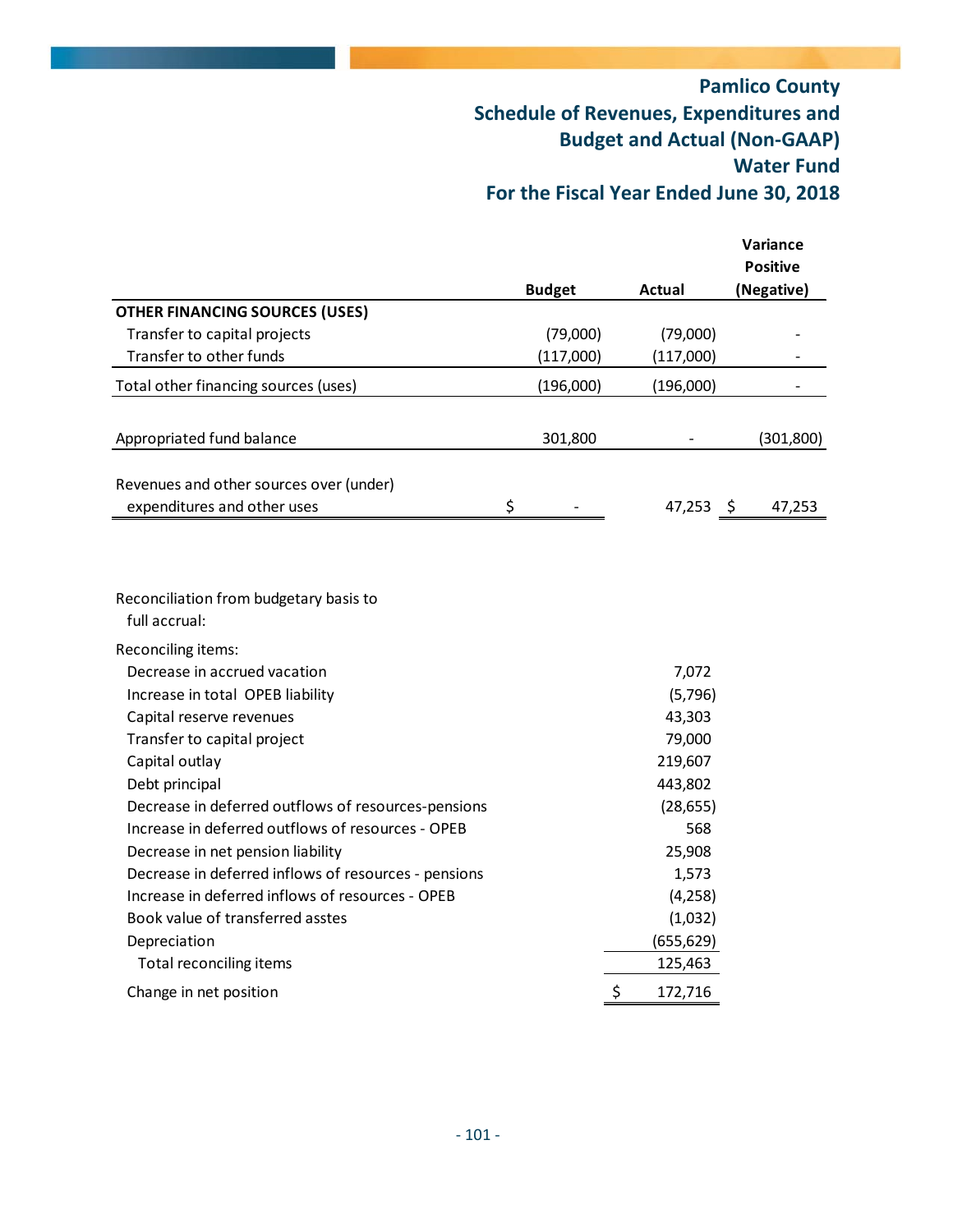# **Pamlico County Schedule of Revenues and Expenditures Budget and Actual (Non‐GAAP) Water Fund – Capital Reserve Fund For the Fiscal Year Ended June 30, 2018**

|                                         |    | <b>Budget</b><br>Actual |  |        |     |            |  |  |
|-----------------------------------------|----|-------------------------|--|--------|-----|------------|--|--|
| <b>REVENUES</b>                         |    |                         |  |        |     | (Negative) |  |  |
| Non-operating revenues:                 |    |                         |  |        |     |            |  |  |
| Investment earnings                     | Ś  |                         |  | 43,303 | - S | 43,303     |  |  |
| <b>OTHER FINANCING SOURCES (USES)</b>   |    |                         |  |        |     |            |  |  |
| Transfer to other funds                 |    | -                       |  |        |     |            |  |  |
| Revenues and other sources over (under) |    |                         |  |        |     |            |  |  |
| expenditures and other uses             | \$ |                         |  | 43,303 | - S | 43,303     |  |  |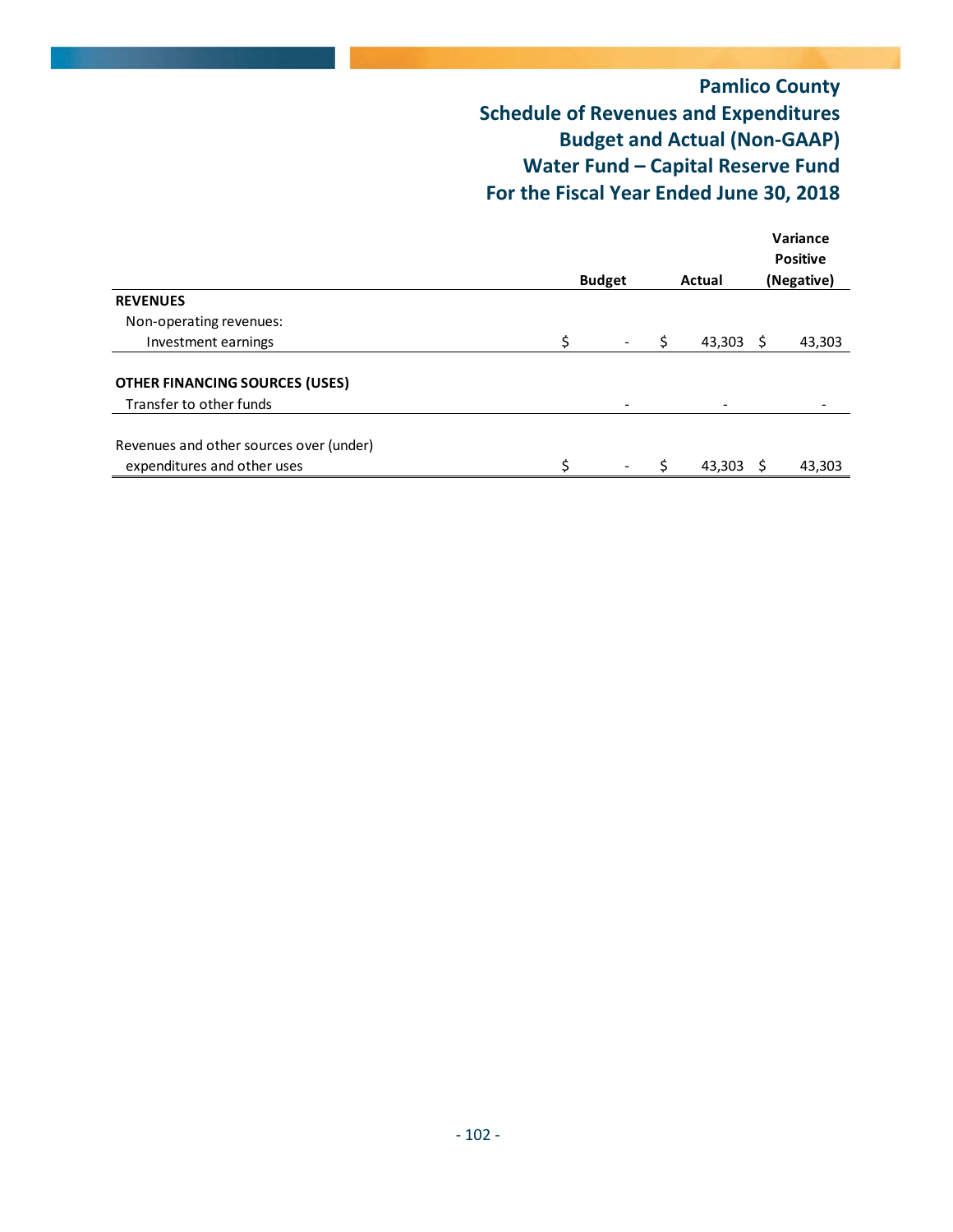# **Pamlico County Schedule of Revenues and Expenditures Budget and Actual (Non‐GAAP) Minnesott Pressure Improvement Project**

# **From Inception and for the Fiscal Year Ended June 30, 2018**

|                                         |                                        | Actual |                                          |    |                          |                                |    |                                           |
|-----------------------------------------|----------------------------------------|--------|------------------------------------------|----|--------------------------|--------------------------------|----|-------------------------------------------|
|                                         | <b>Project</b><br><b>Authorization</b> |        | <b>Current Year</b><br><b>Prior Year</b> |    |                          | <b>Total to</b><br><b>Date</b> |    | Variance<br><b>Positive</b><br>(Negative) |
| <b>REVENUES</b>                         |                                        |        |                                          |    |                          |                                |    |                                           |
| Operating revenues                      | \$                                     | \$     | 33,009                                   | Ŝ. |                          | \$<br>33,009                   | S. | 33,009                                    |
| Investment earnings                     |                                        |        | 4,293                                    |    |                          | 4,293                          |    | 4,293                                     |
| Total revenues                          |                                        |        | 37,302                                   |    |                          | 37,302                         |    | 37,302                                    |
| <b>EXPENDITURES</b>                     |                                        |        |                                          |    |                          |                                |    |                                           |
| Economic and physical development       |                                        |        |                                          |    |                          |                                |    |                                           |
| Construction                            | 4,702,421                              |        | 3,579,413                                |    |                          | 3,579,413                      |    | 1,123,008                                 |
| Professional fees                       |                                        |        | 2,743                                    |    |                          | 2,743                          |    | (2,743)                                   |
| Interest and fees                       | 77,786                                 |        | 93,670                                   |    |                          | 93,670                         |    | (15,884)                                  |
| Total expenditures                      | 4,780,207                              |        | 3,675,826                                |    |                          | 3,675,826                      |    | 1,104,381                                 |
| Revenues over (under) expenditures      | (4,780,207)                            |        | (3,638,524)                              |    |                          | (3,638,524)                    |    | 1,141,683                                 |
| <b>OTHER FINANCING SOURCES (USES)</b>   |                                        |        |                                          |    |                          |                                |    |                                           |
| Transfer from other funds               | 487,849                                |        | 213,006                                  |    |                          | 213,006                        |    | (274, 843)                                |
| Long-term debt proceeds                 | 8,292,358                              |        | 7,888,793                                |    |                          | 7,888,793                      |    | (403, 565)                                |
| Refinance of interim loan               | (4,000,000)                            |        | (4,000,000)                              |    |                          | (4,000,000)                    |    |                                           |
| Total other financing sources (uses)    | 4,780,207                              |        | 4,101,799                                |    | $\overline{\phantom{a}}$ | 4,101,799                      |    | (678,408)                                 |
| Revenues and other sources over (under) |                                        |        |                                          |    |                          |                                |    |                                           |
| expenditures and other uses             | \$                                     | Ś.     | 463,275                                  | \$ |                          | 463,275<br>Ś.                  | Ŝ. | 463,275                                   |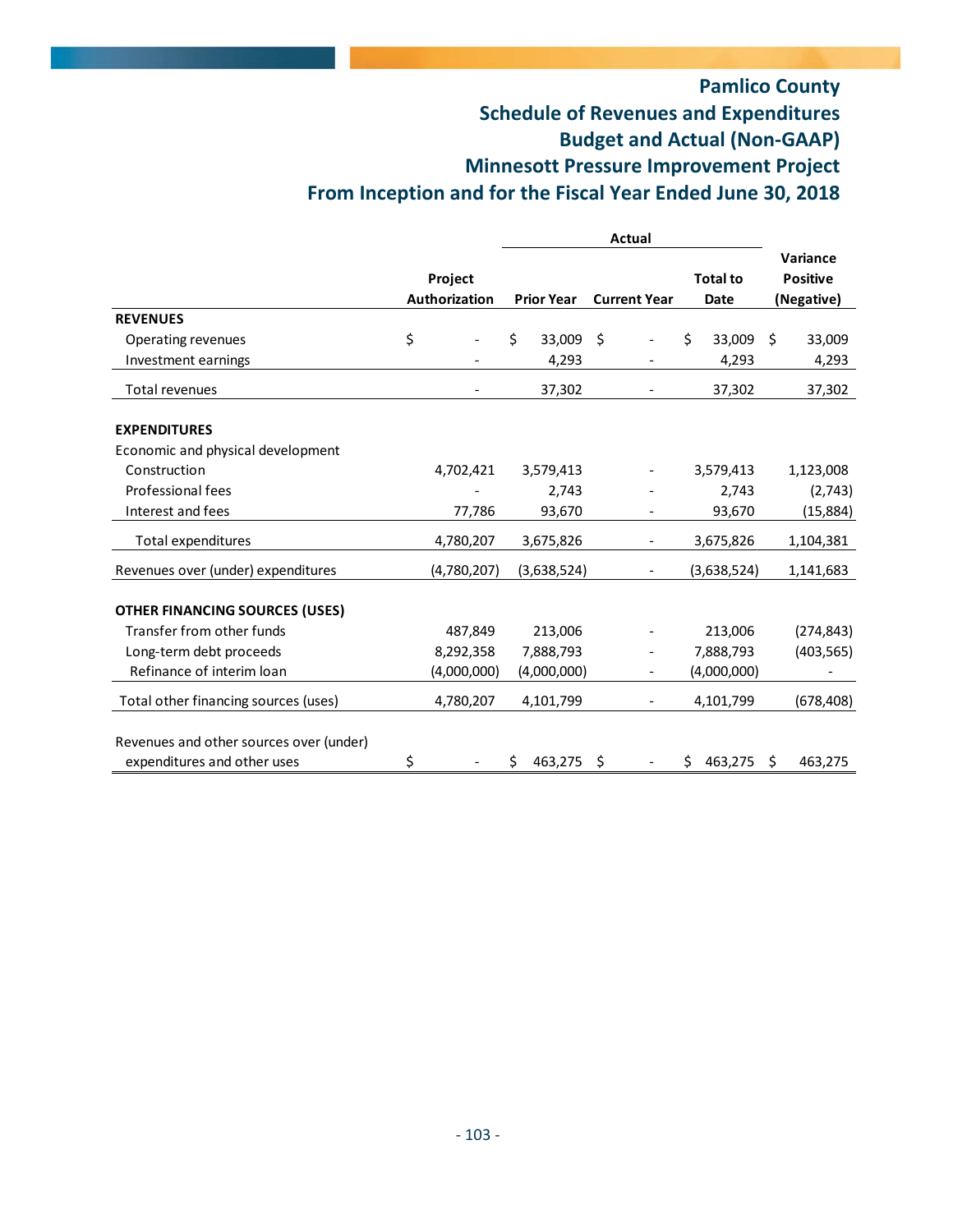# **Pamlico County Schedule of Revenues and Expenditures Budget and Actual (Non‐GAAP) Kershaw Water Treatment Plant Project From Inception and for the Fiscal Year Ended June 30, 2018**

|                                      |                      | <b>Actual</b> |                   |   |                                   |             |               |    |                 |
|--------------------------------------|----------------------|---------------|-------------------|---|-----------------------------------|-------------|---------------|----|-----------------|
|                                      |                      |               |                   |   |                                   |             |               |    | Variance        |
|                                      | Project              |               |                   |   |                                   |             |               |    | <b>Positive</b> |
|                                      | <b>Authorization</b> |               | <b>Prior Year</b> |   | <b>Current Year Total to Date</b> |             |               |    | (Negative)      |
| <b>EXPENDITURES</b>                  |                      |               |                   |   |                                   |             |               |    |                 |
| Economic and physical development    |                      |               |                   |   |                                   |             |               |    |                 |
| Construction                         | \$<br>1,221,000      | Ŝ.            | $1,187,967$ \$    |   |                                   | \$1,187,967 |               | Ŝ. | 33,033          |
| Professional fees                    | 25,600               |               | 11,839            |   |                                   |             | 11,839        |    | 13,761          |
| Total expenditures                   | 1,246,600            |               | 1,199,806         |   |                                   |             | 1,199,806     |    | 46,794          |
| Revenues over (under) expenditures   | (1,246,600)          |               | (1, 199, 806)     |   |                                   |             | (1, 199, 806) |    | 46,794          |
|                                      |                      |               |                   |   |                                   |             |               |    |                 |
| <b>OTHER FINANCING SOURCES</b>       |                      |               |                   |   |                                   |             |               |    |                 |
| Transfer from other funds            | 669,677              |               | 669,677           |   |                                   |             | 669,677       |    |                 |
| Long-term debt proceeds              | 576,923              |               | 576,923           |   |                                   |             | 576,923       |    |                 |
| Total other financing sources (uses) | 1,246,600            |               | 1,246,600         |   |                                   |             | 1,246,600     |    |                 |
|                                      |                      |               |                   |   |                                   |             |               |    |                 |
| Revenues and other sources           |                      |               |                   |   |                                   |             |               |    |                 |
| over (under) expenditures            | \$                   | Ś.            | 46,794            | S |                                   | S           | 46,794        | S  | 46,794          |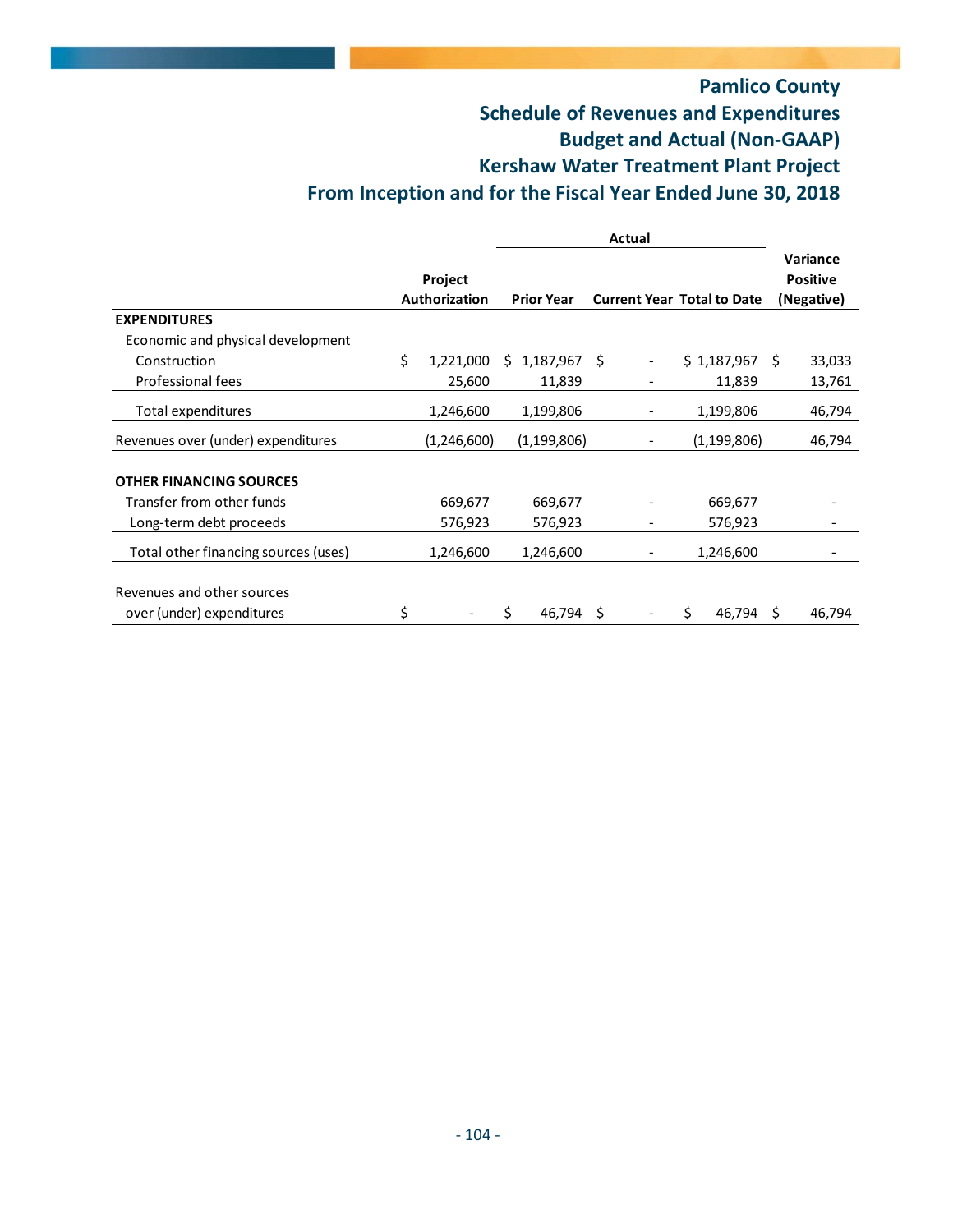# **Pamlico County Schedule of Revenues and Expenditures Budget and Actual (Non‐GAAP) Reelsboro Elevated Tank Project From Inception and for the Fiscal Year Ended June 30, 2018**

|                                      |                                              |             | <b>Actual</b> |    |                 |                 |
|--------------------------------------|----------------------------------------------|-------------|---------------|----|-----------------|-----------------|
|                                      |                                              |             |               |    |                 | <b>Variance</b> |
|                                      | Project                                      |             |               |    | <b>Total to</b> | <b>Positive</b> |
|                                      | <b>Authorization Prior Year Current Year</b> |             |               |    | Date            | (Negative)      |
| <b>EXPENDITURES</b>                  |                                              |             |               |    |                 |                 |
| Economic and physical development    |                                              |             |               |    |                 |                 |
| Engineering                          | \$<br>48,500                                 | \$<br>1,350 | \$<br>37,880  | Ŝ. | 39,230          | \$<br>9,270     |
| Administration                       | 141,225                                      | 4,823       | 14,249        |    | 19,072          | 122,153         |
| Legal                                | 11,000                                       |             | 7,900         |    | 7,900           | 3,100           |
| Environmental                        | 30,000                                       | 20,078      | 2,500         |    | 22,578          | 7,422           |
| Demolition                           | 50,000                                       |             |               |    |                 | 50,000          |
| Construction                         | 907,250                                      |             |               |    |                 | 907,250         |
| Contingency                          | 96,000                                       |             | 9,442         |    | 9,442           | 86,558          |
|                                      |                                              |             |               |    |                 |                 |
| Total expenditures                   | 1,283,975                                    | 26,251      | 71,971        |    | 98,222          | 1,185,753       |
|                                      |                                              |             |               |    |                 |                 |
| Revenues over (under) expenditures   | (1, 283, 975)                                | (26, 251)   | (71, 971)     |    | (98, 222)       | 1,185,753       |
|                                      |                                              |             |               |    |                 |                 |
| <b>OTHER FINANCING SOURCES</b>       |                                              |             |               |    |                 |                 |
| <b>Transfer from Water Fund</b>      |                                              |             | 79,000        |    | 79,000          | 79,000          |
| Long-term debt proceeds              | 1,283,975                                    |             |               |    |                 | (1, 283, 975)   |
|                                      |                                              |             |               |    |                 |                 |
| Total other financing sources (uses) | 1,283,975                                    |             | 79,000        |    | 79,000          | (1,204,975)     |
|                                      |                                              |             |               |    |                 |                 |
| Revenues and other sources           |                                              |             |               |    |                 |                 |
| over (under) expenditures            | \$                                           | \$ (26,251) | \$<br>7,029   | \$ | (19, 222)       | \$<br>(19, 222) |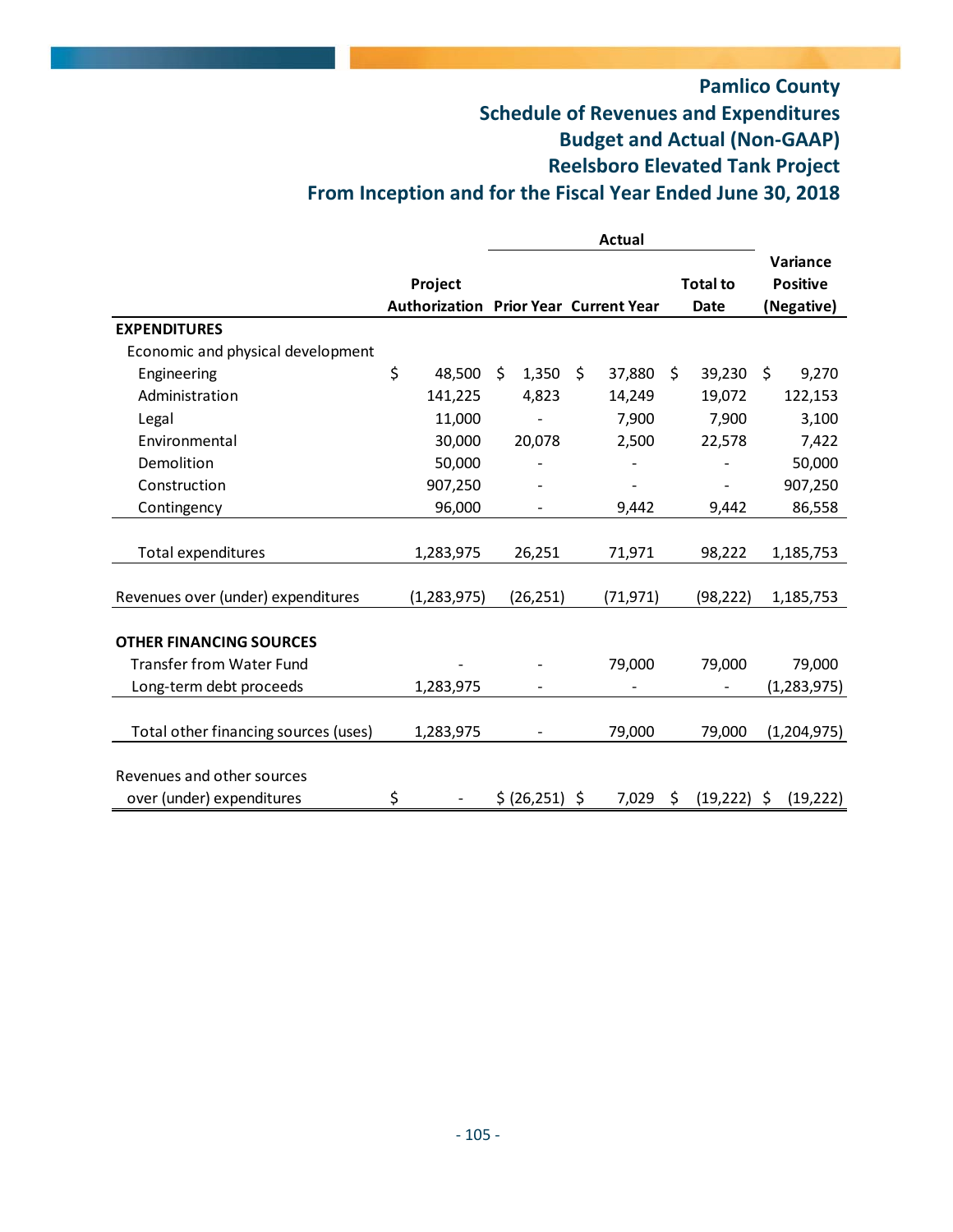# **Pamlico County Combining Statement of Changes in Assets and Liabilities Agency Funds For the Fiscal Year Ended June 30, 2018**

|                                               | <b>Balance</b> |                  |             |    |                   |    | <b>Balance</b>  |
|-----------------------------------------------|----------------|------------------|-------------|----|-------------------|----|-----------------|
|                                               | July 1,        |                  |             |    |                   |    | <b>June 30,</b> |
|                                               | 2017           | <b>Additions</b> |             |    | <b>Deductions</b> |    | 2018            |
| <b>Social services:</b>                       |                |                  |             |    |                   |    |                 |
| Assets:                                       |                |                  |             |    |                   |    |                 |
| Cash and cash equivalents                     | \$<br>44,119   | \$               | 213,311     | \$ | 202,143           | \$ | 55,287          |
| Liabilities:                                  |                |                  |             |    |                   |    |                 |
| Accounts payable                              | 44,119<br>\$   | \$               | 213,311     | \$ | 202,143           | \$ | 55,287          |
| <b>Jail Inmate Trust:</b>                     |                |                  |             |    |                   |    |                 |
| Assets:                                       |                |                  |             |    |                   |    |                 |
| Cash and cash equivalents                     | \$<br>18,873   | \$               | 310         | \$ | 19,183            | \$ |                 |
| Liabilities:                                  |                |                  |             |    |                   |    |                 |
| Accounts payable                              | 18,873<br>\$   | \$               | 310         | \$ | 19,183            | \$ |                 |
| <b>Bay River Metropolitan Sewer District:</b> |                |                  |             |    |                   |    |                 |
| Assets:                                       |                |                  |             |    |                   |    |                 |
| Cash and cash equivalents                     | 37,114<br>Ś.   | Ś.               | 1,298,754   | Ś. | 1,269,053         | \$ | 66,815          |
| Accounts receivable                           | 203,541        |                  | 1,280,323   |    | 1,268,017         |    | 215,847         |
| <b>Total assets</b>                           | \$240,655      | \$               | 2,579,077   | \$ | 2,537,070         | \$ | 282,662         |
| Liabilities:                                  |                |                  |             |    |                   |    |                 |
| Accounts payable                              | \$240,655      | \$               | 1,293,256   | \$ | 1,251,249         | \$ | 282,662         |
| <b>Total - All Agency Funds:</b>              |                |                  |             |    |                   |    |                 |
| Assets:                                       |                |                  |             |    |                   |    |                 |
| Cash and cash equivalents                     | \$109,681      | \$.              | 1,512,375   | S. | 1,490,379         | \$ | 122,102         |
| Accounts receivable                           | 173,995        |                  | 1,280,323   |    | 1,268,017         |    | 215,847         |
| Total assets                                  | \$283,676      | \$               | 2,792,698   | \$ | 2,758,396         | \$ | 337,949         |
| Liabilities:                                  |                |                  |             |    |                   |    |                 |
| Accounts payable                              | \$303,647      |                  | \$1,506,877 |    | \$1,472,575       | \$ | 337,949         |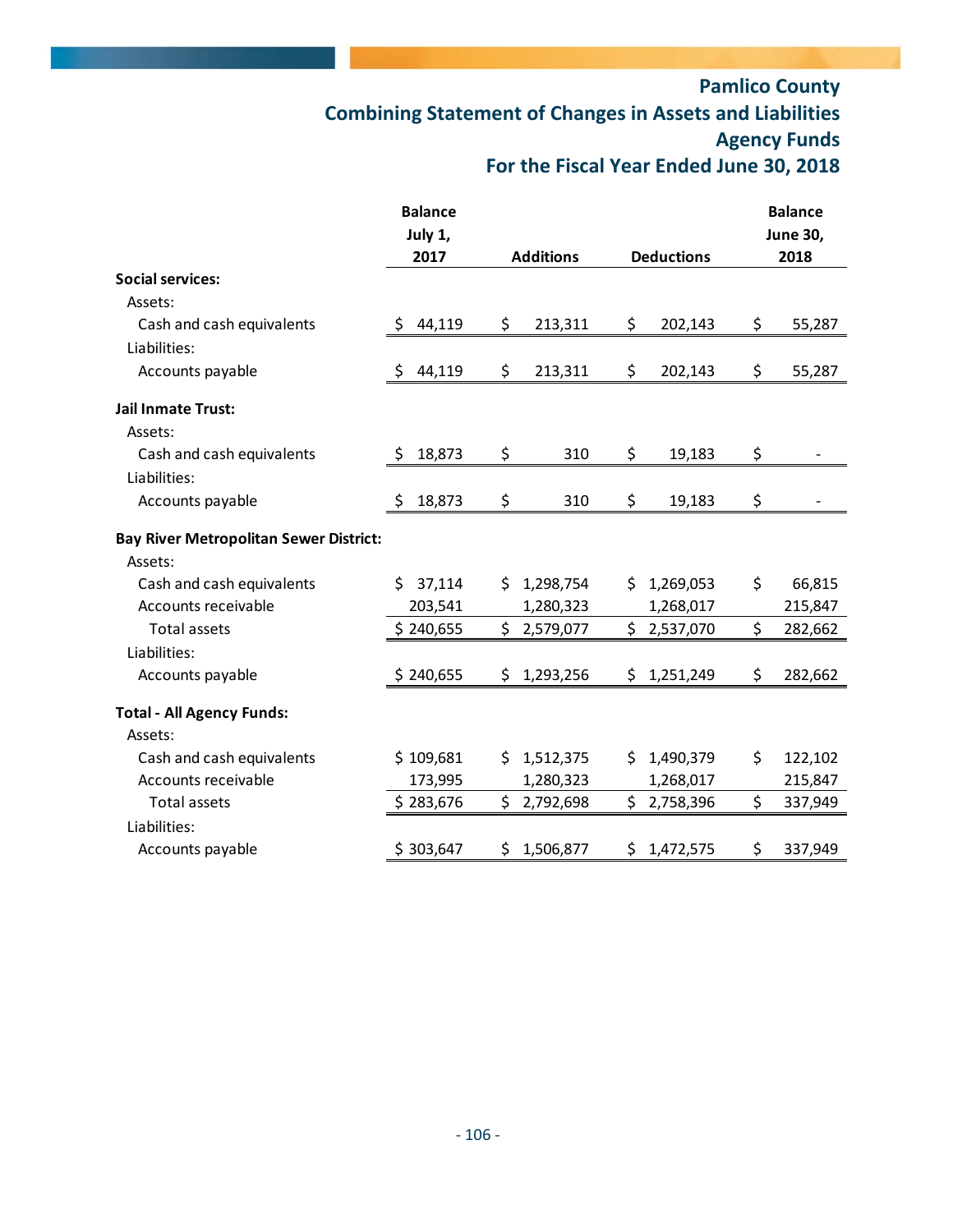# **Pamlico County Schedule of Ad Valorem Taxes Receivable General Fund June 30, 2018**

|                              |                        | <b>Uncollected</b>                  |    |                                           |                        |                |                  | <b>Uncollected</b> |
|------------------------------|------------------------|-------------------------------------|----|-------------------------------------------|------------------------|----------------|------------------|--------------------|
|                              |                        | Balance June 30,                    |    |                                           | <b>Collections and</b> |                | Balance June 30, |                    |
| <b>Fiscal Year</b>           |                        | 2017                                |    | <b>Additions</b>                          |                        | <b>Credits</b> | 2018             |                    |
|                              | \$                     |                                     |    |                                           |                        |                |                  |                    |
| 2017-2018                    |                        |                                     | \$ | 10,588,751                                | $\zeta$                | 10,130,378     | \$               | 458,373            |
| 2016-2017                    |                        | 380,993                             |    |                                           |                        | 176,591        |                  | 204,402            |
| 2015-2016                    |                        | 216,527                             |    |                                           |                        | 67,544         |                  | 148,983            |
| 2014-2015                    |                        | 162,116                             |    |                                           |                        | 46,043         |                  | 116,073            |
| 2013-2014                    |                        | 138,181                             |    |                                           |                        | 42,291         |                  | 95,890             |
| 2012-2013                    |                        | 109,083                             |    |                                           |                        | 20,833         |                  | 88,250             |
| 2011-2012                    |                        | 81,783                              |    |                                           |                        | 14,563         |                  | 67,220             |
| 2010-2011                    |                        | 71,051                              |    |                                           |                        | 8,768          |                  | 62,283             |
| 2009-2010                    |                        | 64,604                              |    |                                           |                        | 6,840          |                  | 57,764             |
| 2008-2009                    |                        | 59,476                              |    |                                           |                        | 6,209          |                  | 53,267             |
| 2007-2008                    |                        | 51,750                              |    |                                           |                        | 51,750         |                  |                    |
|                              | \$                     | 1,335,564                           | \$ | 10,588,751                                | \$                     | 10,571,810     |                  | 1,352,505          |
|                              |                        |                                     |    | Less: allowance for uncollectible amounts |                        |                |                  | (350,000)          |
|                              |                        | Ad valorem taxes receivable - net   |    |                                           |                        |                | \$               | 1,002,505          |
| Reconcilement with revenues: |                        |                                     |    |                                           |                        |                |                  |                    |
|                              |                        | Ad valorem taxes - General Fund     |    |                                           |                        |                | \$               | 10,578,678         |
|                              |                        | Ad valorem taxes - Reappraisal Fund |    |                                           |                        |                |                  | 51,549             |
|                              | Penalties and interest |                                     |    |                                           |                        |                |                  | (125,660)          |
|                              |                        | Tax garnishment fees collected      |    |                                           |                        |                |                  | (26, 401)          |
|                              | Taxes written off      |                                     |    |                                           |                        |                |                  | 93,644             |

Total collections and credits  $\frac{\text{S}}{10,571,810}$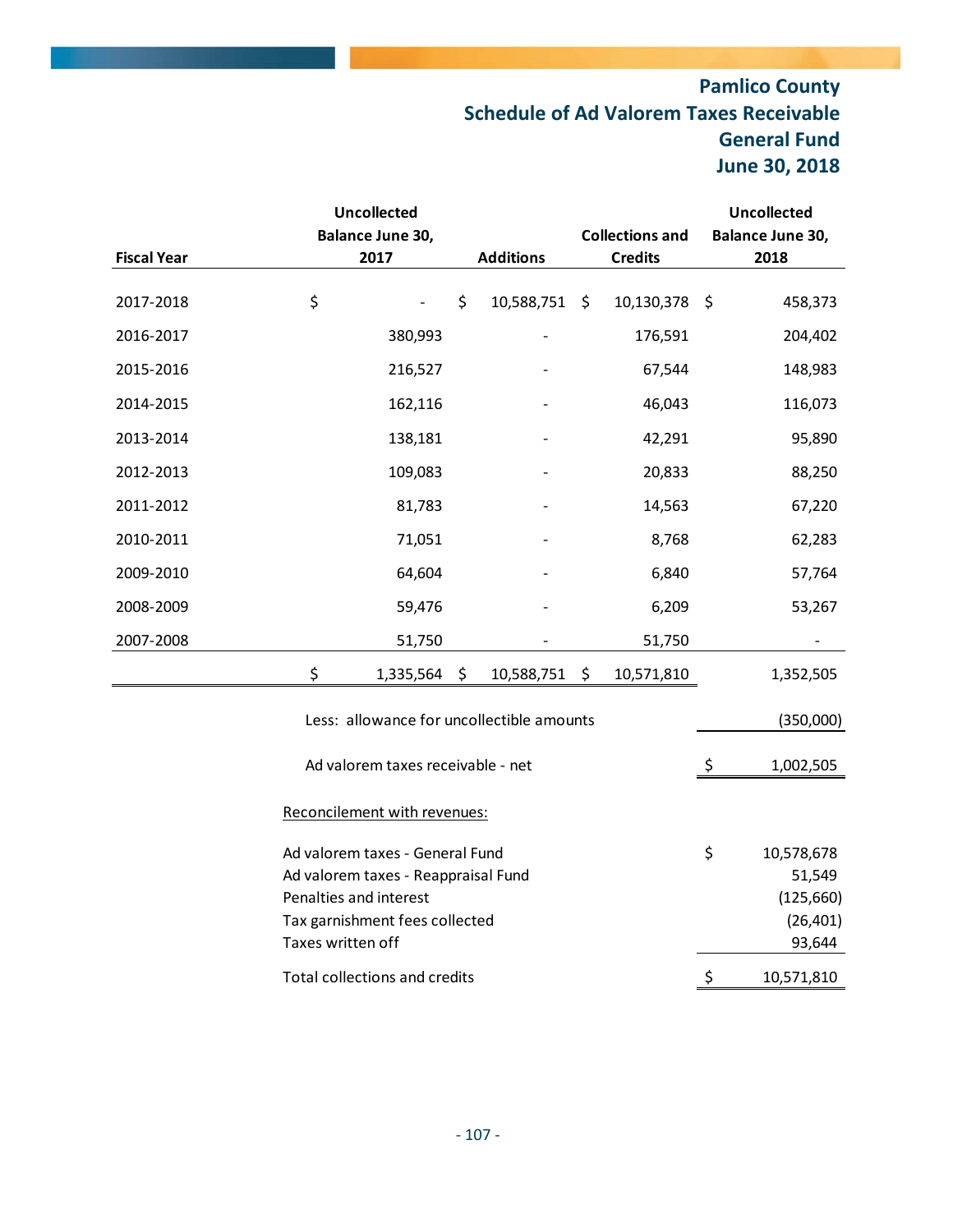# **Pamlico County Analysis of Current Tax Levy County‐wide Levy For the Fiscal Year Ended June 30, 2018**

|                                    |                                                    |         |              | <b>Total Levy</b>                                            |                                               |    |         |
|------------------------------------|----------------------------------------------------|---------|--------------|--------------------------------------------------------------|-----------------------------------------------|----|---------|
|                                    | Property<br>Valuation<br><b>Total Levy</b><br>Rate |         |              | Property<br>excluding<br>Registered<br><b>Motor Vehicles</b> | Registered<br><b>Motor</b><br><b>Vehicles</b> |    |         |
|                                    |                                                    |         |              |                                                              |                                               |    |         |
| Property taxed at current          | \$<br>1,641,259,255                                | \$0.625 | \$10,436,663 | \$                                                           | 9,654,477                                     | Ŝ. | 782,186 |
| Less: Senior                       |                                                    |         |              |                                                              |                                               |    |         |
| Citizens exemptions                | (15,043,650)                                       | 0.625   | (75, 969)    |                                                              | (75, 969)                                     |    |         |
| Public utilities                   | 35,043,305                                         | 0.625   | 206,281      |                                                              | 206,281                                       |    |         |
| Penalties                          |                                                    |         | 21,777       |                                                              | 21,777                                        |    |         |
| <b>Discoveries</b>                 | 3,607,780                                          | 0.625   | 23,556       |                                                              | 23,556                                        |    |         |
| Abatements                         | (3,805,493)                                        | 0.625   | (23, 557)    |                                                              | (23, 557)                                     |    |         |
| Total property valuation           | \$<br>1,661,061,197                                |         |              |                                                              |                                               |    |         |
| Net levy                           |                                                    |         | \$10,588,751 | \$                                                           | 9,806,565                                     | \$ | 782,186 |
| Uncollected taxes at June 30, 2018 |                                                    |         | 458,373      |                                                              | 458,373                                       |    |         |
| Current year's tax collected       |                                                    |         | \$10,130,378 | $\ddot{\varsigma}$                                           | 9,348,192                                     | \$ | 782,186 |
| Current levy collection percentage |                                                    |         | 95.67%       |                                                              | 95.33%                                        |    | 100.00% |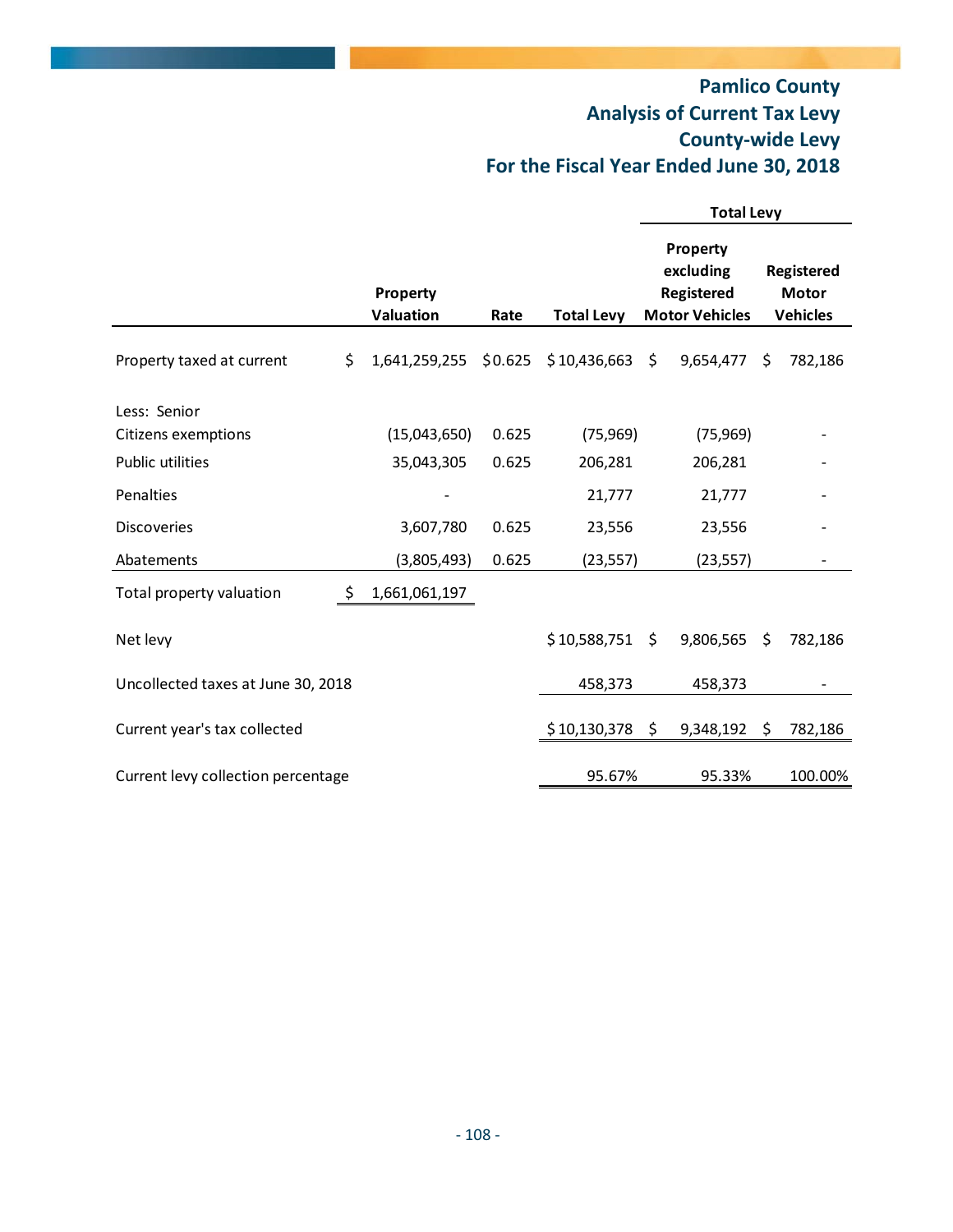# **Pamlico County Analysis of Secondary Market Disclosures County‐wide Levy For the Fiscal Year Ended June 30, 2018**

## **Secondary Market Disclosures:**

| <b>Assessed Valuation:</b>                           |                 |
|------------------------------------------------------|-----------------|
| Assessment ratio                                     | 100%            |
| Real property                                        | \$1,430,133,169 |
| Personal property                                    | 115,381,899     |
| Public service companies                             | 33,004,950      |
| Total assessed valuation                             | 1,578,520,018   |
| Tax rate per \$100                                   | 0.625           |
| Levy (includes discoveries, releases and abatements) | 10,588,751      |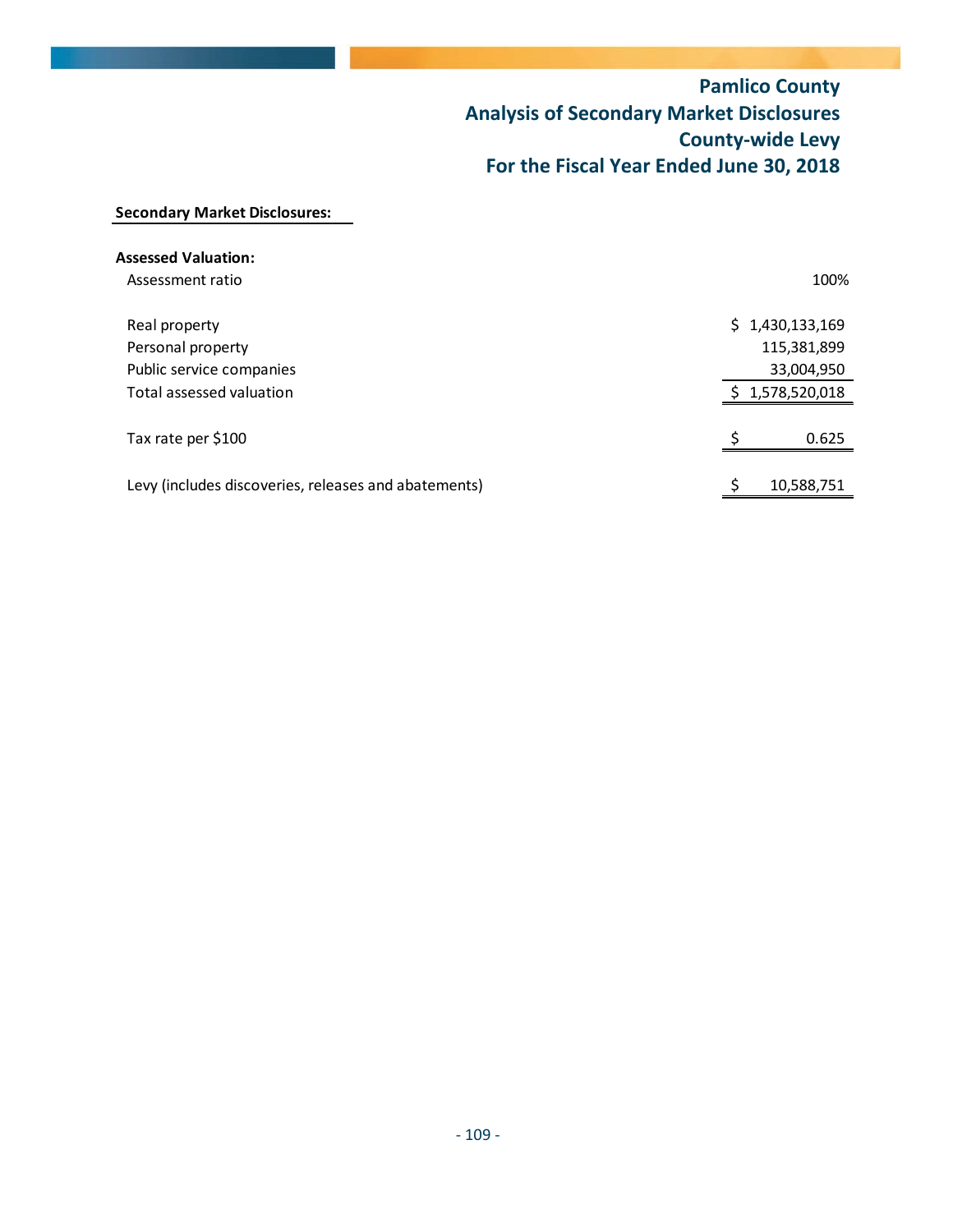# **Pamlico County Ten Largest Taxpayers For the Fiscal Year Ended June 30, 2018**

|                                   |                         |                  | Percentage       |
|-----------------------------------|-------------------------|------------------|------------------|
|                                   |                         |                  | of Total         |
|                                   |                         | <b>Assessed</b>  | Assessed         |
| Taxpayer                          | <b>Type of Business</b> | <b>Valuation</b> | <b>Valuation</b> |
| Weyerhauser Co.                   | Timber Land             | Ś<br>23,389,706  | 1.38%            |
| River Dunes Development LLC       | Real Estate Developer   | 16,132,464       | 0.95%            |
| <b>Burton Farm Development</b>    | Real Estate Developer   | 14,869,697       | 0.88%            |
| River Dunes Land Holdings LLC     | Real Estate Developer   | 12,589,521       | 0.74%            |
| Reserveco Inc.                    | Real Estate Developer   | 10,063,288       | 0.60%            |
| Time Warner Cable Southeast       | Cable Company           | 5,375,675        | 0.32%            |
| <b>Fulcher Point LLC</b>          | Seafood Distributor     | 4,999,351        | 0.30%            |
| <b>Cutter Bay Development LLC</b> | Real Estate Developer   | 4,777,500        | 0.28%            |
| McCotter Farm LLC                 | Agriculture             | 4,176,328        | 0.25%            |
| Lee Don Farms LLC                 | Agriculture             | 3,763,659        | 0.22%            |
|                                   |                         | \$100,137,189    | 5.92%            |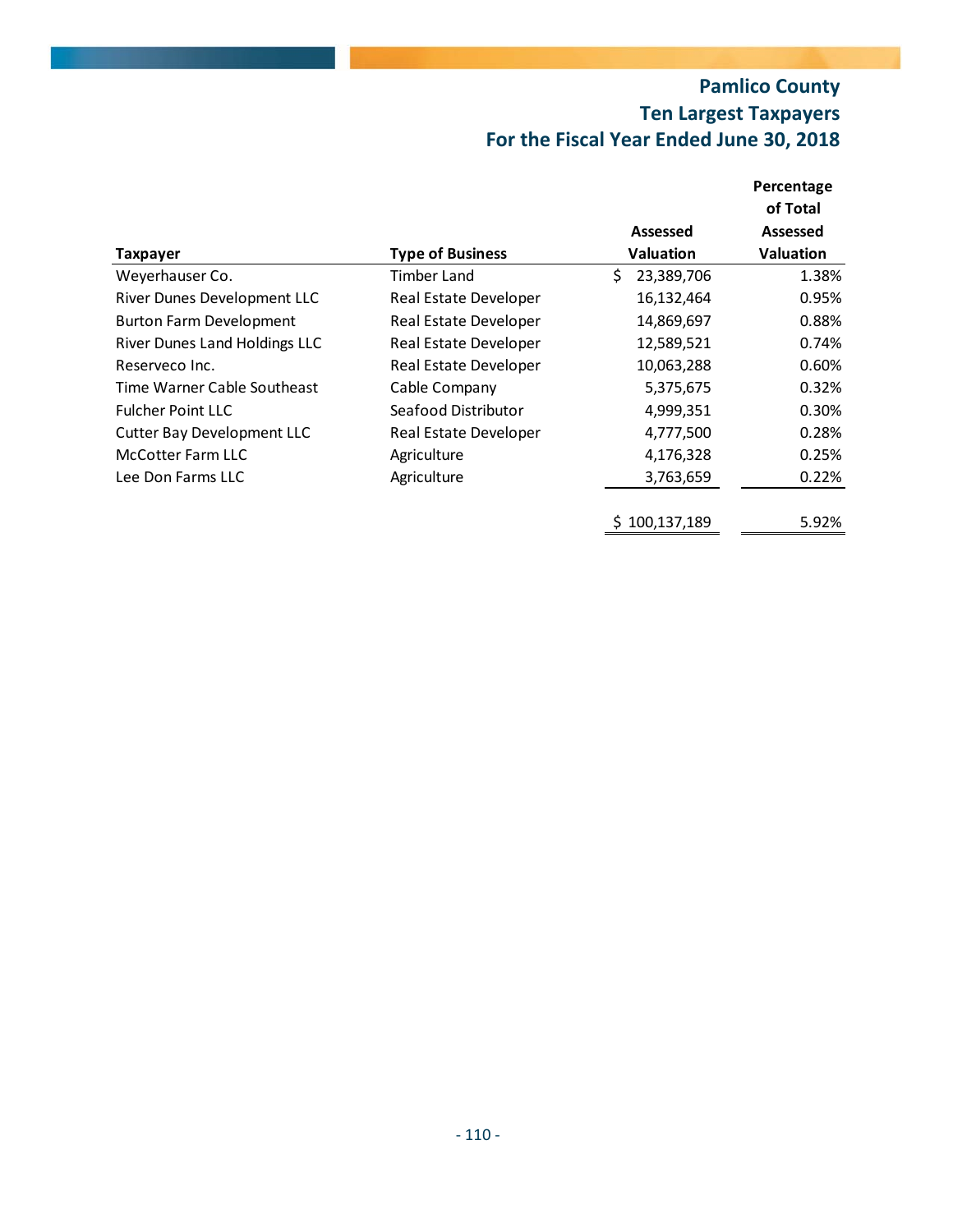

Carr, Riggs & Ingram, LLC 3105 Trent Road New Bern, North Carolina 28563

**Mailing Address:** P.O. Box 1547 New Bern, North Carolina 28563-1547

(252) 633-5821 (252) 633-0199 (fax) www.cricpa.com

## **Report On Internal Control Over Financial Reporting And On Compliance and Other Matters Based On An Audit Of Financial Statements Performed In Accordance With** *Government Auditing Standards*

## **Independent Auditor's Report**

To the Board of Commissioners Pamlico County, North Carolina

We have audited, in accordance with the auditing standards generally accepted in the United States of America and the standards applicable to financial audits contained in *Government Auditing Standards* issued by the Comptroller General of the United States, the accompanying financial statements of the governmental activities, the business-type activities, the discretely presented component unit, each major fund, and the aggregate remaining fund information of Pamlico County, North Carolina as of and for the year ended June 30, 2018, and the related notes to the financial statements, which collectively comprises Pamlico County's basic financial statements, and have issued our report thereon dated November 30, 2018. Our report includes a reference to other auditors who audited the financial statements of the Pamlico County ABC Board, as described in our report on Pamlico County's financial statements. This report does not include the results of the other auditors' testing of internal control over financial reporting or compliance and other matters that are reported separately by those auditors. The financial statements of the Pamlico County ABC Board were not audited in accordance with *Government Auditing Standards.*

## Internal Control Over Financial Reporting

In planning and performing our audit of the financial statements, we considered Pamlico County's internal control over financial reporting (internal control) to determine the audit procedures that are appropriate in the circumstances for the purpose of expressing our opinions on the financial statements, but not for the purpose of expressing an opinion on the effectiveness of Pamlico County's internal control. Accordingly, we do not express an opinion on the effectiveness of the County's internal control.

A deficiency in internal control exists when the design or operation of a control does not allow management or employees, in the normal course of performing their assigned functions, to prevent or detect and correct misstatements on a timely basis. A material weakness is a deficiency, or a combination of deficiencies, in internal control such that there is a reasonable possibility that a material misstatement of the entity's financial statements will not be prevented, or detected and corrected on a timely basis. A significant deficiency is a deficiency or a combination of deficiencies, in internal control that is less severe than a material weakness, yet important enough to merit attention by those charged with governance.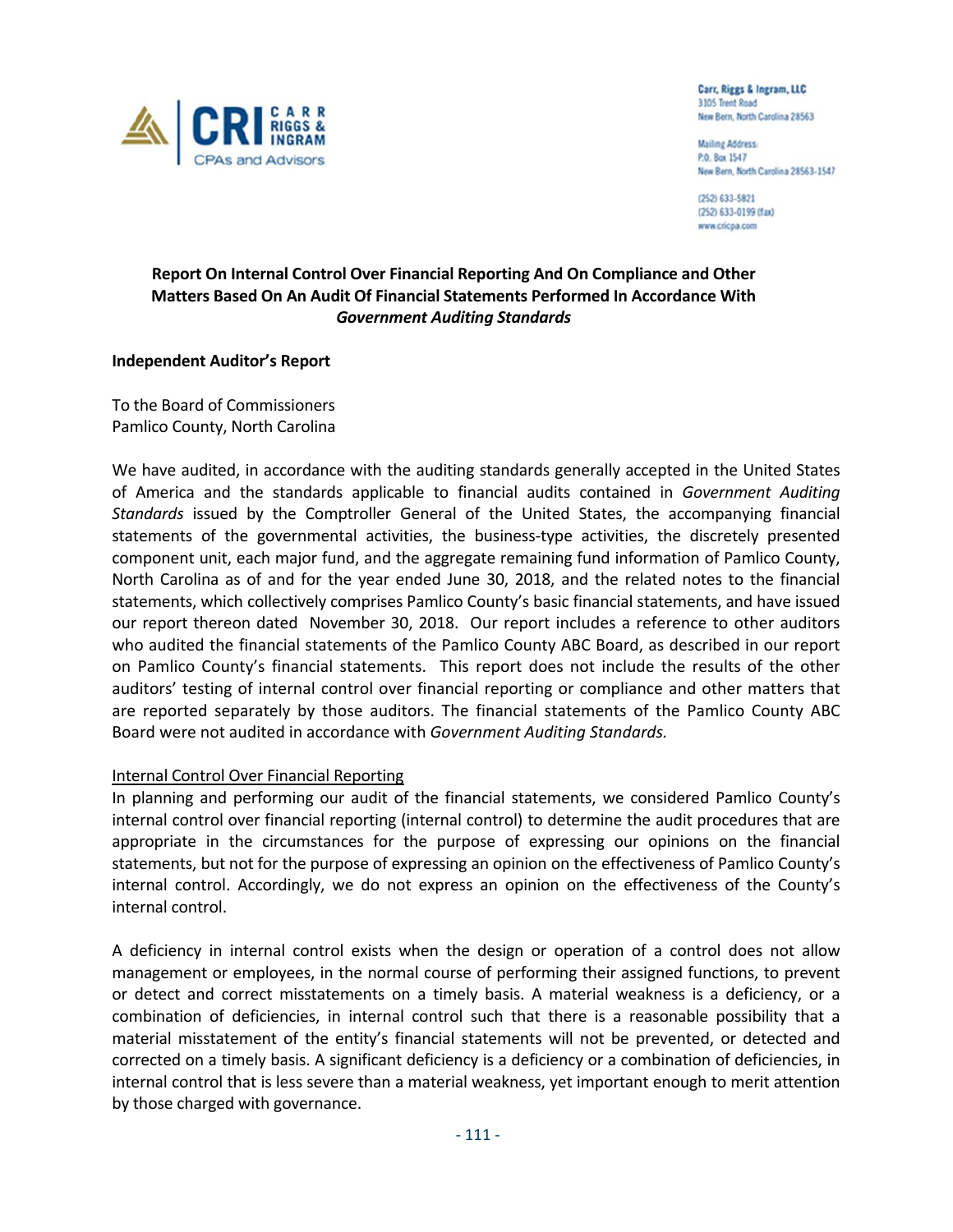Our consideration of internal control was for the limited purpose described in the first paragraph of this section and was not designed to identify all deficiencies in internal control that might be material weaknesses or significant deficiencies. Given these limitations, during our audit we did not identify any deficiencies in internal control that we consider material weaknesses. However, material weaknesses may exist that have not been identified.

## Compliance and Other Matters

As part of obtaining reasonable assurance about whether Pamlico County's financial statements are free from material misstatement, we performed tests of its compliance with certain provisions of laws, regulations, contracts and grant agreements, noncompliance with which could have a direct and material effect on the determination of financial statement amounts. However, providing an opinion on compliance with those provisions was not an objective of our audit and, accordingly, we do not express such an opinion. The results of our tests disclosed no instances of noncompliance or other matters that are required to be reported under *Government Auditing Standards.* 

## Purpose of this Report

The purpose of this report is solely to describe the scope of our testing of internal control and compliance and the result of that testing, and not to provide an opinion on the effectiveness of the entity's internal control or on compliance. This report is an integral part of an audit performed in accordance with *Government Auditing Standards* in considering the entity's internal control and compliance. Accordingly, this communication is not suitable for any other purpose.

Cary Rigger & Ingram, L.L.C.

New Bern, North Carolina November 30, 2018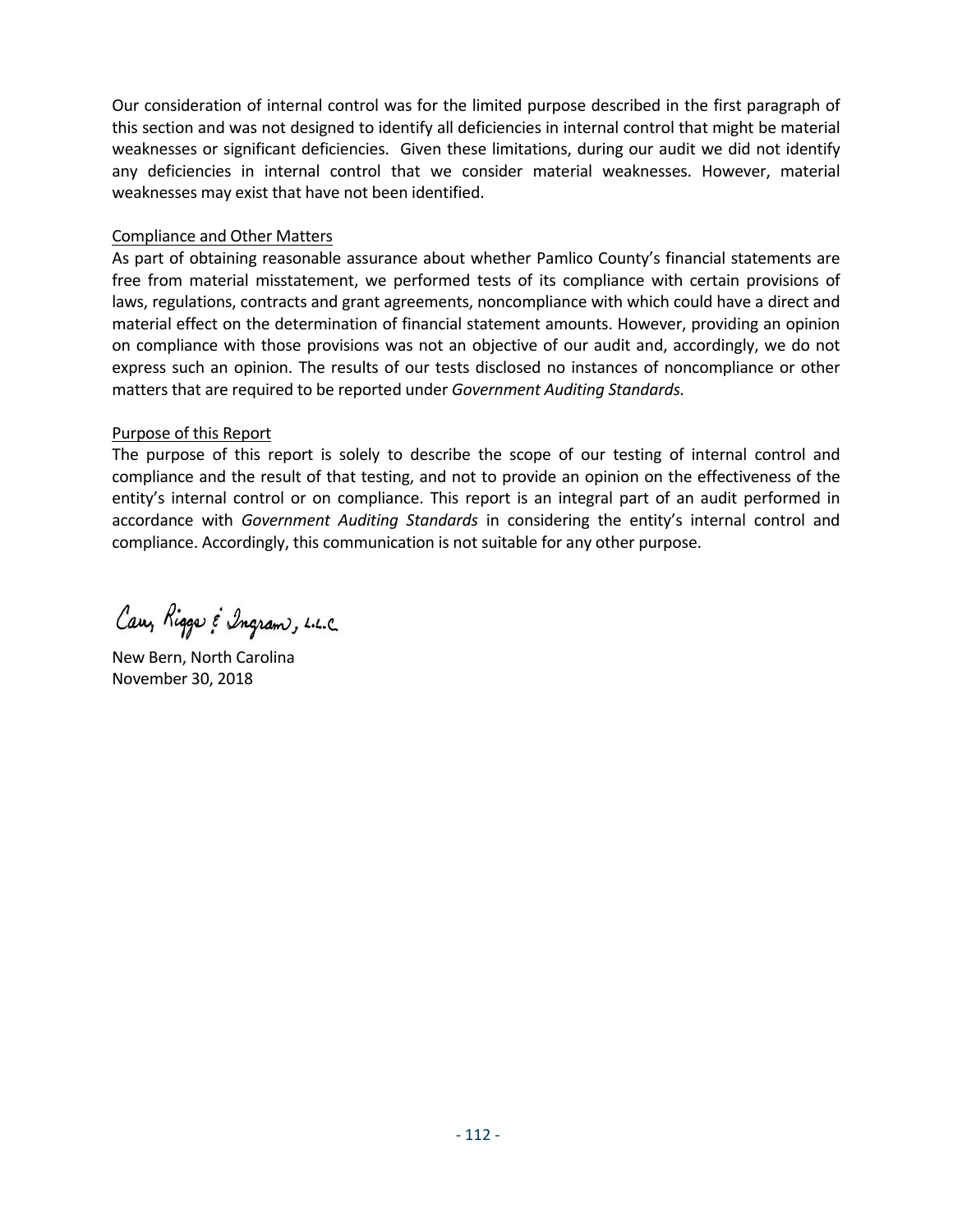

Carr, Riggs & Ingram, LLC 3105 Trent Road New Bern, North Carolina 28563

**Mailing Address:** P.O. Box 1547 New Bern, North Carolina 28563-1547

(252) 633-5821 (252) 633-0199 (fax) www.cricpa.com

## **Report On Compliance For Each Major Federal Program and Report on Internal Control Over Compliance Required by OMB Uniform Guidance and the State Single Audit Implementation Act**

## **Independent Auditor's Report**

To the Board of Commissioners Pamlico County, North Carolina

## **Report on Compliance for Each Major Federal Program**

We have audited Pamlico County, North Carolina, compliance with the types of compliance requirements described in the OMB *Compliance Supplement* and the *Audit Manual for Governmental Auditors in North Carolina*, issued by the Local Government Commission, that could have a direct and material effect on each of Pamlico County's major federal programs for the year ended June 30, 2018. Pamlico County's major federal programs are identified in the summary of auditor's results section of the accompanying schedule of findings and questioned costs.

## **Management's Responsibility**

Management is responsible for compliance with federal and State statutes, regulations, and the terms and conditions of its federal awards applicable to its federal programs.

## **Auditor's Responsibility**

Our responsibility is to express an opinion on compliance for each of Pamlico County's major federal programs based on our audit of the types of compliance requirements referred to above. We conducted our audit of compliance in accordance with auditing standards generally accepted in the United States of America; the standards applicable to financial audits contained in *Government Auditing Standards*, issued by the Comptroller General of the United States; and the audit requirements of Title 2 *U.S. Code of Federal Regulations* Part 200, *Uniform Administrative Requirements, Cost Principles, and Audit Requirements for Federal Awards* (Uniform Guidance) and the State Single Audit Implementation Act. Those standards, OMB Uniform Guidance, and the State Single Audit Implementation Act require that we plan and perform the audit to obtain reasonable assurance about whether noncompliance with the types of compliance requirements referred to above that could have a direct and material effect on a major federal program occurred. An audit includes examining, on a test basis, evidence about Pamlico County's compliance with those requirements and performing such other procedures, as we considered necessary in the circumstances.

We believe that our audit provides a reasonable basis for our opinion on compliance for each major federal program. However, our audit does not provide a legal determination of Pamlico County's compliance.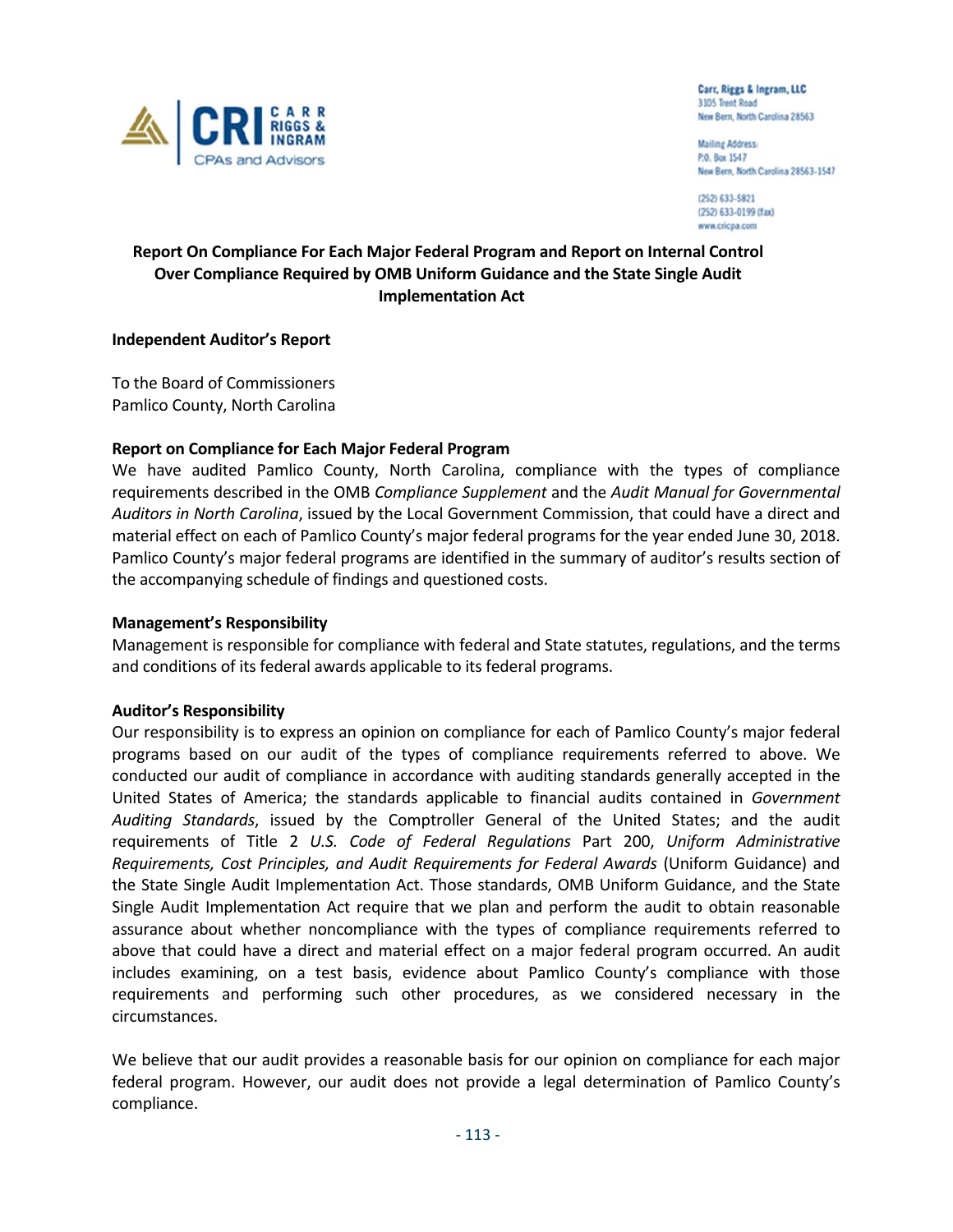## **Opinion on Each Major Federal Program**

In our opinion, Pamlico County complied, in all material respects, with the types of compliance requirements referred to above that could have a direct and material effect on each of its major federal programs for the year ended June 30, 2018.

## **Other Matters**

The results of our auditing procedures disclosed instances of noncompliance, which are required to be reported in accordance with Uniform Guidance and which are described in the accompanying schedule of findings and questioned costs as items 2018‐001 and 2018‐002. Our opinion on each major federal program is not modified with respect to these matters.

Pamlico County's response to the noncompliance findings identified in our audit is described in the accompanying correction action plan. Pamlico County's response was not subjected to the auditing procedures applied in the audit of compliance and, accordingly, we express no opinion on the response.

## **Report on Internal Control Over Compliance**

Management of Pamlico County is responsible for establishing and maintaining effective internal control over compliance with the types of compliance requirements referred to above. In planning and performing our audit of compliance, we considered Pamlico County's internal control over compliance with the types of requirements that could have a direct and material effect on a major federal program to determine the auditing procedures that are appropriate in the circumstances for the purpose of expressing our opinion on compliance for each major federal program and to test and report on internal control over compliance in accordance with the OMB Uniform Guidance, but not for the purpose of expressing an opinion on the effectiveness of internal control over compliance. Accordingly, we do not express an opinion on the effectiveness of Pamlico County's internal control over compliance.

A deficiency in internal control over compliance exists when the design or operation of a control over compliance does not allow management or employees, in the normal course of performing their assigned functions, to prevent, or detect and correct, noncompliance with a type of compliance requirement of a federal program on a timely basis. A material weakness in internal control over compliance is a deficiency, or a combination of deficiencies, in internal control over compliance, such that there is a reasonable possibility that material noncompliance with a type of compliance requirement of a federal program will not be prevented, or detected and corrected, on a timely basis. A significant deficiency in internal control over compliance is a deficiency, or combination of deficiencies, in internal control over compliance with a type of compliance requirement of a federal program that is less severe than a material weakness in internal control over compliance, yet important enough to merit attention by those charged with governance.

Our consideration of the internal control over compliance was for the limited purpose described in the first paragraph of this section and was not designed to identify all deficiencies in internal control over compliance that might be significant deficiencies or material weaknesses. We did not identify any deficiencies in internal control over compliance that we consider to be material weaknesses. However, material weaknesses may exist that have not been identified.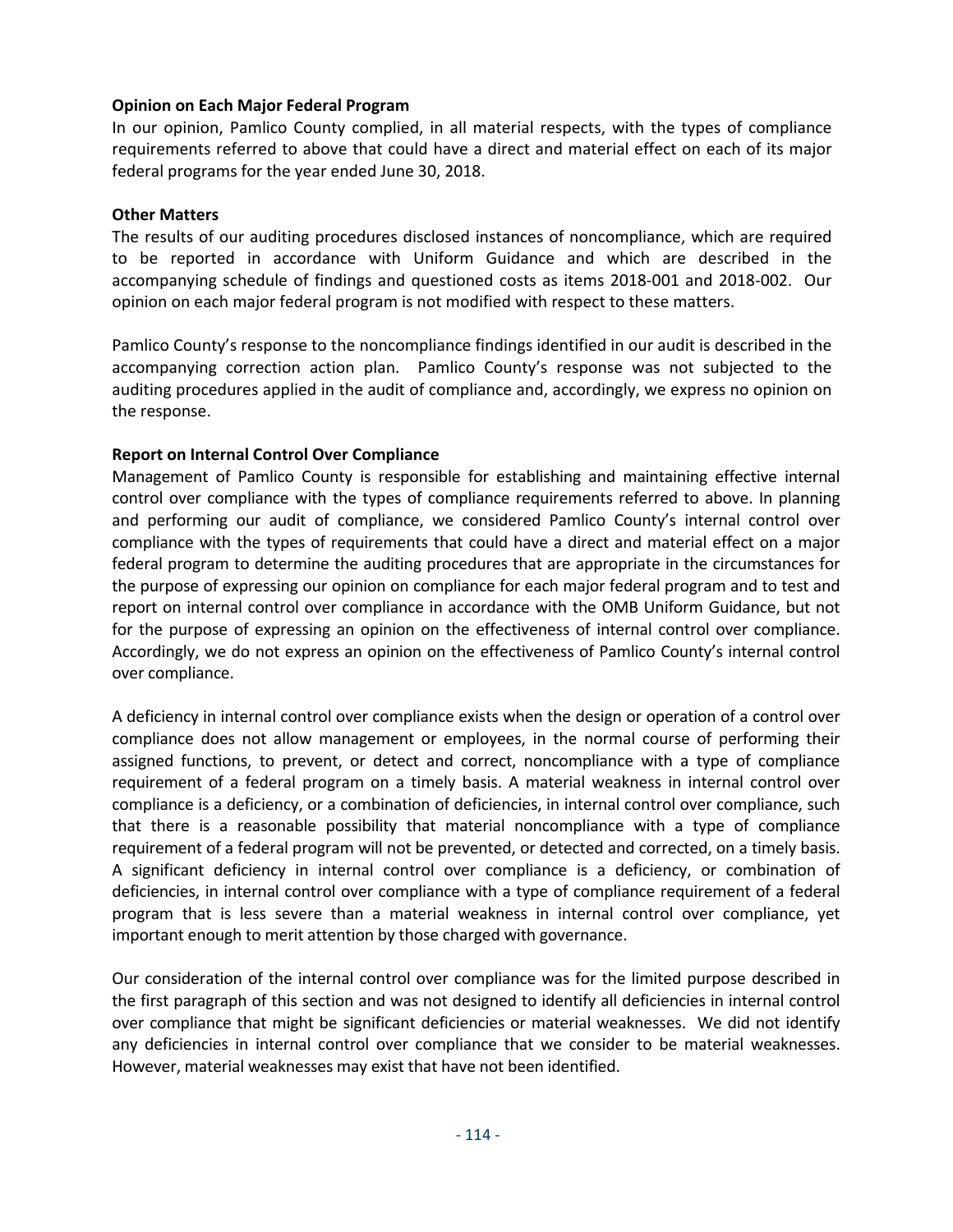Pamlico County's response to the noncompliance findings identified in our audit are described in the accompanying corrective action plan. The County's response was not subjected to the auditing procedures applied in the audit of compliance and, accordingly, we express no opinion on the response.

The purpose of this report on internal control over compliance is solely to describe the scope of our testing of internal control over compliance and the results of that testing based on the requirements of the Uniform Guidance. Accordingly, this report is not suitable for any other purpose.

Cary Riggs & Ingram, L.L.C.

New Bern, North Carolina November 30, 2018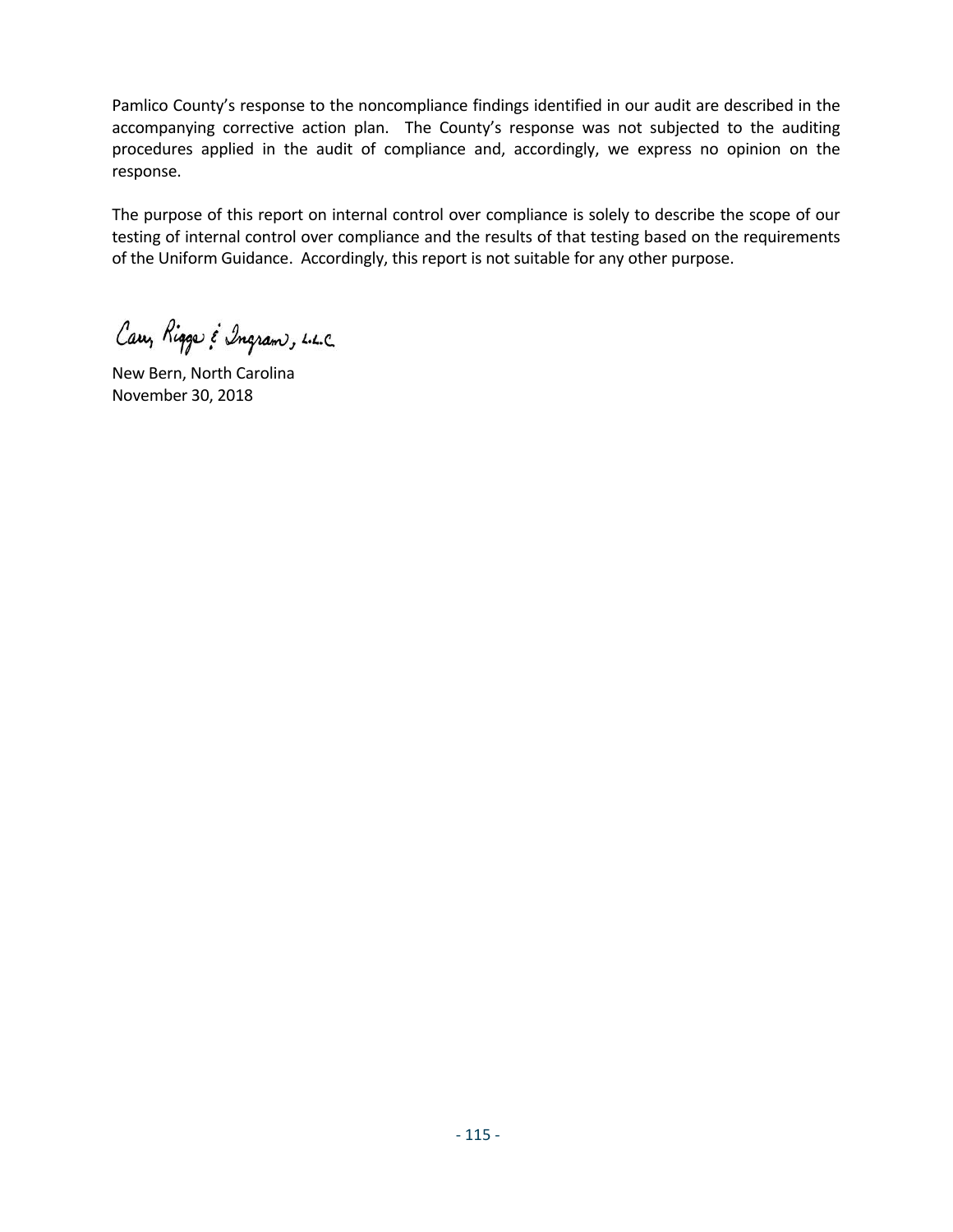# **Pamlico County Schedule of Findings and Questioned Costs For the Fiscal Year Ended June 30, 2018**

## **Section I. Summary of Auditor's Results**

## Financial Statements

Type of auditor's report issued on whether the financial statements audited were prepared in accordance with GAAP: Unmodified

Internal control over financial reporting:

|                                               | Material weakness(es) identified?                                                                     |   | yes                 | X ·      | no                                                                                                                             |
|-----------------------------------------------|-------------------------------------------------------------------------------------------------------|---|---------------------|----------|--------------------------------------------------------------------------------------------------------------------------------|
|                                               | Significant deficiency(ies) identified                                                                |   | yes                 | X.       | no                                                                                                                             |
|                                               | Non-compliance material to financial statements noted                                                 |   | yes                 | <u>X</u> | no                                                                                                                             |
|                                               | <b>Federal Awards</b><br>Internal control over financial reporting:                                   |   |                     |          |                                                                                                                                |
|                                               | Material weakness(es) identified?                                                                     |   | yes                 | <u>X</u> | no                                                                                                                             |
|                                               | Significant deficiency(ies) identified                                                                |   | yes                 | X,       | no                                                                                                                             |
|                                               | Type of auditor's report issued on compliance for<br>major federal programs:                          |   | Unmodified          |          |                                                                                                                                |
|                                               | Any audit findings disclosed that are required<br>to be reported in accordance with 2 CFR 200.516(a)? | X | yes                 |          | no                                                                                                                             |
|                                               | Identification of major federal programs:                                                             |   |                     |          |                                                                                                                                |
| CFDA#<br>93.778<br>97.039<br>93.596<br>93.575 |                                                                                                       |   | <b>Program Name</b> |          | Medical Assistance Program (Medicaid Cluster)<br><b>Hazard Mitigation Grant Program</b><br>Child Care Development Fund Cluster |
|                                               | Dollar threshold used to distinguish between<br>Type A and Type B programs:                           |   | \$750,000           |          |                                                                                                                                |
|                                               | Auditee qualified as a low-risk auditee?                                                              |   | yes                 | <u>X</u> | no                                                                                                                             |
| <b>State Awards</b><br>None                   |                                                                                                       |   |                     |          |                                                                                                                                |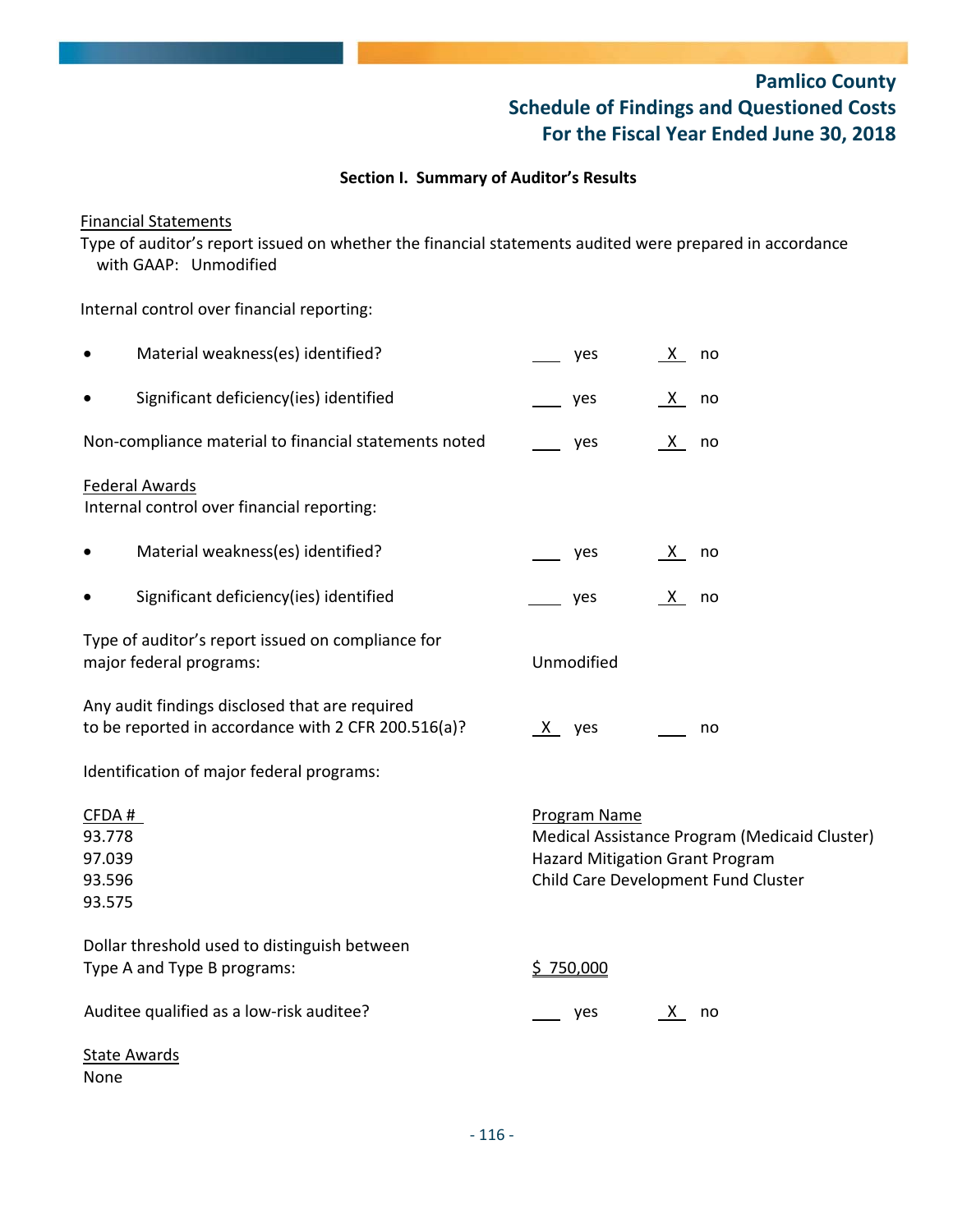## **Pamlico County Schedule of Findings and Questioned Costs For the Fiscal Year Ended June 30, 2018**

## **Section II. Financial Statement Findings**

None reported.

## **Section III. Federal Award Findings and Questioned Costs**

2018‐001 Improper day sheets supporting Form DSS‐1571

US Department of Health and Human Services Passed through NC Department of Health and Human Services Program Name: Medical Assistance Program (Medicaid; Title XIX) CFDA # 93.778 Funding Year June 30, 2018

## Reporting:

Criteria: In accordance with 2 CFR 200.327 and in the State approved plan for health and human service provided to the public, the County is required to account for 100% of employee time by proper program code and activity, and maintain supporting documentation in the case file.

Condition: One employees did not have supporting documentation properly completed in the case files of the amount of time spent on the case files as reported on Form DSS‐1571. The employee was able to provide alternative support for the time spent.

Questioned costs: None

Context: We examined 25 case files and determined that one employee did not have properly completed documentation in two case files for the amount of time reported on Form DSS‐1571.

Effect: Case files did not contain properly completed documentation to support the time spent on the file as claimed on Form DSS‐1571.

Cause: Human error in performing adequate case file documentation and verification procedures.

Recommendation: The employee will have additional training to be properly educated on the documentation requirements for time spent.

Views of responsible officials and planned corrective actions: The County agrees with the finding and will implement additional training for the employee to ensure this problem does not recur. Please refer to the corrective action plan.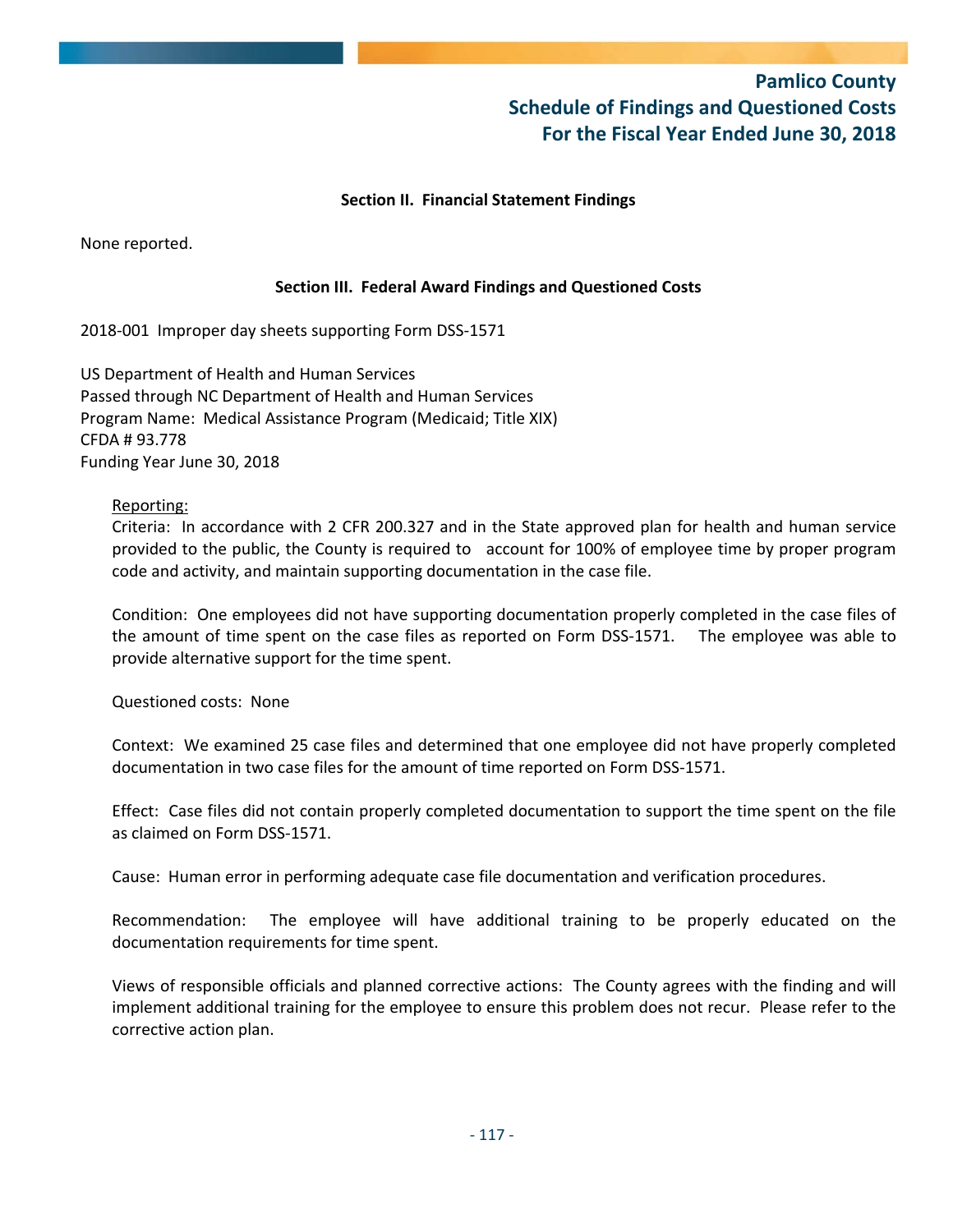## **Pamlico County Schedule of Findings and Questioned Costs For the Fiscal Year Ended June 30, 2018**

2018‐002 Contract of service was not properly executed

US Department of Health and Human Services Passed through NC Department of Health and Human Services Program Name: Medical Assistance Program (Medicaid; Title XIX) CFDA # 93.778 Funding Year June 30, 2018

### Reporting:

Criteria: In accordance with 2 CFR 200.327 and in the State approved plan for health and human services provided to the public, the County is required to have a fully executed contract for services obtained including a witness signature for all contracts.

Condition: One contract for service did not contain a proper witness signature.

Questioned costs: None

Context: We examined two contracts and determined that one contract was not properly witnessed upon execution.

Effect: Contract was not properly witnessed upon execution.

Cause: Human error in reviewing contract documentation.

Recommendation: Checks and balances should be in place to ensure proper procedures are followed to execute contracts.

Views of responsible officials and planned corrective actions: The County agrees with the finding and will implement adequate checks and balances to ensure that this problem does not recur. Please refer to the corrective action plan.

## **Section IV. State Award Findings and Questioned Costs**

None reported.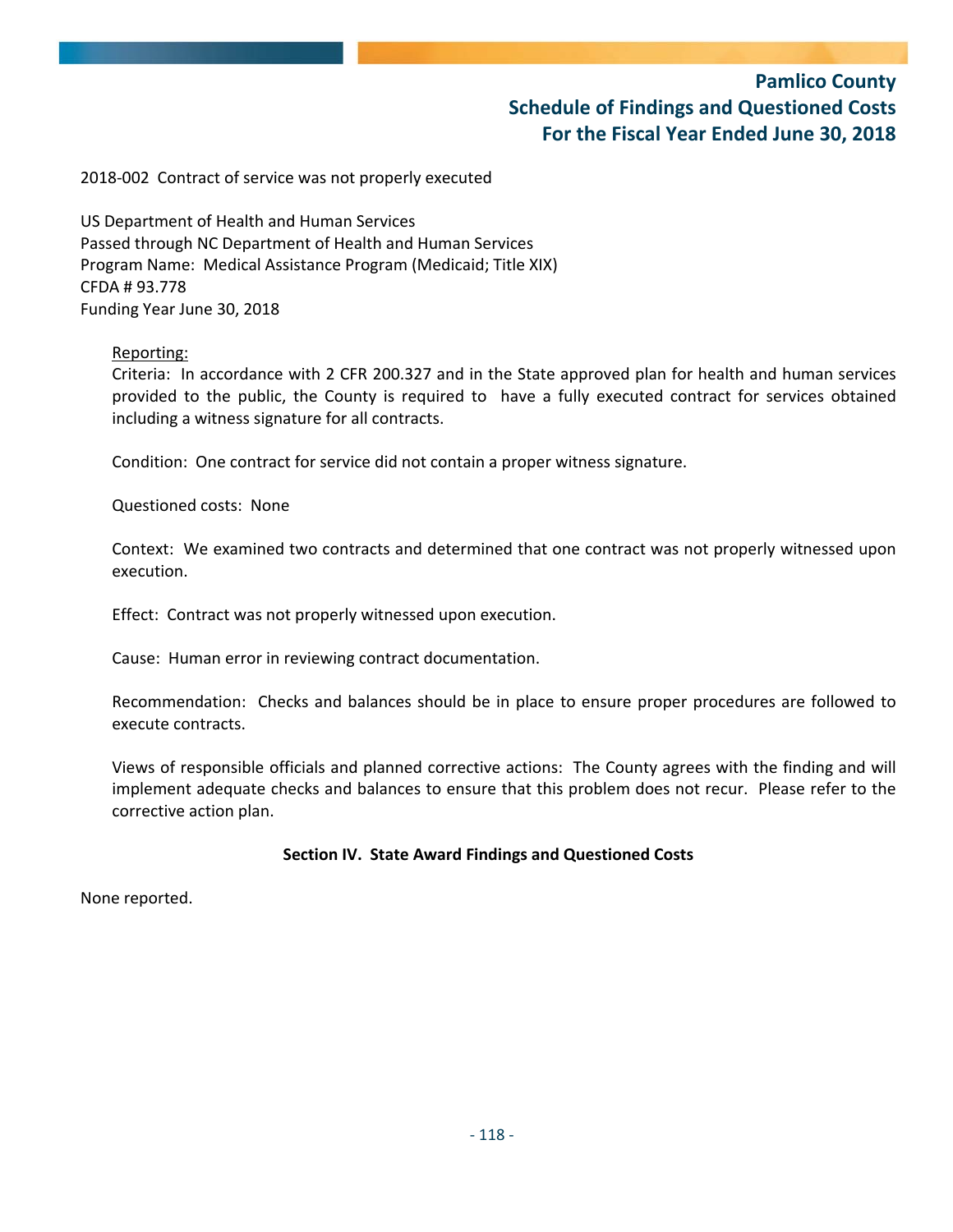## **Pamlico County Corrective Action Plan For the Fiscal Year Ended June 30, 2018**

## **Section II. Financial Statement Findings**

None reported.

## **Section III. Federal Award Findings and Questioned Costs**

*2018‐001 Improper day sheets supporting Form DSS‐1571*

Name of contact person: Debbie Green, DSS Director

Corrective Action: The employee will have additional training to be properly educated on the documentation requirements for time spent.

Proposed Completion Date: Immediately

*2018‐002 Contract of service was not properly executed*

Name of contact person: Debbie Green, DSS Director

Corrective Action: Staff will use established review procedures to ensure that witness signatures are performed in a timely manner for all contracts.

Proposed Completion Date: Immediately

## **Section IV. State Award Findings and Questioned Costs**

None reported.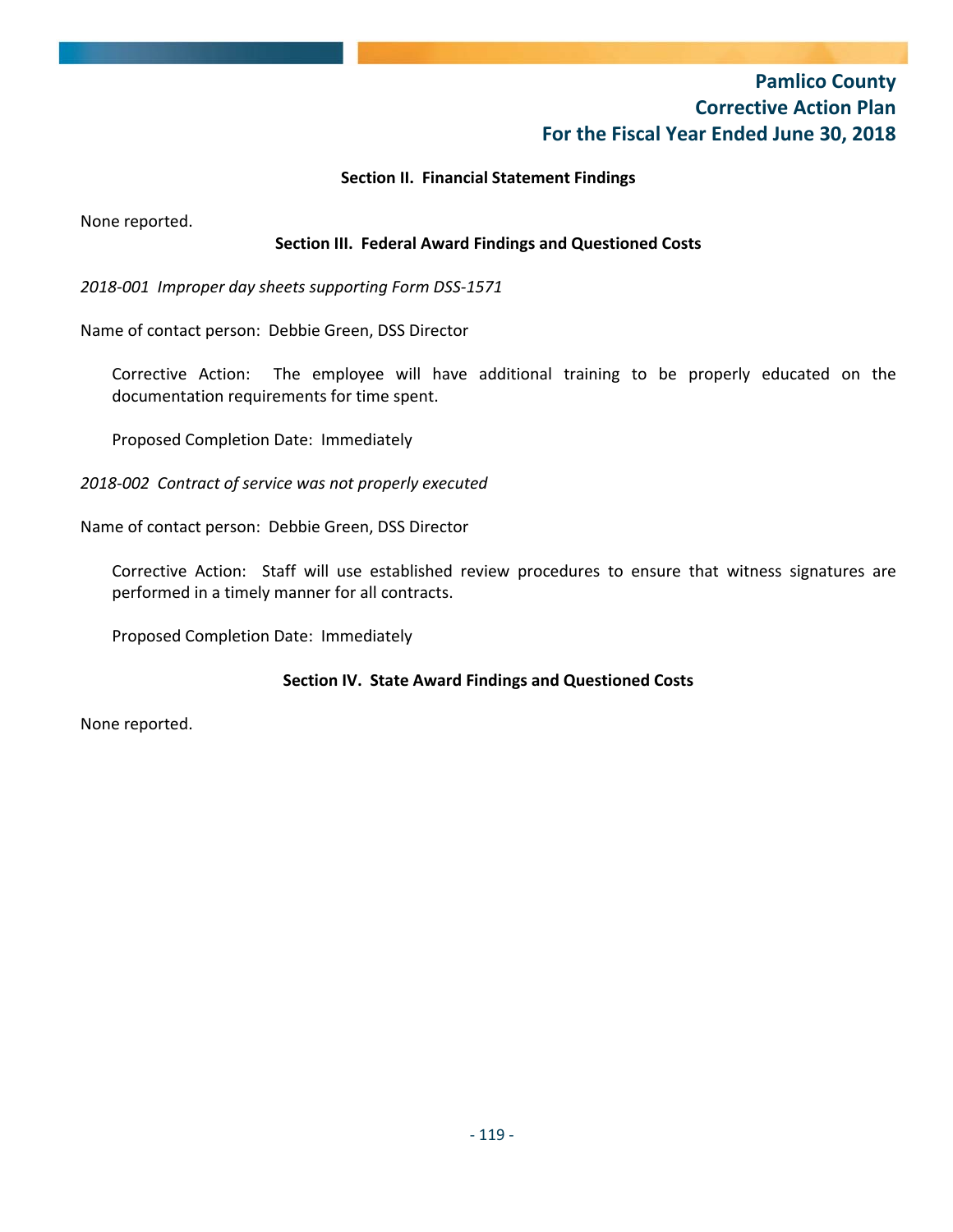## **Pamlico County Summary Schedule of Prior Audit Findings For the Fiscal Year Ended June 30, 2018**

## **Section II. Financial Statement Findings**

## Significant Deficiencies

## *2017‐1 Deficit fund balance*

Status: This finding has been corrected.

## **Section III. Federal Award Findings and Questioned Costs**

*2017‐002 Improper day sheets supporting Form DSS‐1571* 

Status: This finding has not been corrected. See finding 2018‐001.

*2017‐003 Improper documentation of real property search performed*

Status: This finding has been corrected.

## **Section IV. State Award Findings and Questioned Costs**

None reported.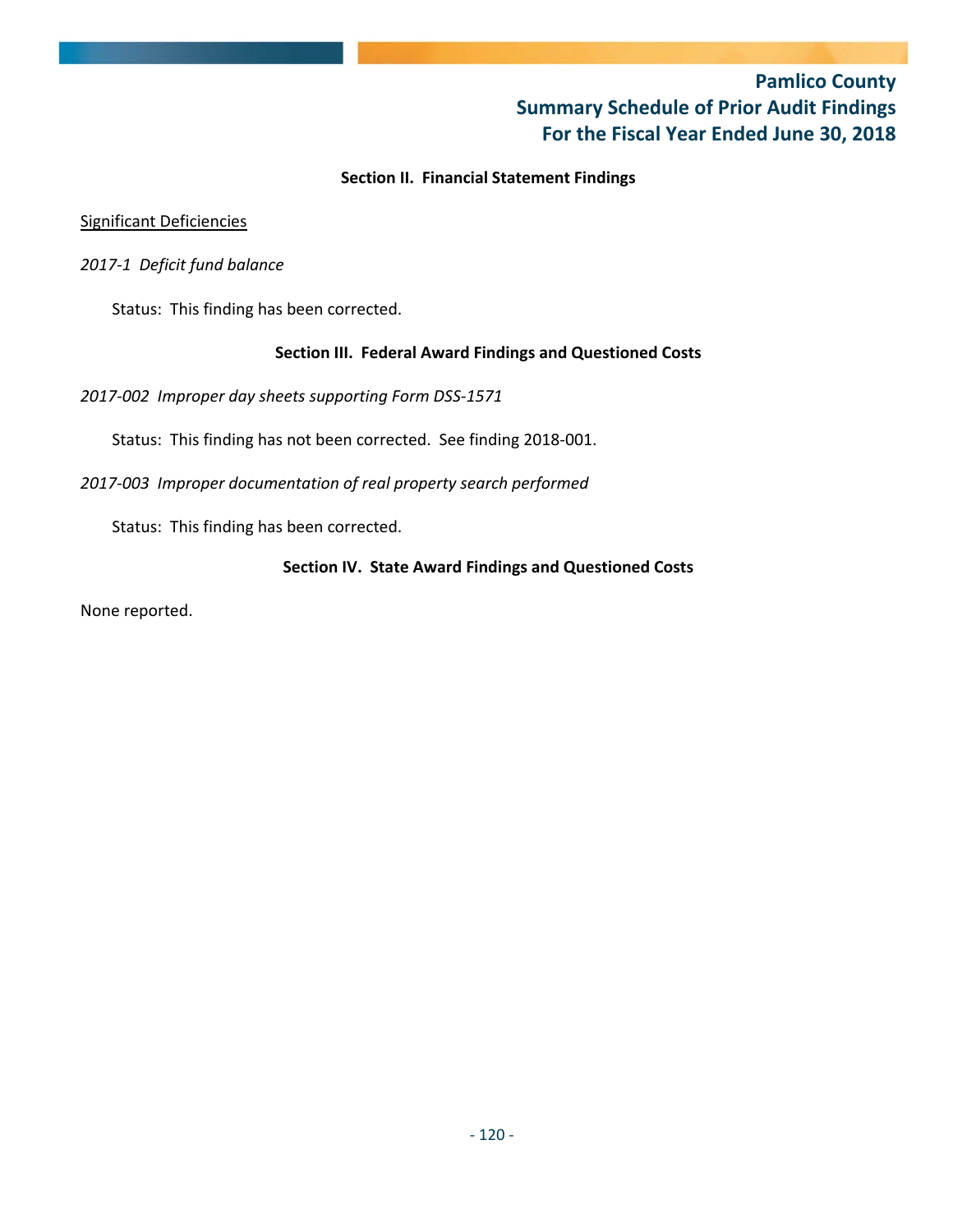| Grantor/Pass-through                                        | Federal<br><b>CFDA</b> | State/<br>Pass-through<br>Grantor's | Federal<br>(Direct &<br>Pass-through) | <b>State</b>        |
|-------------------------------------------------------------|------------------------|-------------------------------------|---------------------------------------|---------------------|
| <b>Grantor/Program Title</b>                                | <b>Number</b>          | <b>Number</b>                       | <b>Expenditures</b>                   | <b>Expenditures</b> |
| <b>Federal Awards:</b>                                      |                        |                                     |                                       |                     |
| U.S. Dept. of Agriculture                                   |                        |                                     |                                       |                     |
| Passed-through the N.C. Dept. of Health and Human Services: |                        |                                     |                                       |                     |
| Division of Social Services:                                |                        |                                     |                                       |                     |
| Administration:                                             |                        |                                     |                                       |                     |
| State Administrative Matching Grants for the                |                        |                                     |                                       |                     |
| Supplemental Nutrition Assistance Program Cluster           | 10.561                 | <b>XXXX</b>                         | 177,308<br>\$                         | \$                  |
| Passed-through the N.C. Dept. of Health and                 |                        |                                     |                                       |                     |
| <b>Human Services:</b>                                      |                        |                                     |                                       |                     |
| Division of Public Health:                                  |                        |                                     |                                       |                     |
| Administration:                                             |                        |                                     |                                       |                     |
| Special Supplemental Nutrition Program for                  |                        |                                     |                                       |                     |
| Women, Infants, & Children                                  | 10.557                 | <b>XXXX</b>                         | 60,250                                |                     |
| Total U.S. Department of Agriculture                        |                        |                                     | 237,558                               |                     |
| U. S. Department of Homeland Security                       |                        |                                     |                                       |                     |
| Passed-through N.C. Deptment of Public Safety:              |                        |                                     |                                       |                     |
| Division of Emergency Management                            |                        |                                     |                                       |                     |
| <b>Emergency Management Performance Grants</b>              | 97.042                 | <b>XXXX</b>                         | 37,755                                |                     |
| Hazard Mitigation Grant Program                             | 97.039                 | <b>XXXX</b>                         | 217,974                               |                     |
| Total U.S. Department of Homeland Security                  |                        |                                     | 255,729                               |                     |
| U.S. Dept. of Health & Human Services                       |                        |                                     |                                       |                     |
| Passed-through the N.C. Dept. of Health and Human Services: |                        |                                     |                                       |                     |
| Division of Aging and Adult Services                        |                        |                                     |                                       |                     |
| Aging Cluster:                                              |                        |                                     |                                       |                     |
| Special Programs for the Aging - Title III B                |                        |                                     |                                       |                     |
| Grants for Supportive Services & Senior Center              | 93.044                 | <b>XXXX</b>                         | 8,584                                 | 505                 |
| Special Programs for the Aging - Title III C                |                        |                                     |                                       |                     |
| <b>Nutrition Services</b>                                   | 93.045                 | <b>XXXX</b>                         | 41,310                                | 2,430               |
| Nutrition Services Incentive Program                        | 93.053                 | <b>XXXX</b>                         | 12,403                                |                     |
| <b>Total Aging Cluster</b>                                  |                        |                                     | 62,297                                | 2,935               |
| Social Services Block Grant - In Home Services              | 93.667                 | <b>XXXX</b>                         | 9,505                                 | 272                 |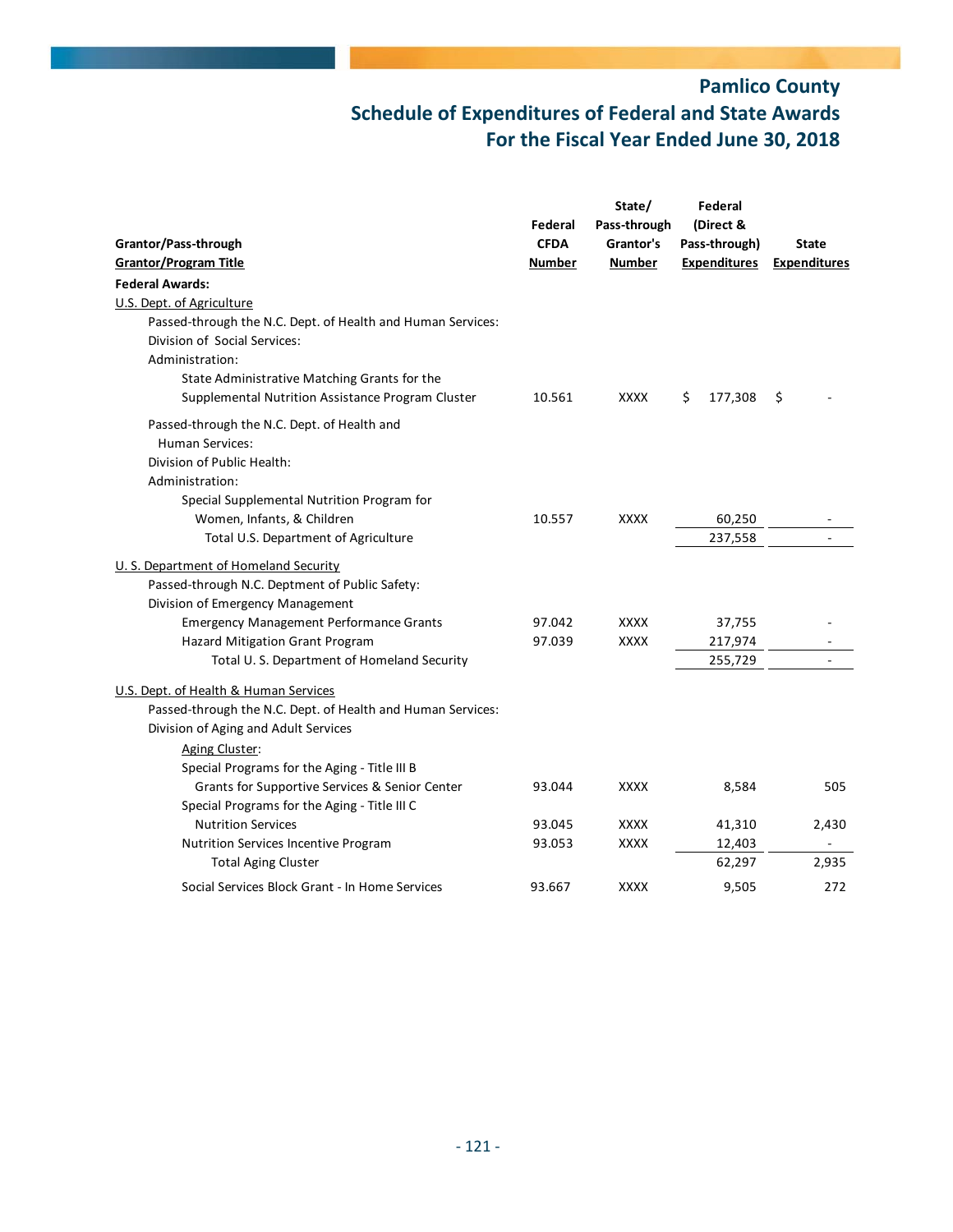|                                                           | Federal       | State/<br>Pass-through | Federal<br>(Direct & |                     |
|-----------------------------------------------------------|---------------|------------------------|----------------------|---------------------|
| Grantor/Pass-through                                      | <b>CFDA</b>   | Grantor's              | Pass-through)        | <b>State</b>        |
| <b>Grantor/Program Title</b>                              | <b>Number</b> | <b>Number</b>          | <b>Expenditures</b>  | <b>Expenditures</b> |
| Division of Social Services                               |               |                        |                      |                     |
| Temporary Assistance for Needy Families Cluster           |               |                        |                      |                     |
| Temporary Assistance for Needy Families (TANF) /          |               |                        |                      |                     |
| <b>Work First Cluster</b>                                 | 93.558        | <b>XXXX</b>            | 129,900              |                     |
| Foster Care and Adoption Cluster (Note 4)                 |               |                        |                      |                     |
| Foster Care - Title IV-E                                  | 93.658        | <b>XXXX</b>            | 121,241              | 5,770               |
| <b>Adoption Assistance</b>                                | 93.659        | <b>XXXX</b>            | 1,937                |                     |
| Total Foster Care and Adoption Cluster (Note 4)           |               |                        | 123,178              | 5,770               |
| <b>Family Preservation</b>                                | 93.556        | <b>XXXX</b>            | 8,213                |                     |
| Child Support Enforcement                                 | 93.563        | <b>XXXX</b>            | 125,493              |                     |
| Low-Income Home Energy Assistance:                        |               |                        |                      |                     |
| Administration                                            | 93.568        | <b>XXXX</b>            | 60,104               |                     |
| Crisis Intervention Program                               | 93.568        | <b>XXXX</b>            | 12,387               |                     |
| Total Low-Income Home Energy Assistance                   |               |                        | 72,491               |                     |
| Stephanie Tubbs Jones Child Welfar Services Program       | 93.645        | <b>XXXX</b>            | 3,537                |                     |
| Social Services Block Grant - Other Services and Training | 93.667        | <b>XXXX</b>            | 61,311               |                     |
| Division of Child Development:                            |               |                        |                      |                     |
| Subsidized Child Care (Note 4)                            |               |                        |                      |                     |
| Child Care Development Fund Cluster:                      |               |                        |                      |                     |
| Division of Social Services:                              |               |                        |                      |                     |
| Child Care Development Fund - Administration              | 93.596        | <b>XXXX</b>            | 79,187               |                     |
| Division of Child Development:                            |               |                        |                      |                     |
| Child Care and Development Block Grant                    | 93.575        | <b>XXXX</b>            | 26,530               |                     |
| Child Care and Development Fund - Mandatory               | 93.596        | <b>XXXX</b>            | 3,496                |                     |
| Child Care and Development Fund - Match                   | 93.596        | <b>XXXX</b>            | 7,003                | 3,596               |
| Total Child Care Development Fund Cluster                 |               |                        | 116,216              | 3,596               |
| Temporary Asssitance for Needy Families/Work              |               |                        |                      |                     |
| Work (TANF Cluster)                                       | 93.558        | <b>XXXX</b>            | 2,847                |                     |
| <b>TANF - MOE</b>                                         |               | <b>XXXX</b>            |                      | 1,480               |
| <b>State Appropriations</b>                               |               | <b>XXXX</b>            |                      | 4,920               |
| Total Subsidized Child Care (Note 4)                      |               |                        | 119,063              | 9,996               |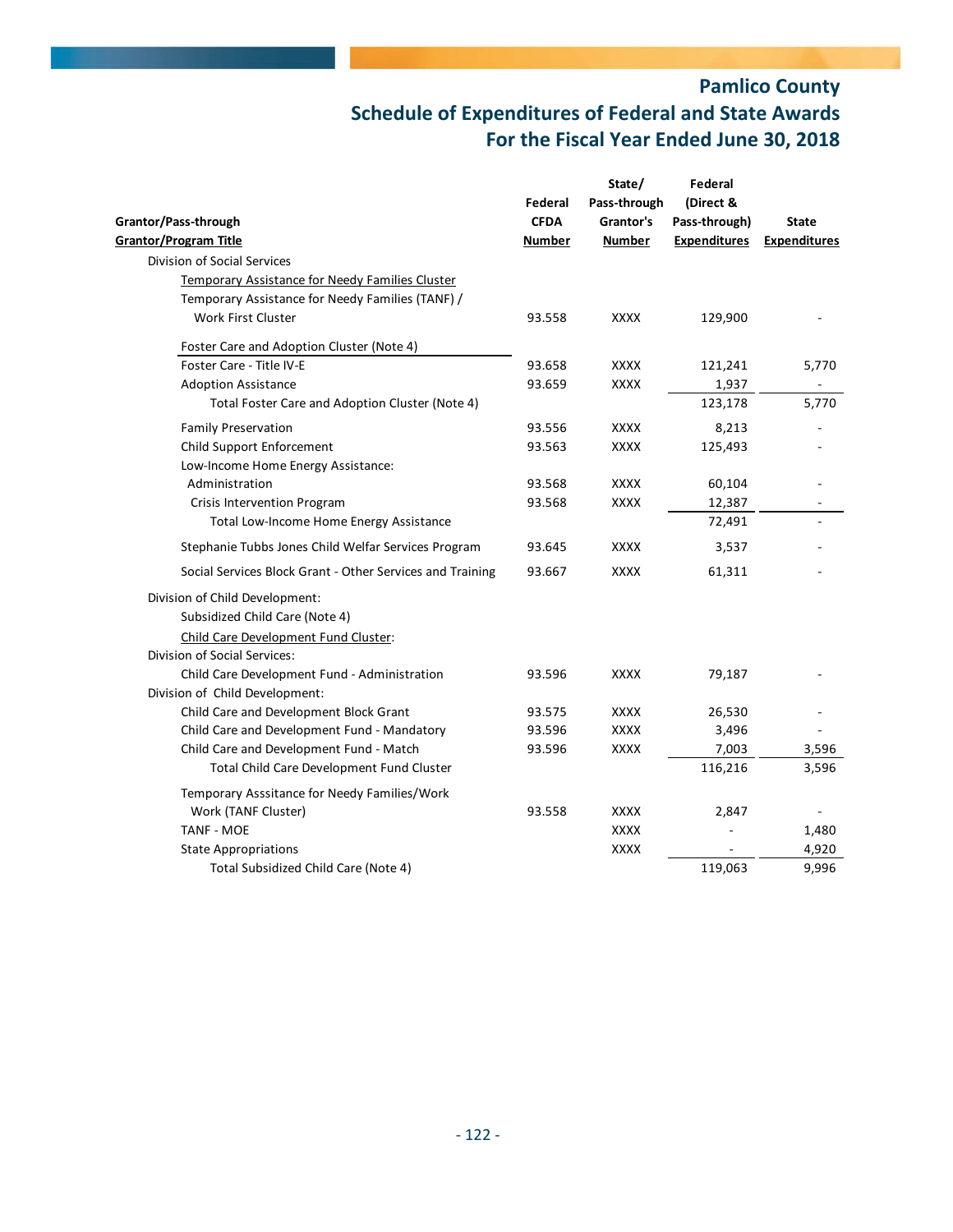| Grantor/Pass-through<br><b>Grantor/Program Title</b>                                                                                                                                        | Federal<br><b>CFDA</b><br><b>Number</b> | State/<br>Pass-through<br>Grantor's<br><b>Number</b> | Federal<br>(Direct &<br>Pass-through)<br><b>Expenditures</b> | <b>State</b><br><b>Expenditures</b> |
|---------------------------------------------------------------------------------------------------------------------------------------------------------------------------------------------|-----------------------------------------|------------------------------------------------------|--------------------------------------------------------------|-------------------------------------|
| Passed-through the N.C. Dept. of Health and Human Services:<br>Division of Medical Assistance:                                                                                              |                                         |                                                      |                                                              |                                     |
| Administration:                                                                                                                                                                             |                                         |                                                      |                                                              |                                     |
| Medical Assistance Program (Medicaid Cluster)                                                                                                                                               | 93.778                                  | <b>XXXX</b>                                          | 661,234                                                      | 503                                 |
| Division of Social Services:<br>Administration:                                                                                                                                             |                                         |                                                      |                                                              |                                     |
| State Children's Insurance Program - N.C. Health Choice                                                                                                                                     | 93.767                                  | <b>XXXX</b>                                          | 23,768                                                       | $\overline{7}$                      |
| Passed-through the N.C. Dept. of Health and Human Services:<br>Division of Public Health:<br>Hospital Preparedness Program (HPP) and Public<br>Health Emergency Preparedness (PHEP) Aligned |                                         |                                                      |                                                              |                                     |
| Cooperative Agreement<br>Tuberculosis Demonstration, Research, Public                                                                                                                       | 93.074                                  | <b>XXXX</b>                                          | 29,948                                                       |                                     |
| and Professional Education                                                                                                                                                                  | 93.116                                  | <b>XXXX</b>                                          | 50                                                           |                                     |
| <b>Family Planning Services</b>                                                                                                                                                             | 93.217                                  | <b>XXXX</b>                                          | 18,818                                                       |                                     |
| PPHF Capacity Building Assistance to Strengthen<br>Public Health Immunization Infrastructure<br>and Performance financed in part by Prevention                                              |                                         |                                                      |                                                              |                                     |
| and Public Health Funds<br>Cancer Prevention and Control Programs for State,<br>Territorial and Tribal Organizations Financed in                                                            | 93.539                                  | <b>XXXX</b>                                          | 5,278                                                        |                                     |
| Part by Prevention and Public Health Funds<br>Preventive Health and Health Services Block Grant<br>Funded Solely with Prevention and Public Health                                          | 93.898                                  | <b>XXXX</b>                                          | 8,160                                                        |                                     |
| Funds (PPHF)                                                                                                                                                                                | 93.758                                  | <b>XXXX</b>                                          | 21,927                                                       |                                     |
| Sexually Tranmitted Diseases (STD) Prevention                                                                                                                                               |                                         |                                                      |                                                              |                                     |
| and Control Grants                                                                                                                                                                          | 93.977                                  | <b>XXXX</b>                                          | 692                                                          |                                     |
| Maternal and Child Health Services Block Grant                                                                                                                                              | 93.994                                  | <b>XXXX</b>                                          | 26,714                                                       | 20,038                              |
| Total U.S. Department of Health and Human Services                                                                                                                                          |                                         |                                                      | 1,511,577                                                    | 39,521                              |
| Total federal and State awards                                                                                                                                                              |                                         |                                                      | 2,004,864                                                    | 39,521                              |
|                                                                                                                                                                                             |                                         |                                                      |                                                              |                                     |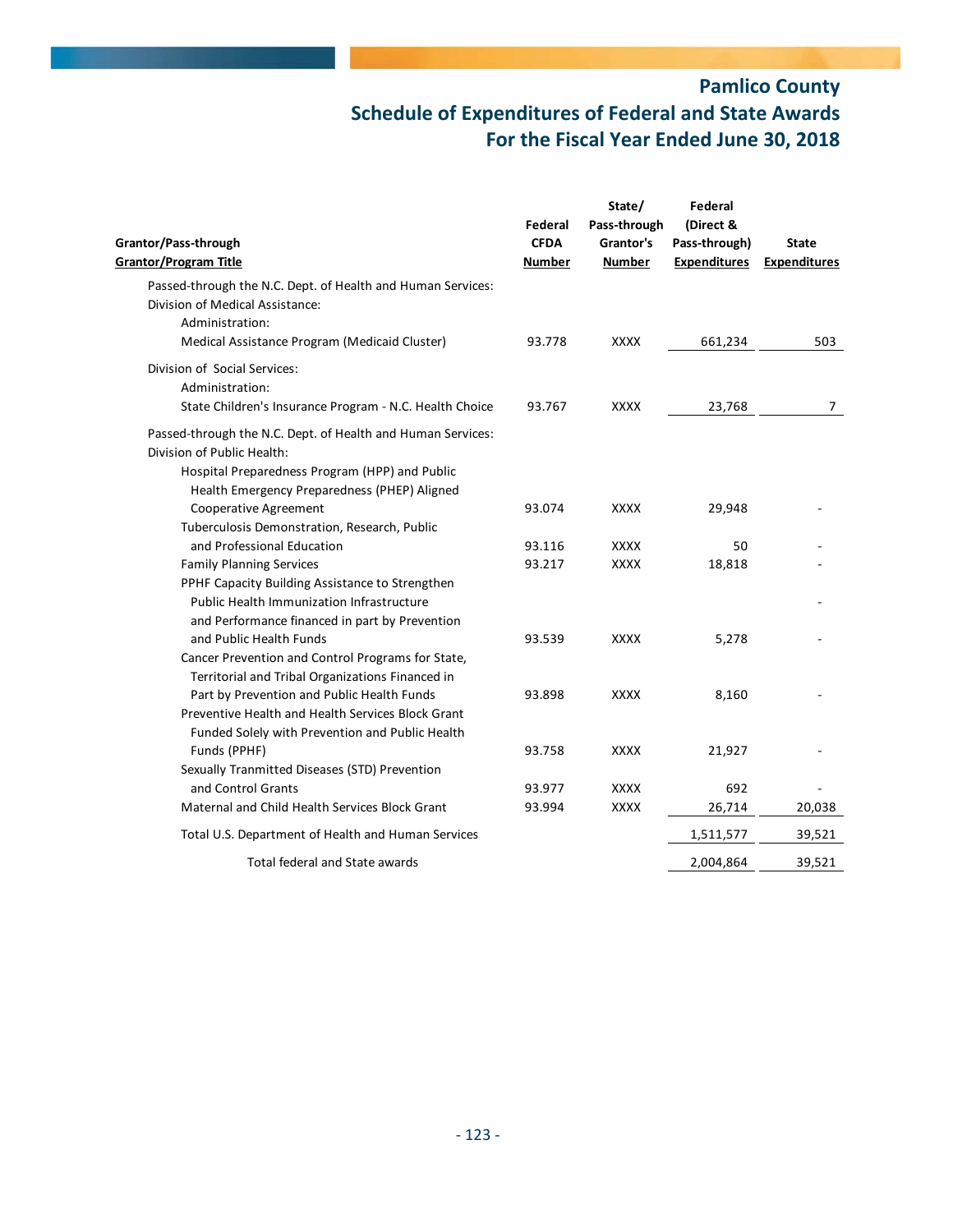|                                                                                            |             | State/       | Federal                  |                     |
|--------------------------------------------------------------------------------------------|-------------|--------------|--------------------------|---------------------|
|                                                                                            | Federal     | Pass-through | (Direct &                |                     |
| Grantor/Pass-through                                                                       | <b>CFDA</b> | Grantor's    | Pass-through)            | <b>State</b>        |
| <b>Grantor/Program Title</b>                                                               | Number      | Number       | <b>Expenditures</b>      | <b>Expenditures</b> |
| <b>State Awards:</b>                                                                       |             |              |                          |                     |
| N.C. Dept. of Administration                                                               |             |              |                          |                     |
| <b>Veterans Service</b>                                                                    |             | <b>XXXX</b>  |                          | 2,175               |
| N.C. Dept. of Agriculture                                                                  |             |              |                          |                     |
| Stream Debris Removal                                                                      |             | XXXX         |                          | 308,441             |
| N.C. Dept. of Cultural and Natural Resources                                               |             |              |                          |                     |
| Recreation Park Improvements                                                               |             | <b>XXXX</b>  |                          | 93,000              |
| N.C. Dept. of Health and Human Services                                                    |             |              |                          |                     |
| Division of Aging and Adult Services                                                       |             |              |                          |                     |
| Division of Social Services                                                                |             |              |                          |                     |
| 90% State Funds - In Home Services                                                         |             | <b>XXXX</b>  |                          | 112,556             |
| 90% State Funds - Home Delivered Meals                                                     |             | <b>XXXX</b>  |                          | 18,717              |
| State Child Welfare                                                                        |             | <b>XXXX</b>  |                          | 25,573              |
| <b>Total Division of Social Service</b>                                                    |             |              |                          | 156,846             |
| Division of Public Health                                                                  |             |              |                          |                     |
| <b>General Aid to Counties</b>                                                             |             | <b>XXXX</b>  |                          | 71,725              |
| General Communicable Disease Control                                                       |             | <b>XXXX</b>  |                          | 10,077              |
| <b>Family Planning</b>                                                                     |             | <b>XXXX</b>  |                          | 12,157              |
| Child Health                                                                               |             | <b>XXXX</b>  |                          | 1,494               |
| Women's Health Service Fund                                                                |             | <b>XXXX</b>  |                          | 1,741               |
| Food and Lodging                                                                           |             | <b>XXXX</b>  |                          | 5,410               |
| Maternal Health                                                                            |             | <b>XXXX</b>  |                          | 1,891               |
| Breast and Cervical Cancer Program                                                         |             | <b>XXXX</b>  |                          | 2,040               |
| <b>Gonorrhea Partner Services</b>                                                          |             | <b>XXXX</b>  |                          | 500                 |
| HIV / State SSBG Aid                                                                       |             | <b>XXXX</b>  |                          | 48                  |
| Tuberculosis                                                                               |             | <b>XXXX</b>  |                          | 2,653               |
| <b>Electronic Health Record</b>                                                            |             | <b>XXXX</b>  |                          | 5,610               |
| <b>Total Division of Public Health</b>                                                     |             |              |                          | 115,346             |
| Total N. C. Department of Health and Human Services                                        |             |              |                          | 272,192             |
|                                                                                            |             |              |                          |                     |
| N.C. Dept. of Public Instruction<br>Public School Building Capital Fund - Lottery Proceeds |             | <b>XXXX</b>  |                          | 67,769              |
|                                                                                            |             |              |                          |                     |
| N.C. Dept. of Public Safety                                                                |             | <b>XXXX</b>  |                          |                     |
| Juvenile Crime Prevention Programs                                                         |             |              |                          | 64,847              |
| N.C. Dept. of Transportation                                                               |             |              |                          |                     |
| Rural Operating Assistance Program (ROAP) Cluster                                          |             |              |                          |                     |
| - ROAP Elderly and Disabled Transportation Assistance                                      |             | <b>XXXX</b>  |                          | 43,256              |
| - ROAP Rural General Public Program                                                        |             | <b>XXXX</b>  |                          | 9,820               |
| - ROAP Work First Transitional - Employment                                                |             |              |                          | 3,910               |
| <b>Total ROAP Cluster</b>                                                                  |             |              |                          | 56,986              |
| Total N.C. Department of Transportation                                                    |             |              |                          | 56,986              |
| Golden Leaf Foundation                                                                     |             | <b>XXXX</b>  |                          | 120,000             |
| Total State awards                                                                         |             |              | $\overline{\phantom{0}}$ | 985,410             |
| Total federal and State awards                                                             |             |              | \$2,004,864              | \$1,024,931         |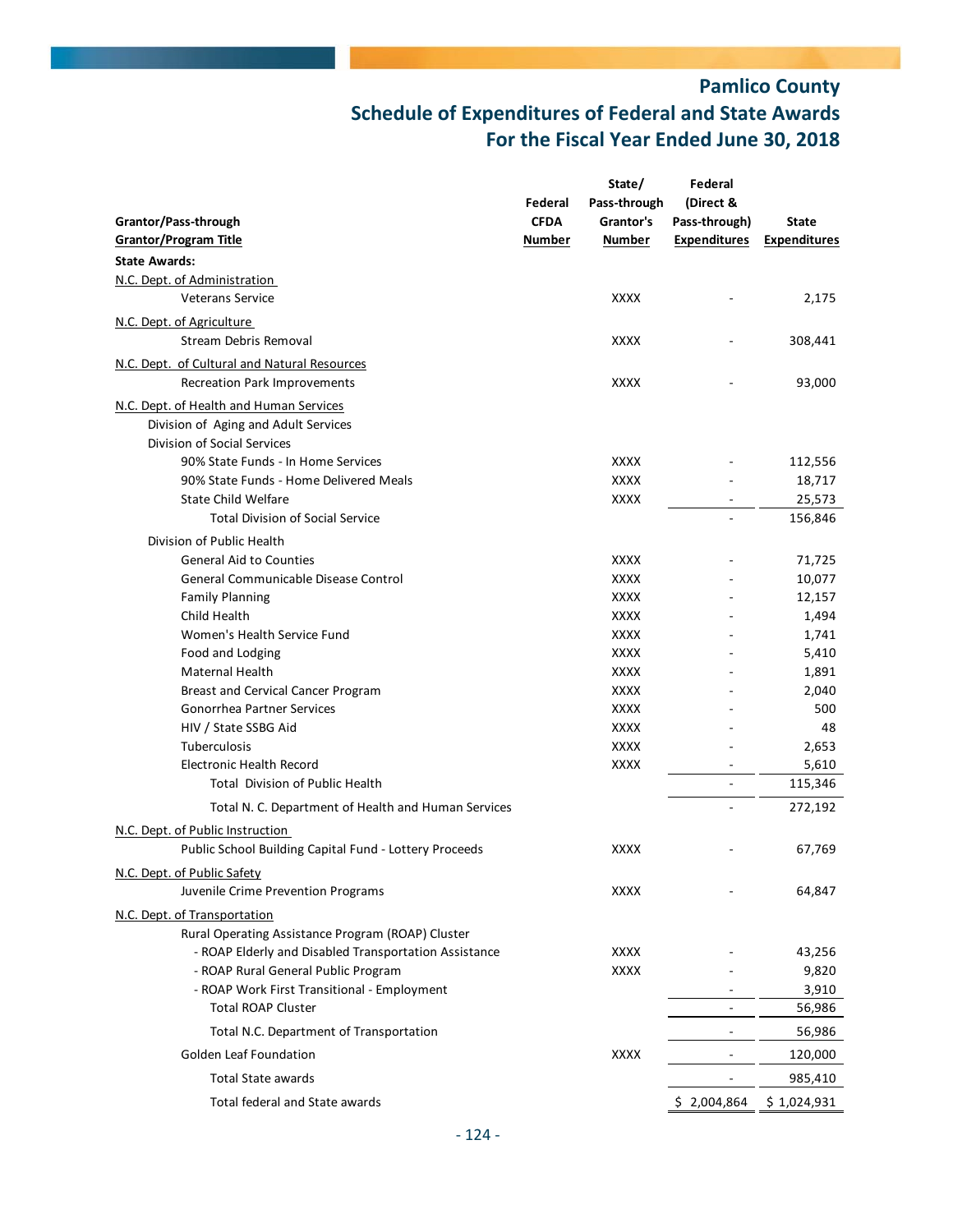For the year ended June 30, 2018, the County did not provide any federal or state funding or assistance to a subrecipient.